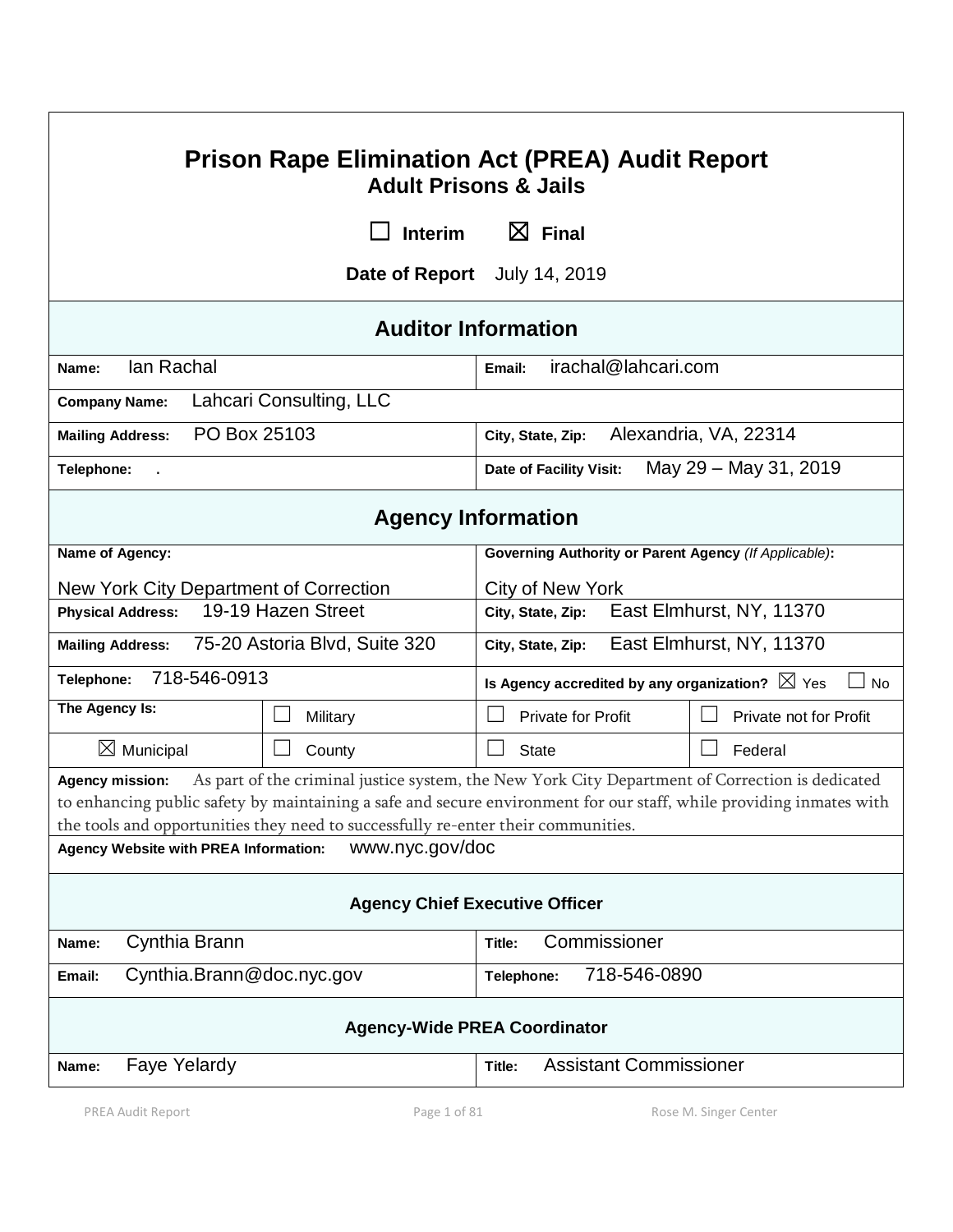| Faye.Yelardy@doc.nyc.gov<br>Email:                                                                                                        |                                                   |                              | 646-673-2410<br>Telephone:                           |         |                        |
|-------------------------------------------------------------------------------------------------------------------------------------------|---------------------------------------------------|------------------------------|------------------------------------------------------|---------|------------------------|
| <b>PREA Coordinator Reports to:</b>                                                                                                       |                                                   |                              | Number of Compliance Managers who report to the PREA |         |                        |
| Prechelle Shannon, Senior Institutional Administrator                                                                                     |                                                   | Coordinator                  | O                                                    |         |                        |
| <b>Facility Information</b>                                                                                                               |                                                   |                              |                                                      |         |                        |
| Name of Facility:                                                                                                                         | Rose M. Singer Center                             |                              |                                                      |         |                        |
| <b>Physical Address:</b>                                                                                                                  | 19-19 Hazen Street, East Elmhurst, New York 11370 |                              |                                                      |         |                        |
| Mailing Address (if different than above):                                                                                                |                                                   |                              |                                                      |         |                        |
| <b>Telephone Number:</b>                                                                                                                  | 718-546-7420                                      |                              |                                                      |         |                        |
| The Facility Is:                                                                                                                          | Military                                          | Private for profit           |                                                      |         | Private not for profit |
| ⊠<br>Municipal                                                                                                                            | County                                            | <b>State</b>                 |                                                      | Federal |                        |
| <b>Facility Type:</b>                                                                                                                     | ⊠<br>Jail                                         |                              |                                                      | Prison  |                        |
| <b>Facility Mission:</b><br>Same as agency                                                                                                |                                                   |                              |                                                      |         |                        |
| www.nyc.gov/doc<br><b>Facility Website with PREA Information:</b>                                                                         |                                                   |                              |                                                      |         |                        |
|                                                                                                                                           |                                                   |                              |                                                      |         |                        |
|                                                                                                                                           |                                                   | <b>Warden/Superintendent</b> |                                                      |         |                        |
| <b>Bibi Suares</b><br>Name:                                                                                                               |                                                   | Title:                       | <b>Acting Warden</b>                                 |         |                        |
| Bibi.Suares@doc.nyc.gov<br>Email:                                                                                                         |                                                   | Telephone:                   | 718-546-7502                                         |         |                        |
| <b>Facility PREA Compliance Manager</b>                                                                                                   |                                                   |                              |                                                      |         |                        |
| <b>Kirsten Andrews</b><br>Name:                                                                                                           | <b>PREA Compliance Manager</b><br>Title:          |                              |                                                      |         |                        |
| 718-546-7620<br>Kirsten.Andrews@doc.nyc.gov<br>Telephone:<br>Email:                                                                       |                                                   |                              |                                                      |         |                        |
| <b>Facility Health Service Administrator</b>                                                                                              |                                                   |                              |                                                      |         |                        |
| Dr. Luis Cintron<br>Name:                                                                                                                 |                                                   | <b>HSA</b><br>Title:         |                                                      |         |                        |
| Cintronl@nychhc.org<br>Email:                                                                                                             |                                                   | Telephone:                   |                                                      |         |                        |
| <b>Facility Characteristics</b>                                                                                                           |                                                   |                              |                                                      |         |                        |
| 1201<br><b>Current Population of Facility: 442</b><br><b>Designated Facility Capacity:</b>                                                |                                                   |                              |                                                      |         |                        |
| Number of inmates admitted to facility during the past 12 months<br>3323                                                                  |                                                   |                              |                                                      |         |                        |
| Number of inmates admitted to facility during the past 12 months whose length of stay in the<br>1053<br>facility was for 30 days or more: |                                                   |                              |                                                      |         |                        |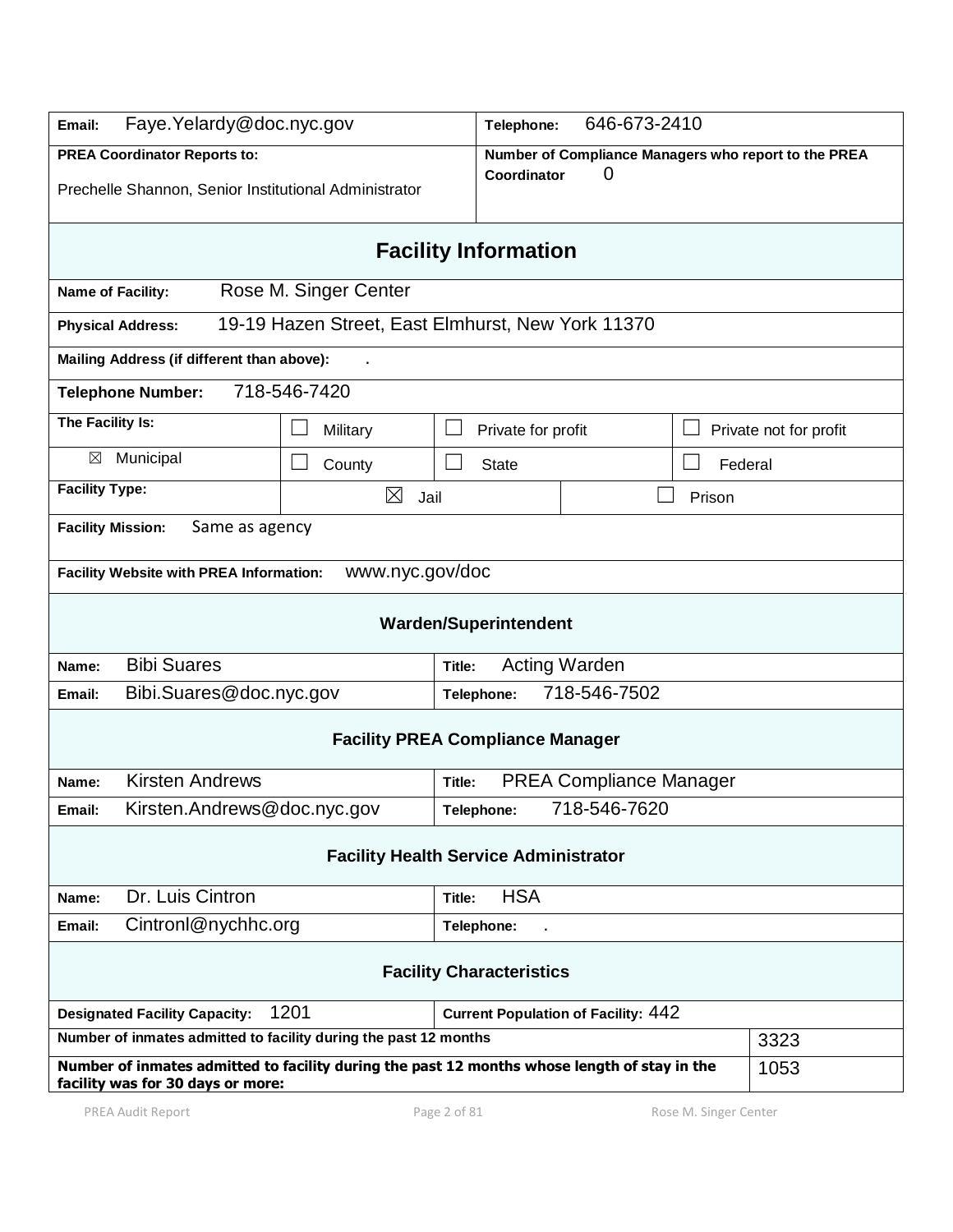| Number of inmates admitted to facility during the past 12 months whose length of stay in the facility<br>was for 72 hours or more: |                                                                                                                                                                                           |  | 2645                     |     |               |
|------------------------------------------------------------------------------------------------------------------------------------|-------------------------------------------------------------------------------------------------------------------------------------------------------------------------------------------|--|--------------------------|-----|---------------|
| Number of inmates on date of audit who were admitted to facility prior to August 20, 2012:                                         |                                                                                                                                                                                           |  | $\Omega$                 |     |               |
| Age Range of<br>Population:                                                                                                        | $18+$<br><b>Youthful Inmates Under 18:</b><br>0<br>Adults:                                                                                                                                |  |                          |     |               |
| Are youthful inmates housed separately from the adult population?<br>Yes<br>N <sub>o</sub>                                         |                                                                                                                                                                                           |  | $\boxtimes$<br><b>NA</b> |     |               |
| Number of youthful inmates housed at this facility during the past 12 months:                                                      |                                                                                                                                                                                           |  |                          | N/A |               |
| Average length of stay or time under supervision:                                                                                  |                                                                                                                                                                                           |  |                          | 59  |               |
|                                                                                                                                    | Facility security level/inmate custody levels:                                                                                                                                            |  |                          |     | Min, Med, Max |
| Number of staff currently employed by the facility who may have contact with inmates:                                              |                                                                                                                                                                                           |  |                          | 724 |               |
|                                                                                                                                    | Number of staff hired by the facility during the past 12 months who may have contact with inmates:                                                                                        |  |                          |     | 77            |
| Number of contracts in the past 12 months for services with contractors who may have contact with<br>inmates:                      |                                                                                                                                                                                           |  |                          |     |               |
| <b>Physical Plant</b>                                                                                                              |                                                                                                                                                                                           |  |                          |     |               |
| 1<br>Number of Single Cell Housing Units: 12<br><b>Number of Buildings:</b>                                                        |                                                                                                                                                                                           |  |                          |     |               |
| <b>Number of Multiple Occupancy Cell Housing Units:</b><br>$\overline{2}$                                                          |                                                                                                                                                                                           |  |                          |     |               |
| <b>Number of Open Bay/Dorm Housing Units:</b><br>16                                                                                |                                                                                                                                                                                           |  |                          |     |               |
| Number of Segregation Cells (Administrative and Disciplinary:<br>100                                                               |                                                                                                                                                                                           |  |                          |     |               |
|                                                                                                                                    | Description of any video or electronic monitoring technology (including any relevant information about where cameras are<br>placed, where the control room is, retention of video, etc.): |  |                          |     |               |
| 1337 monitored Genetec cameras                                                                                                     |                                                                                                                                                                                           |  |                          |     |               |
| <b>Medical</b>                                                                                                                     |                                                                                                                                                                                           |  |                          |     |               |
| <b>Type of Medical Facility:</b><br><b>Clinic, Specialty Clinic</b>                                                                |                                                                                                                                                                                           |  |                          |     |               |
| Forensic sexual assault medical exams are conducted at:<br>Elmhurst Hospital, 79-01 Broadway                                       |                                                                                                                                                                                           |  |                          |     |               |
| <b>Other</b>                                                                                                                       |                                                                                                                                                                                           |  |                          |     |               |
| Number of volunteers and individual contractors, who may have contact with inmates, currently<br>authorized to enter the facility: |                                                                                                                                                                                           |  | 661                      |     |               |
| Number of investigators the agency currently employs to investigate allegations of sexual abuse:                                   |                                                                                                                                                                                           |  | 28                       |     |               |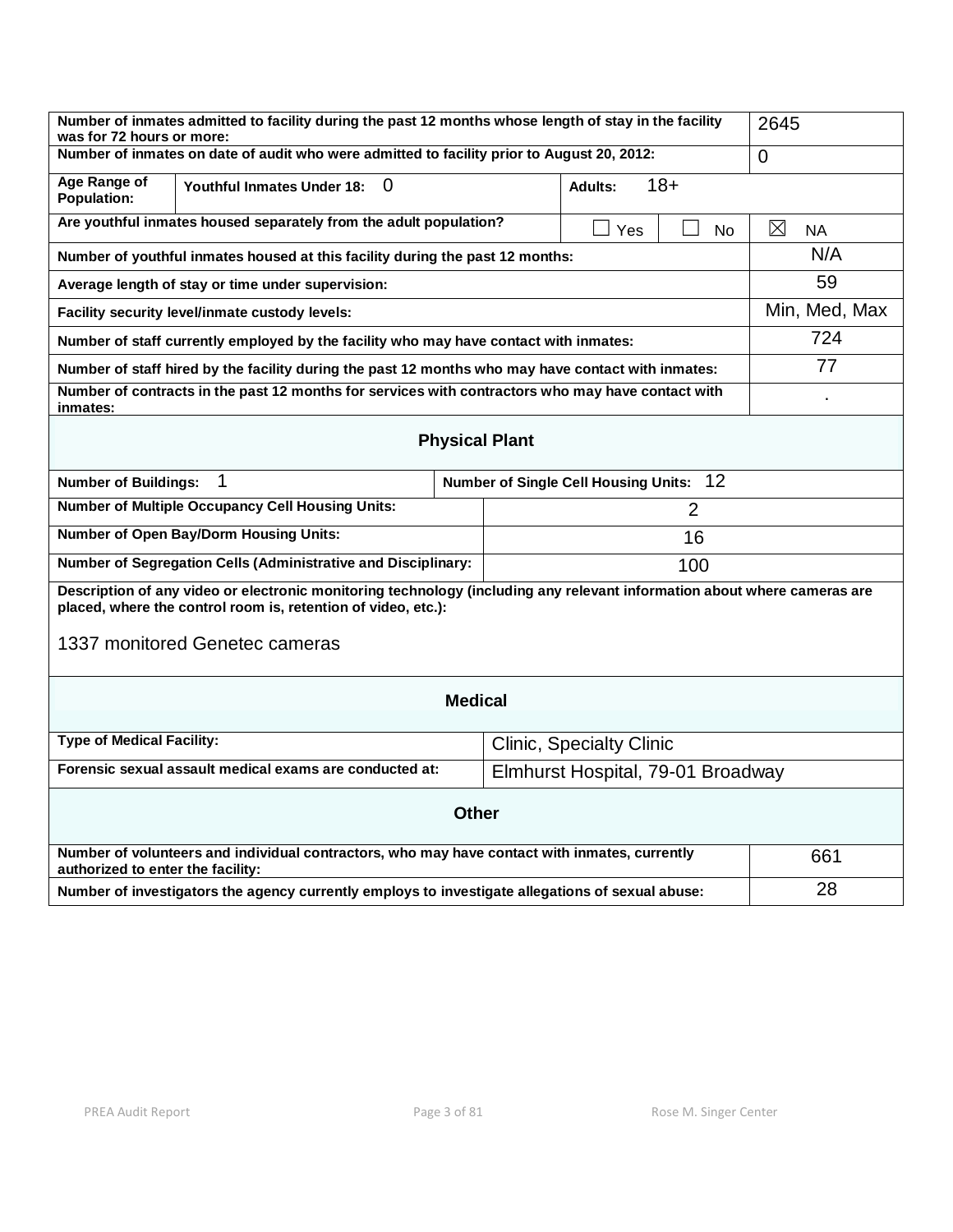# **Audit Findings**

# **Audit Narrative**

*The audit of the Rose M. Singer Center (RMSC) was conducted on May 29th – May 31st , 2019 by Ian Rachal, Department of Justice certified PREA auditor. Prior to the commencement of the on-site audit, supporting documentation was delivered to this auditor by agency officials for review. Documentation reviewed included agency and facility forms, policies, training curricula, educational materials, and other PREA-related documents demonstrating compliance with the PREA standards.*

*Upon arrival to the facility, an introductory meeting was held with agency leadership to answer questions and provide expectations for the audit process. I was afforded the use of a private office to interview facility personnel.*

*The on-site audit of the RMSC lasted for three days. A comprehensive tour was conducted of the facility physical plant by this auditor, escorted by numerous facility and agency officials. Observed was the facility configuration, location of cameras and mirrors, staff supervision of residents, dorm layout including shower/toilet areas, placement of posters and PREA informational resources, security monitoring, resident entrance and search procedures, and resident programming. Showers and bathrooms were outfitted with partitions for privacy* 

*The tour of the compound commenced with a visit to the intake area along with visits to the inmate library, academic classrooms, inmate food service area, and medical clinic. Each area was adequately supervised by security personnel. There were multiple staff members present in all areas with numerous cameras and mirrors to assist in supervisory efforts, mitigating any potential blind spots. The intake area had educational materials in multiple formats to include braille in English and Spanish. Inmate phones were checked to ensure reporting capabilities.* 

*The restrictive housing area was staffed by multiple individuals and offenders housed there were receiving programming by visiting personnel.*

*Numerous offenders were interviewed, to include several transgender inmates. Several offenders expressed a history of prior sexual victimization. A vast majority of the inmates interviewed expressed concerns about the (perceived) misuse of PREA reporting mechanisms by inmates making false allegations because of personal grievances against one another.* 

*The RMSC leadership and NYCDOC officials detailed plans to further educate the inmate population about the negative consequences of making false allegations and to increase efforts to discipline this type of behavior in a way that would not deter true victims from coming forth. All inmates expressed that staff had been responsive to their needs and respectful in their dealings.*

*Upon my visit, NYCDOC officials had not finalized their procedures to conduct 5-year background checks and had no process in place to utilize their current state-wide monitoring system to satisfy the requirements of this standard. Following my visit, I worked with NYCDOC officials to establish a process to meet the parameters of this requirement. NYCDOC officials submitted sufficient documentation as a proof of practice which included both state-wide and NCIC background checks.*

*In accordance with a Mayoral Executive Order, NYCDOC houses inmates consistent with their gender identity. This mandate resulted in transgender females being housed in RMSC. During my visit transgender females were present throughout the general population in isolated circumstances with the majority housed*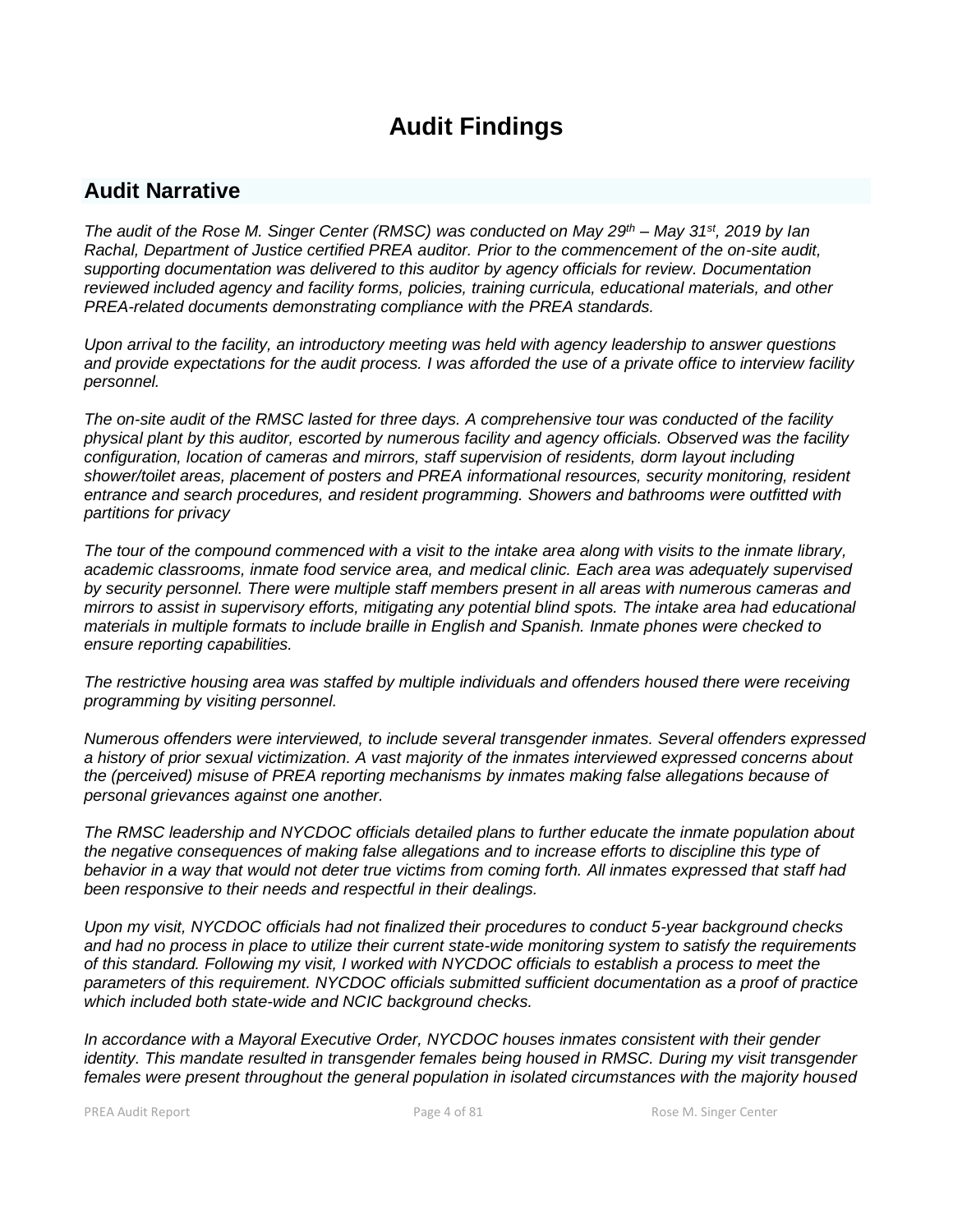*in one area which gave the impression that the area was a dedicated unit. This impression was exacerbated by RMSC and NYCDOC staff referring to this area as the "THU" (Transgender Housing Unit).* 

*NYCDOC officials claimed that while the vast majority of their transgender population was housed in this one area, inmates in the midst of gender transition or gender non-binary inmates could also be housed in the area and that it was an area set aside for vulnerable populations to protect them from sexual victimization. Documentation was submitted showing instances where inmates fitting this description were housed at RMSC in these areas.* 

*Following my visit, NYCDOC officials revised the identification of the unit to better reflect their stated practice of protecting all vulnerable populations, renaming the area as the Special Considerations Unit (SCU) which houses transgender inmates, inmates at risk for sexual victimization, as well as, any inmates identifying outside of binary genders and cisnormativity. The process for admittance is based on an individual determination of each inmates' suitability for housing in the area with consideration given to the inmate's own feelings and the facility's security interests.*

*NYCDOC provides numerous numbers for the public to privately report sexual abuse and sexual harassment of inmates:*

*212-639-9675 – City of New York*

*212-266-1900 – Department of Investigation*

*212-227-3000 – Safe Horizon*

*I was very impressed with the knowledge and thoroughness of the NYCDOC investigative unit. The assigned investigators showed a thorough knowledge of investigatory requirements and a review of completed investigations showed the same thoroughness.*

*I was also very impressed with the RMSC Warden who took an active role in preparing the facility to be audited. All personnel in general seemed to take great pride in the facility and seemed invested in the process. All RMSC personnel gave it their all.*

# **Facility Characteristics**

*The Rose M. Singer Center features a modern 25-bed nursery and job training programs in horticulture, sewing and culinary arts, for which a restaurant called The Rose Garden was designed and built by the center's staff.*

*The Center's main building has 800 beds located in two-tier modular units with 48 individual cells and skylights. The administrative and program areas surround a large outdoor courtyard. The entire perimeter is protected electronically giving inmates day long access to mini yards. A corridor connects the center to four modular units at the eastern end of the old women's house. The center's total capacity is 1201.*

*Inmate housing areas were a combination of multi-floor, individual cell environments, and large, opendormitory environments. The lower floors consisted of a large multi-purpose area, and the upper floors*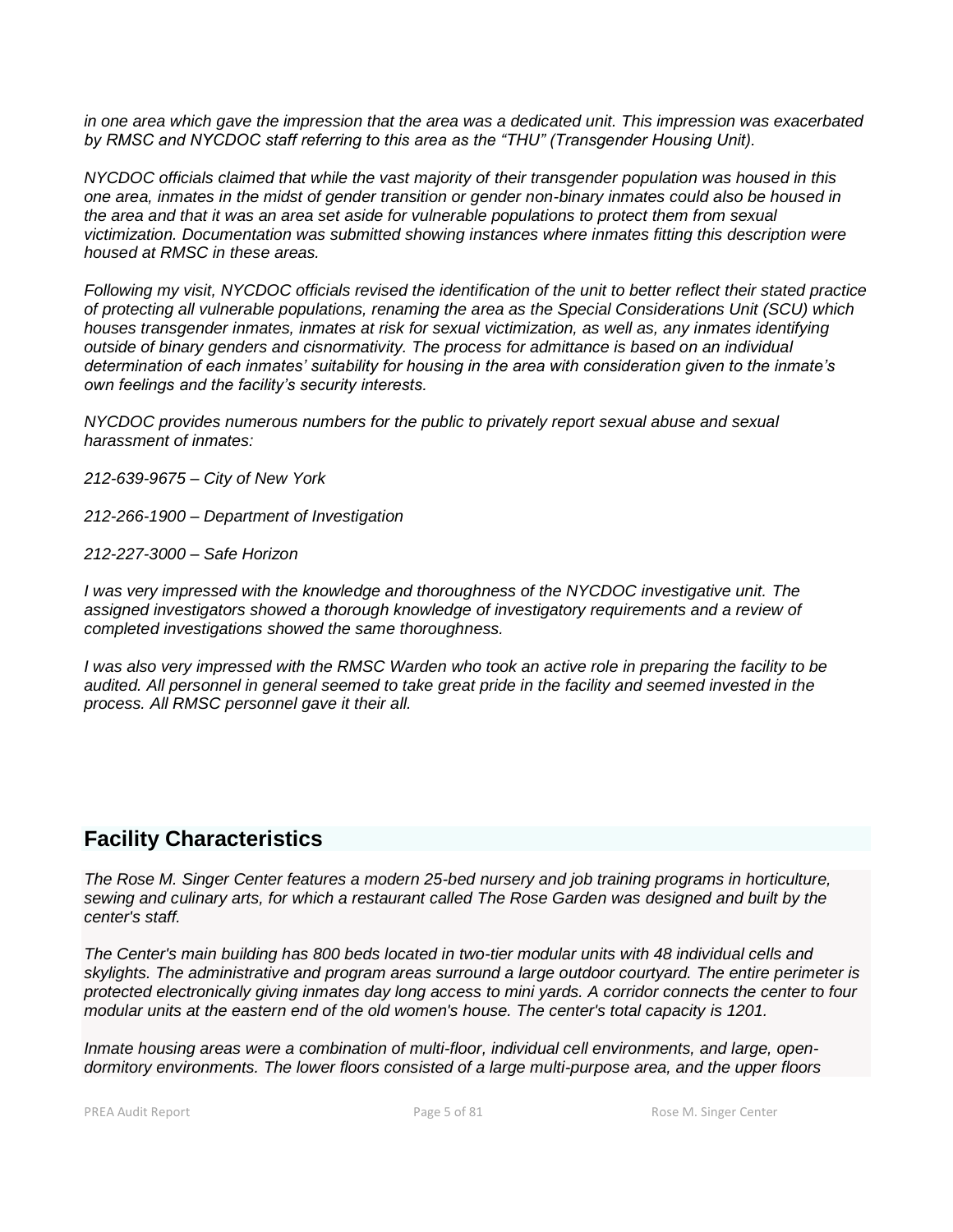*consisted of walkways. All areas had numerous cameras which are monitored locally, and a remote security station for indirect supervision.*

# **Summary of Audit Findings**

*All NYCDOC staff interviewed displayed knowledge of PREA responsibilities and could articulate the meaning of NYCDOC's zero tolerance policy. NYCDOC staff was knowledgeable about their roles and responsibilities in the prevention, reporting and response to sexual abuse and sexual harassment. NYCDOC staff articulated reporting mechanisms for inmates and staff to use to report sexual abuse or sexual harassment. All staff were well trained on the PREA first responder's protocols and could clearly articulate the steps they would follow if they were the first responder to an incident.*

*Inmates interviewed responded that NYCDOC personnel treated them with respect. Inmates were wellversed in NYCDOC's reporting mechanisms and efforts to protect them from sexual abuse and harassment. NYCDOC has numerous mechanisms in place for inmates, their families, and the general public to report allegations and receive information in regard to PREA and receive assistance for underlying issues of sexual victimization or predatory behaviors.*

*This auditor was allowed to speak freely with all offenders and staff during my visit and was treated in a very hospitable fashion. Facility leadership was responsive and knowledgeable. Line staff took great pride in their areas of responsibility and were all well trained in regard to the requirements of PREA.* 

#### **Number of Standards Exceeded:** 4

115.16, 115.33, 115.51, 115.71

**Number of Standards Met:** 41

115.11, 115.12, 115.13, 115.14, 115.15, 115.17, 115.18, 115.21, 115.22, 115.31, 115.32, 115.34, 115.35, 115.41, 115.42, 115.43, 115.52, 115.53, 115.54, 115.61, 115.62, 115.63, 115.64, 115.65, 115.66, 115.67, 115.68, 115.72, 115.73, 115.76, 115.77, 115.78, 115.81, 115.82, 115.83, 115.86, 115.87, 115.88, 115.89, 115.401, 115.403

#### **Number of Standards Not Met:** 0

N/A

# **Summary of Corrective Action (if any)**

N/A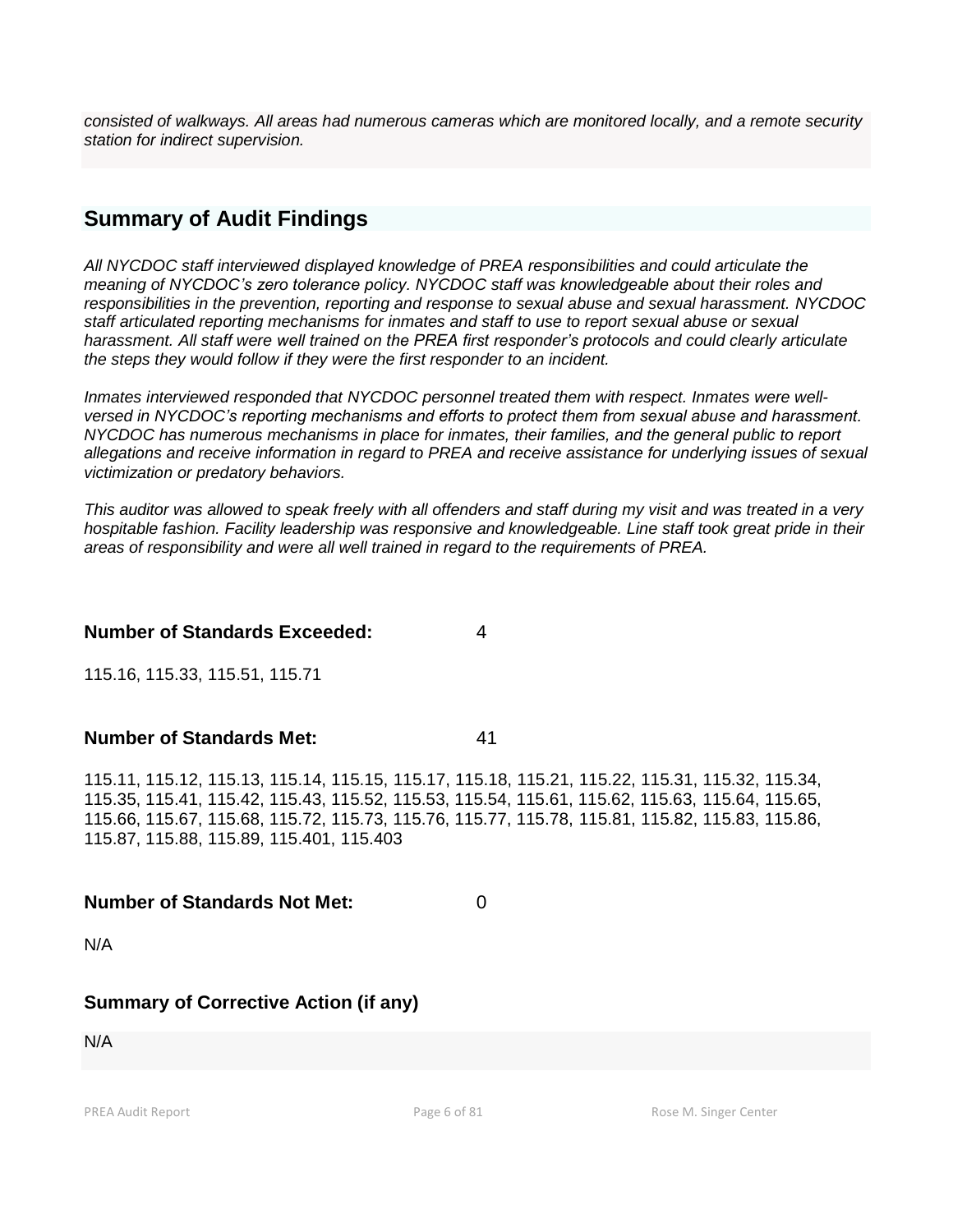# **PREVENTION PLANNING**

# **Standard 115.11: Zero tolerance of sexual abuse and sexual harassment; PREA coordinator**

## **115.11 (a)**

- Does the agency have a written policy mandating zero tolerance toward all forms of sexual abuse and sexual harassment?  $\boxtimes$  Yes  $\Box$  No
- Does the written policy outline the agency's approach to preventing, detecting, and responding to sexual abuse and sexual harassment?  $\boxtimes$  Yes  $\Box$  No

#### **115.11 (b)**

- **■** Has the agency employed or designated an agency-wide PREA Coordinator?  $\boxtimes$  Yes  $\Box$  No
- **■** Is the PREA Coordinator position in the upper-level of the agency hierarchy?  $\boxtimes$  Yes  $\Box$  No
- Does the PREA Coordinator have sufficient time and authority to develop, implement, and oversee agency efforts to comply with the PREA standards in all of its facilities?  $\boxtimes$  Yes  $\Box$  No

# **115.11 (c)**

- If this agency operates more than one facility, has each facility designated a PREA compliance manager? (N/A if agency operates only one facility.)  $\boxtimes$  Yes  $\Box$  No  $\Box$  NA
- **Does the PREA compliance manager have sufficient time and authority to coordinate the** facility's efforts to comply with the PREA standards? (N/A if agency operates only one facility.)  $\boxtimes$  Yes  $\Box$  No  $\Box$  NA

#### **Auditor Overall Compliance Determination**

- ☐ **Exceeds Standard** (*Substantially exceeds requirement of standards*)
- ☒ **Meets Standard** (*Substantial compliance; complies in all material ways with the standard for the relevant review period*)
- ☐ **Does Not Meet Standard** (*Requires Corrective Action*)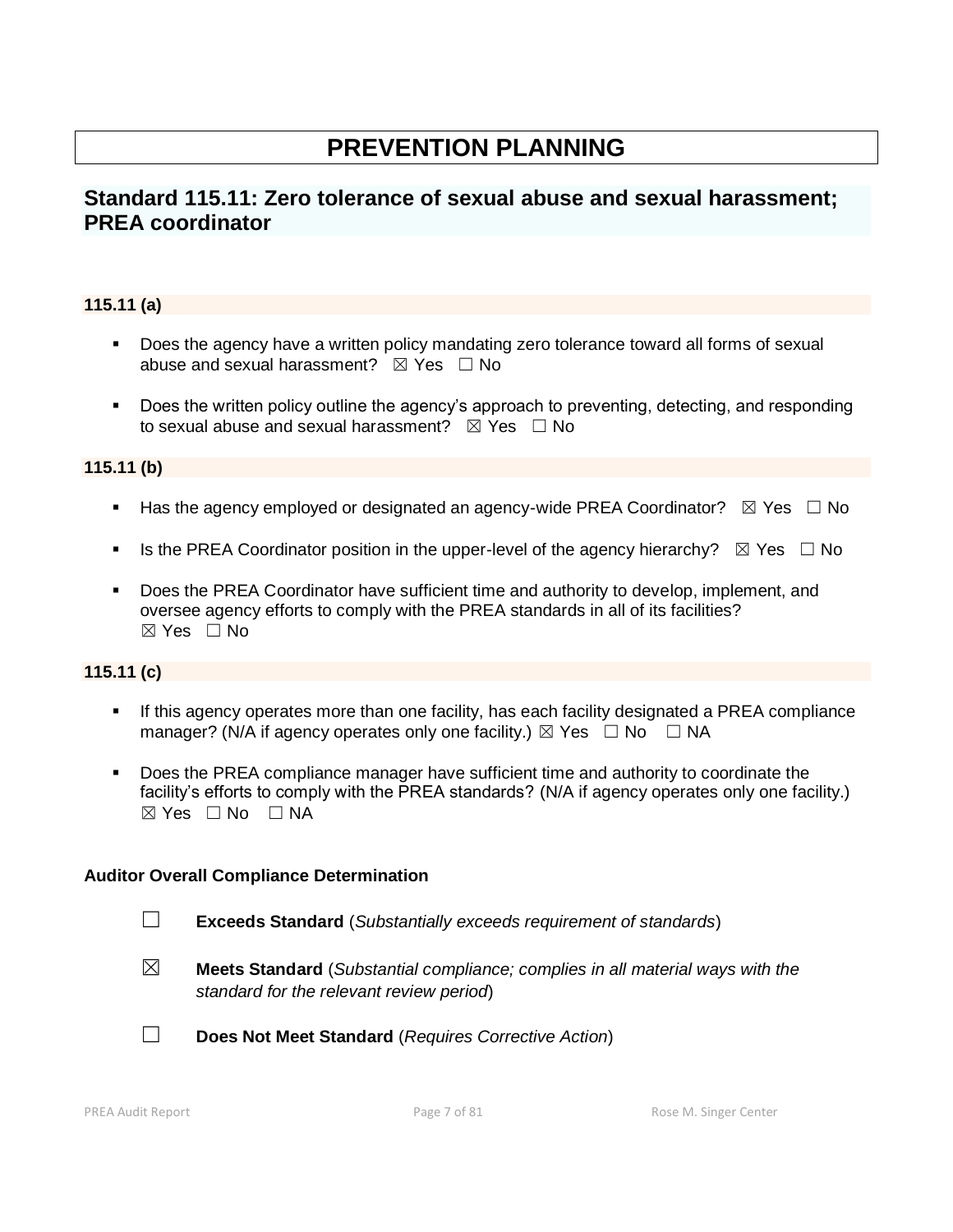The NYCDOC has established a clear zero-tolerance policy towards any and all forms of sexual abuse and harassment which outlines the agency's efforts to prevent, detect, and respond.

The agency designated Assistant Commissioner, Faye Yelardy as PREA Coordinator. The PREA Coordinator reports directly to the Senior Institutional Administrator, Prechelle Shannon, who reports directly to the First Deputy Commissioner, Angel Villalona, who reports directly to the Commissioner, Cynthia Brann. The PREA Coordinator showed a depth of knowledge, was well versed in all aspects of PREA, and was active in facility-level implementation and monitoring. She also proved to be a valuable resource in relation to recounting NYCDOC's historical efforts to achieve PREA-compliance.

Initial documentation received from the agency stated that the PREA Coordinator supervised the PREA Compliance Managers, but this information is outdated. According to updated documentation received from the agency, the PREA Coordinator does not have any PREA Compliance Managers who report directly to her but does supervise a team of facility-level security personnel and PREA "Ambassadors" whose responsibilities include working directly with the inmate population. The two PREA Ambassadors at the RMSC were very knowledgeable of issues affecting the inmate population and facility efforts to provide an environment free from sexual abuse.

The PREA Compliance Managers instead report directly to the Deputy Director of Sexual Abuse & Sexual Harassment Prevention, Mathew Adams, who also does not report to the PREA Coordinator. The Deputy Director supervises a team of administrative compliance personnel and was responsible for overall compliance and agency-level implementation and monitoring.

The agency appointed Kirsten Andrews as PREA Compliance Manager at the RMSC. The PREA Compliance Manager reports directly to the Deputy Director of Sexual Abuse & Sexual Harassment Prevention, Mathew Adams who reports directly to the Senior Institutional Administrator, Prechelle Shannon. The PREA Compliance Manager was well versed in all aspects of PREA and was active in training RMSC personnel of their roles and responsibilities.

#### **Policies, Materials, Interviews, and Other Evidence Reviewed**

Directive 5011 Agency memoranda Organizational structure Staff interview

# **Standard 115.12: Contracting with other entities for the confinement of inmates**

# **115.12 (a)**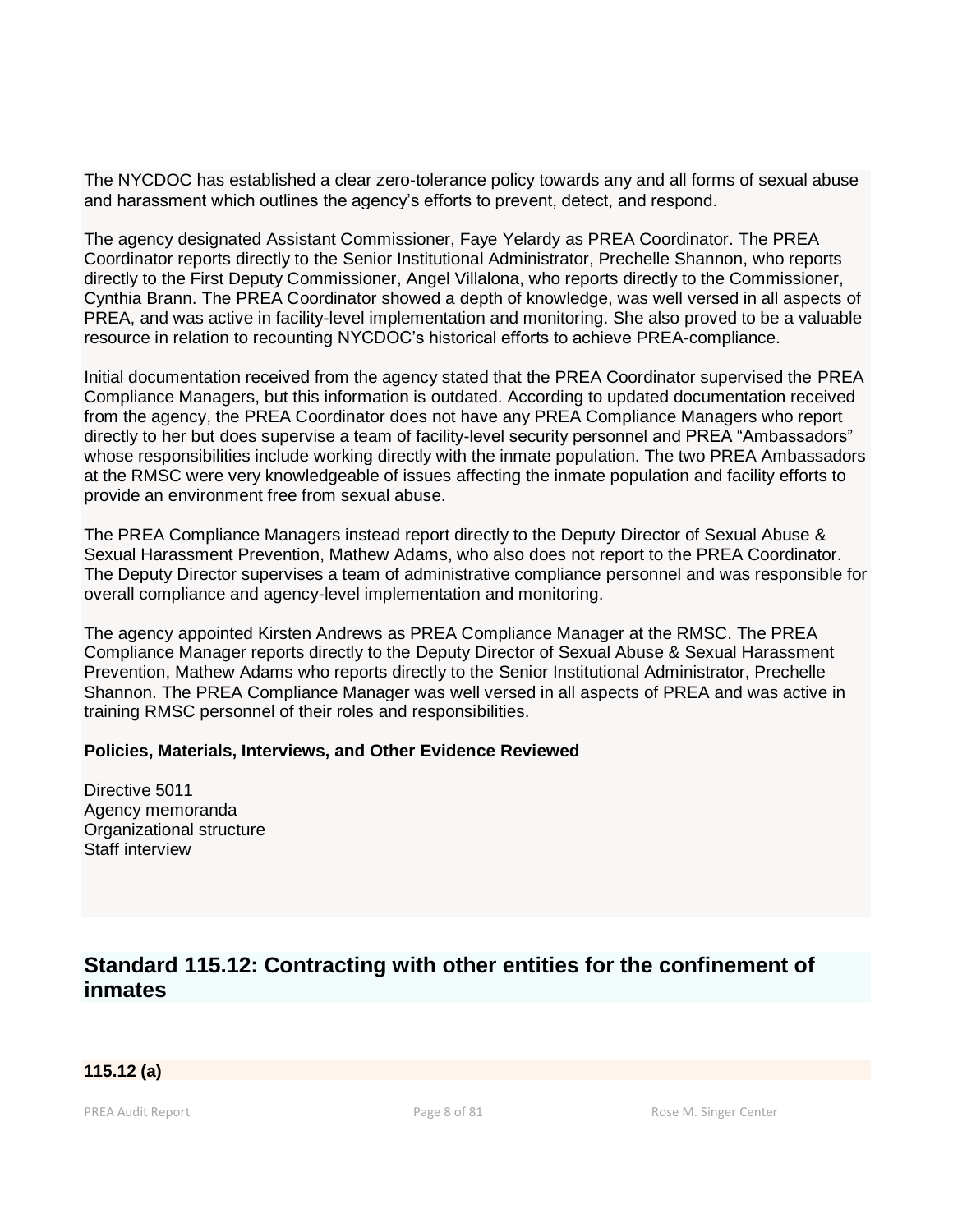**•** If this agency is public and it contracts for the confinement of its inmates with private agencies or other entities including other government agencies, has the agency included the entity's obligation to comply with the PREA standards in any new contract or contract renewal signed on or after August 20, 2012? (N/A if the agency does not contract with private agencies or other entities for the confinement of inmates.)  $\boxtimes$  Yes  $\Box$  No  $\boxtimes$  NA

#### **115.12 (b)**

▪ Does any new contract or contract renewal signed on or after August 20, 2012 provide for agency contract monitoring to ensure that the contractor is complying with the PREA standards? (N/A if the agency does not contract with private agencies or other entities for the confinement of inmates OR the response to 115.12(a)-1 is "NO".)  $\boxtimes$  Yes  $\Box$  No  $\boxtimes$  NA

#### **Auditor Overall Compliance Determination**

☐ **Exceeds Standard** (*Substantially exceeds requirement of standards*)

- ☒ **Meets Standard** (*Substantial compliance; complies in all material ways with the standard for the relevant review period*)
- ☐ **Does Not Meet Standard** (*Requires Corrective Action*)

The NYCDOC has not entered into any contracts for the confinement of NVYDOC inmates.

#### **Policies, Materials, Interviews, and Other Evidence Reviewed**

Staff interview

# **Standard 115.13: Supervision and monitoring**

#### **115.13 (a)**

- Does the agency ensure that each facility has developed a staffing plan that provides for adequate levels of staffing and, where applicable, video monitoring, to protect inmates against sexual abuse? ⊠ Yes □ No
- Does the agency ensure that each facility has documented a staffing plan that provides for adequate levels of staffing and, where applicable, video monitoring, to protect inmates against sexual abuse? ⊠ Yes □ No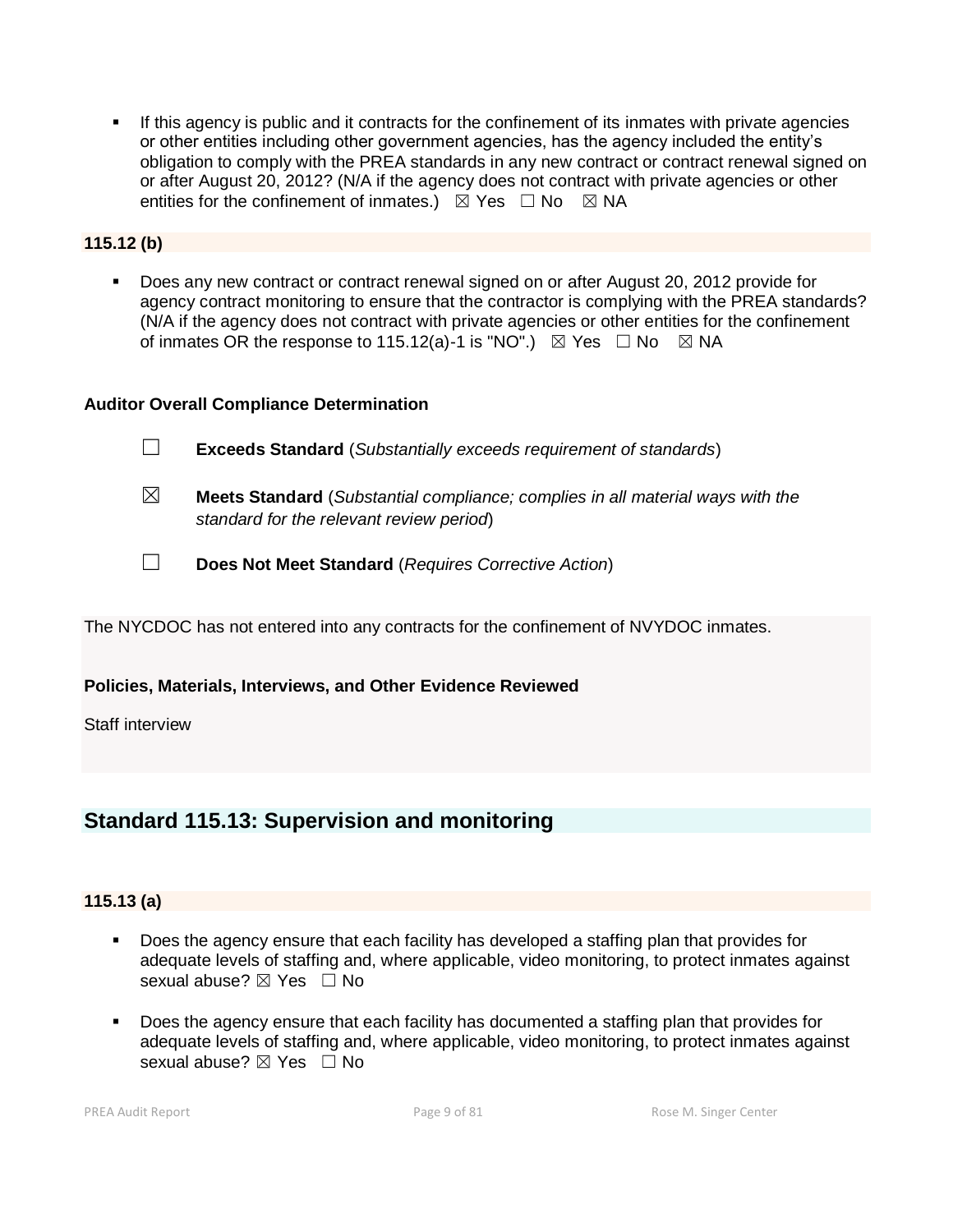- Does the agency ensure that each facility's staffing plan takes into consideration the generally accepted detention and correctional practices in calculating adequate staffing levels and determining the need for video monitoring?  $\boxtimes$  Yes  $\Box$  No
- Does the agency ensure that each facility's staffing plan takes into consideration any judicial findings of inadequacy in calculating adequate staffing levels and determining the need for video monitoring? ⊠ Yes □ No
- Does the agency ensure that each facility's staffing plan takes into consideration any findings of inadequacy from Federal investigative agencies in calculating adequate staffing levels and determining the need for video monitoring?  $\boxtimes$  Yes  $\Box$  No
- Does the agency ensure that each facility's staffing plan takes into consideration any findings of inadequacy from internal or external oversight bodies in calculating adequate staffing levels and determining the need for video monitoring?  $\boxtimes$  Yes  $\Box$  No
- Does the agency ensure that each facility's staffing plan takes into consideration all components of the facility's physical plant (including "blind-spots" or areas where staff or inmates may be isolated) in calculating adequate staffing levels and determining the need for video monitoring? ☒ Yes ☐ No
- Does the agency ensure that each facility's staffing plan takes into consideration the composition of the inmate population in calculating adequate staffing levels and determining the need for video monitoring?  $\boxtimes$  Yes  $\Box$  No
- Does the agency ensure that each facility's staffing plan takes into consideration the number and placement of supervisory staff in calculating adequate staffing levels and determining the need for video monitoring?  $\boxtimes$  Yes  $\Box$  No
- Does the agency ensure that each facility's staffing plan takes into consideration the institution programs occurring on a particular shift in calculating adequate staffing levels and determining the need for video monitoring?  $\boxtimes$  Yes  $\Box$  No  $\Box$  NA
- Does the agency ensure that each facility's staffing plan takes into consideration any applicable State or local laws, regulations, or standards in calculating adequate staffing levels and determining the need for video monitoring?  $\boxtimes$  Yes  $\Box$  No
- Does the agency ensure that each facility's staffing plan takes into consideration the prevalence of substantiated and unsubstantiated incidents of sexual abuse in calculating adequate staffing levels and determining the need for video monitoring?  $\boxtimes$  Yes  $\Box$  No
- Does the agency ensure that each facility's staffing plan takes into consideration any other relevant factors in calculating adequate staffing levels and determining the need for video monitoring? ⊠ Yes □ No

#### **115.13 (b)**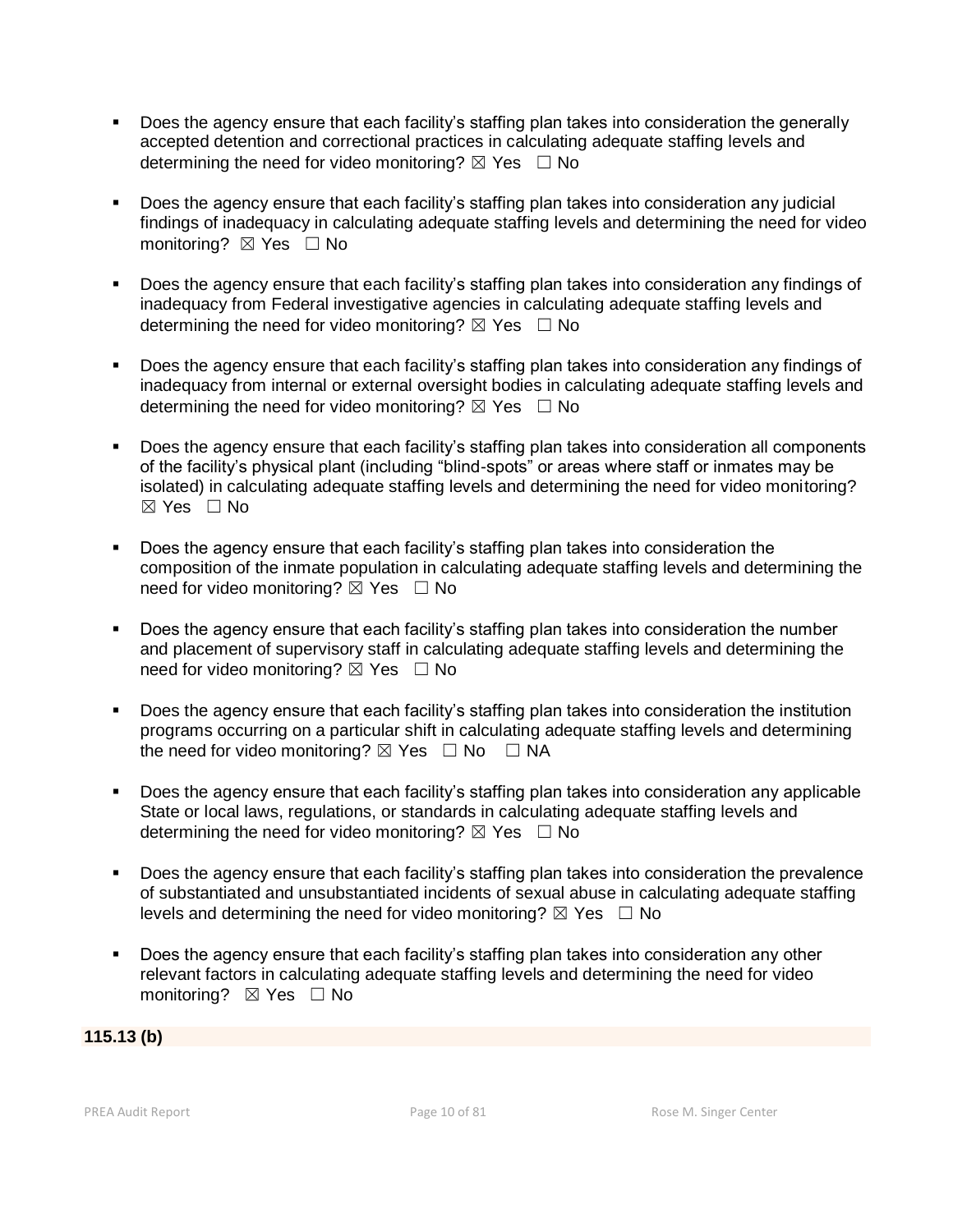**•** In circumstances where the staffing plan is not complied with, does the facility document and justify all deviations from the plan? (N/A if no deviations from staffing plan.)  $\boxtimes$  Yes  $\Box$  No  $\Box$  NA

# **115.13 (c)**

- In the past 12 months, has the facility, in consultation with the agency PREA Coordinator, assessed, determined, and documented whether adjustments are needed to: The staffing plan established pursuant to paragraph (a) of this section?  $\boxtimes$  Yes  $\Box$  No
- In the past 12 months, has the facility, in consultation with the agency PREA Coordinator, assessed, determined, and documented whether adjustments are needed to: The facility's deployment of video monitoring systems and other monitoring technologies?  $\boxtimes$  Yes  $\Box$  No
- In the past 12 months, has the facility, in consultation with the agency PREA Coordinator, assessed, determined, and documented whether adjustments are needed to: The resources the facility has available to commit to ensure adherence to the staffing plan?  $\boxtimes$  Yes  $\Box$  No

# **115.13 (d)**

- Has the facility/agency implemented a policy and practice of having intermediate-level or higherlevel supervisors conduct and document unannounced rounds to identify and deter staff sexual abuse and sexual harassment?  $\boxtimes$  Yes  $\Box$  No
- **■** Is this policy and practice implemented for night shifts as well as day shifts?  $\boxtimes$  Yes  $\Box$  No
- Does the facility/agency have a policy prohibiting staff from alerting other staff members that these supervisory rounds are occurring, unless such announcement is related to the legitimate operational functions of the facility?  $\boxtimes$  Yes  $\Box$  No

#### **Auditor Overall Compliance Determination**

- ☐ **Exceeds Standard** (*Substantially exceeds requirement of standards*)
- ☒ **Meets Standard** (*Substantial compliance; complies in all material ways with the standard for the relevant review period*)
- ☐ **Does Not Meet Standard** (*Requires Corrective Action*)

#### **Instructions for Overall Compliance Determination Narrative**

The NYCDOC has developed, documented, and made its best efforts to comply on a regular basis with a staffing plan that provides for adequate levels of staffing and uses video monitoring, to protect inmates against sexual abuse. This staffing analysis is reviewed and updated regularly to ensure operational needs are met.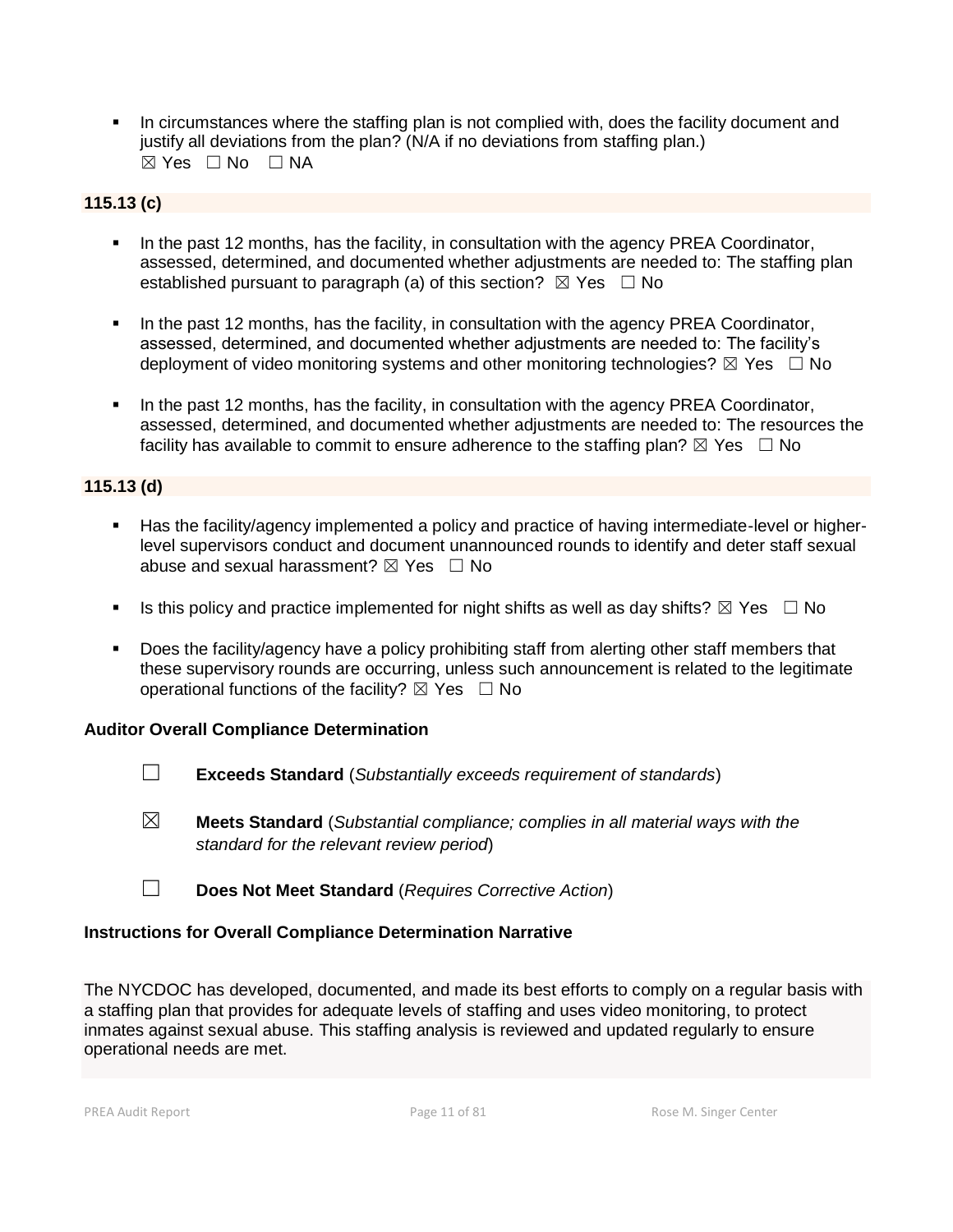In circumstances where the staffing plan was not complied with, NYCDOC documented and justified all deviations from the plan.

The agency completes an annual review, in consultation with the PREA coordinator required by § 115.11, to assess, determine, and document whether adjustments are needed.

NYCDOC has established policy and practice of supervisors conducting unannounced rounds on all shifts.

#### **Policies, Materials, Interviews, and Other Evidence Reviewed**

Shift logs and relief factor **Deviations** Internal reviews Camera Schematics HQ-00343-0 Staff interviews

# **Standard 115.14: Youthful inmates**

#### **115.14 (a)**

**•** Does the facility place all youthful inmates in housing units that separate them from sight, sound, and physical contact with any adult inmates through use of a shared dayroom or other common space, shower area, or sleeping quarters? (N/A if facility does not have youthful inmates [inmates <18 years old].)  $\Box$  Yes  $\Box$  No  $\boxtimes$  NA

#### **115.14 (b)**

- In areas outside of housing units does the agency maintain sight and sound separation between youthful inmates and adult inmates? (N/A if facility does not have youthful inmates [inmates <18 years old].)  $\Box$  Yes  $\Box$  No  $\boxtimes$  NA
- In areas outside of housing units does the agency provide direct staff supervision when youthful inmates and adult inmates have sight, sound, or physical contact? (N/A if facility does not have youthful inmates [inmates <18 years old].)  $\Box$  Yes  $\Box$  No  $\boxtimes$  NA

#### **115.14 (c)**

- Does the agency make its best efforts to avoid placing youthful inmates in isolation to comply with this provision? (N/A if facility does not have youthful inmates [inmates <18 years old].)  $\Box$  Yes  $\Box$  No  $\boxtimes$  NA
- Does the agency, while complying with this provision, allow youthful inmates daily large-muscle exercise and legally required special education services, except in exigent circumstances? (N/A if facility does not have youthful inmates [inmates <18 years old].)  $\Box$  Yes  $\Box$  No  $\boxtimes$  NA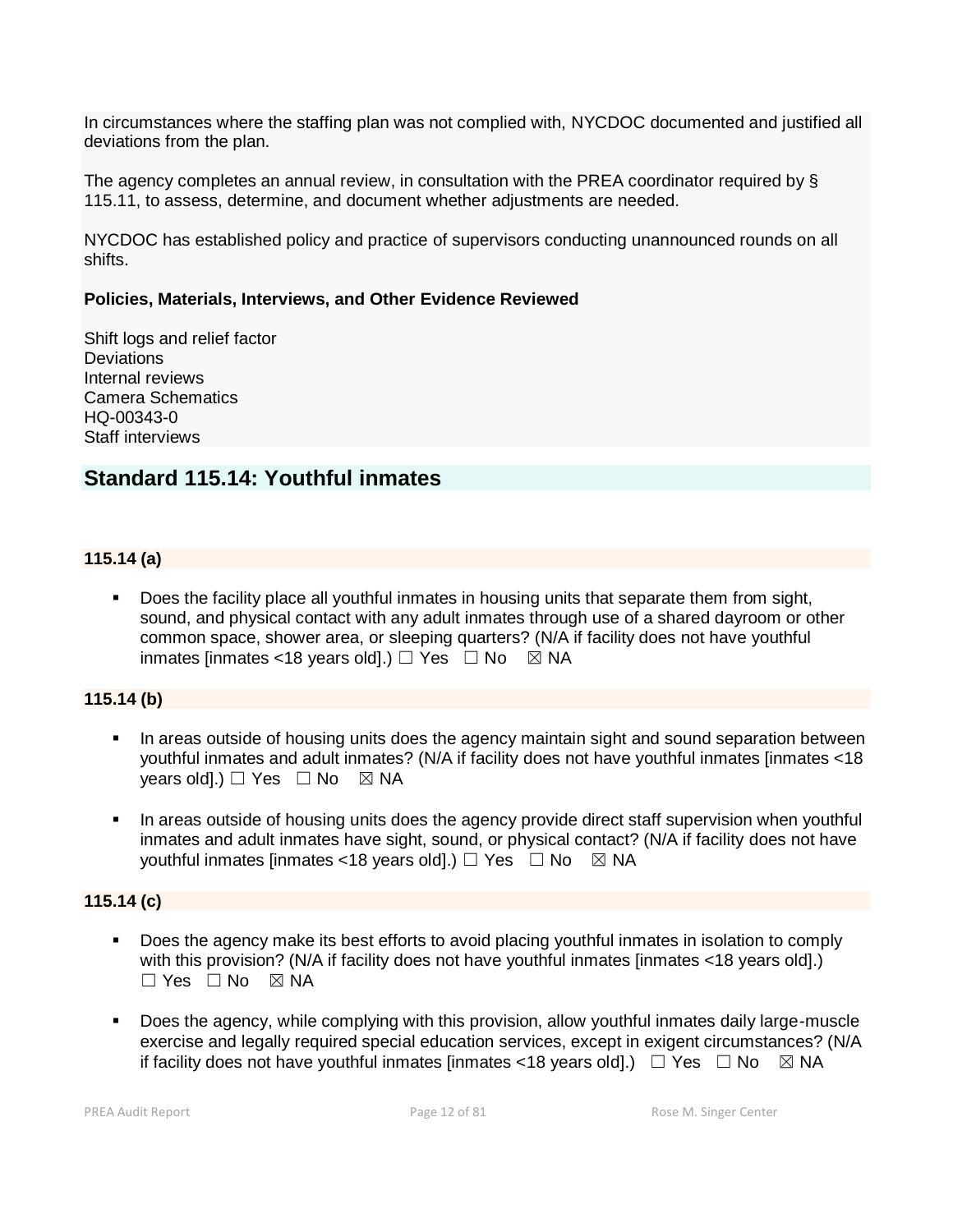▪ Do youthful inmates have access to other programs and work opportunities to the extent possible? (N/A if facility does not have youthful inmates [inmates <18 years old].)  $\Box$  Yes  $\Box$  No  $\boxtimes$  NA

#### **Auditor Overall Compliance Determination**

|             | <b>Exceeds Standard</b> (Substantially exceeds requirement of standards)              |
|-------------|---------------------------------------------------------------------------------------|
| $\boxtimes$ | <b>Meets Standard</b> (Substantial compliance; complies in all material ways with the |

☐ **Does Not Meet Standard** (*Requires Corrective Action*)

The NYCDOC does not house youthful offenders at the RMSC facility.

*standard for the relevant review period*)

#### **Policies, Materials, Interviews, and Other Evidence Reviewed**

HQ-02570-0 Housing reports Staff interviews

# **Standard 115.15: Limits to cross-gender viewing and searches**

#### **115.15 (a)**

▪ Does the facility always refrain from conducting any cross-gender strip or cross-gender visual body cavity searches, except in exigent circumstances or by medical practitioners? ☒ Yes ☐ No

#### **115.15 (b)**

- Does the facility always refrain from conducting cross-gender pat-down searches of female inmates in non-exigent circumstances? (N/A here for facilities with less than 50 inmates before August 20,2017.)  $\Box$  Yes  $\Box$  No  $\boxtimes$  NA
- Does the facility always refrain from restricting female inmates' access to regularly available programming or other out-of-cell opportunities in order to comply with this provision? (N/A here for facilities with less than 50 inmates before August 20, 2017.)  $\Box$  Yes  $\Box$  No  $\boxtimes$  NA

#### **115.15 (c)**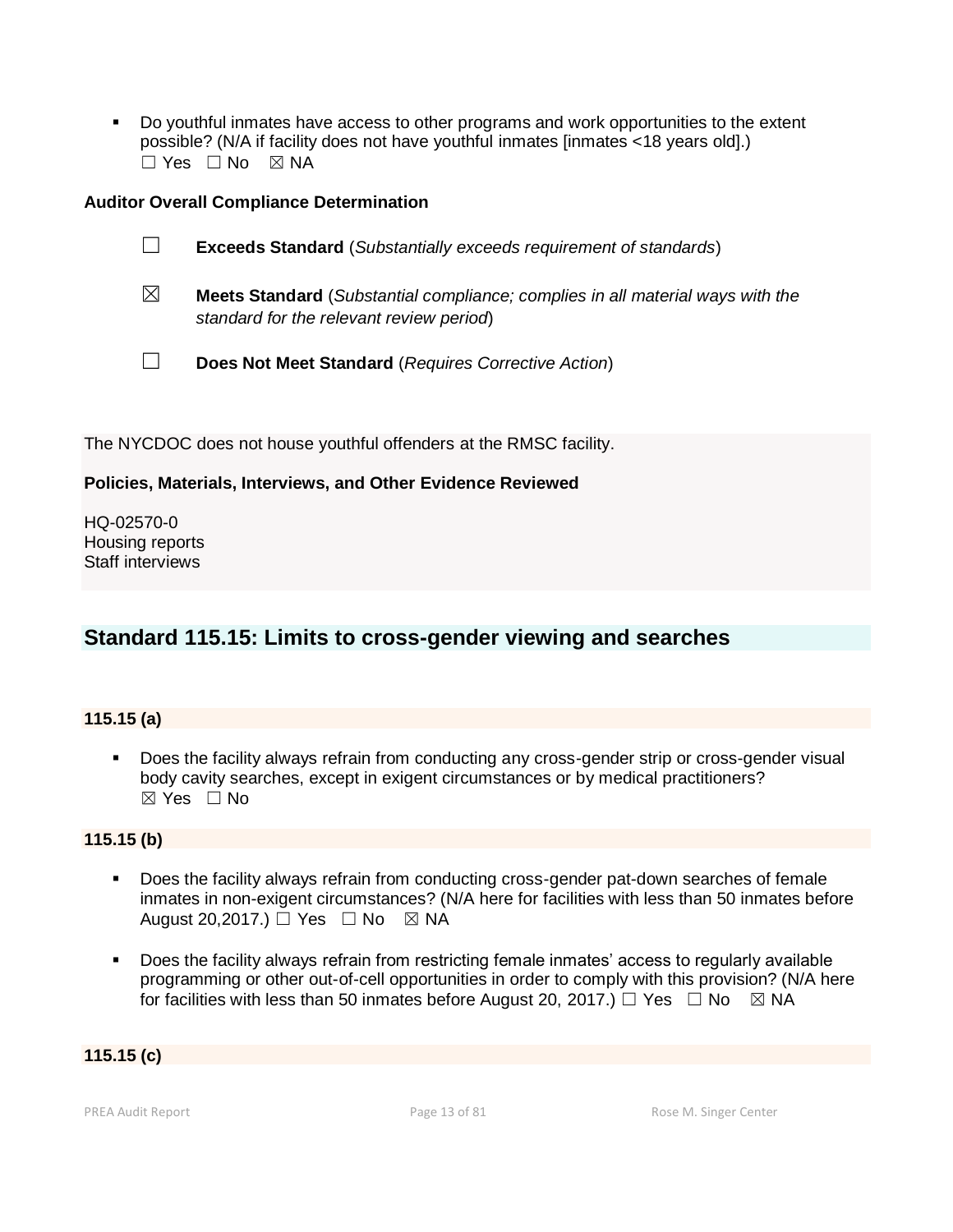- **•** Does the facility document all cross-gender strip searches and cross-gender visual body cavity searches? ⊠ Yes □ No
- Does the facility document all cross-gender pat-down searches of female inmates?  $\boxtimes$  Yes  $\Box$  No

## **115.15 (d)**

- Does the facility implement a policy and practice that enables inmates to shower, perform bodily functions, and change clothing without nonmedical staff of the opposite gender viewing their breasts, buttocks, or genitalia, except in exigent circumstances or when such viewing is incidental to routine cell checks?  $\boxtimes$  Yes  $\Box$  No
- Does the facility require staff of the opposite gender to announce their presence when entering an inmate housing unit?  $\boxtimes$  Yes  $\Box$  No

#### **115.15 (e)**

- Does the facility always refrain from searching or physically examining transgender or intersex inmates for the sole purpose of determining the inmate's genital status?  $\boxtimes$  Yes  $\Box$  No
- **•** If an inmate's genital status is unknown, does the facility determine genital status during conversations with the inmate, by reviewing medical records, or, if necessary, by learning that information as part of a broader medical examination conducted in private by a medical practitioner? **⊠** Yes □ No

#### **115.15 (f)**

- Does the facility/agency train security staff in how to conduct cross-gender pat down searches in a professional and respectful manner, and in the least intrusive manner possible, consistent with security needs?  $\boxtimes$  Yes  $\Box$  No
- Does the facility/agency train security staff in how to conduct searches of transgender and intersex inmates in a professional and respectful manner, and in the least intrusive manner possible, consistent with security needs?  $\boxtimes$  Yes  $\Box$  No

#### **Auditor Overall Compliance Determination**

- ☐ **Exceeds Standard** (*Substantially exceeds requirement of standards*)
- ☒ **Meets Standard** (*Substantial compliance; complies in all material ways with the standard for the relevant review period*)
- 
- ☐ **Does Not Meet Standard** (*Requires Corrective Action*)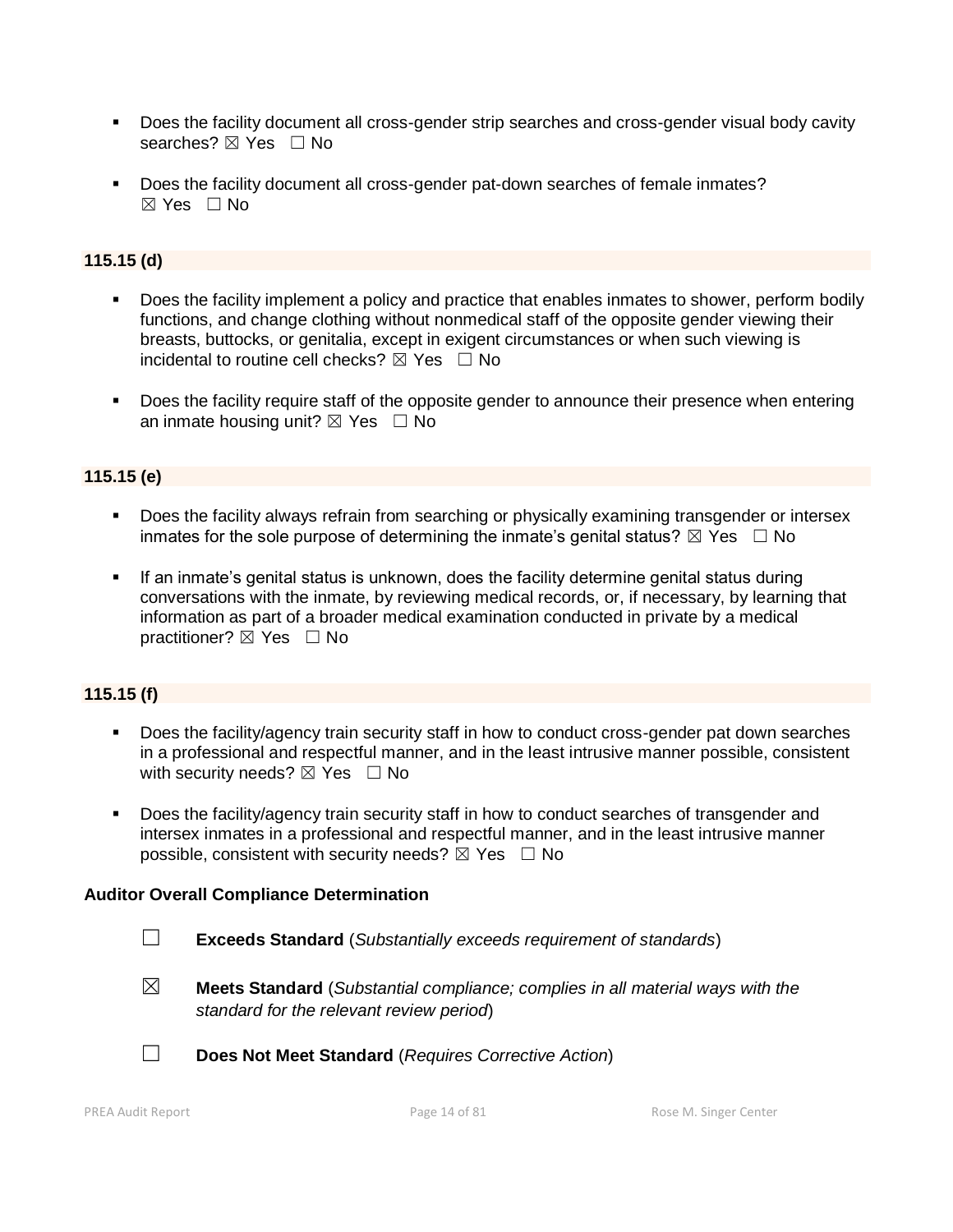NYCDOC does not conduct cross-gender strip searches or cross-gender visual body cavity searches (meaning a search of the anal or genital opening) except in exigent circumstances or when performed by medical practitioners.

NYCDOC does not search or physically examine a transgender or intersex inmate for the sole purpose of determining the inmate's genital status. If the inmate's genital status is unknown, it is determined during conversations with the inmate, by reviewing medical records, or, if necessary, by learning that information as part of a broader medical examination conducted in private by a medical practitioner.

NYCDOC trains security staff in how to conduct cross-gender pat-down searches, and searches of transgender and intersex inmates, in a professional and respectful manner, and in the least intrusive manner possible, consistent with security needs.

RMSC has procedures in place that enabled inmates to shower, perform bodily functions, and change clothing without nonmedical staff of the opposite gender viewing their breasts, buttocks, or genitalia. Partitions and curtains were viewed throughout the facility.

#### **Policies, Materials, Interviews, and Other Evidence Reviewed**

Directive 5011 Operations Order 10-18 Facility tour Training curricula Training rosters

# **Standard 115.16: Inmates with disabilities and inmates who are limited English proficient**

#### **115.16 (a)**

- Does the agency take appropriate steps to ensure that inmates with disabilities have an equal opportunity to participate in or benefit from all aspects of the agency's efforts to prevent, detect, and respond to sexual abuse and sexual harassment, including: inmates who are deaf or hard of hearing?  $\boxtimes$  Yes  $\Box$  No
- **•** Does the agency take appropriate steps to ensure that inmates with disabilities have an equal opportunity to participate in or benefit from all aspects of the agency's efforts to prevent, detect, and respond to sexual abuse and sexual harassment, including: inmates who are blind or have low vision? ⊠ Yes □ No
- Does the agency take appropriate steps to ensure that inmates with disabilities have an equal opportunity to participate in or benefit from all aspects of the agency's efforts to prevent, detect,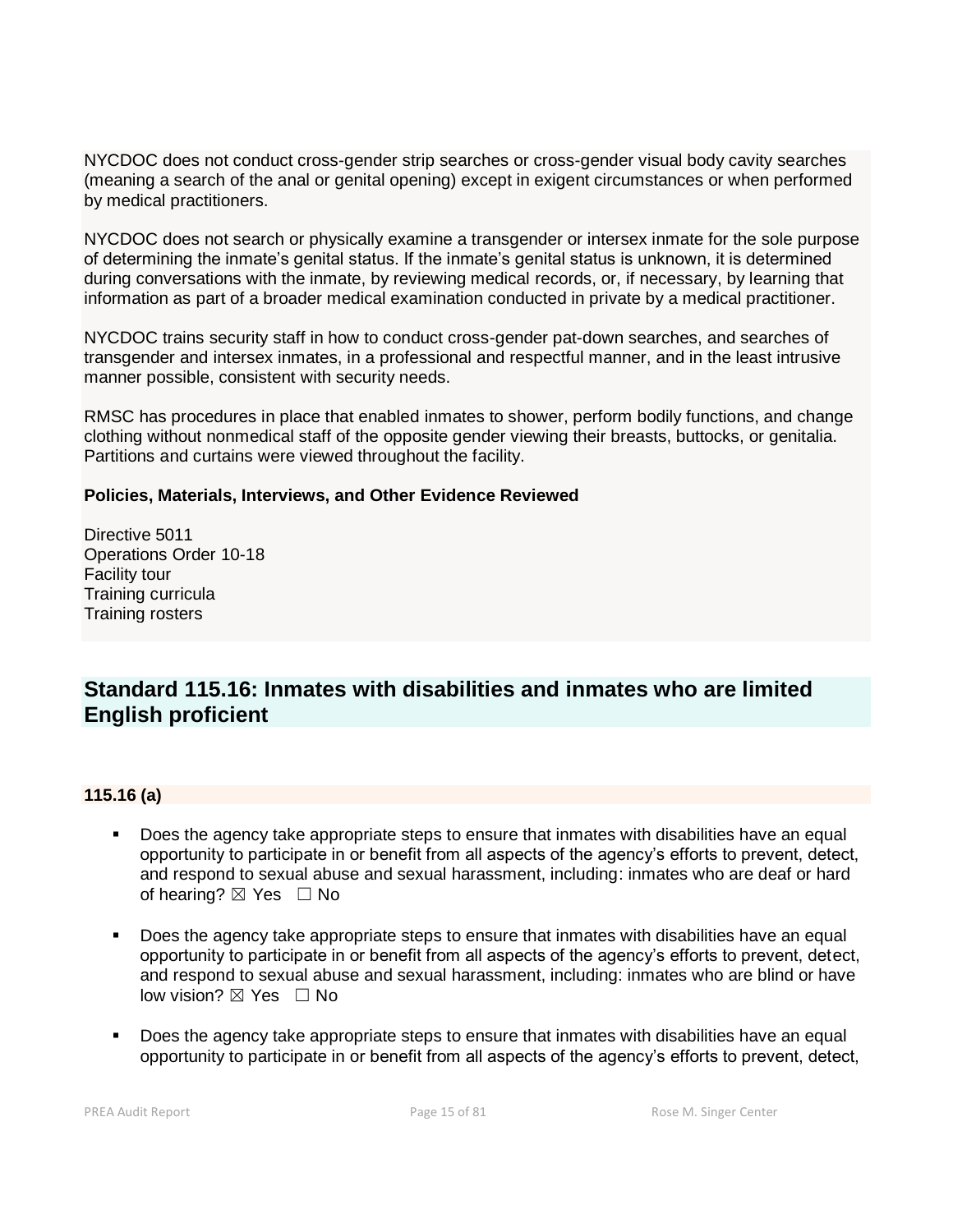and respond to sexual abuse and sexual harassment, including: inmates who have intellectual disabilities?  $\boxtimes$  Yes  $\Box$  No

- Does the agency take appropriate steps to ensure that inmates with disabilities have an equal opportunity to participate in or benefit from all aspects of the agency's efforts to prevent, detect, and respond to sexual abuse and sexual harassment, including: inmates who have psychiatric disabilities?  $\boxtimes$  Yes  $\Box$  No
- **•** Does the agency take appropriate steps to ensure that inmates with disabilities have an equal opportunity to participate in or benefit from all aspects of the agency's efforts to prevent, detect, and respond to sexual abuse and sexual harassment, including: inmates who have speech disabilities? ⊠ Yes □ No
- **•** Does the agency take appropriate steps to ensure that inmates with disabilities have an equal opportunity to participate in or benefit from all aspects of the agency's efforts to prevent, detect, and respond to sexual abuse and sexual harassment, including: Other (if "other," please explain in overall determination notes)?  $\boxtimes$  Yes  $\Box$  No
- Do such steps include, when necessary, ensuring effective communication with inmates who are deaf or hard of hearing?  $\boxtimes$  Yes  $\Box$  No
- Do such steps include, when necessary, providing access to interpreters who can interpret effectively, accurately, and impartially, both receptively and expressively, using any necessary specialized vocabulary?  $\boxtimes$  Yes  $\Box$  No
- Does the agency ensure that written materials are provided in formats or through methods that ensure effective communication with inmates with disabilities including inmates who: Have intellectual disabilities?  $\boxtimes$  Yes  $\Box$  No
- Does the agency ensure that written materials are provided in formats or through methods that ensure effective communication with inmates with disabilities including inmates who: Have limited reading skills?  $\boxtimes$  Yes  $\Box$  No
- Does the agency ensure that written materials are provided in formats or through methods that ensure effective communication with inmates with disabilities including inmates who: Are blind or have low vision?  $\boxtimes$  Yes  $\Box$  No

#### **115.16 (b)**

- Does the agency take reasonable steps to ensure meaningful access to all aspects of the agency's efforts to prevent, detect, and respond to sexual abuse and sexual harassment to inmates who are limited English proficient?  $\boxtimes$  Yes  $\Box$  No
- Do these steps include providing interpreters who can interpret effectively, accurately, and impartially, both receptively and expressively, using any necessary specialized vocabulary? ☒ Yes ☐ No

#### **115.16 (c)**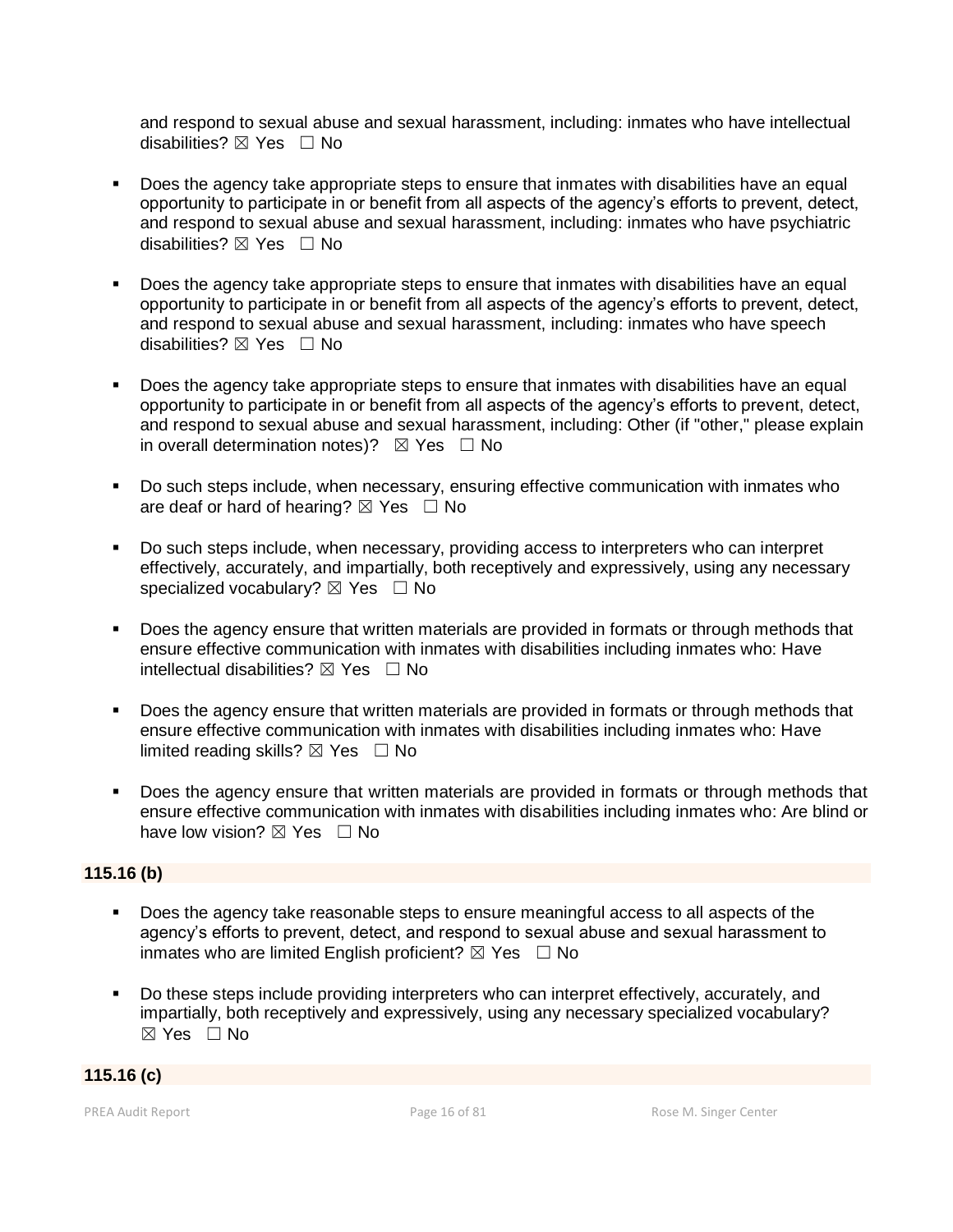Does the agency always refrain from relying on inmate interpreters, inmate readers, or other types of inmate assistance except in limited circumstances where an extended delay in obtaining an effective interpreter could compromise the inmate's safety, the performance of firstresponse duties under §115.64, or the investigation of the inmate's allegations?  $\boxtimes$  Yes  $\Box$  No

#### **Auditor Overall Compliance Determination**

- ☒ **Exceeds Standard** (*Substantially exceeds requirement of standards*)
- ☐ **Meets Standard** (*Substantial compliance; complies in all material ways with the standard for the relevant review period*)
- ☐ **Does Not Meet Standard** (*Requires Corrective Action*)

NYCDOC takes appropriate steps to ensure inmates with disabilities (including, for example, inmates who are deaf or hard of hearing, those who are blind or have low vision, or those who have intellectual, psychiatric, or speech disabilities), have an equal opportunity to participate in or benefit from all aspects of NYCDOC 's efforts to prevent, detect, and respond to sexual abuse and sexual harassment, including steps to provide interpreters who can interpret effectively, accurately, and impartially, both receptively and expressively, using any necessary specialized vocabulary.

The RMSC had educational materials in multiple formats to include braille in English and Spanish.

NYCDOC does not rely on inmate interpreters, inmate readers, or other types of inmate assistants except in limited circumstances where an extended delay in obtaining an effective interpreter could compromise the inmate's safety.

The RMSC had educational materials in a multitude of languages to ensure that all inmates, regardless or origin, received the necessary orientation into NYCDOC's sexual abuse prevention efforts.

**Policies, Materials, Interviews, and Other Evidence Reviewed** Directive 5011 **Contracts** Internal memoranda

# **Standard 115.17: Hiring and promotion decisions**

**115.17 (a)**

Inmate interview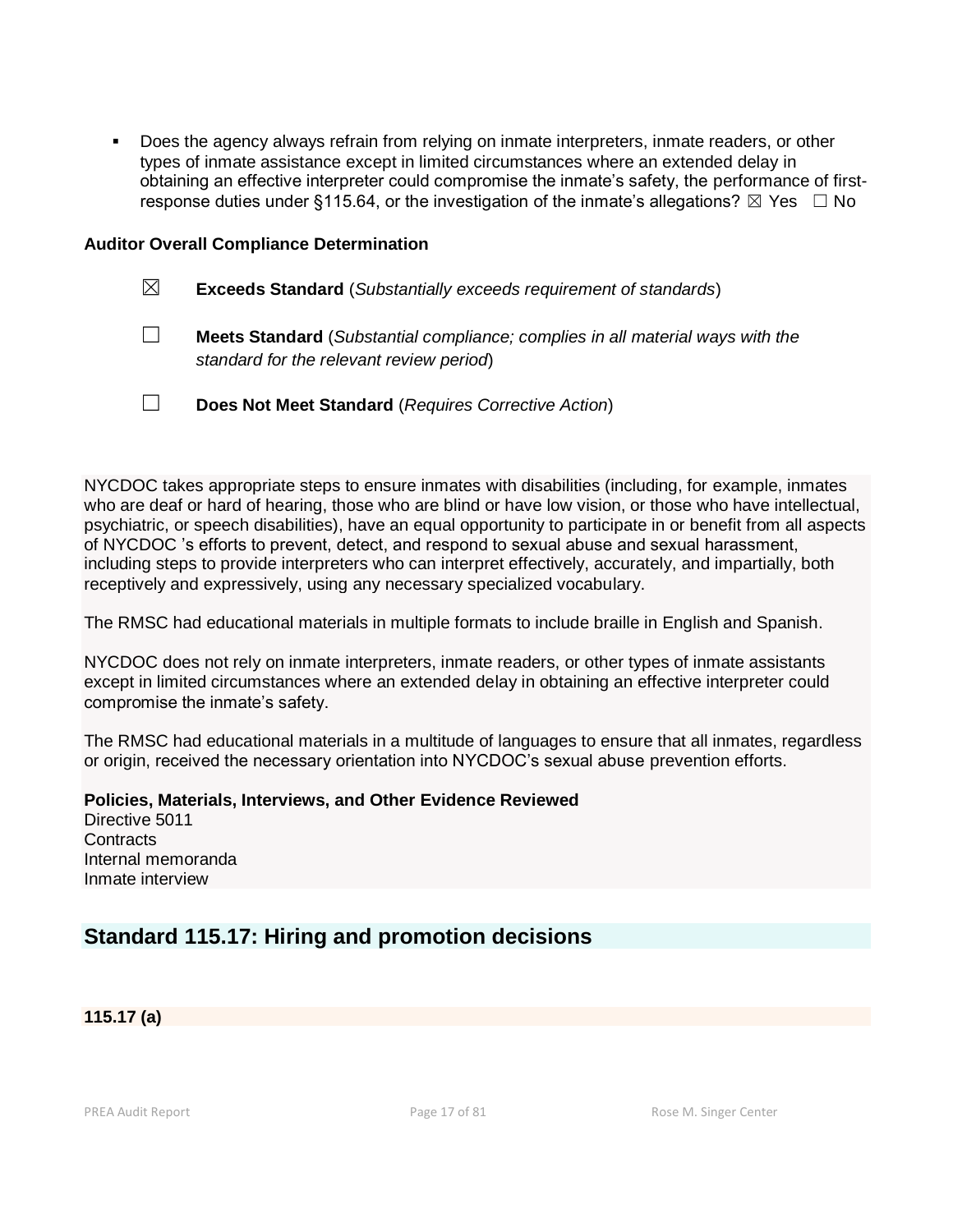- Does the agency prohibit the hiring or promotion of anyone who may have contact with inmates who has engaged in sexual abuse in a prison, jail, lockup, community confinement facility, juvenile facility, or other institution (as defined in 42 U.S.C. 1997)?  $\boxtimes$  Yes  $\Box$  No
- Does the agency prohibit the hiring or promotion of anyone who may have contact with inmates who has been convicted of engaging or attempting to engage in sexual activity in the community facilitated by force, overt or implied threats of force, or coercion, or if the victim did not consent or was unable to consent or refuse?  $\boxtimes$  Yes  $\Box$  No
- Does the agency prohibit the hiring or promotion of anyone who may have contact with inmates who has been civilly or administratively adjudicated to have engaged in the activity described in the question immediately above?  $\boxtimes$  Yes  $\Box$  No
- Does the agency prohibit the enlistment of services of any contractor who may have contact with inmates who has engaged in sexual abuse in a prison, jail, lockup, community confinement facility, juvenile facility, or other institution (as defined in 42 U.S.C. 1997)?  $\boxtimes$  Yes  $\Box$  No
- Does the agency prohibit the enlistment of services of any contractor who may have contact with inmates who has been convicted of engaging or attempting to engage in sexual activity in the community facilitated by force, overt or implied threats of force, or coercion, or if the victim did not consent or was unable to consent or refuse?  $\boxtimes$  Yes  $\Box$  No
- Does the agency prohibit the enlistment of services of any contractor who may have contact with inmates who has been civilly or administratively adjudicated to have engaged in the activity described in the question immediately above?  $\boxtimes$  Yes  $\Box$  No

#### **115.17 (b)**

▪ Does the agency consider any incidents of sexual harassment in determining whether to hire or promote anyone, or to enlist the services of any contractor, who may have contact with inmates? ☒ Yes ☐ No

# **115.17 (c)**

- **EXEL Before hiring new employees, who may have contact with inmates, does the agency: perform a** criminal background records check?  $\boxtimes$  Yes  $\Box$  No
- Before hiring new employees, who may have contact with inmates, does the agency: consistent with Federal, State, and local law, make its best efforts to contact all prior institutional employers for information on substantiated allegations of sexual abuse or any resignation during a pending investigation of an allegation of sexual abuse?  $\boxtimes$  Yes  $\Box$  No

# **115.17 (d)**

■ Does the agency perform a criminal background records check before enlisting the services of any contractor who may have contact with inmates?  $\boxtimes$  Yes  $\Box$  No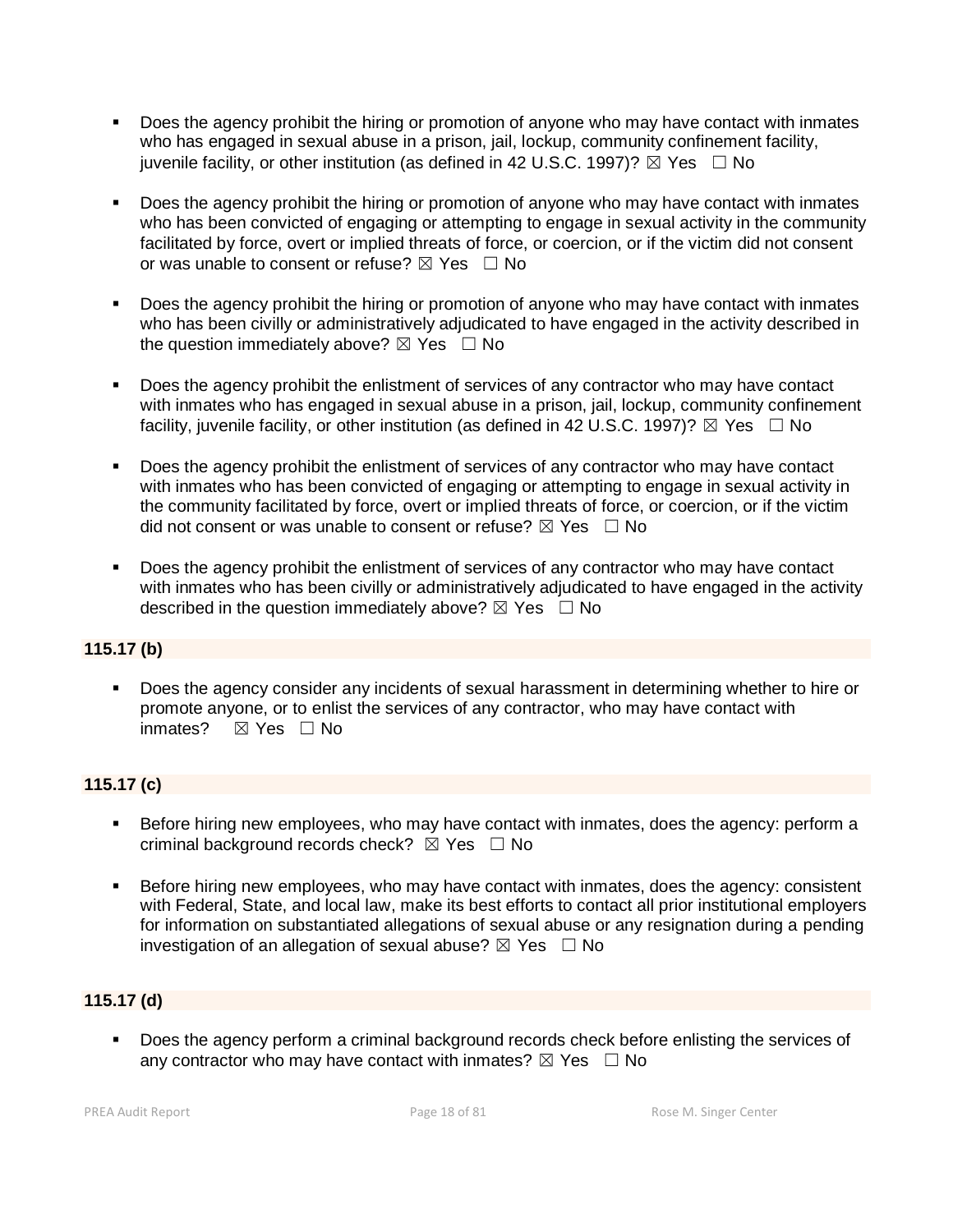#### **115.17 (e)**

Does the agency either conduct criminal background records checks at least every five years of current employees and contractors who may have contact with inmates or have in place a system for otherwise capturing such information for current employees?  $\Box$  Yes  $\boxtimes$  No

#### **115.17 (f)**

- Does the agency ask all applicants and employees who may have contact with inmates directly about previous misconduct described in paragraph (a) of this section in written applications or interviews for hiring or promotions?  $\boxtimes$  Yes  $\Box$  No
- **•** Does the agency ask all applicants and employees who may have contact with inmates directly about previous misconduct described in paragraph (a) of this section in any interviews or written self-evaluations conducted as part of reviews of current employees?  $\boxtimes$  Yes  $\Box$  No
- Does the agency impose upon employees a continuing affirmative duty to disclose any such misconduct?  $\boxtimes$  Yes  $\Box$  No

#### **115.17 (g)**

▪ Does the agency consider material omissions regarding such misconduct, or the provision of materially false information, grounds for termination?  $\boxtimes$  Yes  $\Box$  No

#### **115.17 (h)**

Does the agency provide information on substantiated allegations of sexual abuse or sexual harassment involving a former employee upon receiving a request from an institutional employer for whom such employee has applied to work? (N/A if providing information on substantiated allegations of sexual abuse or sexual harassment involving a former employee is prohibited by law.)  $\boxtimes$  Yes  $\Box$  No  $\Box$  NA

#### **Auditor Overall Compliance Determination**

- ☐ **Exceeds Standard** (*Substantially exceeds requirement of standards*)
- ☒ **Meets Standard** (*Substantial compliance; complies in all material ways with the standard for the relevant review period*)
- ☐ **Does Not Meet Standard** (*Requires Corrective Action*)

NYCDOC does not hire or promote anyone who may have contact with inmates, and does not enlist the services of any contractor who may have contact with inmates, who has engaged in sexual abuse in any criminal justice facility, has been convicted of engaging or attempting to engage in sexual activity in the community facilitated by force, overt or implied threats of force, or coercion, or if the victim did not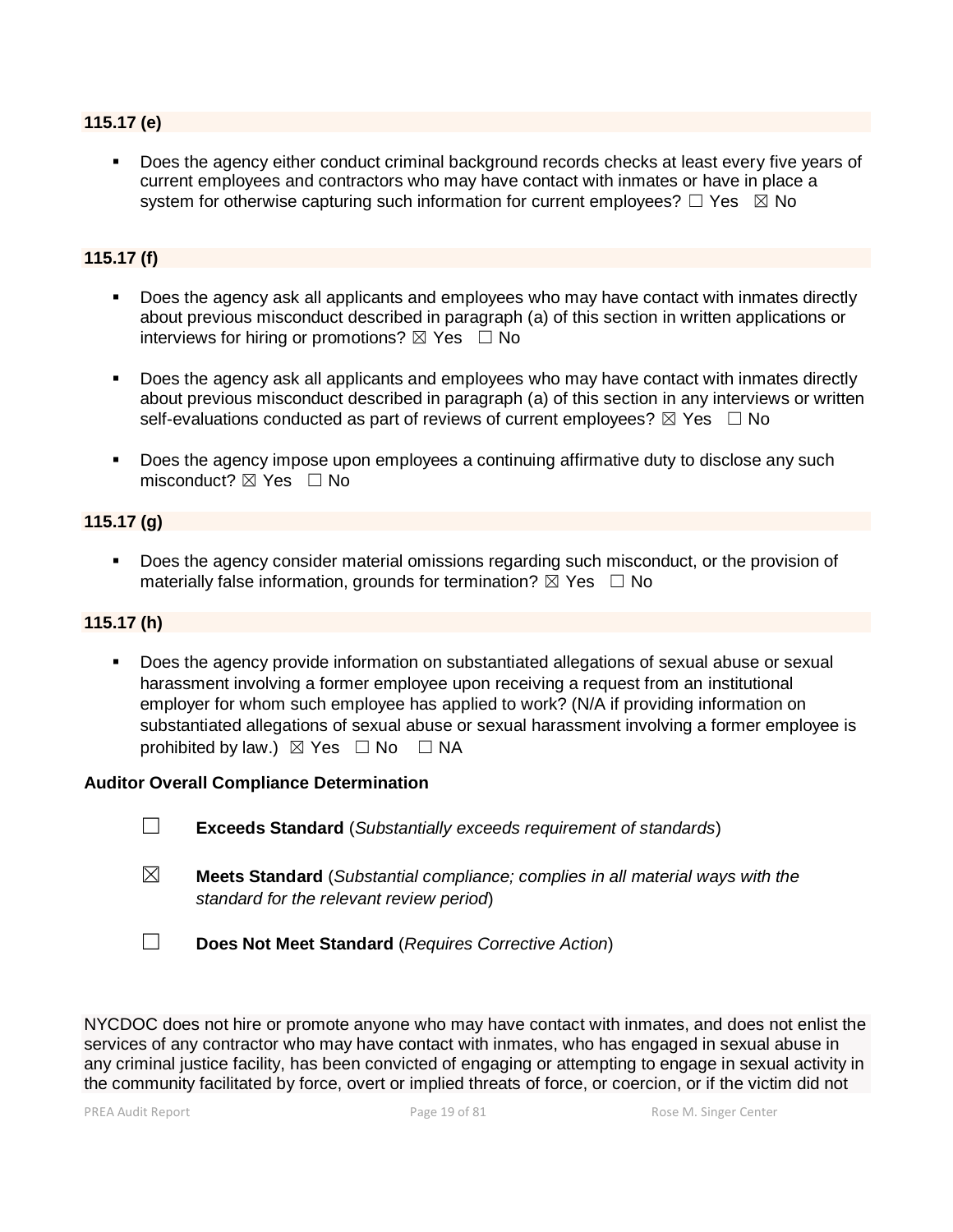consent or was unable to consent or refuse; or has been civilly or administratively adjudicated to have engaged in the activity described above.

Upon my visit, NYCDOC officials had not finalized their procedures to conduct 5-year background checks and had no process in place to utilize their current state-wide monitoring system to satisfy the requirements of this standard. Following my visit, I worked with NYCDOC officials to establish a process to meet the parameters of this requirement. NYCDOC officials submitted sufficient documentation as a proof of practice which included both state-wide and NCIC background checks. At the current time, this process has continued and will be monitored during subsequent planned on-site visits in the next few months for full compliance.

NYCDOC considers any incidents of sexual harassment in determining whether to hire or promote anyone, or to enlist the services of any contractor, who may have contact with inmates, and performs a criminal background records check before enlisting the services of any contractor who may have contact with inmates.

## **Policies, Materials, Interviews, and Other Evidence Reviewed**

Directive 5011 CHS Policy Background Check records Internal Memoranda Staff interview

# **Standard 115.18: Upgrades to facilities and technologies**

# **115.18 (a)**

If the agency designed or acquired any new facility or planned any substantial expansion or modification of existing facilities, did the agency consider the effect of the design, acquisition, expansion, or modification upon the agency's ability to protect inmates from sexual abuse? (N/A if agency/facility has not acquired a new facility or made a substantial expansion to existing facilities since August 20, 2012, or since the last PREA audit, whichever is later.)  $\boxtimes$  Yes  $\Box$  No  $\Box$  NA

#### **115.18 (b)**

If the agency installed or updated a video monitoring system, electronic surveillance system, or other monitoring technology, did the agency consider how such technology may enhance the agency's ability to protect inmates from sexual abuse? (N/A if agency/facility has not installed or updated a video monitoring system, electronic surveillance system, or other monitoring technology since August 20, 2012, or since the last PREA audit, whichever is later.)  $⊠ Yes ⊡ No ⊡ NA$ 

#### **Auditor Overall Compliance Determination**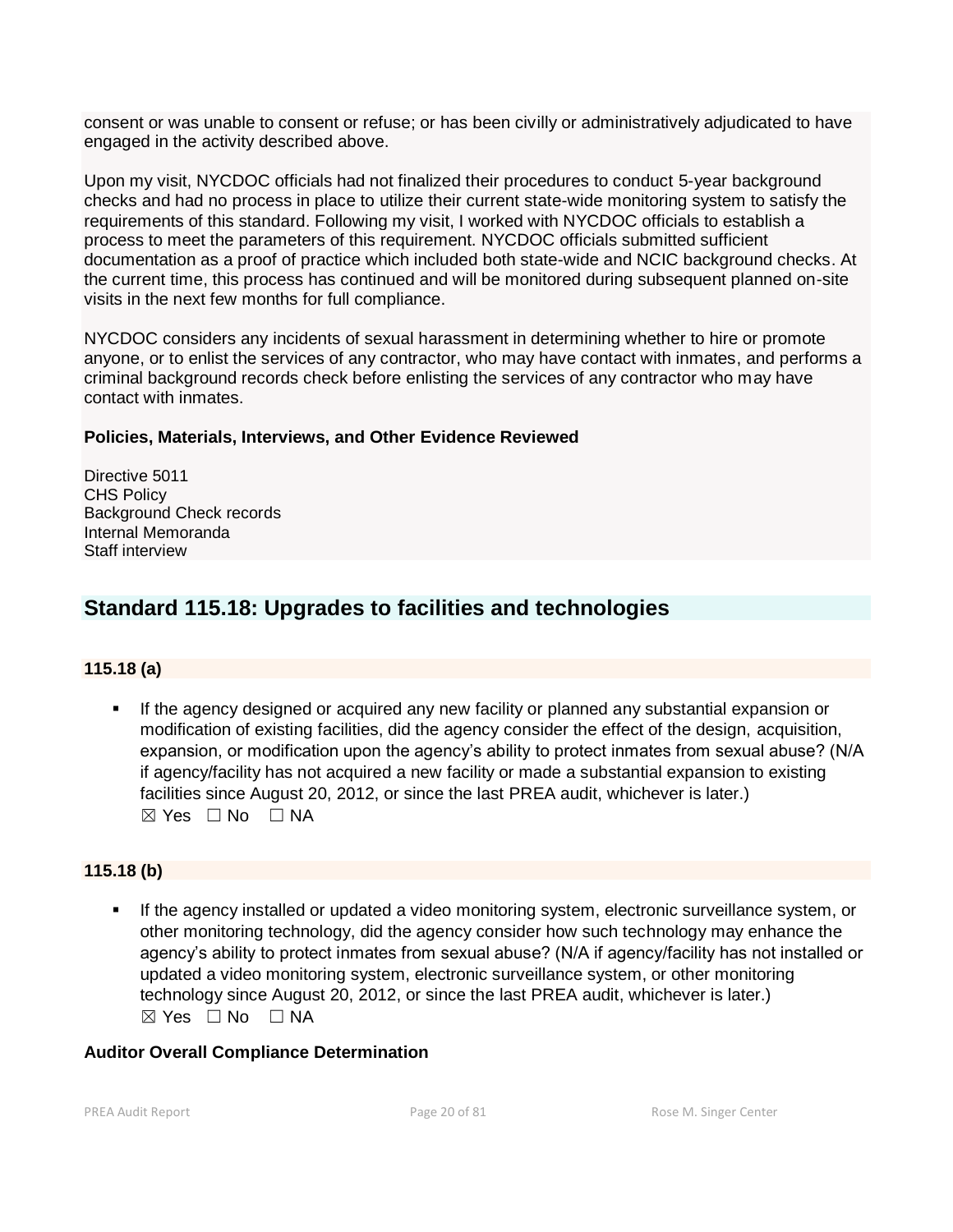☐ **Exceeds Standard** (*Substantially exceeds requirement of standards*)

☒ **Meets Standard** (*Substantial compliance; complies in all material ways with the standard for the relevant review period*)

☐ **Does Not Meet Standard** (*Requires Corrective Action*)

While installing and updating their video monitoring systems, electronic surveillance systems, and other monitoring technology, NYCDOC considered how such technology would enhance NYCDOC's ability to protect inmates from sexual abuse. There was substantial renovation and modification planned or performed during the audit cycle.

## **Policies, Materials, Interviews, and Other Evidence Reviewed**

Internal memoranda Staff interview Camera schematics Facility tour

# **RESPONSIVE PLANNING**

# **Standard 115.21: Evidence protocol and forensic medical examinations**

#### **115.21 (a)**

**.** If the agency is responsible for investigating allegations of sexual abuse, does the agency follow a uniform evidence protocol that maximizes the potential for obtaining usable physical evidence for administrative proceedings and criminal prosecutions? (N/A if the agency/facility is not responsible for conducting any form of criminal OR administrative sexual abuse investigations.)  $\boxtimes$  Yes  $\Box$  No  $\Box$  NA

# **115.21 (b)**

- Is this protocol developmentally appropriate for youth where applicable? (N/A if the agency/facility is not responsible for conducting any form of criminal OR administrative sexual abuse investigations.)  $\boxtimes$  Yes  $\Box$  No  $\Box$  NA
- Is this protocol, as appropriate, adapted from or otherwise based on the most recent edition of the U.S. Department of Justice's Office on Violence Against Women publication, "A National Protocol for Sexual Assault Medical Forensic Examinations, Adults/Adolescents," or similarly comprehensive and authoritative protocols developed after 2011? (N/A if the agency/facility is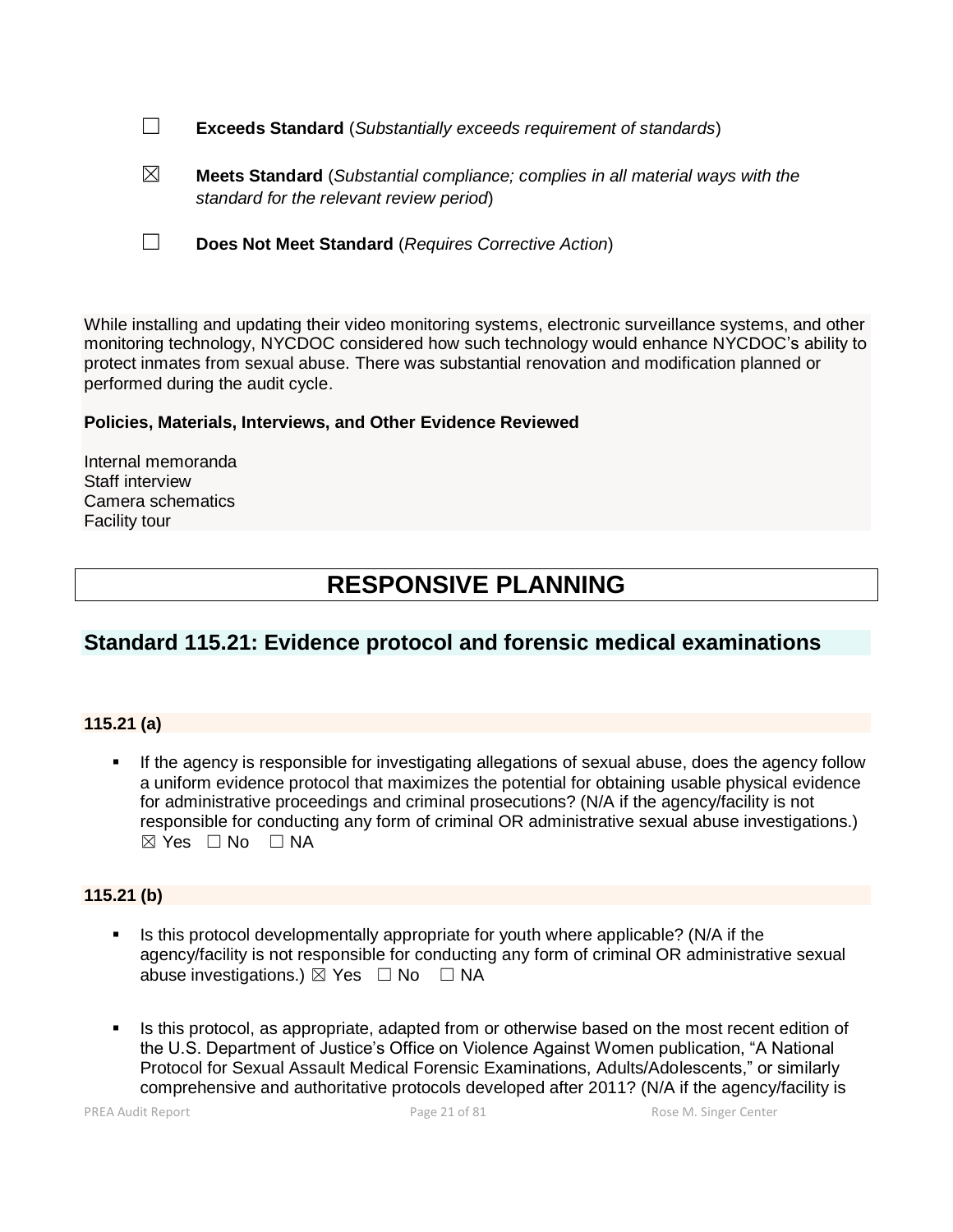not responsible for conducting any form of criminal OR administrative sexual abuse investigations.)  $\boxtimes$  Yes  $\Box$  No  $\Box$  NA

#### **115.21 (c)**

- Does the agency offer all victims of sexual abuse access to forensic medical examinations, whether on-site or at an outside facility, without financial cost, where evidentiarily or medically appropriate?  $\boxtimes$  Yes  $\Box$  No
- **E** Are such examinations performed by Sexual Assault Forensic Examiners (SAFEs) or Sexual Assault Nurse Examiners (SANEs) where possible?  $\boxtimes$  Yes  $\Box$  No
- **EXECT** If SAFEs or SANEs cannot be made available, is the examination performed by other qualified medical practitioners (they must have been specifically trained to conduct sexual assault forensic exams)?  $\boxtimes$  Yes  $\Box$  No
- **■** Has the agency documented its efforts to provide SAFEs or SANEs?  $\boxtimes$  Yes  $\Box$  No

## **115.21 (d)**

- Does the agency attempt to make available to the victim a victim advocate from a rape crisis center? ☒ Yes ☐ No
- **.** If a rape crisis center is not available to provide victim advocate services, does the agency make available to provide these services a qualified staff member from a community-based organization, or a qualified agency staff member?  $\boxtimes$  Yes  $\Box$  No
- Has the agency documented its efforts to secure services from rape crisis centers?  $\boxtimes$  Yes  $\Box$  No

#### **115.21 (e)**

- As requested by the victim, does the victim advocate, qualified agency staff member, or qualified community-based organization staff member accompany and support the victim through the forensic medical examination process and investigatory interviews?  $\boxtimes$  Yes  $\Box$  No
- As requested by the victim, does this person provide emotional support, crisis intervention, information, and referrals?  $\boxtimes$  Yes  $\Box$  No

#### **115.21 (f)**

**.** If the agency itself is not responsible for investigating allegations of sexual abuse, has the agency requested that the investigating entity follow the requirements of paragraphs (a) through (e) of this section? (N/A if the agency/facility is responsible for conducting criminal AND administrative sexual abuse investigations.)  $\boxtimes$  Yes  $\Box$  No  $\Box$  NA

## **115.21 (g)**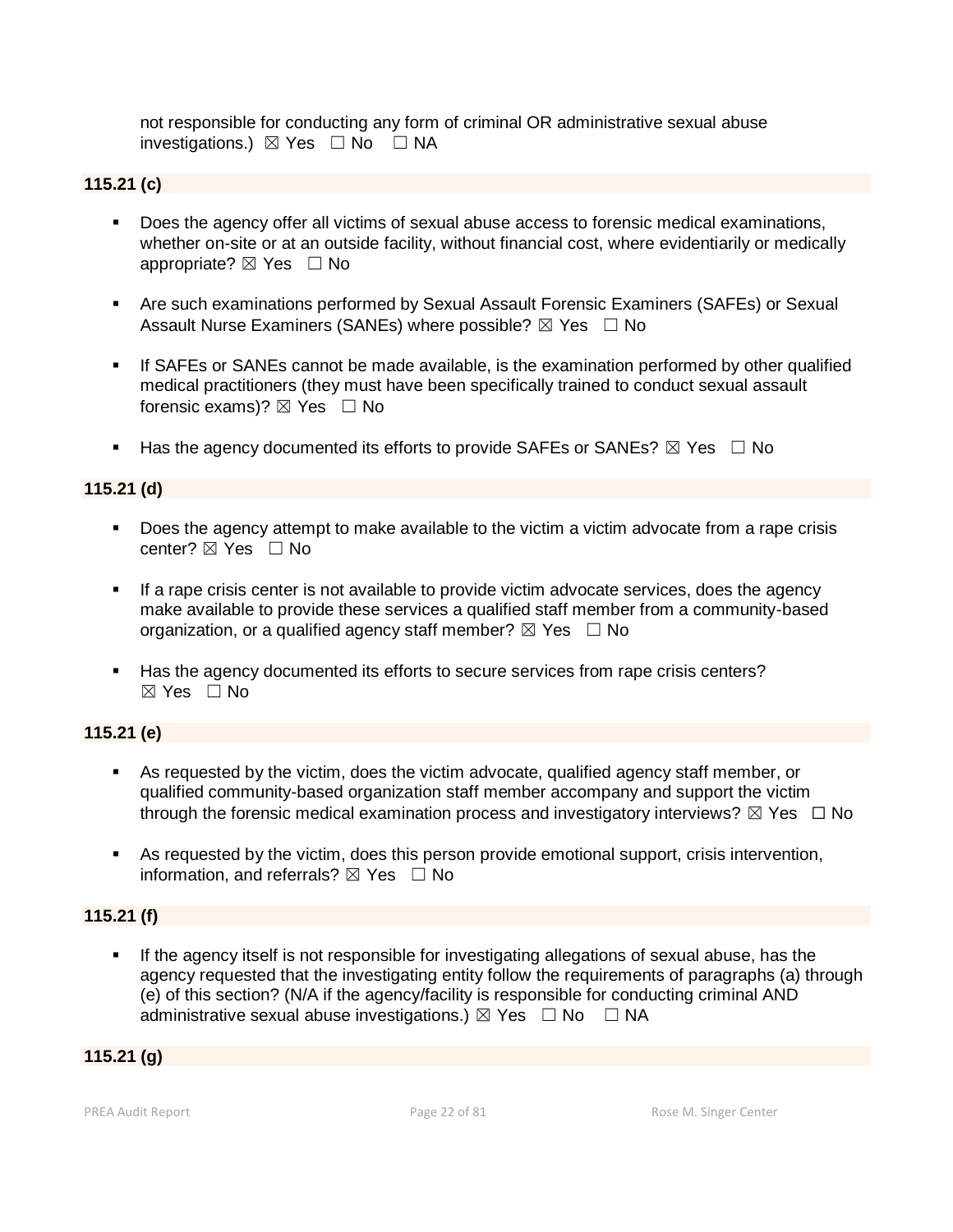■ Auditor is not required to audit this provision.

#### **115.21 (h)**

▪ If the agency uses a qualified agency staff member or a qualified community-based staff member for the purposes of this section, has the individual been screened for appropriateness to serve in this role and received education concerning sexual assault and forensic examination issues in general? [N/A if agency attempts to make a victim advocate from a rape crisis center available to victims per 115.21(d) above.]  $\Box$  Yes  $\Box$  No  $\boxtimes$  NA

#### **Auditor Overall Compliance Determination**

- ☐ **Exceeds Standard** (*Substantially exceeds requirement of standards*)
- ☒ **Meets Standard** (*Substantial compliance; complies in all material ways with the standard for the relevant review period*)
- ☐ **Does Not Meet Standard** (*Requires Corrective Action*)

To the extent NYCDOC is responsible for investigating allegations of sexual abuse; NYCDOC follows a uniform evidence protocol that maximizes the potential for obtaining usable physical evidence for administrative proceedings and criminal prosecutions.

NYCDOC offers all victims of sexual abuse access to forensic medical examinations without financial cost, where evidentiary or medically appropriate. Such examinations are performed by Sexual Assault Forensic Examiners (SAFEs) or Sexual Assault Nurse Examiners (SANEs) at Elmhurst Hospital.

NYCDOC makes available to the victim a victim advocate from Safe Horizon, Inc who accompanies and supports the victim through the forensic medical examination process and investigatory interviews and are provides emotional support, crisis intervention, information, and referrals. Safe Horizon operates a 24-hour Rape and Sexual Assault Hotline.

In addition, Correctional Health Services (CHS) also operates a Sexual Abuse Advocacy Program (SAA).

#### **Policies, Materials, Interviews, and Other Evidence Reviewed**

Evidence protocol Directive 5011 Memorandum of Understanding (MOU) Staff interview

# **Standard 115.22: Policies to ensure referrals of allegations for investigations**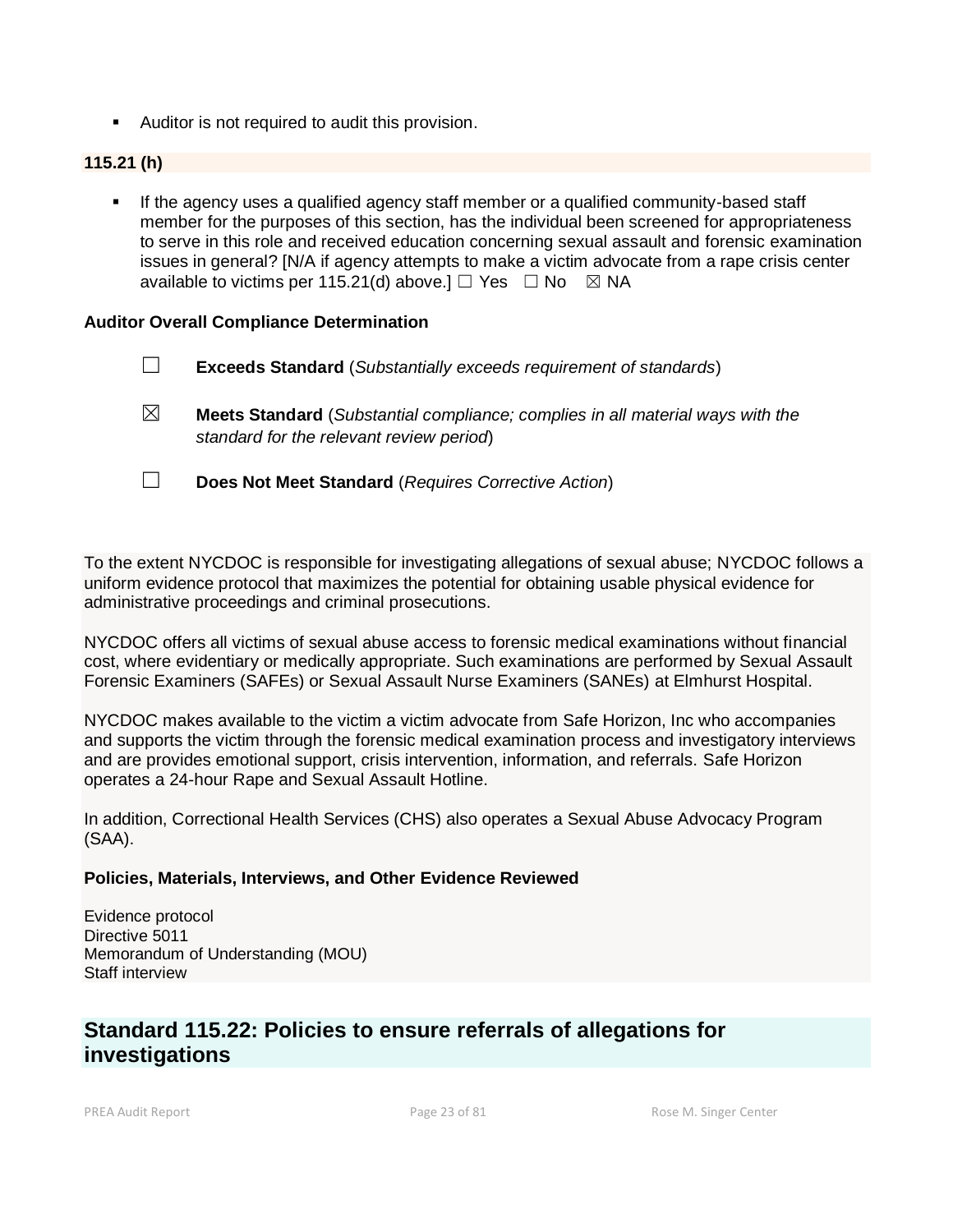## **115.22 (a)**

- Does the agency ensure an administrative or criminal investigation is completed for all allegations of sexual abuse?  $\boxtimes$  Yes  $\Box$  No
- Does the agency ensure an administrative or criminal investigation is completed for all allegations of sexual harassment?  $\boxtimes$  Yes  $\Box$  No

#### **115.22 (b)**

- Does the agency have a policy and practice in place to ensure that allegations of sexual abuse or sexual harassment are referred for investigation to an agency with the legal authority to conduct criminal investigations, unless the allegation does not involve potentially criminal behavior? **⊠** Yes □ No
- Has the agency published such policy on its website or, if it does not have one, made the policy available through other means?  $\boxtimes$  Yes  $\Box$  No
- **•** Does the agency document all such referrals?  $\boxtimes$  Yes  $\Box$  No

#### **115.22 (c)**

**•** If a separate entity is responsible for conducting criminal investigations, does such publication describe the responsibilities of both the agency and the investigating entity? [N/A if the agency/facility is responsible for criminal investigations. See 115.21(a).]  $\boxtimes$  Yes  $\Box$  No  $\boxtimes$  NA

#### **115.22 (d)**

■ Auditor is not required to audit this provision.

#### **115.22 (e)**

■ Auditor is not required to audit this provision.

#### **Auditor Overall Compliance Determination**



☐ **Exceeds Standard** (*Substantially exceeds requirement of standards*)

- ☒ **Meets Standard** (*Substantial compliance; complies in all material ways with the standard for the relevant review period*)
- 
- ☐ **Does Not Meet Standard** (*Requires Corrective Action*)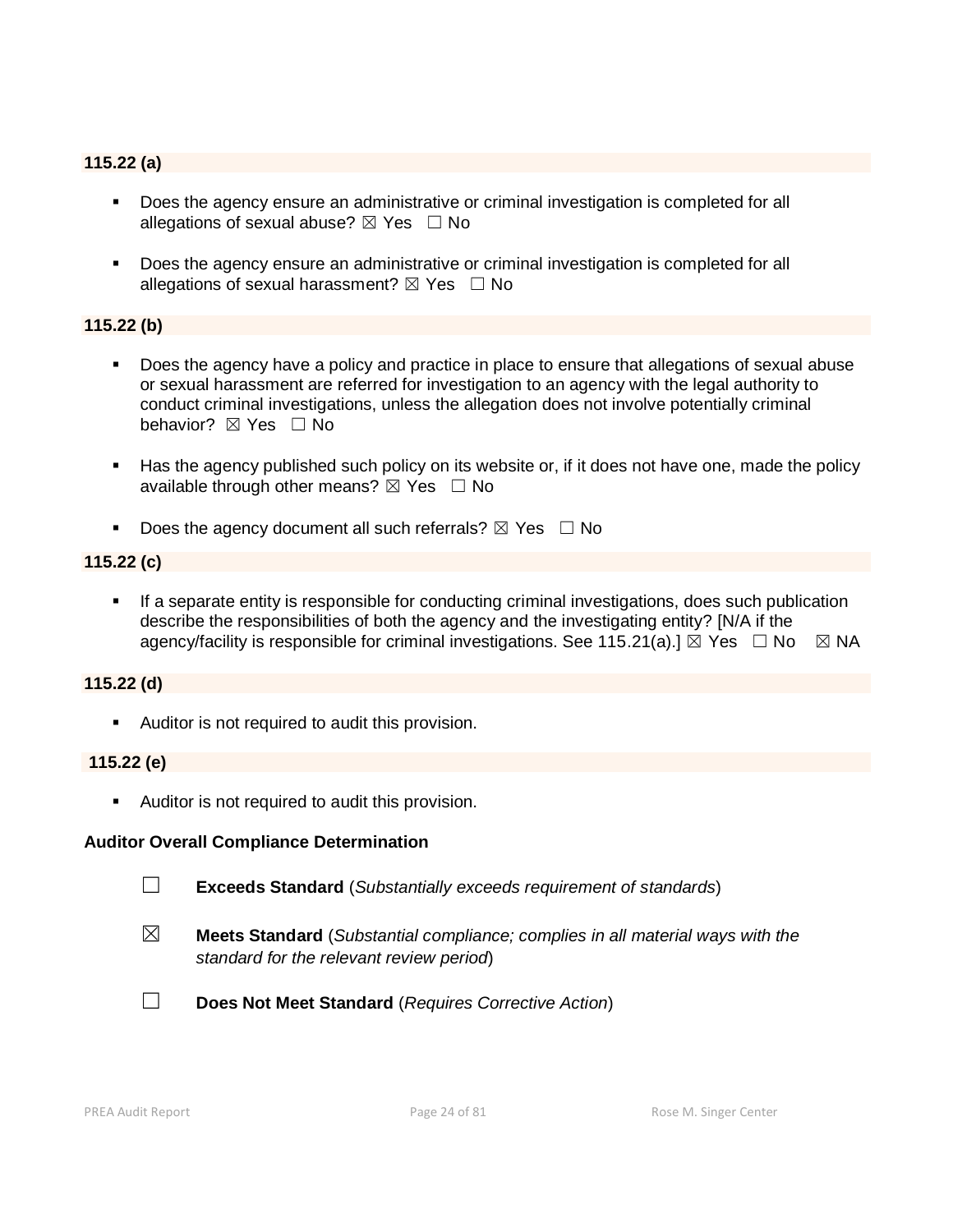NYCDOC ensures that an administrative or criminal investigation is completed for all allegations of sexual abuse and sexual harassment. NYCDOC ensures that allegations of employee wrongdoing are referred for investigation.

NYCDOC has a policy that ensures allegations of sexual abuse or sexual harassment are referred for investigation and publishes such policy on its website. NYCDOC documents all such referrals.

The NYCDOC investigative unit noted that there was practice and procedure in place to thoroughly investigate every allegation.

#### **Policies, Materials, Interviews, and Other Evidence Reviewed**

Directive 5011 Division Order 04/16 Investigation referrals NYCDOC Website information Investigations

# **TRAINING AND EDUCATION**

# **Standard 115.31: Employee training**

#### **115.31 (a)**

- Does the agency train all employees who may have contact with inmates on its zero-tolerance policy for sexual abuse and sexual harassment?  $\boxtimes$  Yes  $\Box$  No
- **•** Does the agency train all employees who may have contact with inmates on how to fulfill their responsibilities under agency sexual abuse and sexual harassment prevention, detection, reporting, and response policies and procedures?  $\boxtimes$  Yes  $\Box$  No
- Does the agency train all employees who may have contact with inmates on inmates' right to be free from sexual abuse and sexual harassment  $\boxtimes$  Yes  $\Box$  No
- Does the agency train all employees who may have contact with inmates on the right of inmates and employees to be free from retaliation for reporting sexual abuse and sexual harassment? ☒ Yes ☐ No
- Does the agency train all employees who may have contact with inmates on the dynamics of sexual abuse and sexual harassment in confinement?  $\boxtimes$  Yes  $\Box$  No
- Does the agency train all employees who may have contact with inmates on the common reactions of sexual abuse and sexual harassment victims?  $\boxtimes$  Yes  $\Box$  No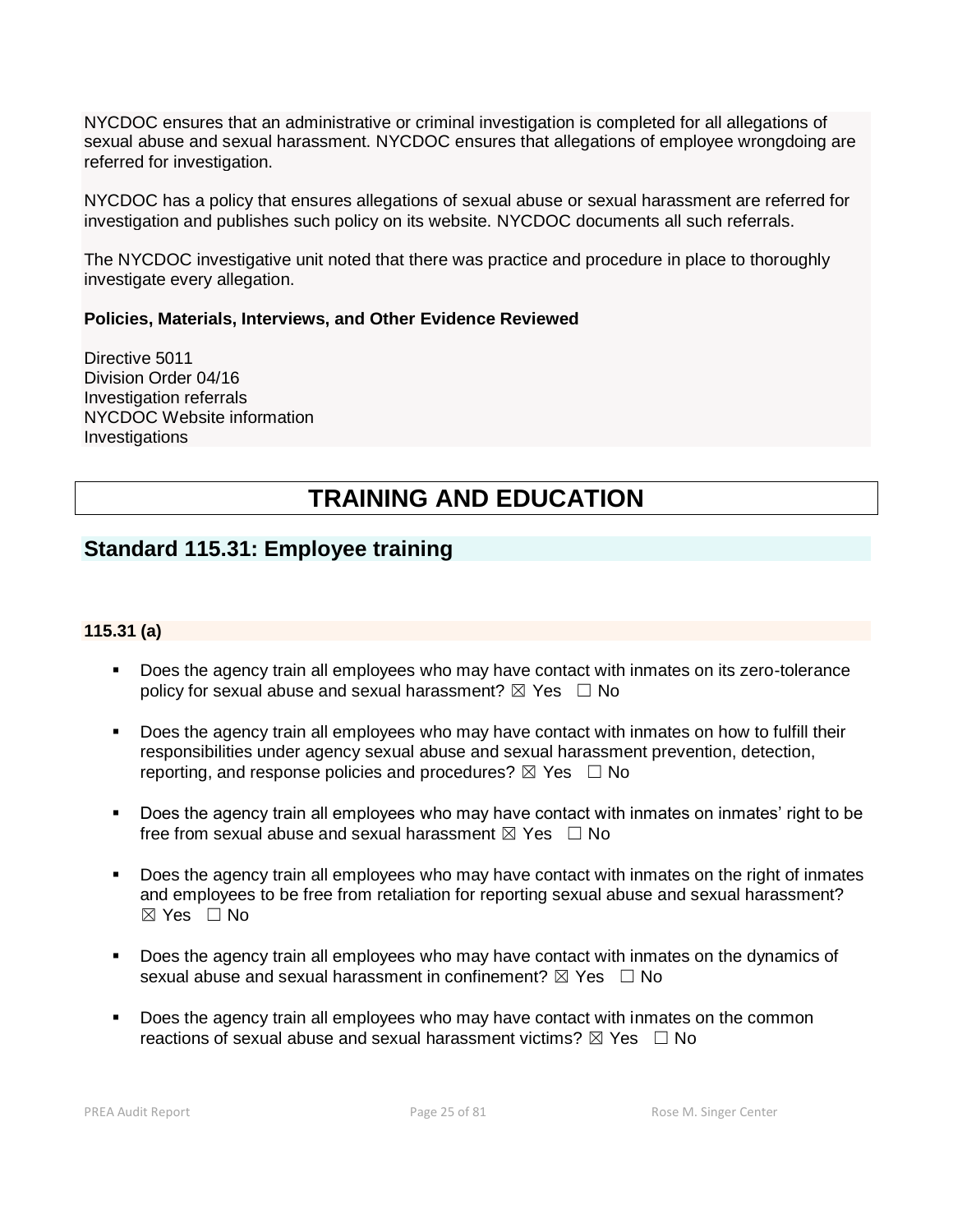- Does the agency train all employees who may have contact with inmates on how to detect and respond to signs of threatened and actual sexual abuse?  $\boxtimes$  Yes  $\Box$  No
- Does the agency train all employees who may have contact with inmates on how to avoid inappropriate relationships with inmates?  $\boxtimes$  Yes  $\Box$  No
- Does the agency train all employees who may have contact with inmates on how to communicate effectively and professionally with inmates, including lesbian, gay, bisexual, transgender, intersex, or gender nonconforming inmates?  $\boxtimes$  Yes  $\Box$  No
- Does the agency train all employees who may have contact with inmates on how to comply with relevant laws related to mandatory reporting of sexual abuse to outside authorities?  $\boxtimes$  Yes  $\Box$  No

# **115.31 (b)**

- **■** Is such training tailored to the gender of the inmates at the employee's facility?  $\boxtimes$  Yes  $\Box$  No
- Have employees received additional training if reassigned from a facility that houses only male inmates to a facility that houses only female inmates, or vice versa?  $\boxtimes$  Yes  $\Box$  No

#### **115.31 (c)**

- Have all current employees who may have contact with inmates received such training?  $\boxtimes$  Yes  $\Box$  No
- **•** Does the agency provide each employee with refresher training every two years to ensure that all employees know the agency's current sexual abuse and sexual harassment policies and procedures? ⊠ Yes □ No
- In years in which an employee does not receive refresher training, does the agency provide refresher information on current sexual abuse and sexual harassment policies?  $\boxtimes$  Yes  $\Box$  No

#### **115.31 (d)**

■ Does the agency document, through employee signature or electronic verification, that employees understand the training they have received?  $\boxtimes$  Yes  $\Box$  No

#### **Auditor Overall Compliance Determination**

- ☐ **Exceeds Standard** (*Substantially exceeds requirement of standards*)
- ☒ **Meets Standard** (*Substantial compliance; complies in all material ways with the standard for the relevant review period*)
- 
- ☐ **Does Not Meet Standard** (*Requires Corrective Action*)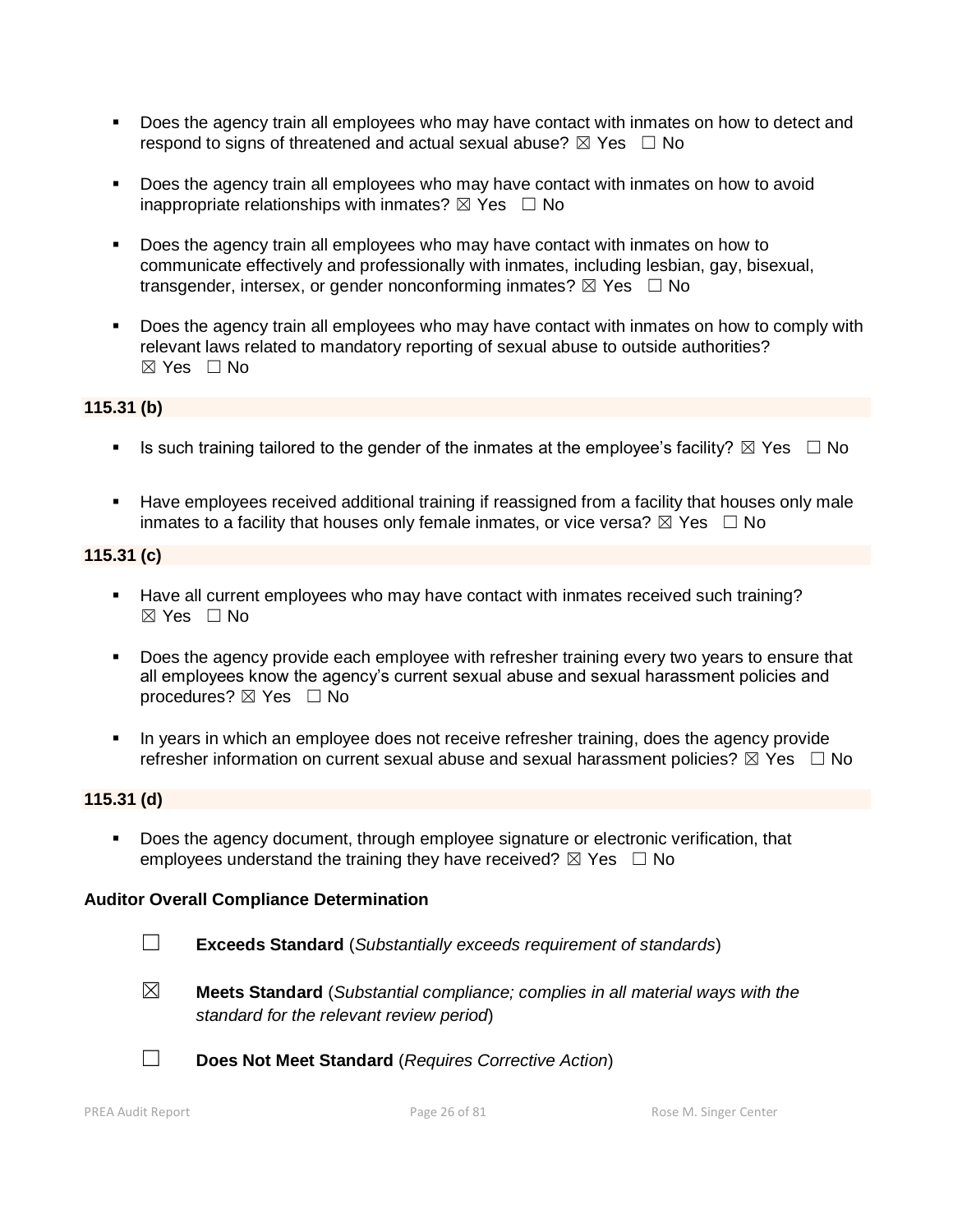NYCDOC trains all employees who have contact with inmates on:

Its zero-tolerance policy for sexual abuse and sexual harassment

- How to fulfill their responsibilities under agency sexual abuse and sexual harassment prevention, detection, reporting, and response policies and procedures
- Inmates' right to be free from sexual abuse and sexual harassment
- The right of inmates and employees to be free from retaliation for reporting sexual abuse and sexual harassment
- The dynamics of sexual abuse and sexual harassment in confinement
- The common reactions of sexual abuse and sexual harassment victims
- How to detect and respond to signs of threatened and actual sexual abuse
- How to avoid inappropriate relationships with inmates
- How to communicate effectively and professionally with inmates, including lesbian, gay, bisexual, transgender, intersex, or gender nonconforming inmates
- How to comply with relevant laws related to mandatory reporting of sexual abuse to outside authorities.

NYCDOC documents through employee signature that employees understand the training they have received.

#### **Policies, Materials, Interviews, and Other Evidence Reviewed**

Training curriculum Directive 5011 PREA refresher training acknowledgement Staff interview

# **Standard 115.32: Volunteer and contractor training**

#### **115.32 (a)**

■ Has the agency ensured that all volunteers and contractors who have contact with inmates have been trained on their responsibilities under the agency's sexual abuse and sexual harassment prevention, detection, and response policies and procedures?  $\boxtimes$  Yes  $\Box$  No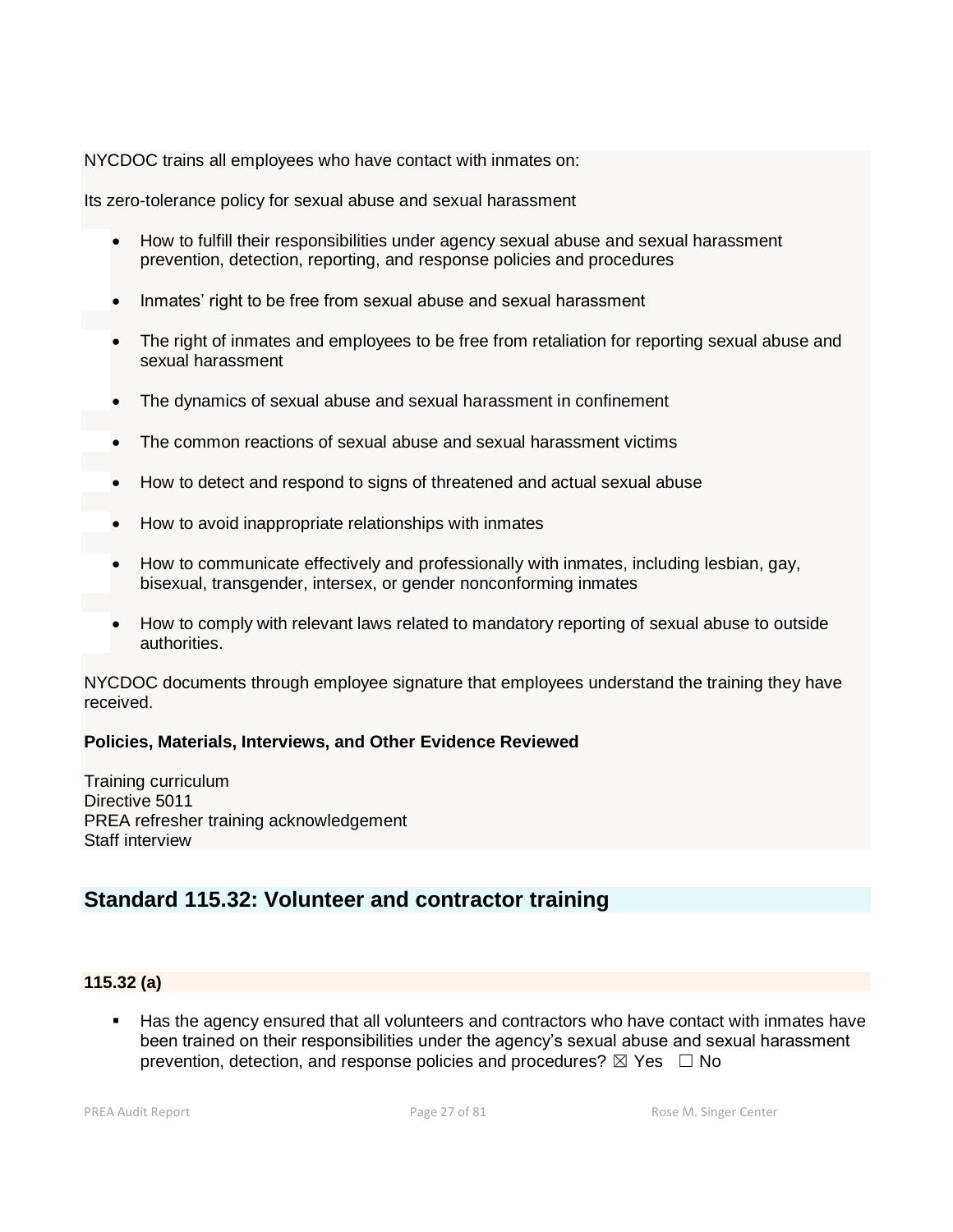#### **115.32 (b)**

Have all volunteers and contractors who have contact with inmates been notified of the agency's zero-tolerance policy regarding sexual abuse and sexual harassment and informed how to report such incidents (the level and type of training provided to volunteers and contractors shall be based on the services they provide and level of contact they have with inmates)?  $\boxtimes$  Yes  $\Box$  No

#### **115.32 (c)**

■ Does the agency maintain documentation confirming that volunteers and contractors understand the training they have received?  $\boxtimes$  Yes  $\Box$  No

#### **Auditor Overall Compliance Determination**

- ☐ **Exceeds Standard** (*Substantially exceeds requirement of standards*)
- ☒ **Meets Standard** (*Substantial compliance; complies in all material ways with the standard for the relevant review period*)
- ☐ **Does Not Meet Standard** (*Requires Corrective Action*)

NYCDOC ensures all volunteers and contractors who have contact with inmates have been trained on their responsibilities under NYCDOC 's sexual abuse and sexual harassment prevention, detection, and response policies and procedures.

All volunteers and contractors who have contact with inmates are notified of NYCDOC's zero-tolerance policy regarding sexual abuse and sexual harassment and informed how to report such incidents.

NYCDOC has documentation confirming that volunteers and contractors understand the training they have received.

All individuals entering the RMSC are notified of NYCDOC's prevention policies before entering the facility and must acknowledge said policies by signature.

#### **Policies, Materials, Interviews, and Other Evidence Reviewed**

Contractor/Volunteer Training Records "What you need to know as a volunteer" curriculum Internal memoranda Volunteer interview

# **Standard 115.33: Inmate education**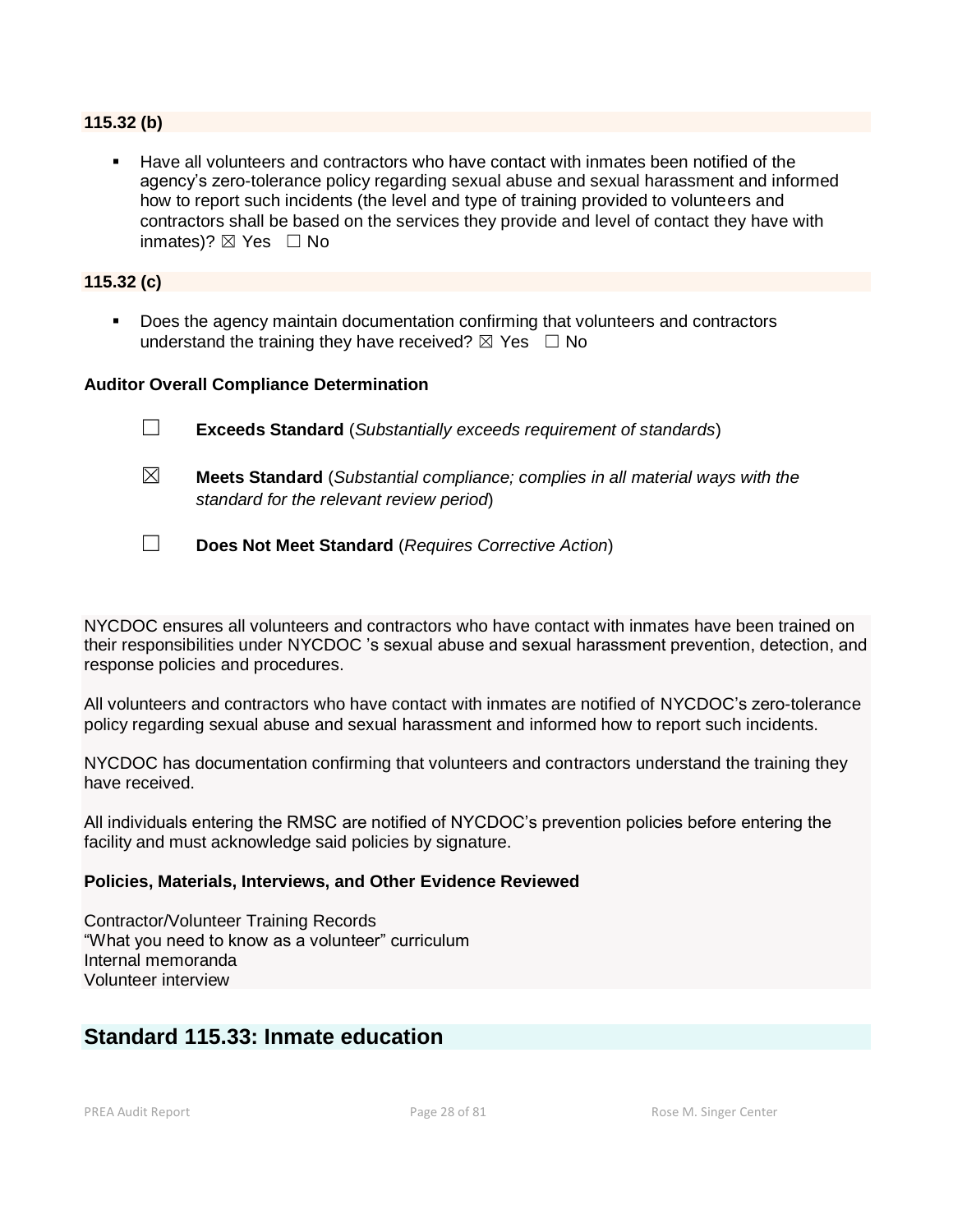#### **115.33 (a)**

- **E** During intake, do inmates receive information explaining the agency's zero-tolerance policy regarding sexual abuse and sexual harassment?  $\boxtimes$  Yes  $\Box$  No
- During intake, do inmates receive information explaining how to report incidents or suspicions of sexual abuse or sexual harassment?  $\boxtimes$  Yes  $\Box$  No

#### **115.33 (b)**

- Within 30 days of intake, does the agency provide comprehensive education to inmates either in person or through video regarding: Their rights to be free from sexual abuse and sexual harassment? **⊠** Yes □ No
- Within 30 days of intake, does the agency provide comprehensive education to inmates either in person or through video regarding: Their rights to be free from retaliation for reporting such incidents? ⊠ Yes □ No
- Within 30 days of intake, does the agency provide comprehensive education to inmates either in person or through video regarding: Agency policies and procedures for responding to such incidents?  $\boxtimes$  Yes  $\Box$  No

#### **115.33 (c)**

- **E** Have all inmates received such education?  $\boxtimes$  Yes  $\Box$  No
- Do inmates receive education upon transfer to a different facility to the extent that the policies and procedures of the inmate's new facility differ from those of the previous facility?  $\boxtimes$  Yes  $\Box$  No

#### **115.33 (d)**

- Does the agency provide inmate education in formats accessible to all inmates including those who are limited English proficient?  $\boxtimes$  Yes  $\Box$  No
- Does the agency provide inmate education in formats accessible to all inmates including those who are deaf?  $\boxtimes$  Yes  $\Box$  No
- Does the agency provide inmate education in formats accessible to all inmates including those who are visually impaired?  $\boxtimes$  Yes  $\Box$  No
- Does the agency provide inmate education in formats accessible to all inmates including those who are otherwise disabled?  $\boxtimes$  Yes  $\Box$  No
- Does the agency provide inmate education in formats accessible to all inmates including those who have limited reading skills?  $\boxtimes$  Yes  $\Box$  No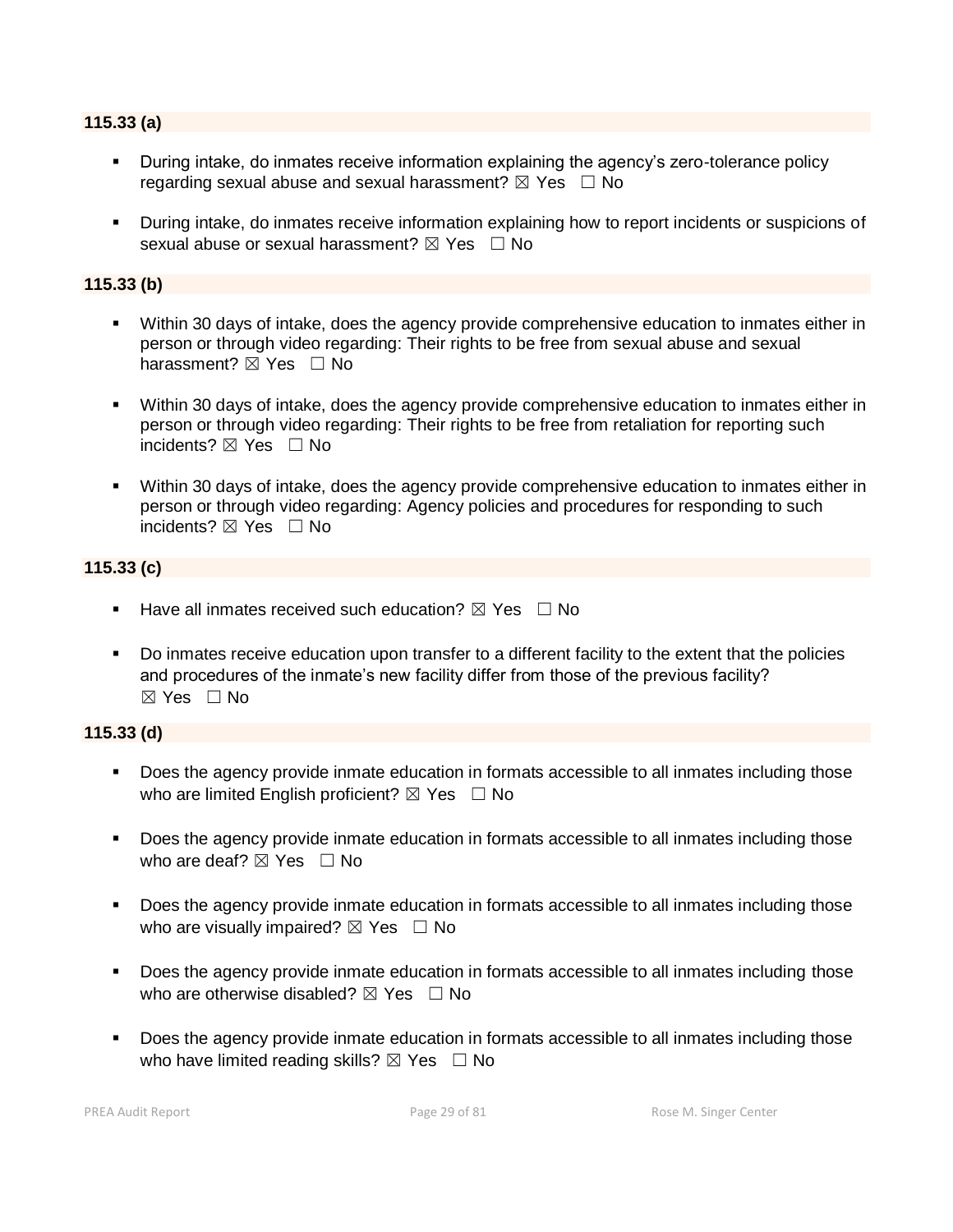#### **115.33 (e)**

▪ Does the agency maintain documentation of inmate participation in these education sessions?  $\boxtimes$  Yes  $\Box$  No

#### **115.33 (f)**

In addition to providing such education, does the agency ensure that key information is continuously and readily available or visible to inmates through posters, inmate handbooks, or other written formats?  $\boxtimes$  Yes  $\Box$  No

#### **Auditor Overall Compliance Determination**

☒ **Exceeds Standard** (*Substantially exceeds requirement of standards*) ☐ **Meets Standard** (*Substantial compliance; complies in all material ways with the standard for the relevant review period*) ☐ **Does Not Meet Standard** (*Requires Corrective Action*)

During the intake process, inmates receive information explaining NYCDOC's zero-tolerance policy regarding sexual abuse and sexual harassment and how to report incidents or suspicions of sexual abuse or sexual harassment via video. 3,323 inmates received information in the past 12 monts.

NYCDOC provides a comprehensive education to inmates through video regarding their rights to be free from sexual abuse and sexual harassment and to be free from retaliation for reporting such incidents, and regarding agency policies and procedures for responding to such incidents. This comprehensive education is reinforced during the Classification process where inmates acknowledge receipt of the education. 1053 inmates received comprehensive education in the past 12 months.

NYCDOC provides inmate education in formats accessible to all inmates, including those who are limited English proficient, deaf, visually impaired, or otherwise disabled, as well as to inmates who have limited reading skills. There is documentation of inmate participation in these education sessions.

PREA posters and inmate handbooks in a multitude of languages were readily available for the inmate population.

#### **Policies, Materials, Interviews, and Other Evidence Reviewed**

Inmate Training Materials/Records Directive 5011 Internal memoranda Inmate interview

# **Standard 115.34: Specialized training: Investigations**

PREA Audit Report **Page 30** of 81 Rose M. Singer Center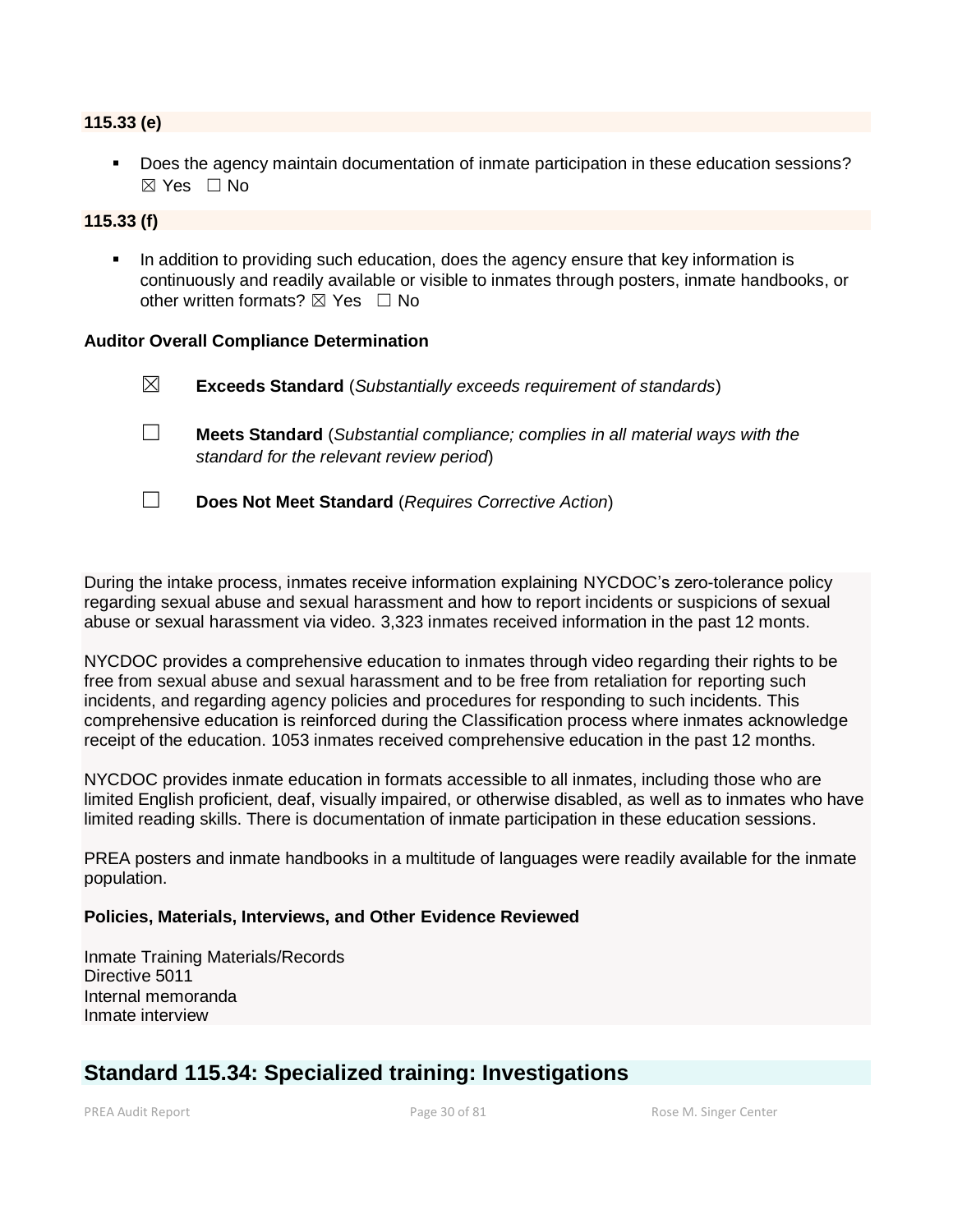## **115.34 (a)**

In addition to the general training provided to all employees pursuant to §115.31, does the agency ensure that, to the extent the agency itself conducts sexual abuse investigations, its investigators have received training in conducting such investigations in confinement settings? (N/A if the agency does not conduct any form of administrative or criminal sexual abuse investigations. See 115.21(a).)  $\boxtimes$  Yes  $\Box$  No  $\Box$  NA

#### **115.34 (b)**

- Does this specialized training include techniques for interviewing sexual abuse victims? [N/A if the agency does not conduct any form of administrative or criminal sexual abuse investigations. See 115.21(a).]  $\boxtimes$  Yes  $\Box$  No  $\Box$  NA
- Does this specialized training include proper use of Miranda and Garrity warnings? [N/A if the agency does not conduct any form of administrative or criminal sexual abuse investigations. See 115.21(a).]  $\boxtimes$  Yes  $\Box$  No  $\Box$  NA
- Does this specialized training include sexual abuse evidence collection in confinement settings? [N/A if the agency does not conduct any form of administrative or criminal sexual abuse investigations. See 115.21(a).]  $\boxtimes$  Yes  $\Box$  No  $\Box$  NA
- Does this specialized training include the criteria and evidence required to substantiate a case for administrative action or prosecution referral? [N/A if the agency does not conduct any form of administrative or criminal sexual abuse investigations. See 115.21(a).]  $\boxtimes$  Yes  $\Box$  No  $\Box$  NA

#### **115.34 (c)**

Does the agency maintain documentation that agency investigators have completed the required specialized training in conducting sexual abuse investigations? [N/A if the agency does not conduct any form of administrative or criminal sexual abuse investigations. See 115.21(a).] ☒ Yes ☐ No ☐ NA

#### **115.34 (d)**

■ Auditor is not required to audit this provision.

#### **Auditor Overall Compliance Determination**



☐ **Exceeds Standard** (*Substantially exceeds requirement of standards*)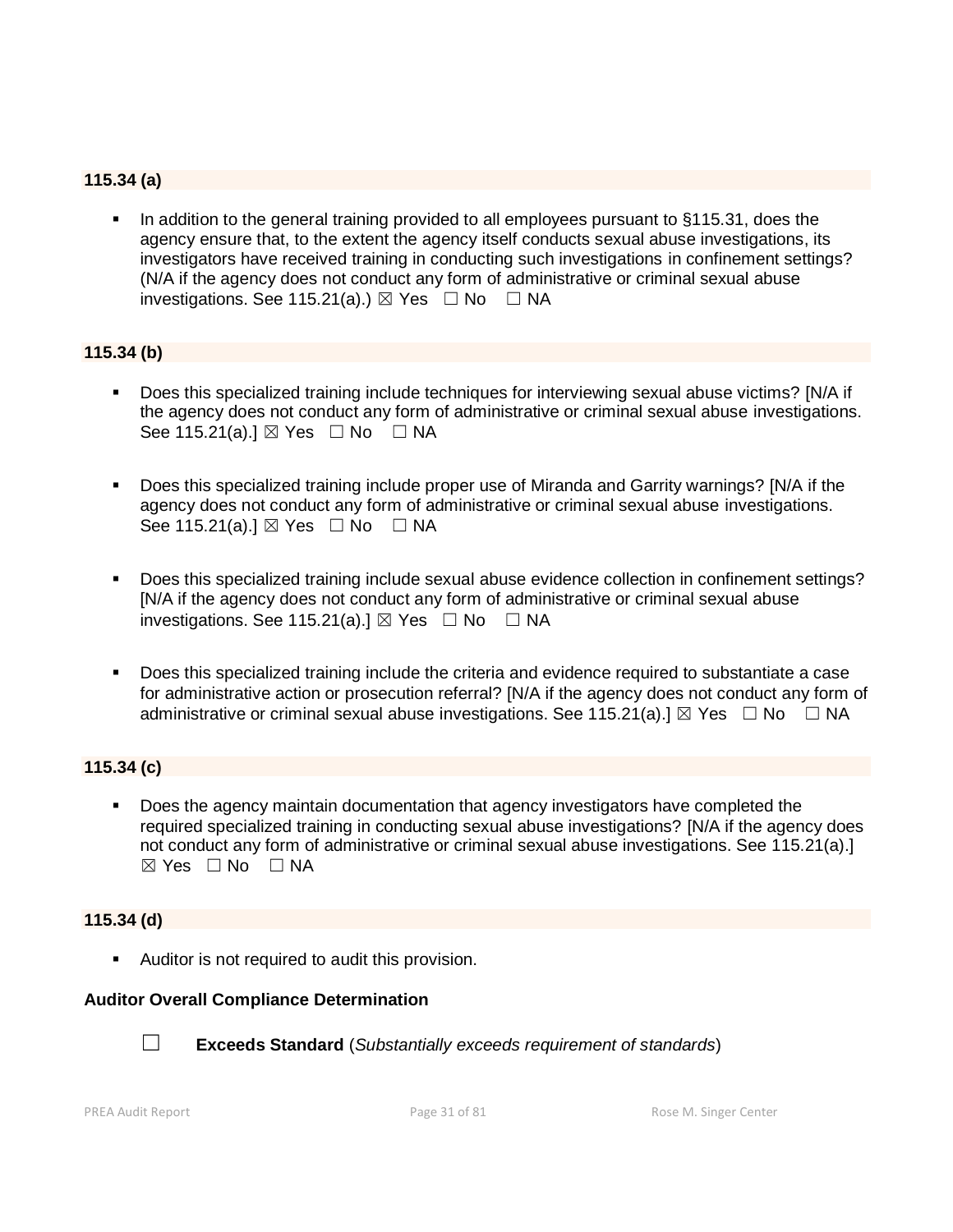☒ **Meets Standard** (*Substantial compliance; complies in all material ways with the standard for the relevant review period*)

| $\Box$ | Does Not Meet Standard (Requires Corrective Action) |
|--------|-----------------------------------------------------|
|--------|-----------------------------------------------------|

In addition to the general training provided to all employees, NYCDOC ensures that the in-house investigators have received training in conducting investigations in confinement settings offered through the National Institute of Corrections (NIC).

Specialized training includes techniques for interviewing sexual abuse victims, proper use of Miranda and Garrity warnings, sexual abuse evidence collection in confinement settings, and the criteria and evidence required to substantiate a case for administrative action or prosecution referral.

NYCDOC maintains documentation that agency investigators have completed the required specialized training in conducting sexual abuse investigations.

#### **Policies, Materials, Interviews, and Other Evidence Reviewed**

Staff Training Materials/Records Directive 5011 Internal memoranda Investigator interview Completed investigation review

# **Standard 115.35: Specialized training: Medical and mental health care**

#### **115.35 (a)**

- Does the agency ensure that all full- and part-time medical and mental health care practitioners who work regularly in its facilities have been trained in how to detect and assess signs of sexual abuse and sexual harassment?  $\boxtimes$  Yes  $\Box$  No
- Does the agency ensure that all full- and part-time medical and mental health care practitioners who work regularly in its facilities have been trained in how to preserve physical evidence of sexual abuse? ⊠ Yes □ No
- Does the agency ensure that all full- and part-time medical and mental health care practitioners who work regularly in its facilities have been trained in how to respond effectively and professionally to victims of sexual abuse and sexual harassment?  $\boxtimes$  Yes  $\Box$  No
- Does the agency ensure that all full- and part-time medical and mental health care practitioners who work regularly in its facilities have been trained in how and to whom to report allegations or suspicions of sexual abuse and sexual harassment?  $\boxtimes$  Yes  $\Box$  No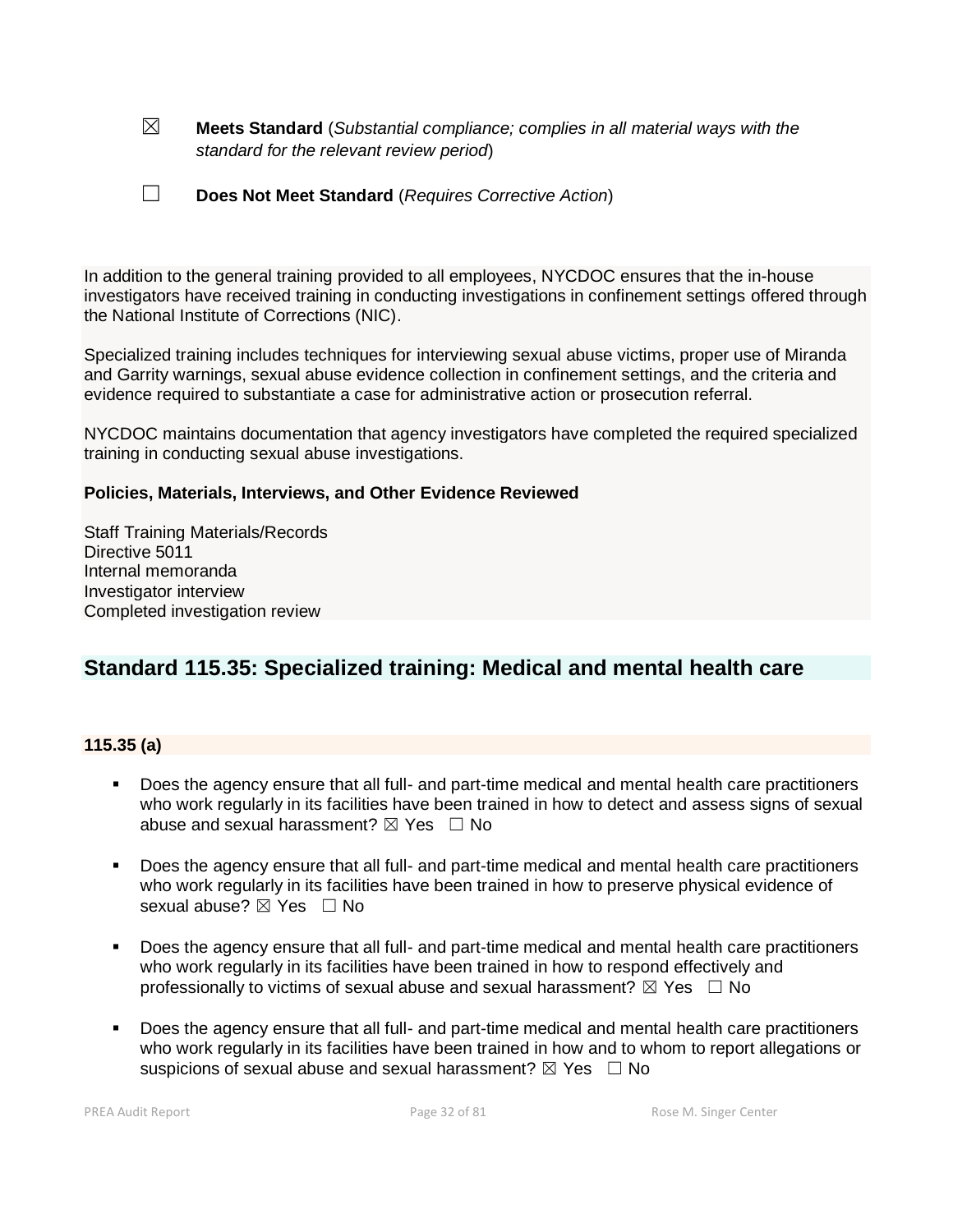#### **115.35 (b)**

**EXT** If medical staff employed by the agency conduct forensic examinations, do such medical staff receive appropriate training to conduct such examinations? (N/A if agency medical staff at the facility do not conduct forensic exams.)  $\Box$  Yes  $\Box$  No  $\boxtimes$  NA

#### **115.35 (c)**

▪ Does the agency maintain documentation that medical and mental health practitioners have received the training referenced in this standard either from the agency or elsewhere?  $\boxtimes$  Yes  $\Box$  No

#### **115.35 (d)**

- Do medical and mental health care practitioners employed by the agency also receive training mandated for employees by §115.31?  $\boxtimes$  Yes  $\Box$  No
- Do medical and mental health care practitioners contracted by and volunteering for the agency also receive training mandated for contractors and volunteers by §115.32?  $\boxtimes$  Yes  $\Box$  No

#### **Auditor Overall Compliance Determination**

- ☐ **Exceeds Standard** (*Substantially exceeds requirement of standards*)
- ☒ **Meets Standard** (*Substantial compliance; complies in all material ways with the standard for the relevant review period*)
- ☐ **Does Not Meet Standard** (*Requires Corrective Action*)

NYCDOC ensures that all full and part-time medical and mental health care practitioners who work regularly in its facilities have been trained in how to: detect and assess signs of sexual abuse and sexual harassment; preserve physical evidence of sexual abuse; respond effectively and professionally to victims of sexual abuse and sexual harassment; and how and to whom to report allegations or suspicions of sexual abuse and sexual harassment.

NYCDOC maintains documentation that medical and mental health practitioners have received the training. Medical and mental health care practitioners also receive the training mandated for employees, contractors and volunteers.

#### **Policies, Materials, Interviews, and Other Evidence Reviewed**

Staff Training Materials/Records Directive 5011 Internal memoranda Staff interview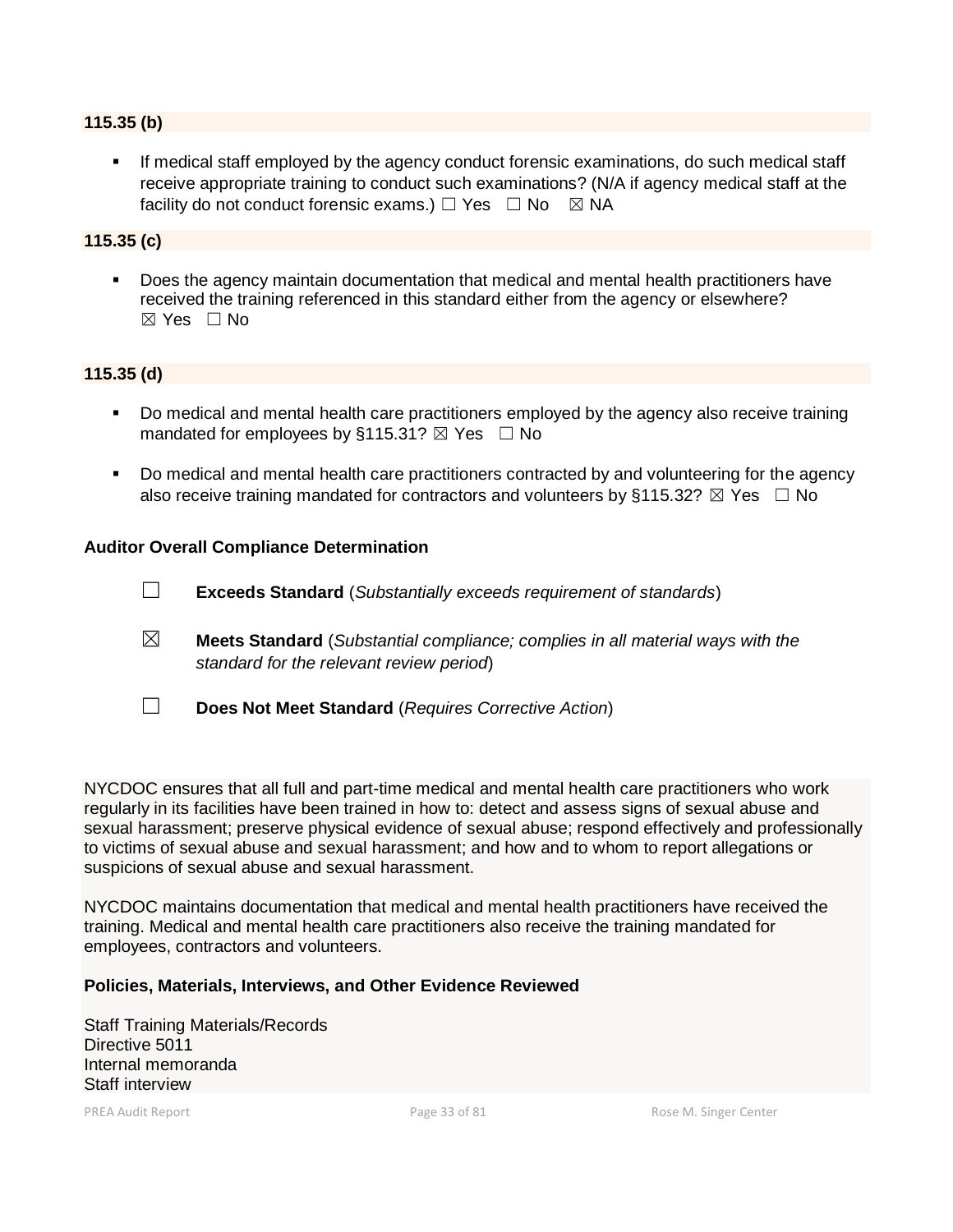# **SCREENING FOR RISK OF SEXUAL VICTIMIZATION AND ABUSIVENESS**

# **Standard 115.41: Screening for risk of victimization and abusiveness**

## **115.41 (a)**

- Are all inmates assessed during an intake screening for their risk of being sexually abused by other inmates or sexually abusive toward other inmates?  $\boxtimes$  Yes  $\Box$  No
- Are all inmates assessed upon transfer to another facility for their risk of being sexually abused by other inmates or sexually abusive toward other inmates?  $\boxtimes$  Yes  $\Box$  No

#### **115.41 (b)**

■ Do intake screenings ordinarily take place within 72 hours of arrival at the facility? ☒ Yes ☐ No

#### **115.41 (c)**

■ Are all PREA screening assessments conducted using an objective screening instrument?  $\boxtimes$  Yes  $\Box$  No

# **115.41 (d)**

- Does the intake screening consider, at a minimum, the following criteria to assess inmates for risk of sexual victimization: (1) Whether the inmate has a mental, physical, or developmental disability?  $\boxtimes$  Yes  $\Box$  No
- Does the intake screening consider, at a minimum, the following criteria to assess inmates for risk of sexual victimization: (2) The age of the inmate?  $\boxtimes$  Yes  $\Box$  No
- Does the intake screening consider, at a minimum, the following criteria to assess inmates for risk of sexual victimization: (3) The physical build of the inmate?  $\boxtimes$  Yes  $\Box$  No
- Does the intake screening consider, at a minimum, the following criteria to assess inmates for risk of sexual victimization: (4) Whether the inmate has previously been incarcerated?  $\boxtimes$  Yes  $\Box$  No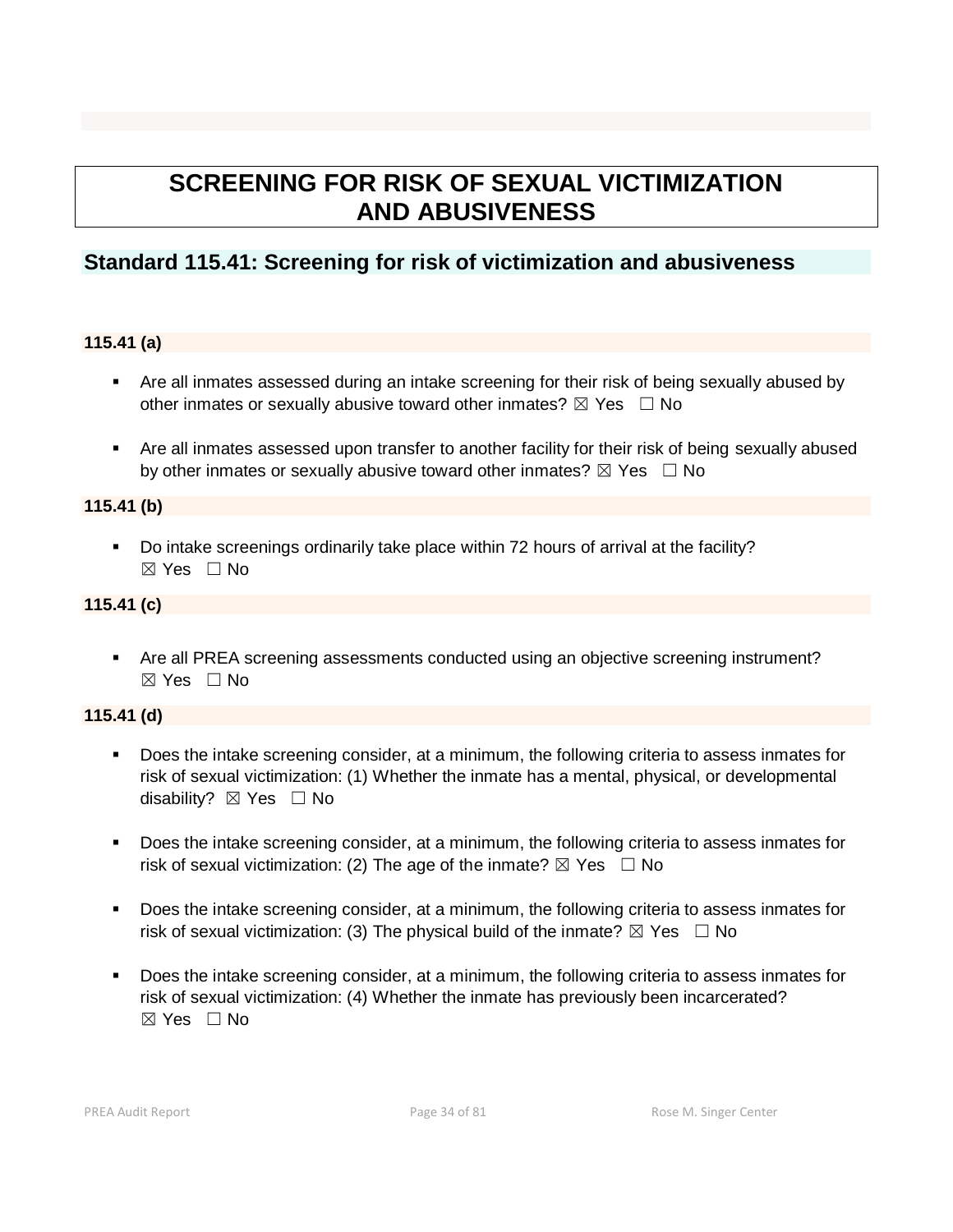- Does the intake screening consider, at a minimum, the following criteria to assess inmates for risk of sexual victimization: (5) Whether the inmate's criminal history is exclusively nonviolent?  $\boxtimes$  Yes  $\Box$  No
- Does the intake screening consider, at a minimum, the following criteria to assess inmates for risk of sexual victimization: (6) Whether the inmate has prior convictions for sex offenses against an adult or child?  $\boxtimes$  Yes  $\Box$  No
- Does the intake screening consider, at a minimum, the following criteria to assess inmates for risk of sexual victimization: (7) Whether the inmate is or is perceived to be gay, lesbian, bisexual, transgender, intersex, or gender nonconforming (the facility affirmatively asks the inmate about his/her sexual orientation and gender identity AND makes a subjective determination based on the screener's perception whether the inmate is gender non-conforming or otherwise may be perceived to be LGBTI)?  $\boxtimes$  Yes  $\Box$  No
- Does the intake screening consider, at a minimum, the following criteria to assess inmates for risk of sexual victimization: (8) Whether the inmate has previously experienced sexual victimization? **⊠** Yes □ No
- Does the intake screening consider, at a minimum, the following criteria to assess inmates for risk of sexual victimization: (9) The inmate's own perception of vulnerability?  $\boxtimes$  Yes  $\Box$  No
- Does the intake screening consider, at a minimum, the following criteria to assess inmates for risk of sexual victimization: (10) Whether the inmate is detained solely for civil immigration purposes? ⊠ Yes □ No

# **115.41 (e)**

- **•** In assessing inmates for risk of being sexually abusive, does the initial PREA risk screening consider, when known to the agency: prior acts of sexual abuse?  $\boxtimes$  Yes  $\Box$  No
- In assessing inmates for risk of being sexually abusive, does the initial PREA risk screening consider, when known to the agency: prior convictions for violent offenses?  $\boxtimes$  Yes  $\Box$  No
- **•** In assessing inmates for risk of being sexually abusive, does the initial PREA risk screening consider, when known to the agency: history of prior institutional violence or sexual abuse?  $\boxtimes$  Yes  $\Box$  No

# **115.41 (f)**

▪ Within a set time period not more than 30 days from the inmate's arrival at the facility, does the facility reassess the inmate's risk of victimization or abusiveness based upon any additional, relevant information received by the facility since the intake screening?  $\boxtimes$  Yes  $\Box$  No

# **115.41 (g)**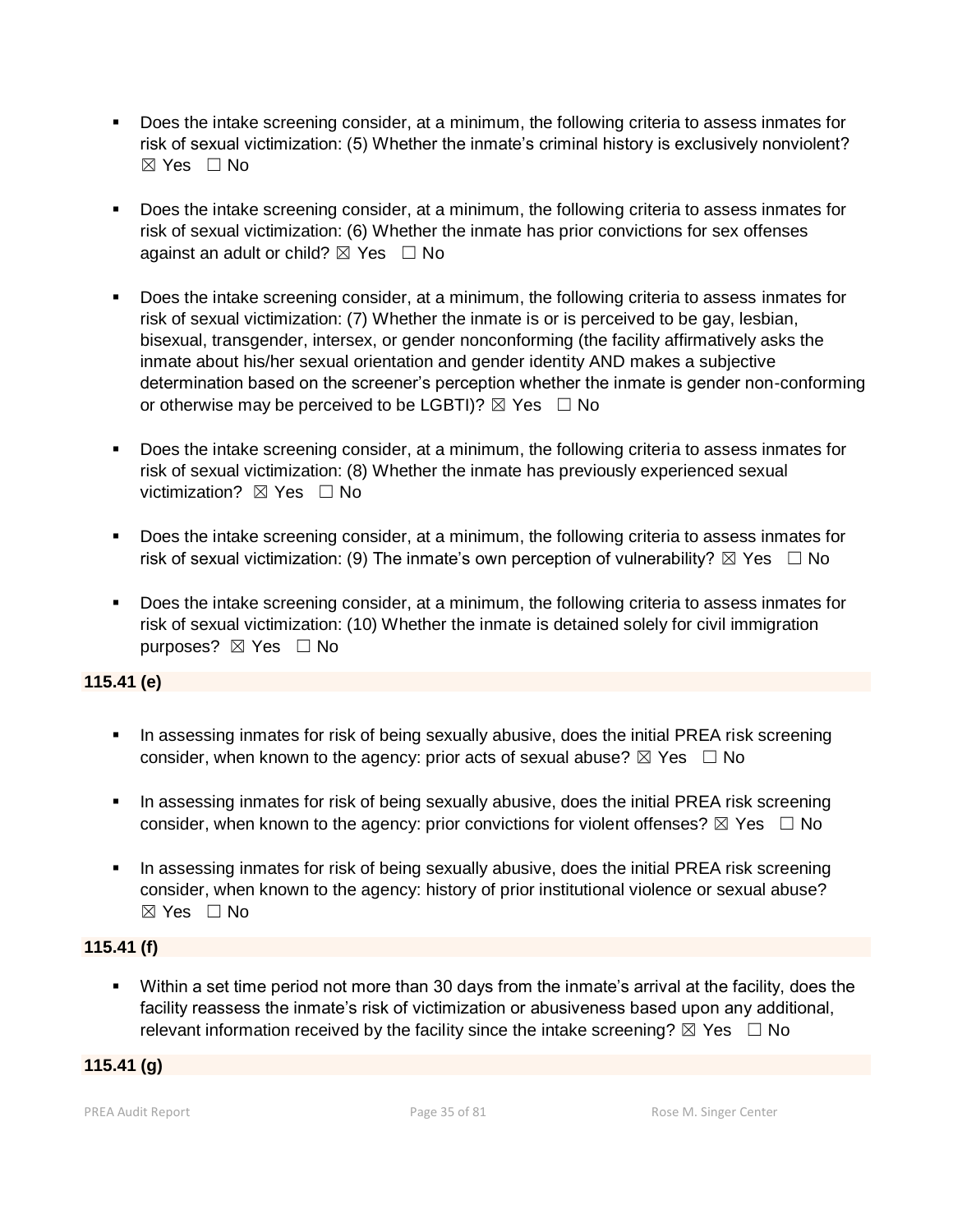- Does the facility reassess an inmate's risk level when warranted due to a: Referral? ☒ Yes ☐ No
- Does the facility reassess an inmate's risk level when warranted due to a: Request?  $\boxtimes$  Yes  $\Box$  No
- Does the facility reassess an inmate's risk level when warranted due to a: Incident of sexual abuse? ☒ Yes ☐ No
- Does the facility reassess an inmate's risk level when warranted due to a: Receipt of additional information that bears on the inmate's risk of sexual victimization or abusiveness?  $\boxtimes$  Yes  $\Box$  No

## **115.41 (h)**

**EXT** Is it the case that inmates are not ever disciplined for refusing to answer, or for not disclosing complete information in response to, questions asked pursuant to paragraphs (d)(1), (d)(7), (d)(8), or (d)(9) of this section?  $\boxtimes$  Yes  $\Box$  No

#### **115.41 (i)**

▪ Has the agency implemented appropriate controls on the dissemination within the facility of responses to questions asked pursuant to this standard in order to ensure that sensitive information is not exploited to the inmate's detriment by staff or other inmates?  $\boxtimes$  Yes  $\Box$  No

#### **Auditor Overall Compliance Determination**

- ☐ **Exceeds Standard** (*Substantially exceeds requirement of standards*)
- ☒ **Meets Standard** (*Substantial compliance; complies in all material ways with the standard for the relevant review period*)
- ☐ **Does Not Meet Standard** (*Requires Corrective Action*)

All inmates are assessed during an intake screening and upon transfer to another facility for risk of being sexually abused by other inmates or sexually abusive toward other inmates. Intake screenings take place within 72 hours of arrival at RMSC. NYCDOC uses an objective screening instrument.

The intake screening considers, at a minimum, the following criteria to assess inmates for risk of sexual victimization:

(1) Whether the inmate has a mental, physical, or developmental disability;

- (2) The age of the inmate;
- (3) The physical build of the inmate;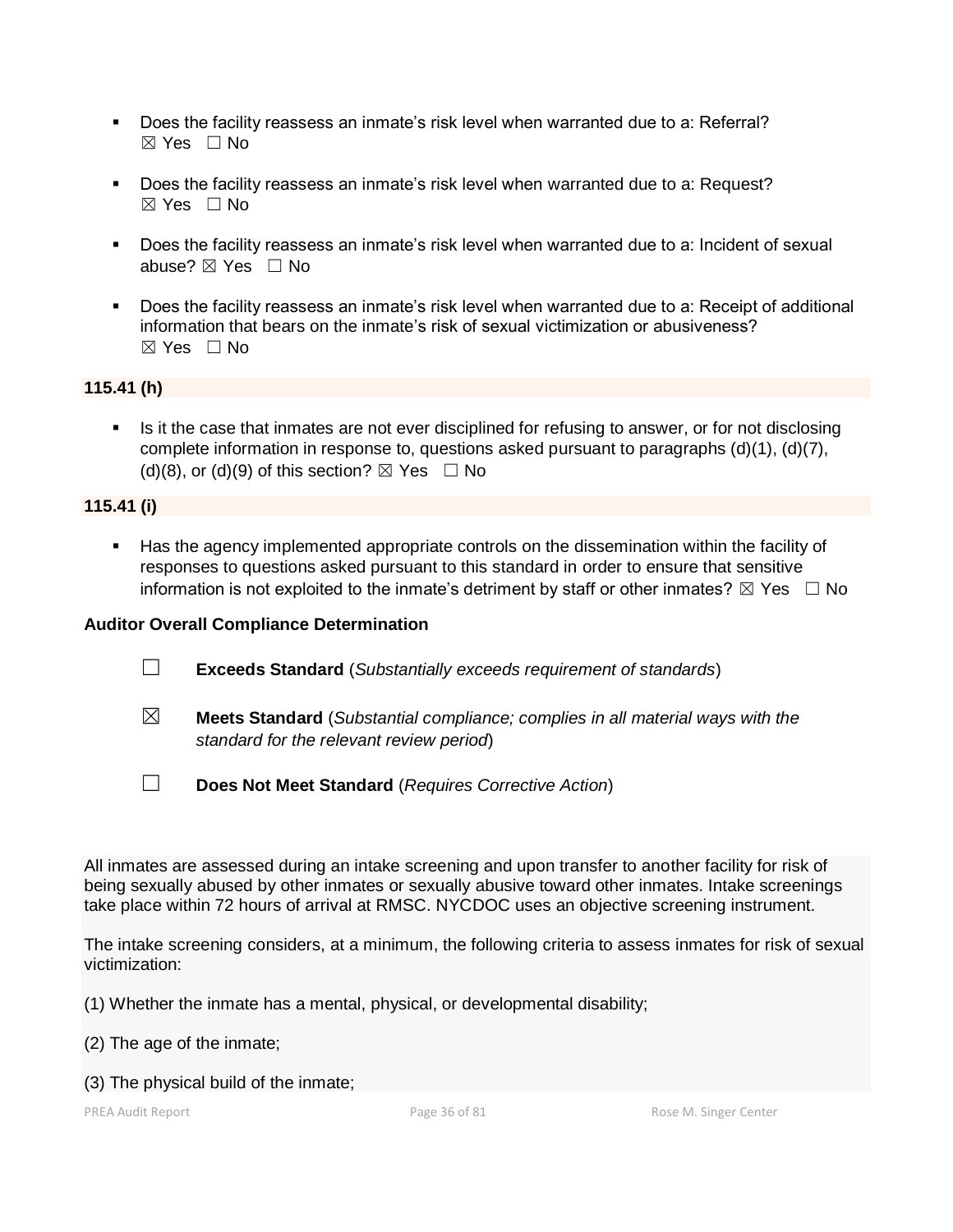(4) Whether the inmate has previously been incarcerated;

(5) Whether the inmate's criminal history is exclusively nonviolent;

(6) Whether the inmate has prior convictions for sex offenses against an adult or child;

(7) Whether the inmate is or is perceived to be gay, lesbian, bisexual, transgender, intersex, or gender nonconforming;

(8) Whether the inmate has previously experienced sexual victimization;

(9) The inmate's own perception of vulnerability; and

(10) Whether the inmate is detained solely for civil immigration purposes.

The initial screening considers prior acts of sexual abuse, prior convictions for violent offenses, and history of prior institutional violence or sexual abuse, as known to NYCDOC, in assessing inmates for risk of being sexually abusive.

An inmate's risk level is reassessed when warranted due to a referral, request, incident of sexual abuse, or receipt of additional information that bears on the inmate's risk of sexual victimization or abusiveness.

Inmates are asked if they wish to divulge their sexual orientation in addition to the reviewing personnel's perception. Within 30 days from the inmate's arrival at RMSC, staff reassesses all inmate's risk of victimization or abusiveness based upon any additional, relevant information received during the intake screening.

Inmates are not disciplined for refusing to answer, or for not disclosing complete information in response to, questions asked.

NYCDOC has implemented appropriate controls on the dissemination within RMSC of responses to questions asked pursuant to this standard in order to ensure that sensitive information is not exploited to the inmate's detriment by staff or other inmates. All files are controlled by Classification personnel behind locked doors and maintained in each inmates Classification files.

# **Policies, Materials, Interviews, and Other Evidence Reviewed**

PREA Safety Check Directive 5011 Movement records Reassessment records Internal memoranda

# **Standard 115.42: Use of screening information**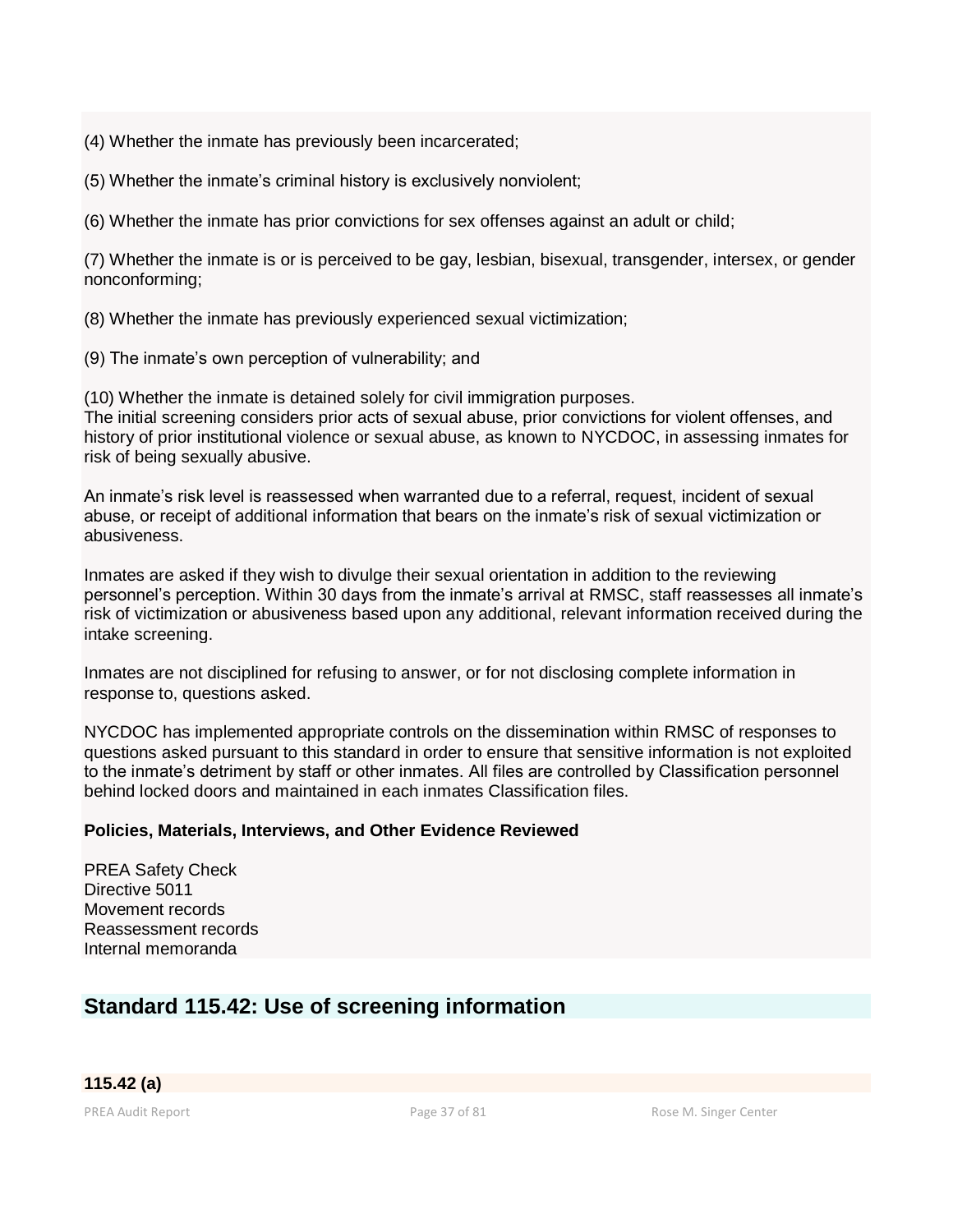- **•** Does the agency use information from the risk screening required by  $\S$  115.41, with the goal of keeping separate those inmates at high risk of being sexually victimized from those at high risk of being sexually abusive, to inform: Housing Assignments?  $\boxtimes$  Yes  $\Box$  No
- Does the agency use information from the risk screening required by § 115.41, with the goal of keeping separate those inmates at high risk of being sexually victimized from those at high risk of being sexually abusive, to inform: Bed assignments?  $\boxtimes$  Yes  $\Box$  No
- **•** Does the agency use information from the risk screening required by  $\S$  115.41, with the goal of keeping separate those inmates at high risk of being sexually victimized from those at high risk of being sexually abusive, to inform: Work Assignments?  $\boxtimes$  Yes  $\Box$  No
- **Does the agency use information from the risk screening required by**  $\S$  **115.41, with the goal of** keeping separate those inmates at high risk of being sexually victimized from those at high risk of being sexually abusive, to inform: Education Assignments?  $\boxtimes$  Yes  $\Box$  No
- Does the agency use information from the risk screening required by § 115.41, with the goal of keeping separate those inmates at high risk of being sexually victimized from those at high risk of being sexually abusive, to inform: Program Assignments?  $\boxtimes$  Yes  $\Box$  No

# **115.42 (b)**

■ Does the agency make individualized determinations about how to ensure the safety of each inmate?  $⊠$  Yes  $□$  No

# **115.42 (c)**

- When deciding whether to assign a transgender or intersex inmate to a facility for male or female inmates, does the agency consider on a case-by-case basis whether a placement would ensure the inmate's health and safety, and whether a placement would present management or security problems (NOTE: if an agency by policy or practice assigns inmates to a male or female facility on the basis of anatomy alone, that agency is not in compliance with this standard)?  $\boxtimes$  Yes  $\Box$  No
- **When making housing or other program assignments for transgender or intersex inmates, does** the agency consider on a case-by-case basis whether a placement would ensure the inmate's health and safety, and whether a placement would present management or security problems? ☒ Yes ☐ No

# **115.42 (d)**

▪ Are placement and programming assignments for each transgender or intersex inmate reassessed at least twice each year to review any threats to safety experienced by the inmate? ☒ Yes ☐ No

# **115.42 (e)**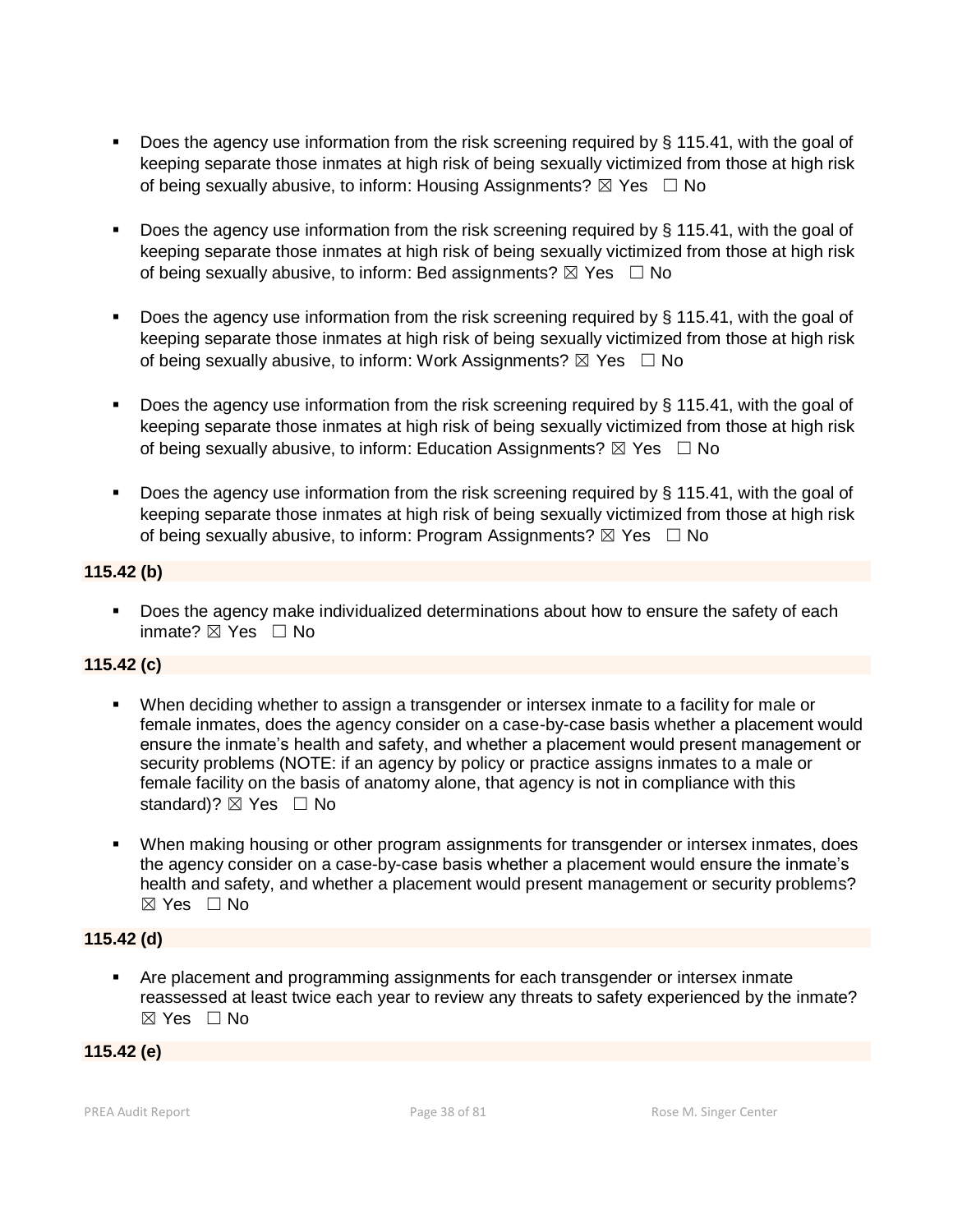**EXT** Are each transgender or intersex inmate's own views with respect to his or her own safety given serious consideration when making facility and housing placement decisions and programming assignments?  $\boxtimes$  Yes  $\Box$  No

### **115.42 (f)**

**• Are transgender and intersex inmates given the opportunity to shower separately from other** inmates?  $⊠$  Yes  $□$  No

# **115.42 (g)**

- Unless placement is in a dedicated facility, unit, or wing established in connection with a consent decree, legal settlement, or legal judgment for the purpose of protecting lesbian, gay, bisexual, transgender, or intersex inmates, does the agency always refrain from placing: lesbian, gay, and bisexual inmates in dedicated facilities, units, or wings solely on the basis of such identification or status?  $\boxtimes$  Yes  $\Box$  No
- Unless placement is in a dedicated facility, unit, or wing established in connection with a consent decree, legal settlement, or legal judgment for the purpose of protecting lesbian, gay, bisexual, transgender, or intersex inmates, does the agency always refrain from placing: transgender inmates in dedicated facilities, units, or wings solely on the basis of such identification or status?  $\boxtimes$  Yes  $\Box$  No
- Unless placement is in a dedicated facility, unit, or wing established in connection with a consent decree, legal settlement, or legal judgment for the purpose of protecting lesbian, gay, bisexual, transgender, or intersex inmates, does the agency always refrain from placing: intersex inmates in dedicated facilities, units, or wings solely on the basis of such identification or status? ⊠ Yes □ No

### **Auditor Overall Compliance Determination**

- ☐ **Exceeds Standard** (*Substantially exceeds requirement of standards*)
- ☒ **Meets Standard** (*Substantial compliance; complies in all material ways with the standard for the relevant review period*)
- ☐ **Does Not Meet Standard** (*Requires Corrective Action*)

NYCDOC uses information from the risk screening to decide housing, bed, work, education, and program assignments with the goal of keeping separate those inmates at high risk of being sexually victimized from those at high risk of being sexually abusive.

NYCDOC makes individualized determinations about how to ensure the safety of each inmate. In deciding housing and programming for a transgender or intersex inmate NYCDOC considers on a case-by-case basis whether the placement would ensure the inmate's health and safety, and whether the placement would present management or security problems. Placement and programming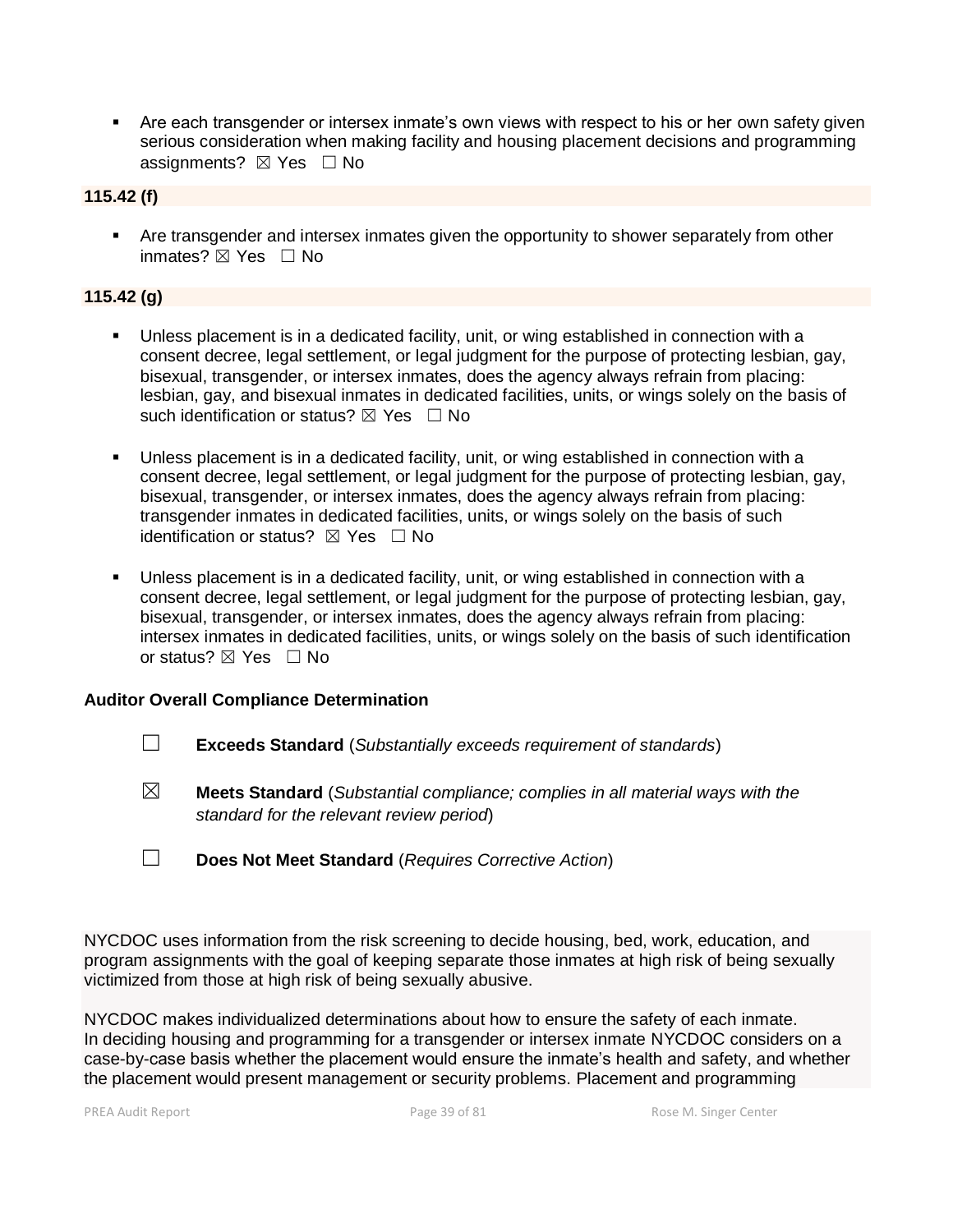assignments for each transgender or intersex inmate is reassessed at least twice each year to review any threats to safety experienced by the inmate.

In accordance with a Mayoral Executive Order, NYCDOC houses inmates consistent with their gender identity. This mandate resulted in transgender females being housed in RMSC. During my visit transgender females were present throughout the general population in isolated circumstances with the majority housed in one area which gave the impression that the area was a dedicated unit. This impression was exacerbated by RMSC and NYCDOC staff referring to this area as the "THU" (Transgender Housing Unit).

NYCDOC officials claimed that while the vast majority of their transgender population was housed in this one area, inmates in the midst of gender transition or gender non-binary inmates could also be housed in the area and that it was an area set aside for vulnerable populations to protect them from sexual victimization. Documentation was submitted showing instances where inmates fitting this description were housed at RMSC in these areas.

Following my visit, NYCDOC officials revised the identification of the unit to better reflect their stated practice of protecting all vulnerable populations, renaming the area as the Special Considerations Unit (SCU) which houses transgender inmates, inmates at risk for sexual victimization, as well as, any inmates identifying outside of binary genders and cisnormativity. The process for admittance is based on an individual determination of each inmates' suitability for housing in the area with consideration given to the inmate's own feelings and the facility's security interests.

# **Policies, Materials, Interviews, and Other Evidence Reviewed**

Directive 5011 Staff interview Housing assignments Inmate interviews

# **Standard 115.43: Protective Custody**

# **115.43 (a)**

- Does the facility always refrain from placing inmates at high risk for sexual victimization in involuntary segregated housing unless an assessment of all available alternatives has been made, and a determination has been made that there is no available alternative means of separation from likely abusers?  $\boxtimes$  Yes  $\Box$  No
- If a facility cannot conduct such an assessment immediately, does the facility hold the inmate in involuntary segregated housing for less than 24 hours while completing the assessment?  $\boxtimes$  Yes  $\Box$  No

# **115.43 (b)**

▪ Do inmates who are placed in segregated housing because they are at high risk of sexual victimization have access to: Programs to the extent possible?  $\boxtimes$  Yes  $\Box$  No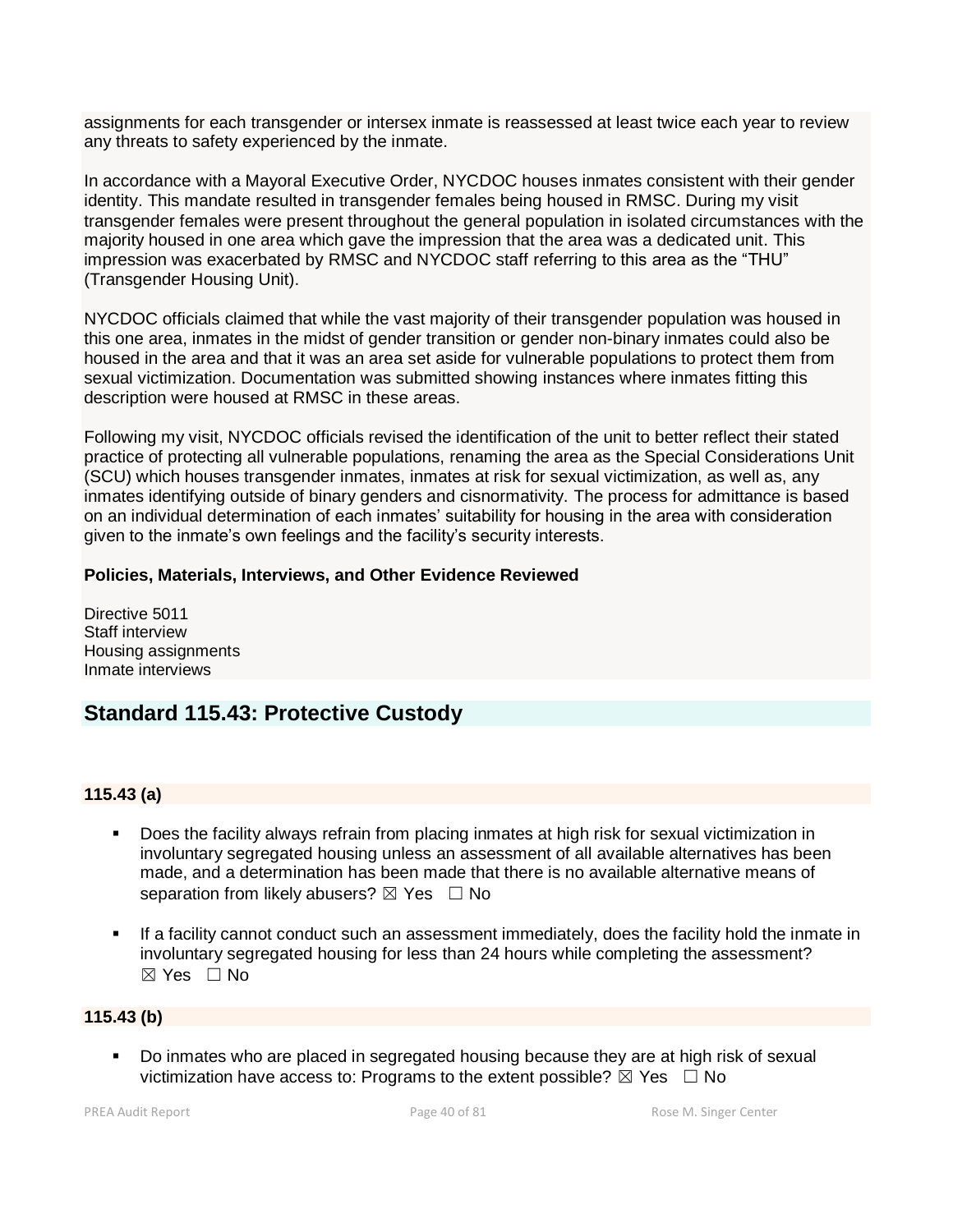- Do inmates who are placed in segregated housing because they are at high risk of sexual victimization have access to: Privileges to the extent possible?  $\boxtimes$  Yes  $\Box$  No
- Do inmates who are placed in segregated housing because they are at high risk of sexual victimization have access to: Education to the extent possible?  $\boxtimes$  Yes  $\Box$  No
- Do inmates who are placed in segregated housing because they are at high risk of sexual victimization have access to: Work opportunities to the extent possible?  $\boxtimes$  Yes  $\Box$  No
- If the facility restricts access to programs, privileges, education, or work opportunities, does the facility document: The opportunities that have been limited?  $\boxtimes$  Yes  $\Box$  No
- If the facility restricts access to programs, privileges, education, or work opportunities, does the facility document: The duration of the limitation?  $\boxtimes$  Yes  $\Box$  No
- If the facility restricts access to programs, privileges, education, or work opportunities, does the facility document: The reasons for such limitations?  $\boxtimes$  Yes  $\Box$  No

# **115.43 (c)**

- Does the facility assign inmates at high risk of sexual victimization to involuntary segregated housing only until an alternative means of separation from likely abusers can be arranged? ☒ Yes ☐ No
- **•** Does such an assignment not ordinarily exceed a period of 30 days?  $\boxtimes$  Yes  $\Box$  No

# **115.43 (d)**

- **.** If an involuntary segregated housing assignment is made pursuant to paragraph (a) of this section, does the facility clearly document: The basis for the facility's concern for the inmate's safety? ⊠ Yes □ No
- If an involuntary segregated housing assignment is made pursuant to paragraph (a) of this section, does the facility clearly document: The reason why no alternative means of separation can be arranged?  $\boxtimes$  Yes  $\Box$  No

### **115.43 (e)**

In the case of each inmate who is placed in involuntary segregation because he/she is at high risk of sexual victimization, does the facility afford a review to determine whether there is a continuing need for separation from the general population EVERY 30 DAYS?  $\boxtimes$  Yes  $\Box$  No

### **Auditor Overall Compliance Determination**



☐ **Exceeds Standard** (*Substantially exceeds requirement of standards*)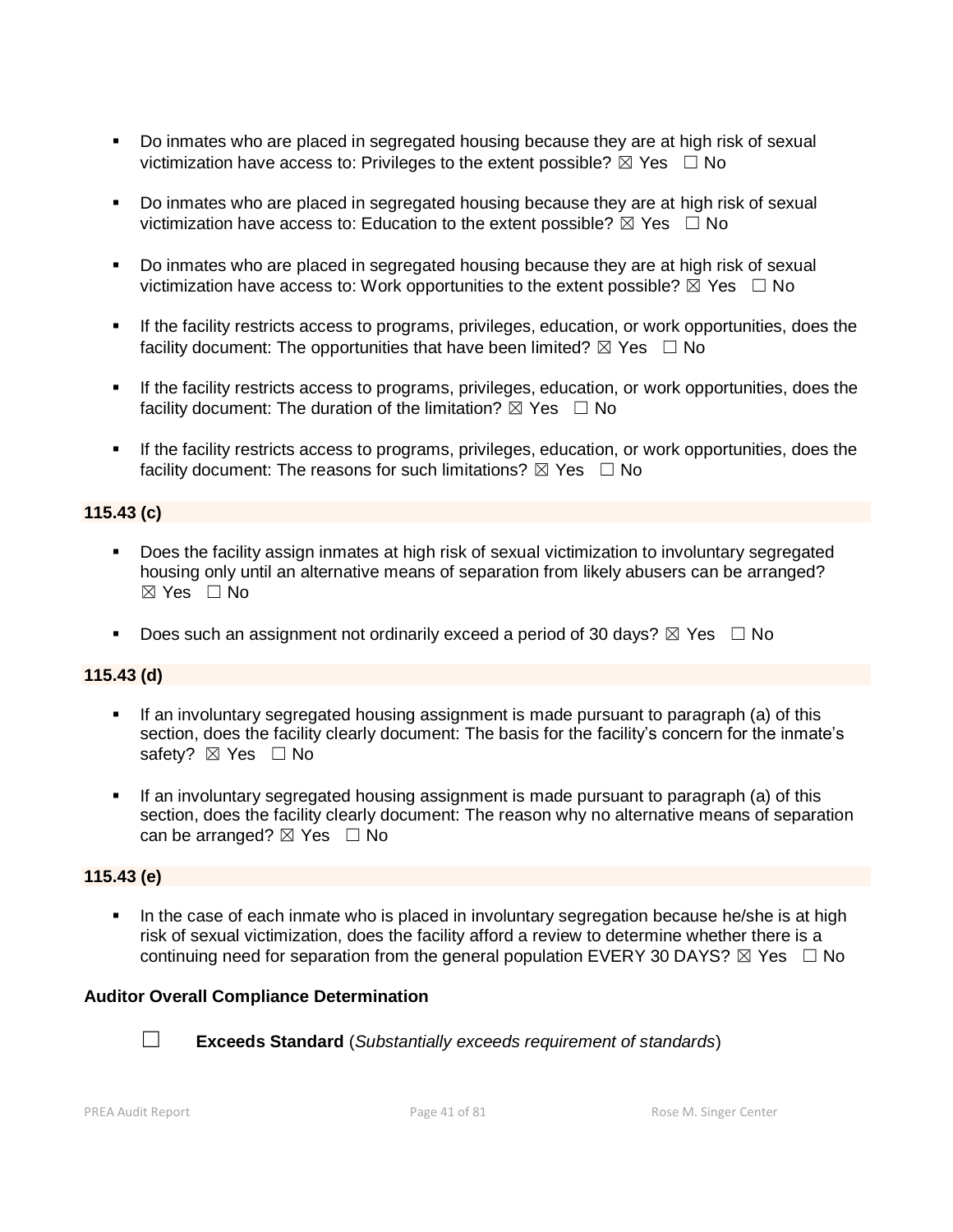☒ **Meets Standard** (*Substantial compliance; complies in all material ways with the standard for the relevant review period*)

| Does Not Meet Standard (Requires Corrective Action) |
|-----------------------------------------------------|
|                                                     |

Inmates at high risk for sexual victimization are not placed in involuntary segregated housing unless an assessment of all available alternatives has been made, and a determination has been made that there is no available alternative means of separation from likely abusers.

Inmates placed in segregated housing for this purpose have access to programs, privileges, education, and work opportunities to the extent possible. If RMSC restricts access to programs, privileges, education, or work opportunities, staff documents the opportunities that have been limited, the duration of the limitation; and the reasons for such limitations.

RMSC assigns such inmates to involuntary segregated housing only until an alternative means of separation from likely abusers can be arranged, and such an assignment are does ordinarily exceed a period of 30 days. If involuntary segregated housing assignment is made staff clearly documents the basis for their concern for the inmate's safety; and the reason why no alternative means of separation can be arranged. Every 30 days a review is performed to determine whether there is a continuing need for separation from the general population.

# **Policies, Materials, Interviews, and Other Evidence Reviewed**

Directive 5011 30-Day reviews Inmate case notes

# **REPORTING**

# **Standard 115.51: Inmate reporting**

### **115.51 (a)**

- Does the agency provide multiple internal ways for inmates to privately report: Sexual abuse and sexual harassment?  $\boxtimes$  Yes  $\Box$  No
- Does the agency provide multiple internal ways for inmates to privately report: Retaliation by other inmates or staff for reporting sexual abuse and sexual harassment?  $\boxtimes$  Yes  $\Box$  No
- Does the agency provide multiple internal ways for inmates to privately report: Staff neglect or violation of responsibilities that may have contributed to such incidents?  $\boxtimes$  Yes  $\Box$  No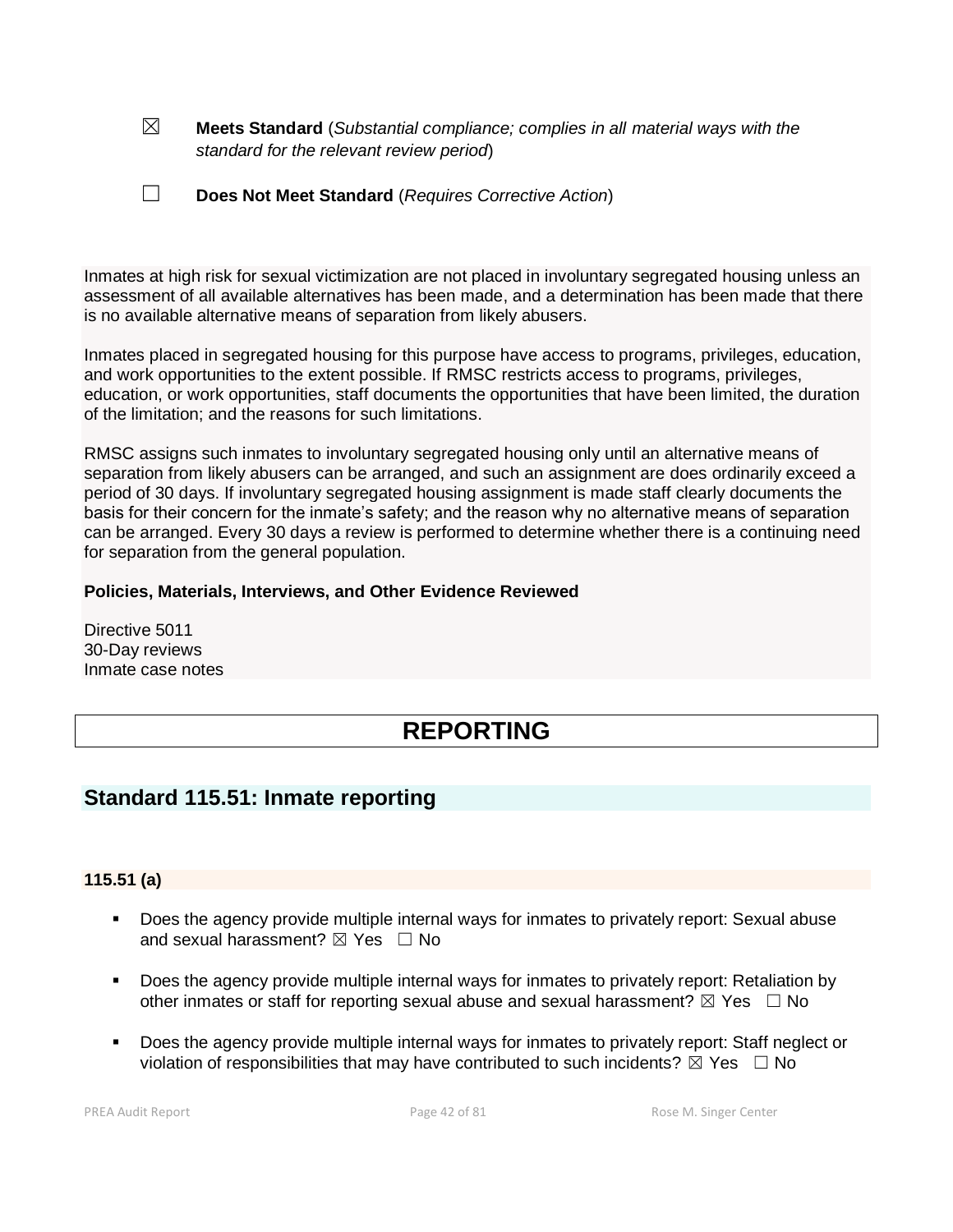# **115.51 (b)**

- Does the agency also provide at least one way for inmates to report sexual abuse or sexual harassment to a public or private entity or office that is not part of the agency?  $\boxtimes$  Yes  $\Box$  No
- **EXT** Is that private entity or office able to receive and immediately forward inmate reports of sexual abuse and sexual harassment to agency officials?  $\boxtimes$  Yes  $\Box$  No
- **•** Does that private entity or office allow the inmate to remain anonymous upon request?  $\boxtimes$  Yes  $\Box$  No
- Are inmates detained solely for civil immigration purposes provided information on how to contact relevant consular officials and relevant officials at the Department of Homeland Security? ⊠ Yes □ No

### **115.51 (c)**

- Does staff accept reports of sexual abuse and sexual harassment made verbally, in writing, anonymously, and from third parties?  $\boxtimes$  Yes  $\Box$  No
- Does staff promptly document any verbal reports of sexual abuse and sexual harassment? ☒ Yes ☐ No

### **115.51 (d)**

▪ Does the agency provide a method for staff to privately report sexual abuse and sexual harassment of inmates?  $\boxtimes$  Yes  $\Box$  No

### **Auditor Overall Compliance Determination**

- ☒ **Exceeds Standard** (*Substantially exceeds requirement of standards*)
- ☐ **Meets Standard** (*Substantial compliance; complies in all material ways with the standard for the relevant review period*)
- ☐ **Does Not Meet Standard** (*Requires Corrective Action*)

Staff and inmates can report abuse or harassment via hotline.

NYCDOC provides multiple internal ways for inmates to privately report sexual abuse and sexual harassment, retaliation by other inmates or staff for reporting sexual abuse and sexual harassment, and staff neglect or violation of responsibilities that may have contributed to such incidents. Inmate education details how to report sexual abuse and has the hotline number (1-718-204-0378) printed on them.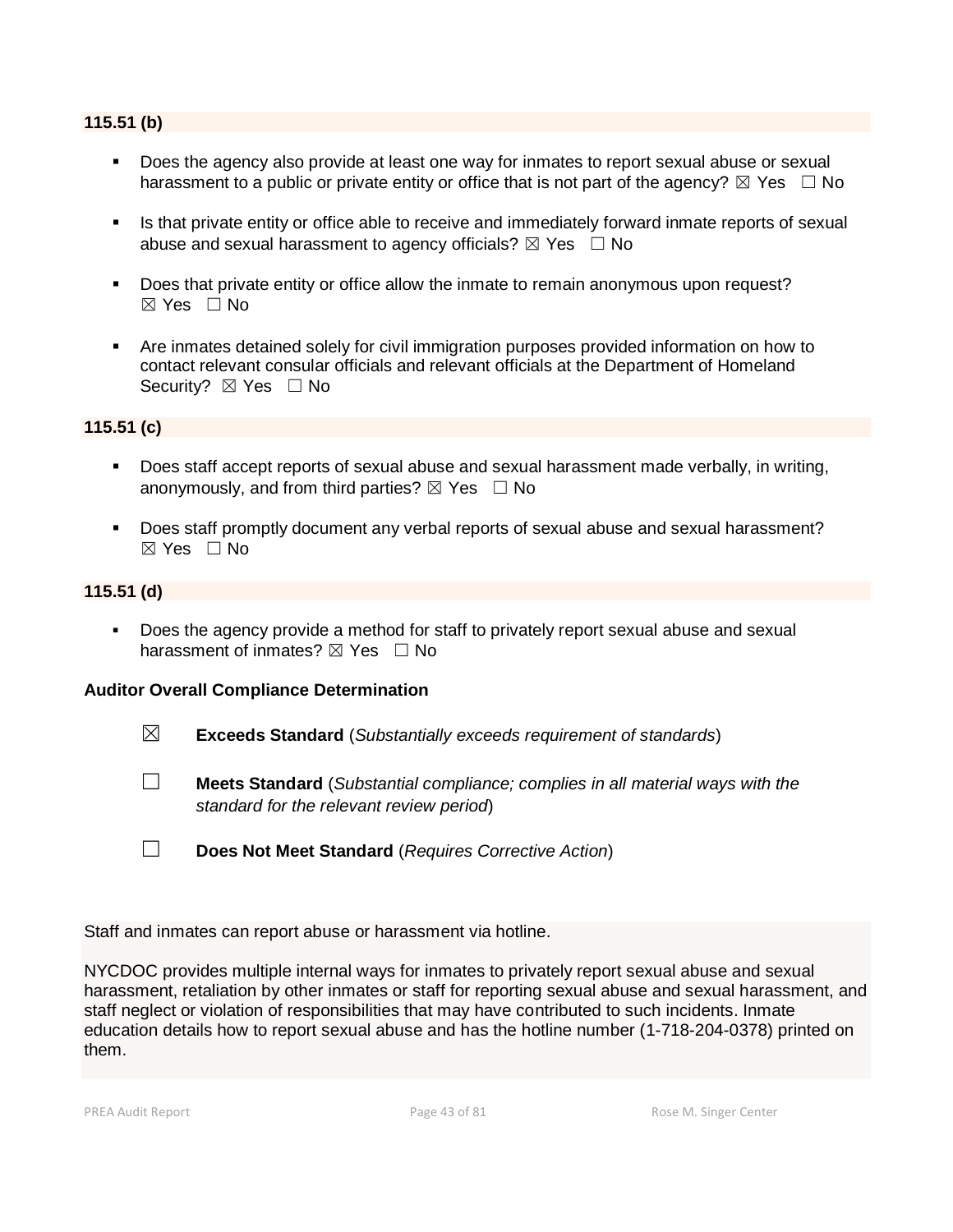NYCDOC provides at least one way for inmates to report abuse or harassment to a private entity that is not part of NYCDOC (212-227-3000), and that is able to receive and immediately forward inmate reports of sexual abuse and sexual harassment to agency officials, allowing the inmate to remain anonymous upon request.

Staff accepts reports made verbally, in writing, anonymously, and from third parties and promptly document any verbal reports.

NYCDOC provides numerous numbers for the public to privately report sexual abuse and sexual harassment of inmates.

- 212-639-9675 City of New York
- 212-266-1900 Department of Investigation
- 212-227-3000 Safe Horizon

### **Policies, Materials, Interviews, and Other Evidence Reviewed**

**Brochures** Inmate Education Policy CJC-116 Third-Party/Anonymous Report records Inmate verbal reports

# **Standard 115.52: Exhaustion of administrative remedies**

# **115.52 (a)**

■ Is the agency exempt from this standard? NOTE: The agency is exempt ONLY if it does not have administrative procedures to address inmate grievances regarding sexual abuse. This does not mean the agency is exempt simply because an inmate does not have to or is not ordinarily expected to submit a grievance to report sexual abuse. This means that as a matter of explicit policy, the agency does not have an administrative remedies process to address sexual abuse. ⊠ Yes □ No □ NA

### **115.52 (b)**

- Does the agency permit inmates to submit a grievance regarding an allegation of sexual abuse without any type of time limits? (The agency may apply otherwise-applicable time limits to any portion of a grievance that does not allege an incident of sexual abuse.) (N/A if agency is exempt from this standard.)  $\Box$  Yes  $\Box$  No  $\boxtimes$  NA
- Does the agency always refrain from requiring an inmate to use any informal grievance process, or to otherwise attempt to resolve with staff, an alleged incident of sexual abuse? (N/A if agency is exempt from this standard.)  $\Box$  Yes  $\Box$  No  $\boxtimes$  NA

### **115.52 (c)**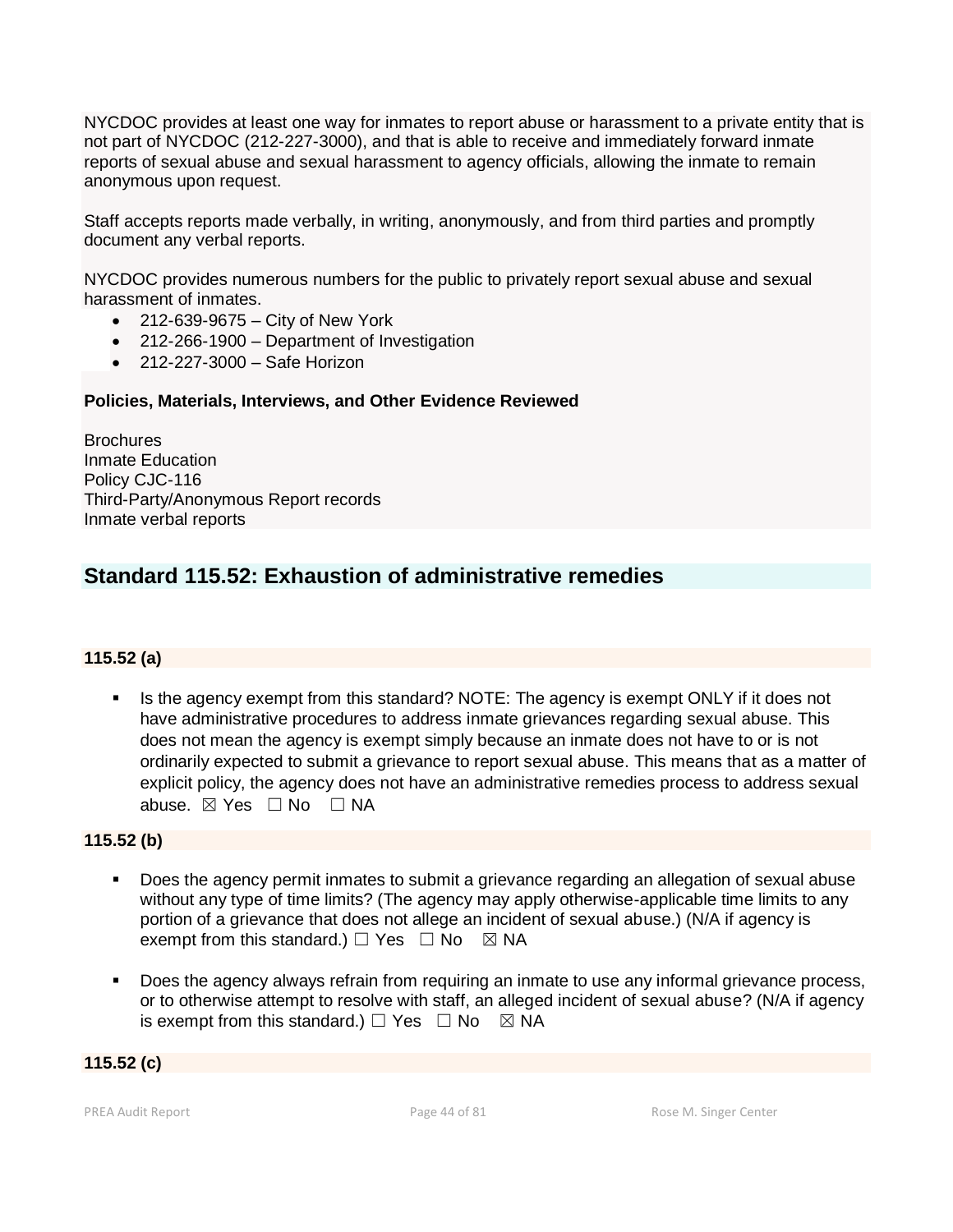- Does the agency ensure that: An inmate who alleges sexual abuse may submit a grievance without submitting it to a staff member who is the subject of the complaint? (N/A if agency is exempt from this standard.)  $\Box$  Yes  $\Box$  No  $\boxtimes$  NA
- Does the agency ensure that: Such grievance is not referred to a staff member who is the subject of the complaint? (N/A if agency is exempt from this standard.)  $\boxtimes$  Yes  $\Box$  No  $\Box$  NA

# **115.52 (d)**

- **•** Does the agency issue a final agency decision on the merits of any portion of a grievance alleging sexual abuse within 90 days of the initial filing of the grievance? (Computation of the 90-day time period does not include time consumed by inmates in preparing any administrative appeal.) (N/A if agency is exempt from this standard.)  $\Box$  Yes  $\Box$  No  $\boxtimes$  NA
- **.** If the agency claims the maximum allowable extension of time to respond of up to 70 days per 115.52(d)(3) when the normal time period for response is insufficient to make an appropriate decision, does the agency notify the inmate in writing of any such extension and provide a date by which a decision will be made? (N/A if agency is exempt from this standard.)  $\Box$  Yes  $\Box$  No  $\boxtimes$  NA
- At any level of the administrative process, including the final level, if the inmate does not receive a response within the time allotted for reply, including any properly noticed extension, may an inmate consider the absence of a response to be a denial at that level? (N/A if agency is exempt from this standard.)  $\Box$  Yes  $\Box$  No  $\boxtimes$  NA

# **115.52 (e)**

- Are third parties, including fellow inmates, staff members, family members, attorneys, and outside advocates, permitted to assist inmates in filing requests for administrative remedies relating to allegations of sexual abuse? (N/A if agency is exempt from this standard.) ☐ Yes ☐ No ☒ NA
- Are those third parties also permitted to file such requests on behalf of inmates? (If a third-party files such a request on behalf of an inmate, the facility may require as a condition of processing the request that the alleged victim agree to have the request filed on his or her behalf, and may also require the alleged victim to personally pursue any subsequent steps in the administrative remedy process.) (N/A if agency is exempt from this standard.)  $\Box$  Yes  $\Box$  No  $\boxtimes$  NA
- **.** If the inmate declines to have the request processed on his or her behalf, does the agency document the inmate's decision? (N/A if agency is exempt from this standard.)  $\Box$  Yes  $\Box$  No  $\boxtimes$  NA

# **115.52 (f)**

Has the agency established procedures for the filing of an emergency grievance alleging that an inmate is subject to a substantial risk of imminent sexual abuse? (N/A if agency is exempt from this standard.)  $\Box$  Yes  $\Box$  No  $\boxtimes$  NA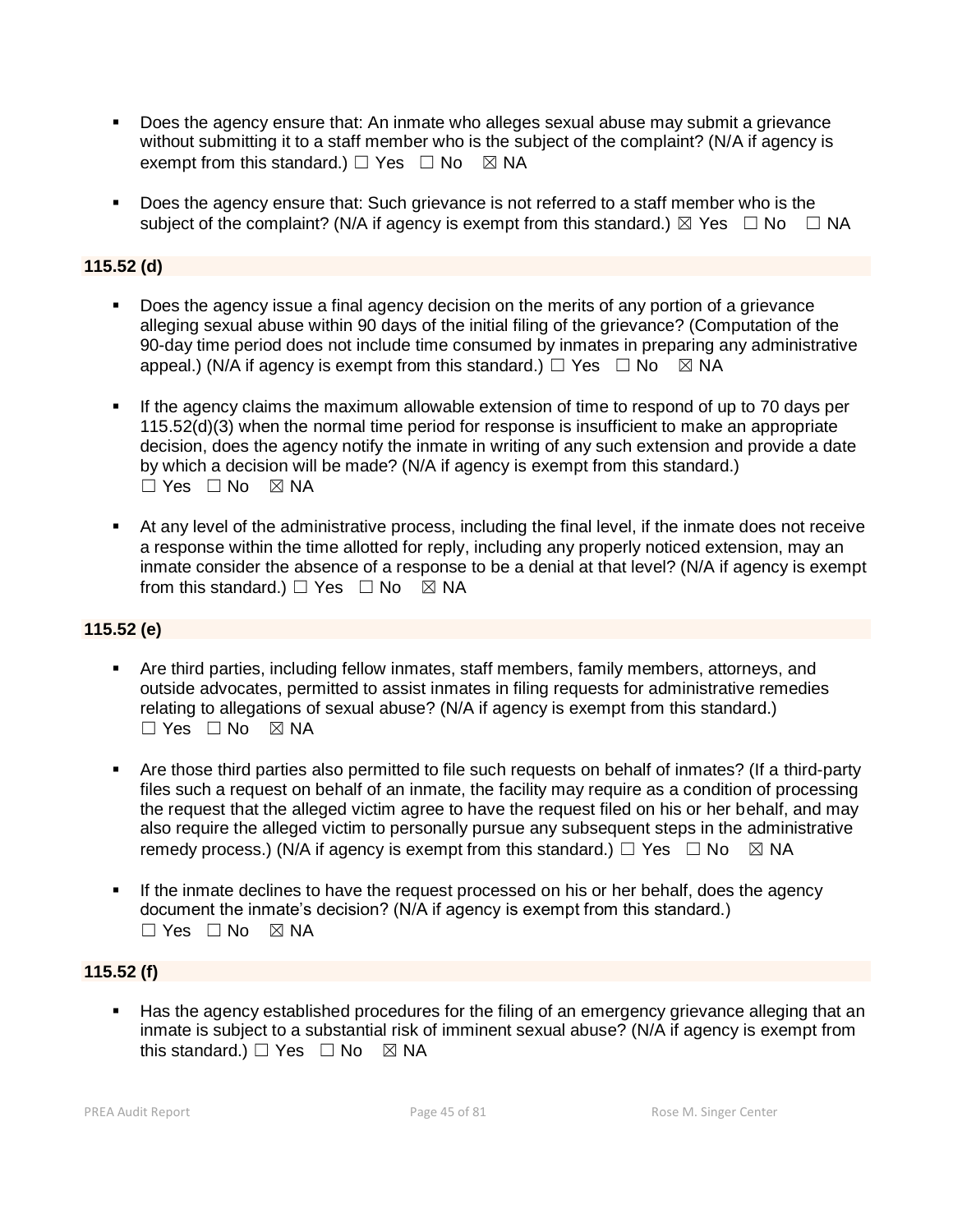- **EXECT** After receiving an emergency grievance alleging an inmate is subject to a substantial risk of imminent sexual abuse, does the agency immediately forward the grievance (or any portion thereof that alleges the substantial risk of imminent sexual abuse) to a level of review at which immediate corrective action may be taken? (N/A if agency is exempt from this standard.).  $\Box$  Yes  $\Box$  No  $\boxtimes$  NA
- **E** After receiving an emergency grievance described above, does the agency provide an initial response within 48 hours? (N/A if agency is exempt from this standard.)  $\Box$  Yes  $\Box$  No  $\boxtimes$  NA
- **EXTER 15 After receiving an emergency grievance described above, does the agency issue a final agency** decision within 5 calendar days? (N/A if agency is exempt from this standard.) ☐ Yes ☐ No ☒ NA
- Does the initial response and final agency decision document the agency's determination whether the inmate is in substantial risk of imminent sexual abuse? (N/A if agency is exempt from this standard.)  $\Box$  Yes  $\Box$  No  $\boxtimes$  NA
- Does the initial response document the agency's action(s) taken in response to the emergency grievance? (N/A if agency is exempt from this standard.)  $\Box$  Yes  $\Box$  No  $\boxtimes$  NA
- Does the agency's final decision document the agency's action(s) taken in response to the emergency grievance? (N/A if agency is exempt from this standard.)  $\Box$  Yes  $\Box$  No  $\boxtimes$  NA

# **115.52 (g)**

If the agency disciplines an inmate for filing a grievance related to alleged sexual abuse, does it do so ONLY where the agency demonstrates that the inmate filed the grievance in bad faith? (N/A if agency is exempt from this standard.)  $\Box$  Yes  $\Box$  No  $\boxtimes$  NA

# **Auditor Overall Compliance Determination**

- ☐ **Exceeds Standard** (*Substantially exceeds requirement of standards*)
- ☒ **Meets Standard** (*Substantial compliance; complies in all material ways with the standard for the relevant review period*)
- ☐ **Does Not Meet Standard** (*Requires Corrective Action*)

The NYCDOC does not have administrative procedures in place to address inmate grievances in relation to sexual abuse and is exempt from this standard. All inmate allegations of sexual abuse are handled through the NYCDOC investigative unit.

### **Policies, Materials, Interviews, and Other Evidence Reviewed**

Directive 5011 Staff interview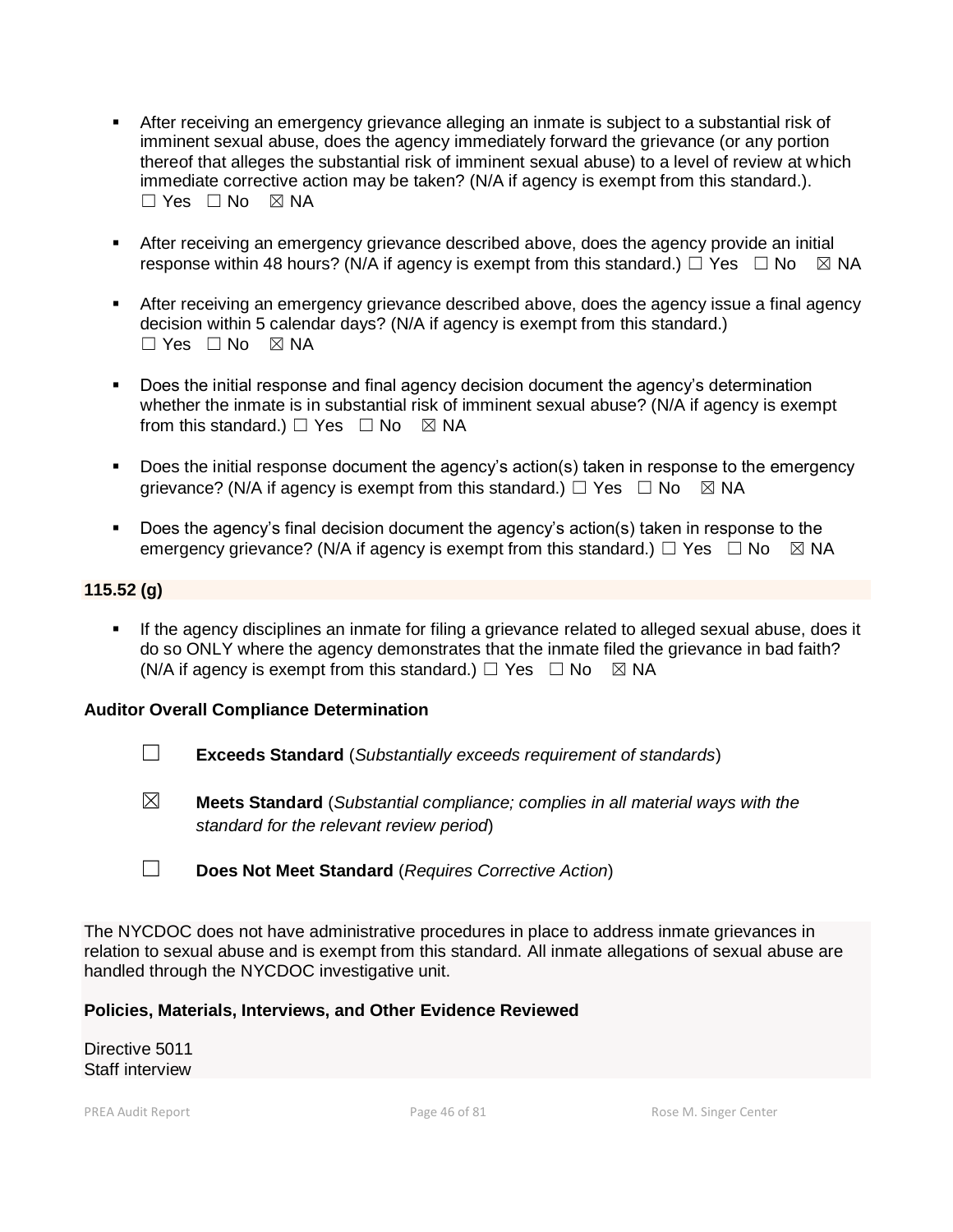# **Standard 115.53: Inmate access to outside confidential support services**

# **115.53 (a)**

- Does the facility provide inmates with access to outside victim advocates for emotional support services related to sexual abuse by giving inmates mailing addresses and telephone numbers, including toll-free hotline numbers where available, of local, State, or national victim advocacy or rape crisis organizations?  $\boxtimes$  Yes  $\Box$  No
- Does the facility provide persons detained solely for civil immigration purposes mailing addresses and telephone numbers, including toll-free hotline numbers where available of local, State, or national immigrant services agencies?  $\boxtimes$  Yes  $\Box$  No
- Does the facility enable reasonable communication between inmates and these organizations and agencies, in as confidential a manner as possible?  $\boxtimes$  Yes  $\Box$  No

### **115.53 (b)**

Does the facility inform inmates, prior to giving them access, of the extent to which such communications will be monitored and the extent to which reports of abuse will be forwarded to authorities in accordance with mandatory reporting laws?  $\boxtimes$  Yes  $\Box$  No

### **115.53 (c)**

- Does the agency maintain or attempt to enter into memoranda of understanding or other agreements with community service providers that are able to provide inmates with confidential emotional support services related to sexual abuse?  $\boxtimes$  Yes  $\Box$  No
- Does the agency maintain copies of agreements or documentation showing attempts to enter into such agreements?  $\boxtimes$  Yes  $\Box$  No

### **Auditor Overall Compliance Determination**

- ☐ **Exceeds Standard** (*Substantially exceeds requirement of standards*)
- ☒ **Meets Standard** (*Substantial compliance; complies in all material ways with the standard for the relevant review period*)
- ☐ **Does Not Meet Standard** (*Requires Corrective Action*)

NYCDOC provides inmates with access to outside victim advocates for emotional support services related to sexual abuse by giving inmates mailing addresses and telephone numbers. NYCDOC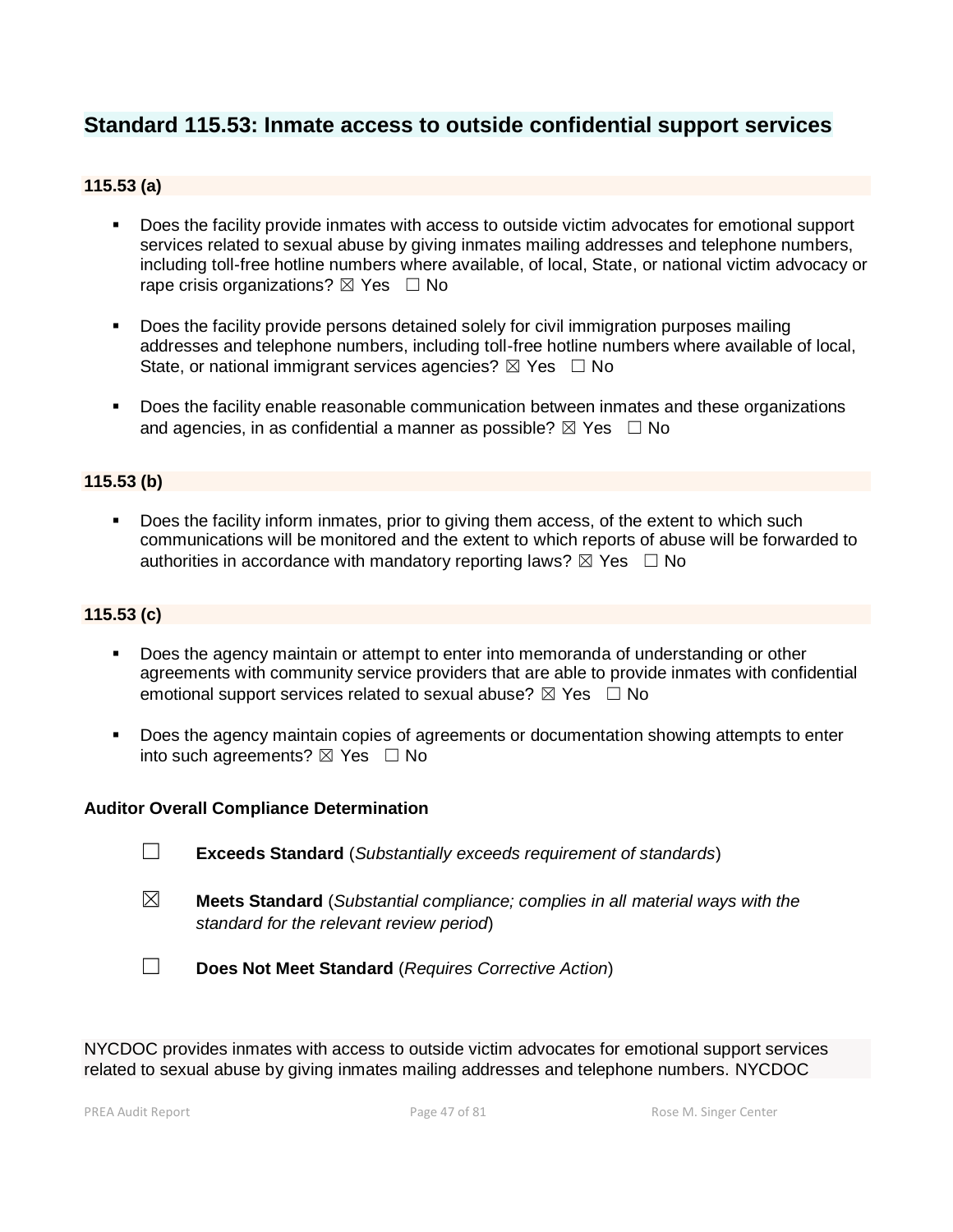enables reasonable communication between inmates and these organizations and agencies, in as confidential a manner as possible.

NYCDOC informs inmates, prior to giving them access, of the extent to which such communications will be monitored and the extent to which reports of abuse will be forwarded to authorities in accordance with mandatory reporting laws.

### **Policies, Materials, Interviews, and Other Evidence Reviewed**

Inmate educational materials Memorandum of Understanding (MOU) w/Safe Horizon Internal memoranda

# **Standard 115.54: Third-party reporting**

### **115.54 (a)**

- Has the agency established a method to receive third-party reports of sexual abuse and sexual harassment? **⊠** Yes □ No
- Has the agency distributed publicly information on how to report sexual abuse and sexual harassment on behalf of an inmate?  $\boxtimes$  Yes  $\Box$  No

### **Auditor Overall Compliance Determination**

- ☐ **Exceeds Standard** (*Substantially exceeds requirement of standards*)
- ☒ **Meets Standard** (*Substantial compliance; complies in all material ways with the standard for the relevant review period*)
- ☐ **Does Not Meet Standard** (*Requires Corrective Action*)

NYCDOC provides a method to receive third-party reports of sexual abuse/harassment and distributes publicly, information on how to report sexual abuse and sexual harassment on behalf of an inmate.

The NYCDOC website provides information on how to report sexual abuse and sexual harassment to the sexual abuse hotline.

PREA posters and informational brochures also provide this information.

### **Policies, Materials, Interviews, and Other Evidence Reviewed**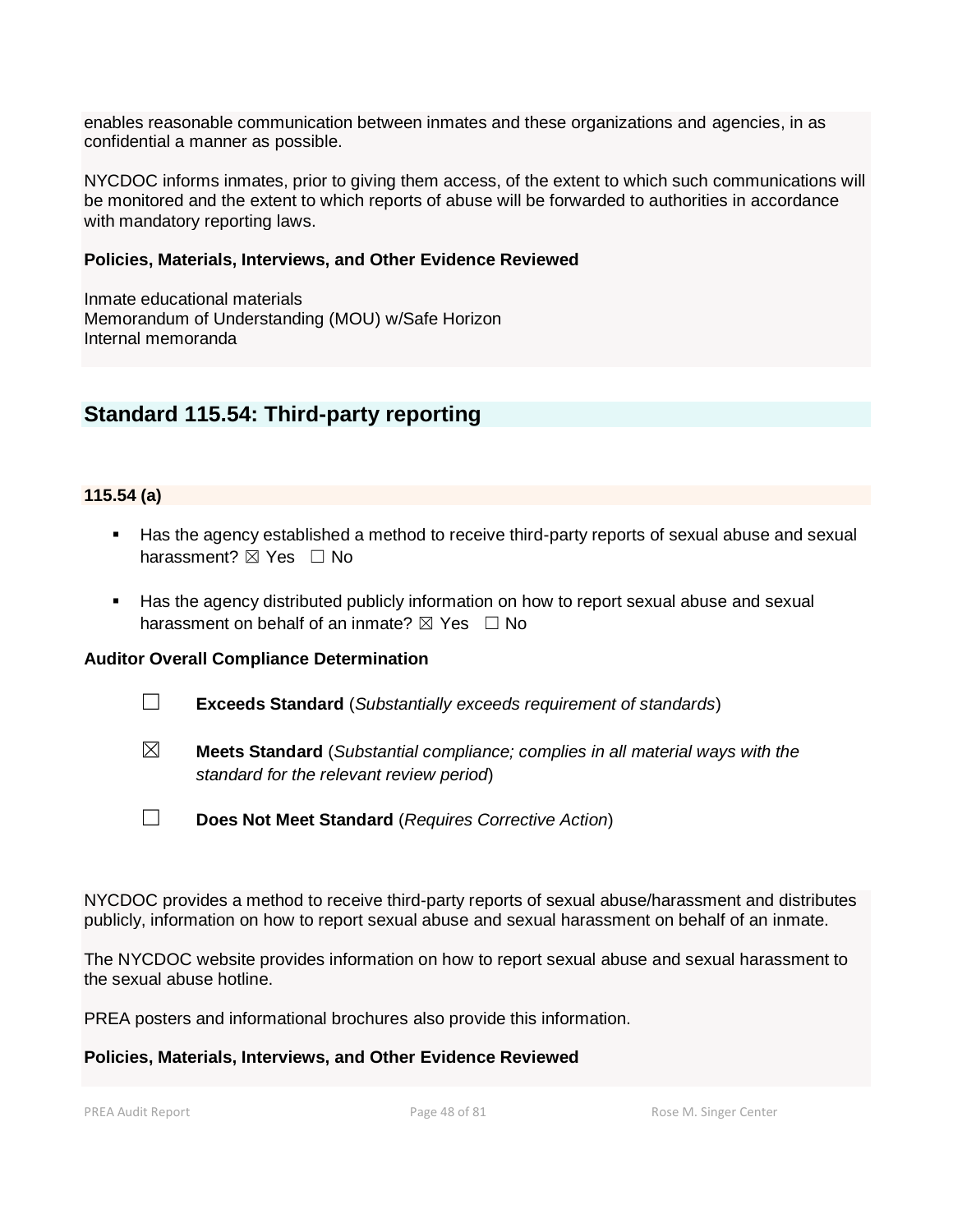# **OFFICIAL RESPONSE FOLLOWING AN INMATE REPORT**

# **Standard 115.61: Staff and agency reporting duties**

# **115.61 (a)**

- Does the agency require all staff to report immediately and according to agency policy any knowledge, suspicion, or information regarding an incident of sexual abuse or sexual harassment that occurred in a facility, whether or not it is part of the agency?  $\boxtimes$  Yes  $\Box$  No
- Does the agency require all staff to report immediately and according to agency policy any knowledge, suspicion, or information regarding retaliation against inmates or staff who reported an incident of sexual abuse or sexual harassment?  $\boxtimes$  Yes  $\Box$  No
- Does the agency require all staff to report immediately and according to agency policy any knowledge, suspicion, or information regarding any staff neglect or violation of responsibilities that may have contributed to an incident of sexual abuse or sexual harassment or retaliation? ☒ Yes ☐ No

# **115.61 (b)**

▪ Apart from reporting to designated supervisors or officials, does staff always refrain from revealing any information related to a sexual abuse report to anyone other than to the extent necessary, as specified in agency policy, to make treatment, investigation, and other security and management decisions?  $\boxtimes$  Yes  $\Box$  No

# **115.61 (c)**

- Unless otherwise precluded by Federal, State, or local law, are medical and mental health practitioners required to report sexual abuse pursuant to paragraph (a) of this section?  $\boxtimes$  Yes  $\Box$  No
- Are medical and mental health practitioners required to inform inmates of the practitioner's duty to report, and the limitations of confidentiality, at the initiation of services?  $\boxtimes$  Yes  $\Box$  No

# **115.61 (d)**

If the alleged victim is under the age of 18 or considered a vulnerable adult under a State or local vulnerable persons statute, does the agency report the allegation to the designated State or local services agency under applicable mandatory reporting laws?  $\boxtimes$  Yes  $\Box$  No

# **115.61 (e)**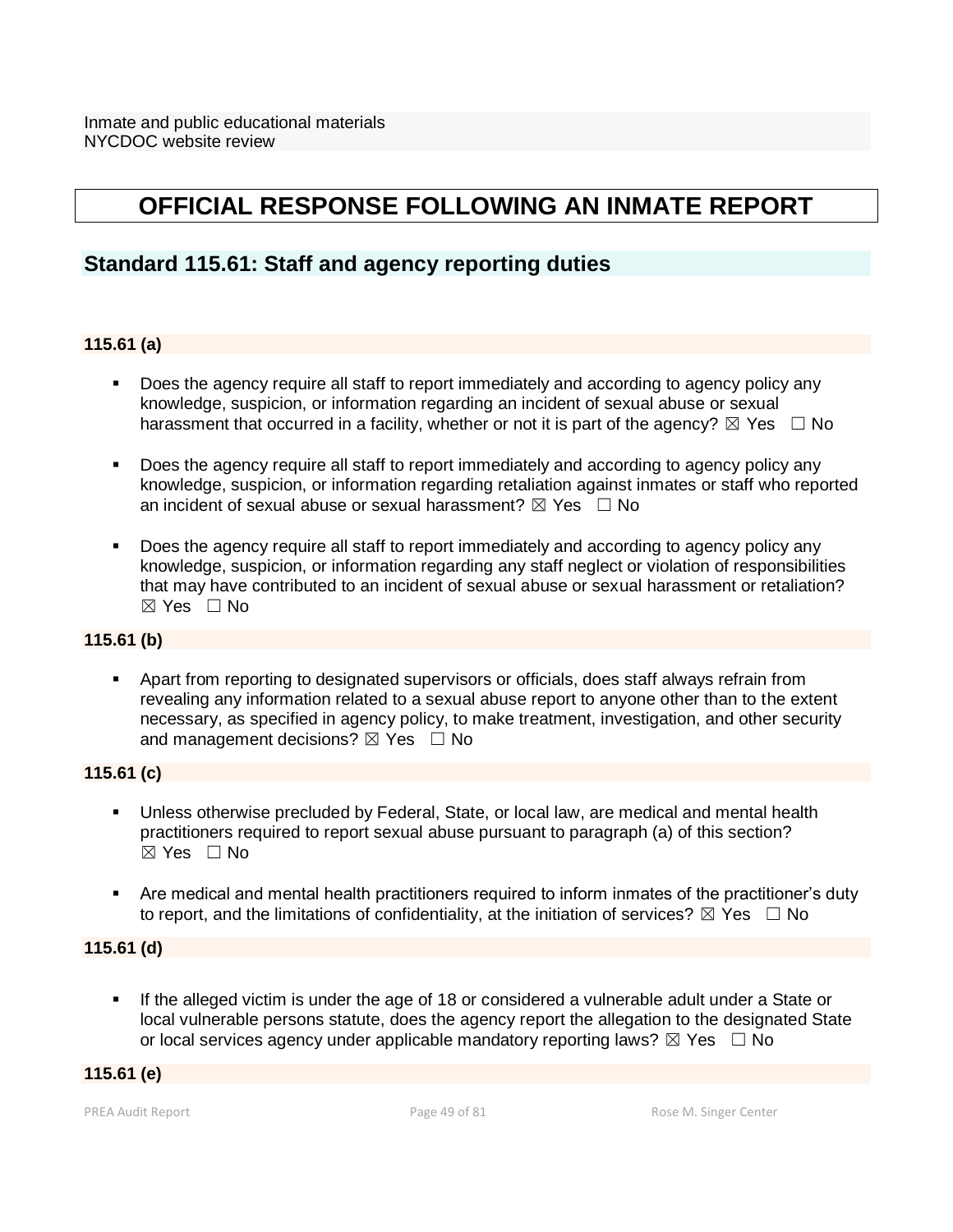▪ Does the facility report all allegations of sexual abuse and sexual harassment, including thirdparty and anonymous reports, to the facility's designated investigators?  $\boxtimes$  Yes  $\Box$  No

### **Auditor Overall Compliance Determination**

| ⊔ |  | <b>Exceeds Standard</b> (Substantially exceeds requirement of standards) |
|---|--|--------------------------------------------------------------------------|
|---|--|--------------------------------------------------------------------------|

- ☒ **Meets Standard** (*Substantial compliance; complies in all material ways with the standard for the relevant review period*)
- ☐ **Does Not Meet Standard** (*Requires Corrective Action*)

NYCDOC requires all staff to report immediately and according to agency policy any knowledge, suspicion, or information regarding an incident of sexual abuse or sexual harassment that occurred in a facility, whether or not it is part of NYCDOC; retaliation against inmates or staff who reported such an incident; and any staff neglect or violation of responsibilities that may have contributed to an incident or retaliation.

Apart from reporting to designated supervisors or officials, staff do not reveal any information related to a sexual abuse report to anyone other than to the extent necessary, as specified in agency policy, to make treatment, investigation, and other security and management decisions.

RMSC reports all allegations of sexual abuse and sexual harassment, including third-party and anonymous reports, to NYCDOC's designated PREA investigative unit.

### **Policies, Materials, Interviews, and Other Evidence Reviewed**

Directive 5011 Investigative reports Allegation referrals

# **Standard 115.62: Agency protection duties**

# **115.62 (a)**

When the agency learns that an inmate is subject to a substantial risk of imminent sexual abuse, does it take immediate action to protect the inmate?  $\boxtimes$  Yes  $\Box$  No

# **Auditor Overall Compliance Determination**



☐ **Exceeds Standard** (*Substantially exceeds requirement of standards*)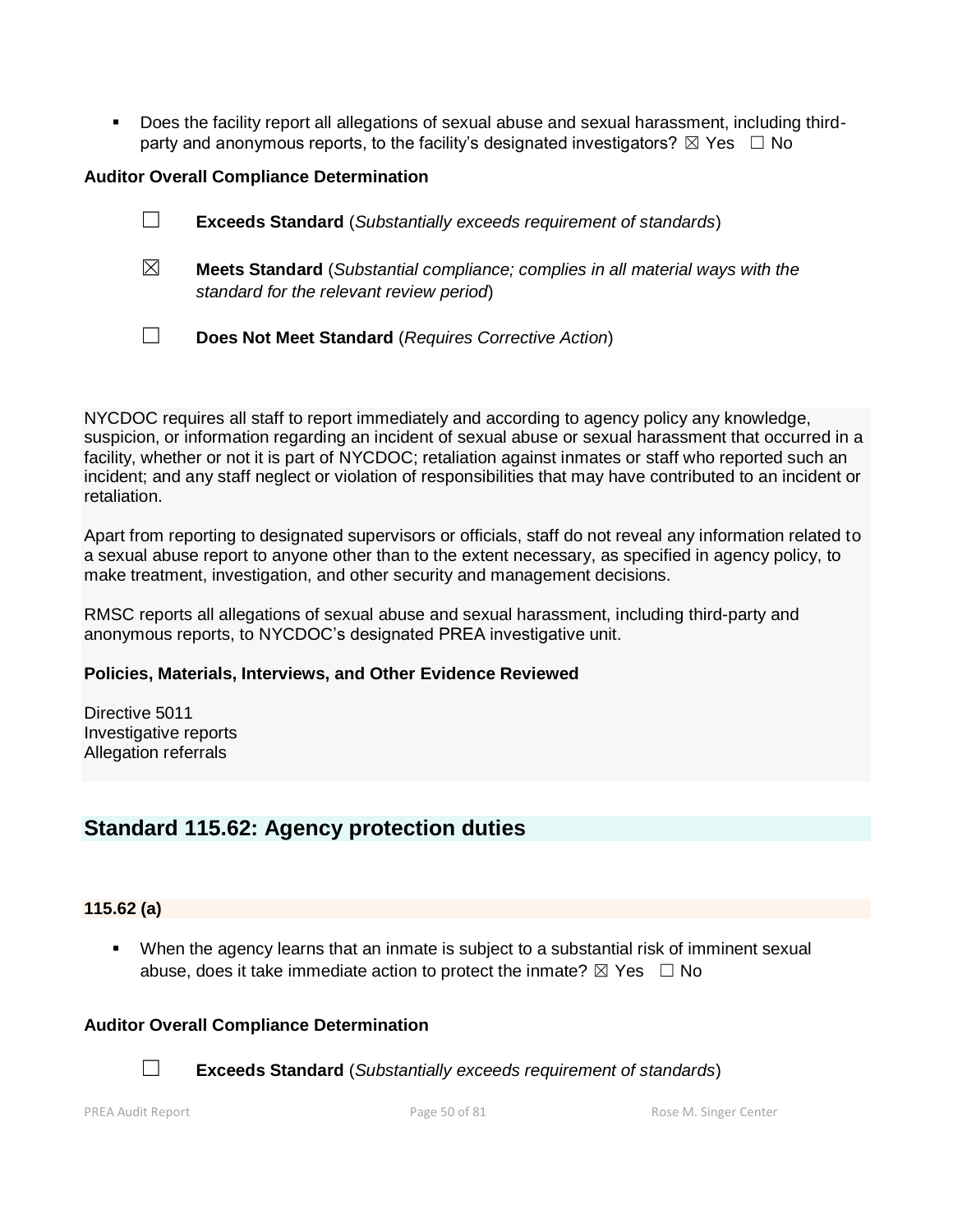- ☒ **Meets Standard** (*Substantial compliance; complies in all material ways with the standard for the relevant review period*)
- ☐ **Does Not Meet Standard** (*Requires Corrective Action*)

Immediate action is taken to protect inmates when RMSC officials learns that an inmate is subject to a substantial risk of imminent sexual abuse. RMSC officials report that there were no reports of inmates at risk of imminent abuse during this audit period.

### **Policies, Materials, Interviews, and Other Evidence Reviewed**

Directive 5011 Investigative reports Internal memoranda

# **Standard 115.63: Reporting to other confinement facilities**

### **115.63 (a)**

Upon receiving an allegation that an inmate was sexually abused while confined at another facility, does the head of the facility that received the allegation notify the head of the facility or appropriate office of the agency where the alleged abuse occurred?  $\boxtimes$  Yes  $\Box$  No

### **115.63 (b)**

Is such notification provided as soon as possible, but no later than 72 hours after receiving the allegation?  $\boxtimes$  Yes  $\Box$  No

### **115.63 (c)**

**•** Does the agency document that it has provided such notification?  $\boxtimes$  Yes  $\Box$  No

### **115.63 (d)**

■ Does the facility head or agency office that receives such notification ensure that the allegation is investigated in accordance with these standards?  $\boxtimes$  Yes  $\Box$  No

### **Auditor Overall Compliance Determination**



- ☐ **Exceeds Standard** (*Substantially exceeds requirement of standards*)
- ☒ **Meets Standard** (*Substantial compliance; complies in all material ways with the standard for the relevant review period*)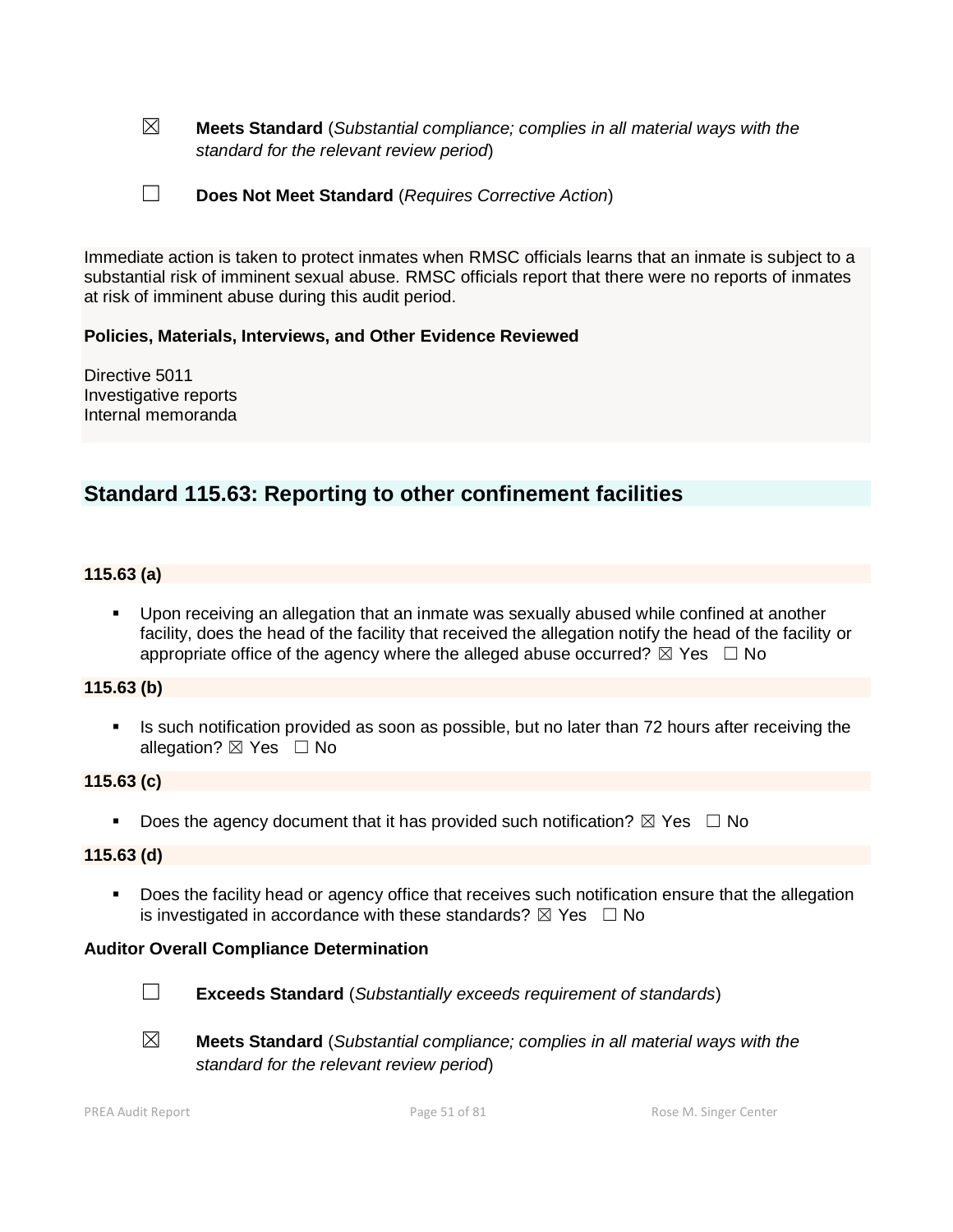☐ **Does Not Meet Standard** (*Requires Corrective Action*)

Upon receiving an allegation that an inmate was sexually abused while confined at another facility, the head of RMSC or designee notifies the head of the facility in question or appropriate office of the facility where the alleged abuse occurred. Such notification is provided as soon as possible, but no later than 72 hours after receiving the allegation, and all actions are thoroughly documented.

### **Policies, Materials, Interviews, and Other Evidence Reviewed**

Directive 5011 Allegation reports Staff interview

# **Standard 115.64: Staff first responder duties**

### **115.64 (a)**

- Upon learning of an allegation that an inmate was sexually abused, is the first security staff member to respond to the report required to: Separate the alleged victim and abuser?  $\boxtimes$  Yes  $\Box$  No
- Upon learning of an allegation that an inmate was sexually abused, is the first security staff member to respond to the report required to: Preserve and protect any crime scene until appropriate steps can be taken to collect any evidence?  $\boxtimes$  Yes  $\Box$  No
- Upon learning of an allegation that an inmate was sexually abused, is the first security staff member to respond to the report required to: Request that the alleged victim not take any actions that could destroy physical evidence, including, as appropriate, washing, brushing teeth, changing clothes, urinating, defecating, smoking, drinking, or eating, if the abuse occurred within a time period that still allows for the collection of physical evidence?  $\boxtimes$  Yes  $\Box$  No
- Upon learning of an allegation that an inmate was sexually abused, is the first security staff member to respond to the report required to: Ensure that the alleged abuser does not take any actions that could destroy physical evidence, including, as appropriate, washing, brushing teeth, changing clothes, urinating, defecating, smoking, drinking, or eating, if the abuse occurred within a time period that still allows for the collection of physical evidence?  $\boxtimes$  Yes  $\Box$  No

### **115.64 (b)**

**.** If the first staff responder is not a security staff member, is the responder required to request that the alleged victim not take any actions that could destroy physical evidence, and then notify security staff? ⊠ Yes □ No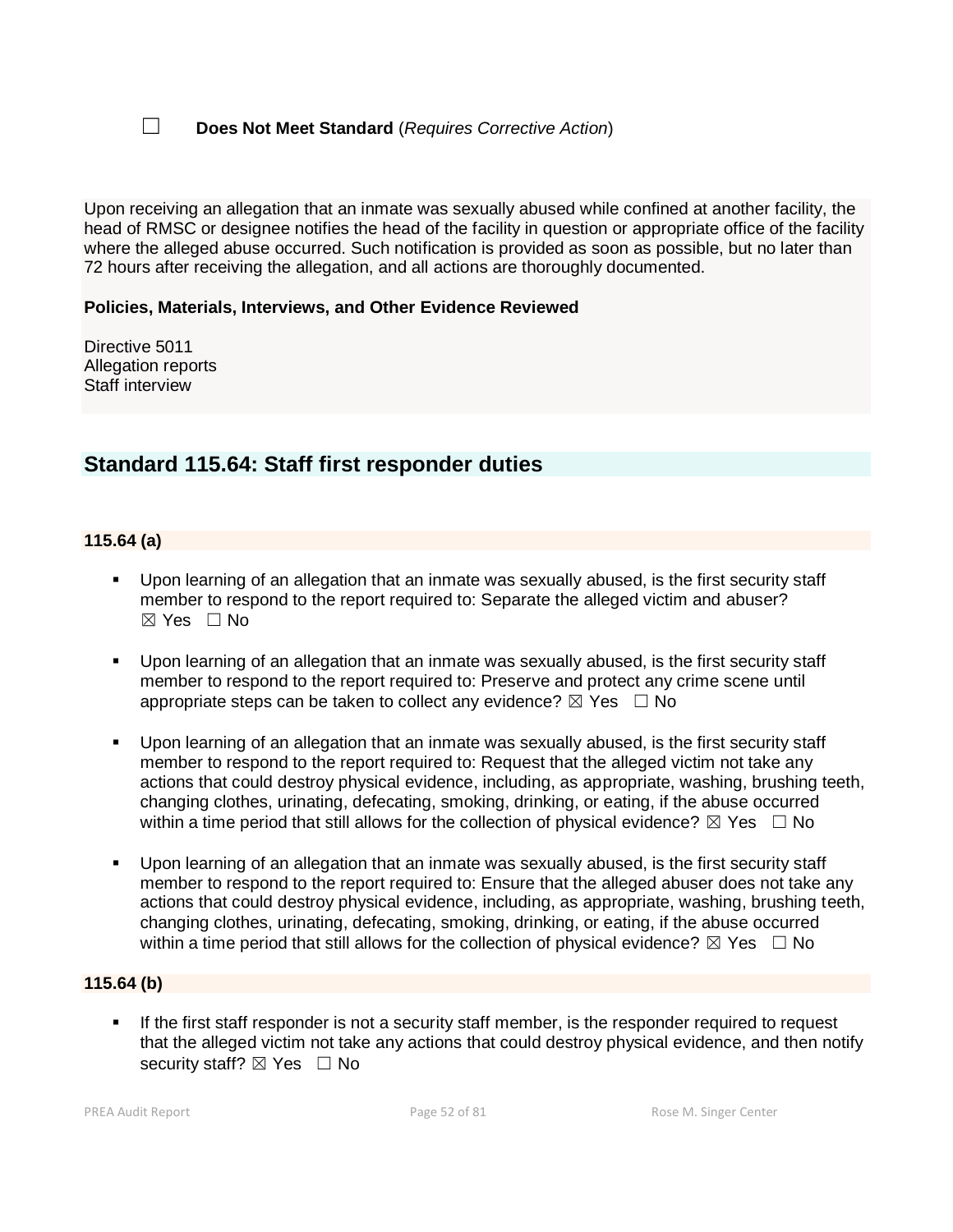### **Auditor Overall Compliance Determination**

| $\Box$<br><b>Exceeds Standard</b> (Substantially exceeds requirement of standards) |  |
|------------------------------------------------------------------------------------|--|
|------------------------------------------------------------------------------------|--|

- ☒ **Meets Standard** (*Substantial compliance; complies in all material ways with the standard for the relevant review period*)
- ☐ **Does Not Meet Standard** (*Requires Corrective Action*)

Upon learning of an allegation that an inmate was sexually abused, the RMSC staff members responding separate the alleged victim and abuser; preserves and protects any crime scene until appropriate steps can be taken to collect any evidence; and if the abuse occurred within a time period that still allows for the collection of physical evidence, request that the alleged victim not take any actions that could destroy physical evidence, including, as appropriate, washing, brushing teeth, changing clothes, urinating, defecating, smoking, drinking, or eating.

If the first staff responder is not a security staff member, the responder requests that the alleged victim not take any actions that could destroy physical evidence, and then notify security staff. All personnel were well versed in these requirements. There were 104 allegations made in the past 12 months preceding this audit.

### **Policies, Materials, Interviews, and Other Evidence Reviewed**

Directive 5011 Shift Supervisor interviews Staff interviews

# **Standard 115.65: Coordinated response**

### **115.65 (a)**

■ Has the facility developed a written institutional plan to coordinate actions among staff first responders, medical and mental health practitioners, investigators, and facility leadership taken in response to an incident of sexual abuse?  $\boxtimes$  Yes  $\Box$  No

### **Auditor Overall Compliance Determination**



☐ **Exceeds Standard** (*Substantially exceeds requirement of standards*)

☒ **Meets Standard** (*Substantial compliance; complies in all material ways with the standard for the relevant review period*)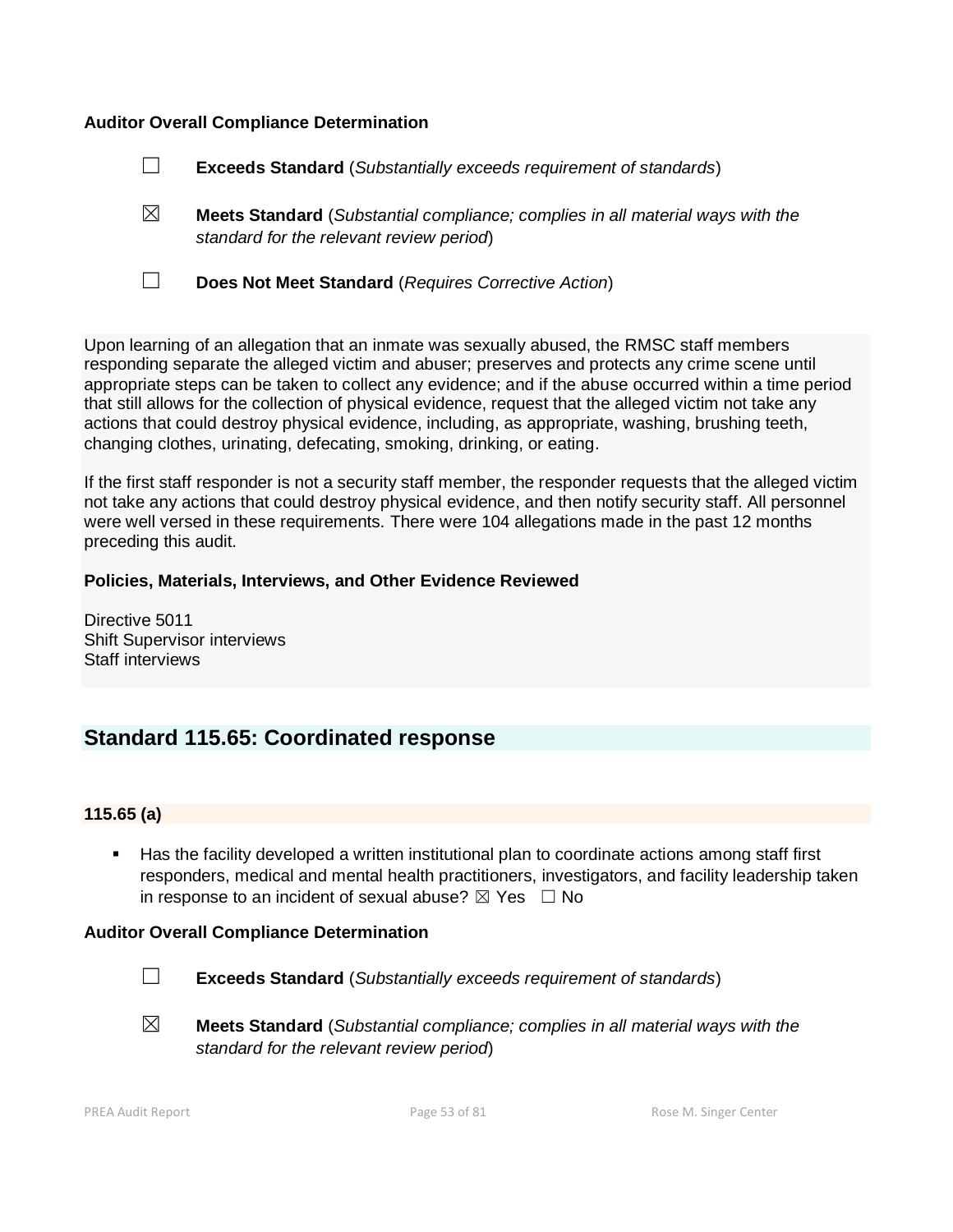☐ **Does Not Meet Standard** (*Requires Corrective Action*)

NYCDOC has a written institutional plan to coordinate actions taken in response to an incident of sexual abuse, among staff first responders, medical and mental health practitioners, investigators, and facility leadership.

### **Policies, Materials, Interviews, and Other Evidence Reviewed**

Shift Supervisor interviews RMSC Coordinated Response Plan Staff interviews

# **Standard 115.66: Preservation of ability to protect inmates from contact with abusers**

### **115.66 (a)**

Are both the agency and any other governmental entities responsible for collective bargaining on the agency's behalf prohibited from entering into or renewing any collective bargaining agreement or other agreement that limits the agency's ability to remove alleged staff sexual abusers from contact with any inmates pending the outcome of an investigation or of a determination of whether and to what extent discipline is warranted?  $\boxtimes$  Yes  $\Box$  No

### **115.66 (b)**

■ Auditor is not required to audit this provision.

### **Auditor Overall Compliance Determination**

- ☐ **Exceeds Standard** (*Substantially exceeds requirement of standards*)
- ☒ **Meets Standard** (*Substantial compliance; complies in all material ways with the standard for the relevant review period*)
- ☐ **Does Not Meet Standard** (*Requires Corrective Action*)

NYCDOC has not entered into or renewed any collective bargaining agreement or other agreement that limits the agency's ability to remove alleged staff sexual abusers from contact with any inmates pending the outcome of an investigation or of a determination of whether and to what extent discipline is warranted.

### **Policies, Materials, Interviews, and Other Evidence Reviewed**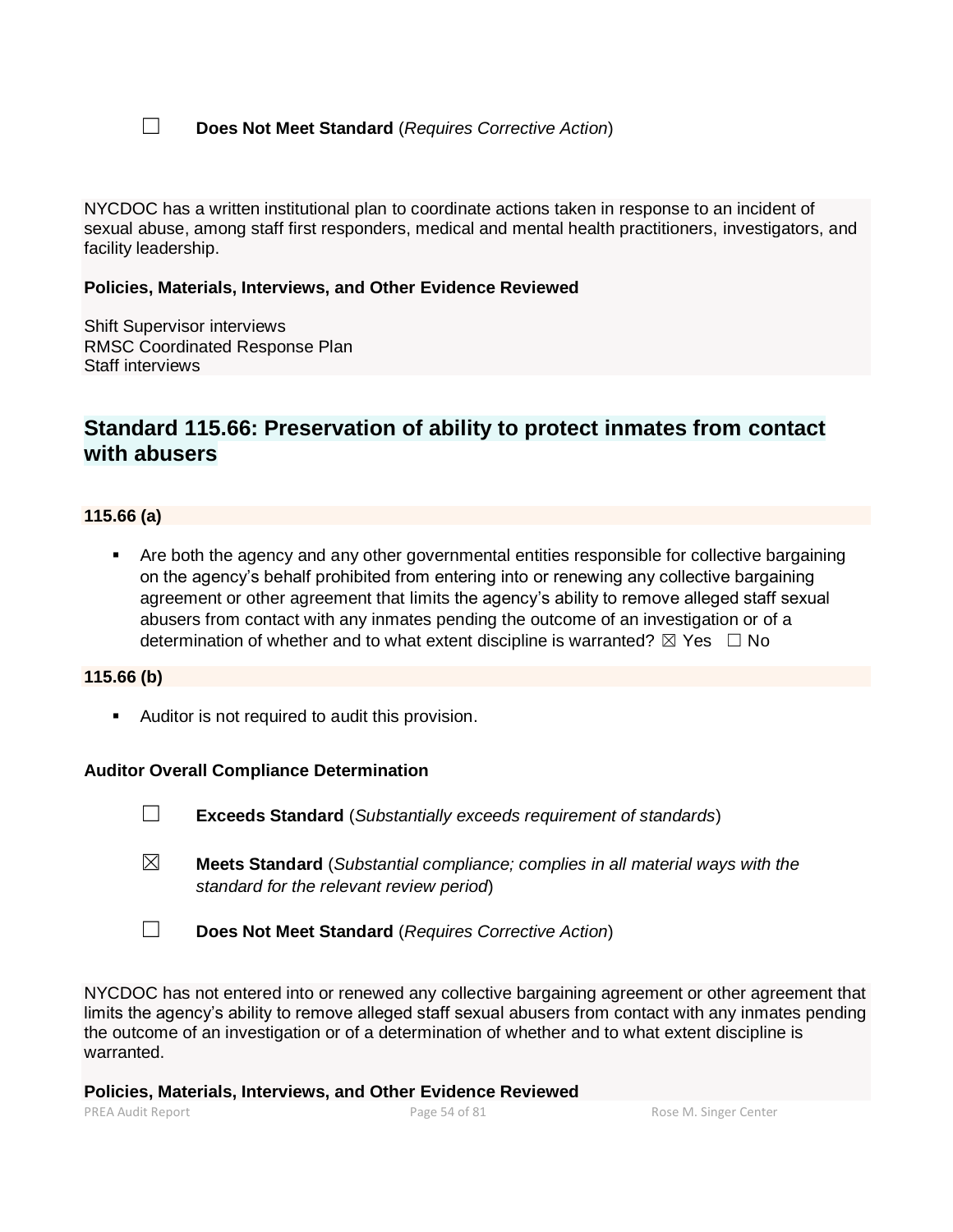Collective Bargaining Agreements Staff interview Leadership interview

# **Standard 115.67: Agency protection against retaliation**

# **115.67 (a)**

- Has the agency established a policy to protect all inmates and staff who report sexual abuse or sexual harassment or cooperate with sexual abuse or sexual harassment investigations from retaliation by other inmates or staff?  $\boxtimes$  Yes  $\Box$  No
- Has the agency designated which staff members or departments are charged with monitoring retaliation? **⊠** Yes □ No

# **115.67 (b)**

Does the agency employ multiple protection measures, such as housing changes or transfers for inmate victims or abusers, removal of alleged staff or inmate abusers from contact with victims, and emotional support services for inmates or staff who fear retaliation for reporting sexual abuse or sexual harassment or for cooperating with investigations?  $\boxtimes$  Yes  $\Box$  No

# **115.67 (c)**

- Except in instances where the agency determines that a report of sexual abuse is unfounded, for at least 90 days following a report of sexual abuse, does the agency: Monitor the conduct and treatment of residents or staff who reported the sexual abuse to see if there are changes that may suggest possible retaliation by inmates or staff?  $\boxtimes$  Yes  $\Box$  No
- Except in instances where the agency determines that a report of sexual abuse is unfounded, for at least 90 days following a report of sexual abuse, does the agency: Monitor the conduct and treatment of inmates who were reported to have suffered sexual abuse to see if there are changes that may suggest possible retaliation by inmates or staff?  $\boxtimes$  Yes  $\Box$  No
- Except in instances where the agency determines that a report of sexual abuse is unfounded, for at least 90 days following a report of sexual abuse, does the agency: Act promptly to remedy any such retaliation?  $\boxtimes$  Yes  $\Box$  No
- Except in instances where the agency determines that a report of sexual abuse is unfounded, for at least 90 days following a report of sexual abuse, does the agency: Monitor any inmate disciplinary reports?  $\boxtimes$  Yes  $\Box$  No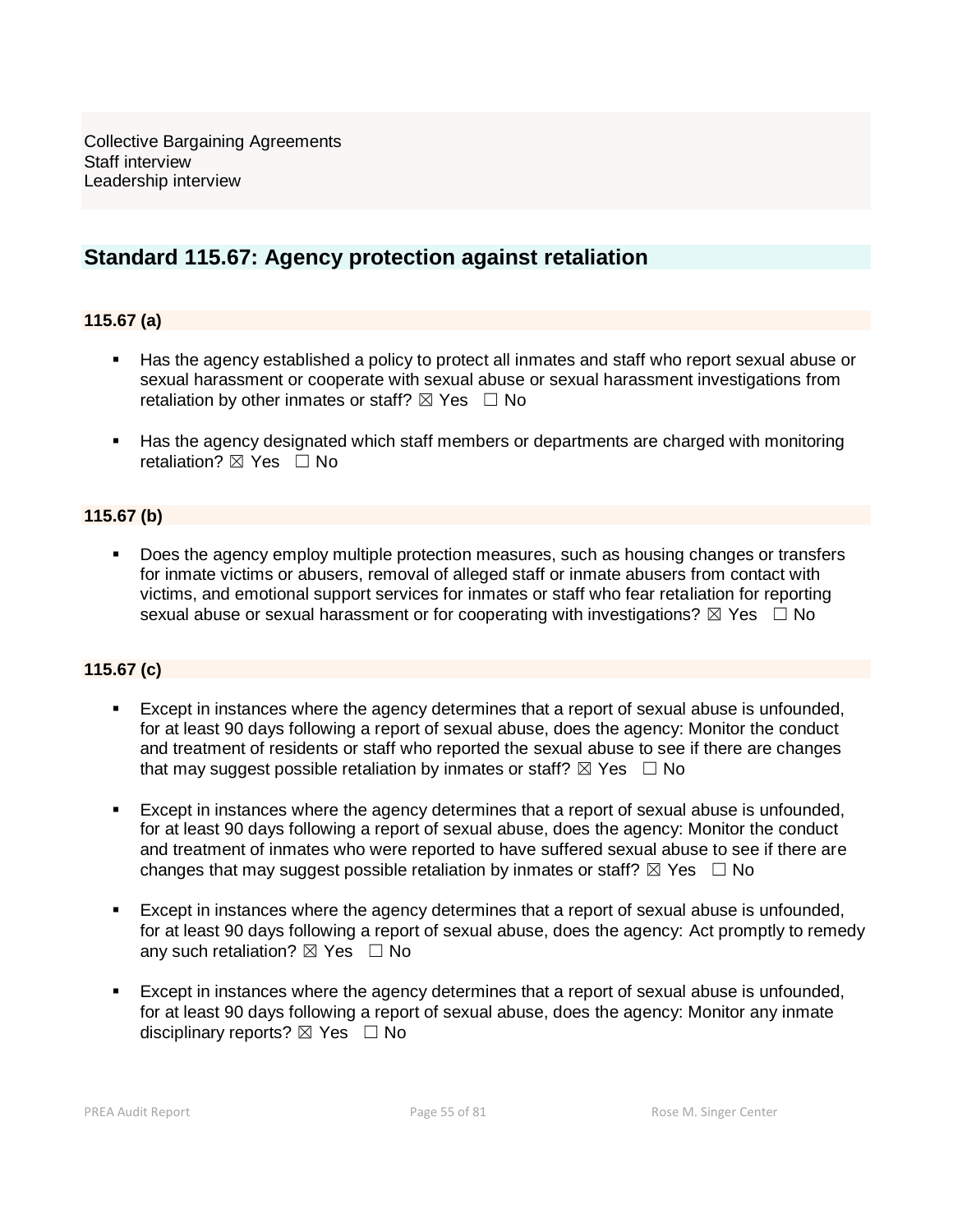- **Except in instances where the agency determines that a report of sexual abuse is unfounded,** for at least 90 days following a report of sexual abuse, does the agency: Monitor inmate housing changes? ⊠ Yes □ No
- Except in instances where the agency determines that a report of sexual abuse is unfounded, for at least 90 days following a report of sexual abuse, does the agency: Monitor inmate program changes?  $\boxtimes$  Yes  $\Box$  No
- Except in instances where the agency determines that a report of sexual abuse is unfounded, for at least 90 days following a report of sexual abuse, does the agency: Monitor negative performance reviews of staff?  $\boxtimes$  Yes  $\Box$  No
- **Except in instances where the agency determines that a report of sexual abuse is unfounded,** for at least 90 days following a report of sexual abuse, does the agency: Monitor reassignments of staff?  $\boxtimes$  Yes  $\Box$  No
- Does the agency continue such monitoring beyond 90 days if the initial monitoring indicates a continuing need? ⊠ Yes □ No

# **115.67 (d)**

■ In the case of inmates, does such monitoring also include periodic status checks?  $\boxtimes$  Yes  $\Box$  No

# **115.67 (e)**

If any other individual who cooperates with an investigation expresses a fear of retaliation, does the agency take appropriate measures to protect that individual against retaliation?  $\boxtimes$  Yes  $\Box$  No

# **115.67 (f)**

**EXEC** Auditor is not required to audit this provision.

# **Auditor Overall Compliance Determination**

- ☐ **Exceeds Standard** (*Substantially exceeds requirement of standards*)
- ☒ **Meets Standard** (*Substantial compliance; complies in all material ways with the standard for the relevant review period*)
- ☐ **Does Not Meet Standard** (*Requires Corrective Action*)

NYCDOC has a policy to protect all inmates and staff who report sexual abuse or sexual harassment or cooperates with sexual abuse or sexual harassment investigations from retaliation by other inmates or staff and designates the Compliance Manager with monitoring retaliation.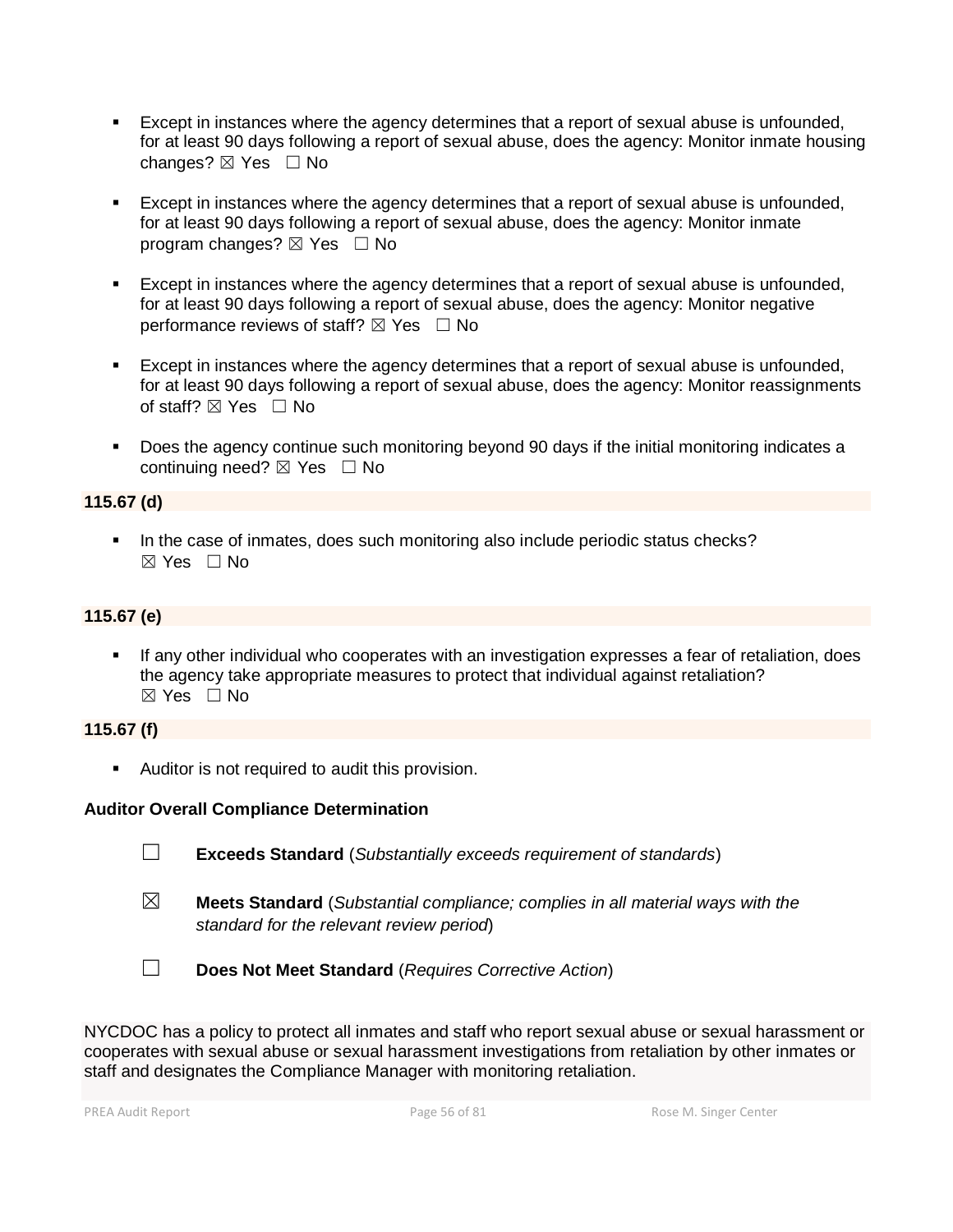NYCDOC has multiple protection measures, such as housing changes or transfers for inmate victims or abusers, removal of alleged staff or inmate abusers from contact with victims, and emotional support services for inmates or staff that fear retaliation for reporting sexual abuse or sexual harassment or for cooperating with investigations.

For at least 90 days following a report of sexual abuse, NYCDOC monitors the conduct and treatment of inmates or staff who reported the sexual abuse and of inmates who were reported to have suffered sexual abuse to see if there are changes that may suggest possible retaliation by inmates or staff and are act promptly to remedy any such retaliation. There are periodic status checks performed.

NYCDOC continues such monitoring beyond 90 days if the initial monitoring indicates a continuing need.

If any other individual who cooperates with an investigation expresses a fear of retaliation, NYCDOC takes appropriate measures to protect that individual against retaliation.

### **Policies, Materials, Interviews, and Other Evidence Reviewed**

Directive 5011 90-Day monitoring review Inmate monitoring records Internal memoranda

# **Standard 115.68: Post-allegation protective custody**

### **115.68 (a)**

**EXECT** Is any and all use of segregated housing to protect an inmate who is alleged to have suffered sexual abuse subject to the requirements of § 115.43?  $\boxtimes$  Yes  $\Box$  No

### **Auditor Overall Compliance Determination**

☐ **Exceeds Standard** (*Substantially exceeds requirement of standards*)

- ☒ **Meets Standard** (*Substantial compliance; complies in all material ways with the standard for the relevant review period*)
- ☐ **Does Not Meet Standard** (*Requires Corrective Action*)

Any use of segregated housing to protect an inmate who is alleged to have suffered sexual abuse receive all the same rights and privileges as general population inmates. The RMSC had no incidents of an inmate requiring segregation to protect them from sexual abuse.

**Policies, Materials, Interviews, and Other Evidence Reviewed**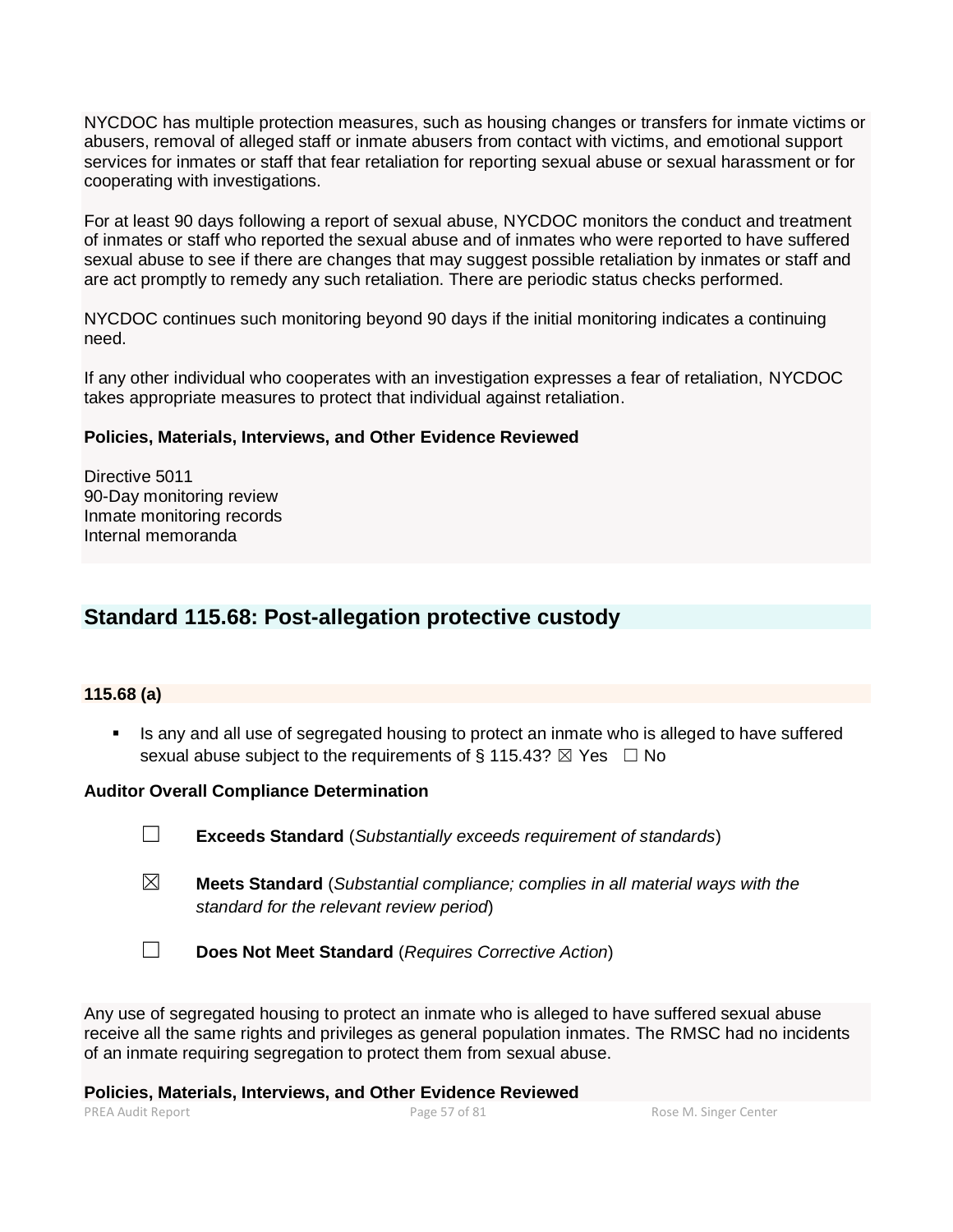# **INVESTIGATIONS**

# **Standard 115.71: Criminal and administrative agency investigations**

# **115.71 (a)**

- When the agency conducts its own investigations into allegations of sexual abuse and sexual harassment, does it do so promptly, thoroughly, and objectively? [N/A if the agency/facility is not responsible for conducting any form of criminal OR administrative sexual abuse investigations. See 115.21(a).] ⊠ Yes □ No □ NA
- Does the agency conduct such investigations for all allegations, including third party and anonymous reports? [N/A if the agency/facility is not responsible for conducting any form of criminal OR administrative sexual abuse investigations. See 115.21(a).]  $\boxtimes$  Yes  $\Box$  No  $\Box$  NA

### **115.71 (b)**

**•** Where sexual abuse is alleged, does the agency use investigators who have received specialized training in sexual abuse investigations as required by 115.34?  $\boxtimes$  Yes  $\Box$  No

# **115.71 (c)**

- Do investigators gather and preserve direct and circumstantial evidence, including any available physical and DNA evidence and any available electronic monitoring data?  $\boxtimes$  Yes  $\Box$  No
- Do investigators interview alleged victims, suspected perpetrators, and witnesses?  $\boxtimes$  Yes  $\Box$  No
- Do investigators review prior reports and complaints of sexual abuse involving the suspected perpetrator? ⊠ Yes □ No

# **115.71 (d)**

When the quality of evidence appears to support criminal prosecution, does the agency conduct compelled interviews only after consulting with prosecutors as to whether compelled interviews may be an obstacle for subsequent criminal prosecution?  $\boxtimes$  Yes  $\Box$  No

# **115.71 (e)**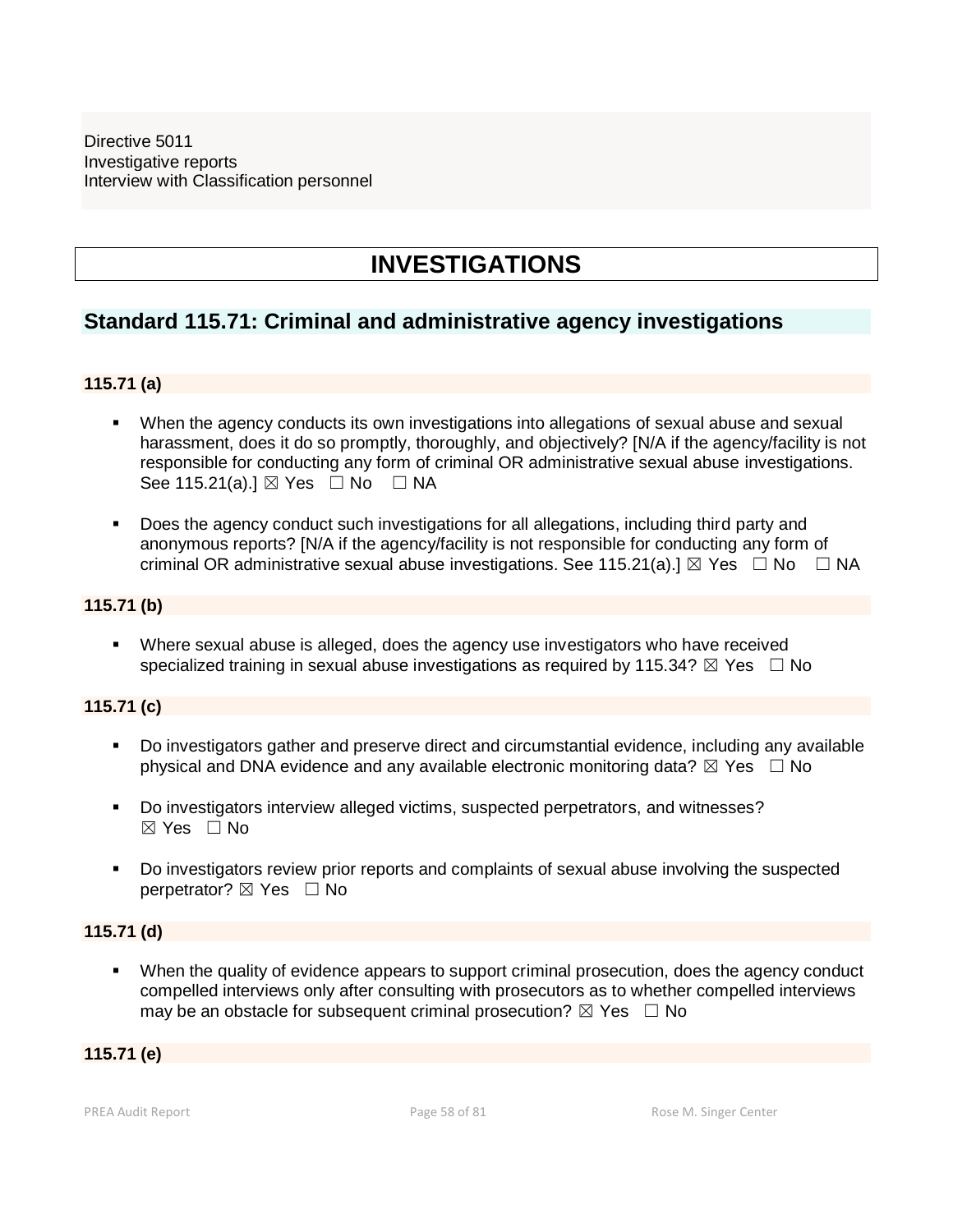- Do agency investigators assess the credibility of an alleged victim, suspect, or witness on an individual basis and not on the basis of that individual's status as inmate or staff?  $\boxtimes$  Yes  $\Box$  No
- Does the agency investigate allegations of sexual abuse without requiring an inmate who alleges sexual abuse to submit to a polygraph examination or other truth-telling device as a condition for proceeding?  $\boxtimes$  Yes  $\Box$  No

# **115.71 (f)**

- Do administrative investigations include an effort to determine whether staff actions or failures to act contributed to the abuse?  $\boxtimes$  Yes  $\Box$  No
- Are administrative investigations documented in written reports that include a description of the physical evidence and testimonial evidence, the reasoning behind credibility assessments, and investigative facts and findings?  $\boxtimes$  Yes  $\Box$  No

# **115.71 (g)**

■ Are criminal investigations documented in a written report that contains a thorough description of the physical, testimonial, and documentary evidence and attaches copies of all documentary evidence where feasible?  $\boxtimes$  Yes  $\Box$  No

# **115.71 (h)**

■ Are all substantiated allegations of conduct that appears to be criminal referred for prosecution?  $\boxtimes$  Yes  $\Box$  No

# **115.71 (i)**

Does the agency retain all written reports referenced in 115.71(f) and (g) for as long as the alleged abuser is incarcerated or employed by the agency, plus five years?  $\boxtimes$  Yes  $\Box$  No

# **115.71 (j)**

Does the agency ensure that the departure of an alleged abuser or victim from the employment or control of the agency does not provide a basis for terminating an investigation?  $\boxtimes$  Yes  $\Box$  No

# **115.71 (k)**

■ Auditor is not required to audit this provision.

# **115.71 (l)**

▪ When an outside entity investigates sexual abuse, does the facility cooperate with outside investigators and endeavor to remain informed about the progress of the investigation? (N/A if an outside agency does not conduct administrative or criminal sexual abuse investigations. See 115.21(a).) ⊠ Yes □ No □ NA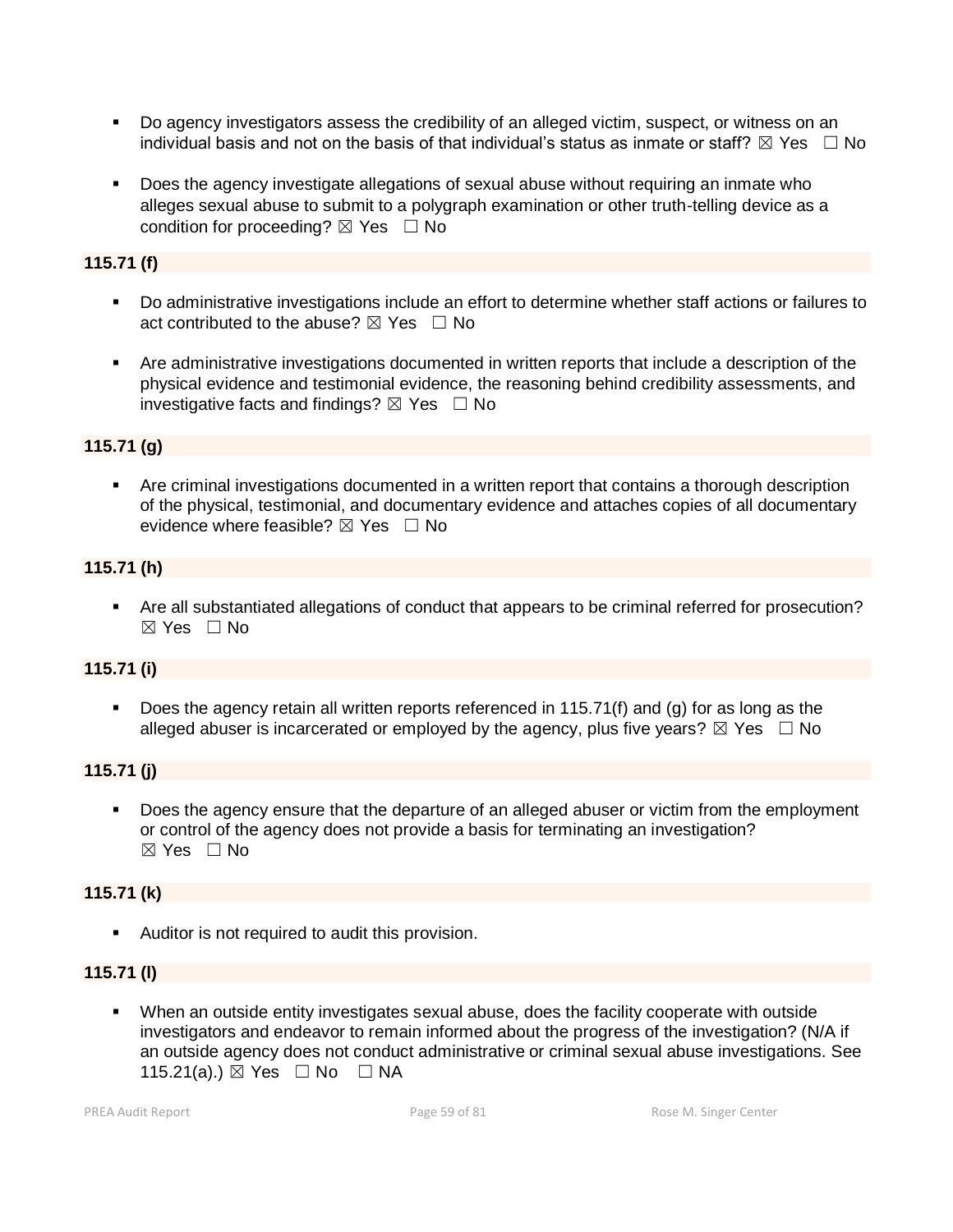### **Auditor Overall Compliance Determination**

| $\boxtimes$ | <b>Exceeds Standard</b> (Substantially exceeds requirement of standards)                                                          |
|-------------|-----------------------------------------------------------------------------------------------------------------------------------|
|             | <b>Meets Standard</b> (Substantial compliance; complies in all material ways with the<br>standard for the relevant review period) |
|             | Does Not Meet Standard (Requires Corrective Action)                                                                               |

NYCDOC conducts investigations promptly, thoroughly, and objectively for all allegations, including third-party and anonymous reports.

Where sexual abuse is alleged, NYCDOC uses investigators who have received special training in sexual abuse investigations.

Investigators gather and preserve direct and circumstantial evidence, including any available physical and DNA evidence and any available electronic monitoring data; interview alleged victims, suspected perpetrators, and witnesses; and review prior complaints and reports of sexual abuse involving the suspected perpetrator.

When the quality of evidence appears to support criminal prosecution, NYCDOC conducts compelled interviews only after consulting with prosecutors as to whether compelled interviews may be an obstacle for subsequent criminal prosecution.

The credibility of an alleged victim, suspect, or witness is assessed on an individual basis and is not determined by the person's status as inmate or staff. No NYCDOC official requires an inmate who alleges sexual abuse to submit to a polygraph examination or other truth-telling device as a condition for proceeding with the investigation of such an allegation.

Administrative investigations include efforts to determine whether staff actions or failures to act contributed to the abuse; and are documented in written reports that include a description of the physical and testimonial evidence, the reasoning behind credibility assessments, and investigative facts and findings.

Criminal investigations are documented in a written report that contains a thorough description of physical, testimonial, and documentary evidence and attaches copies of all documentary evidence where feasible.

Substantiated allegations of conduct that appears to be criminal are referred for prosecution.

NYCDOC retains all written reports for as long as the alleged abuser is incarcerated or employed by NYCDOC, plus five years.

The departure of the alleged abuser or victim from the employment or control of NYCDOC does not provide a basis for terminating an investigation.

I was very impressed with the knowledge and thoroughness of the NYCDOC investigative unit. Their work far exceeds the requirements of this standard.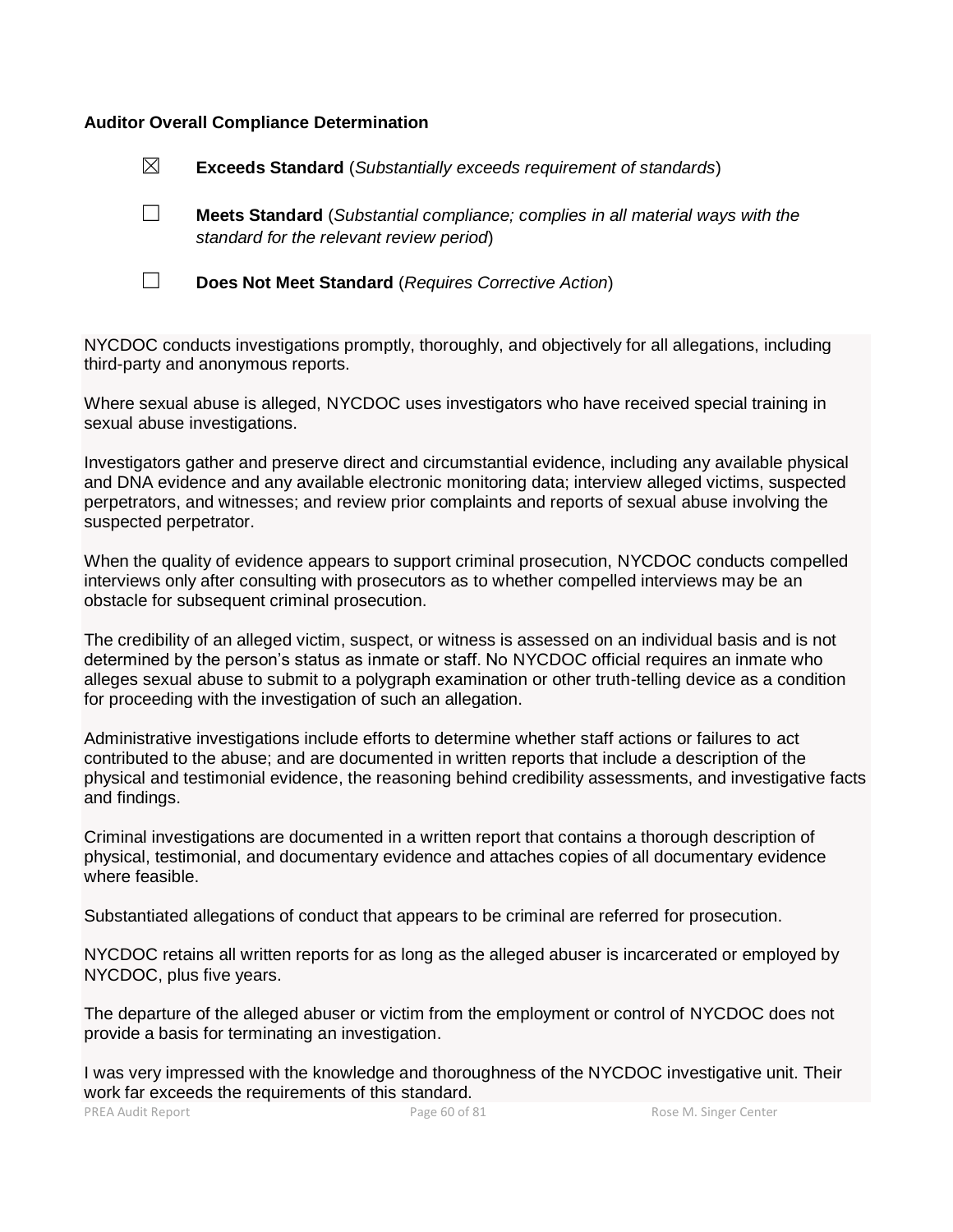# **Policies, Materials, Interviews, and Other Evidence Reviewed**

Directive 5011 Investigative reports Training records External communication Investigator interviews

# **Standard 115.72: Evidentiary standard for administrative investigations**

# **115.72 (a)**

Is it true that the agency does not impose a standard higher than a preponderance of the evidence in determining whether allegations of sexual abuse or sexual harassment are substantiated? **⊠** Yes □ No

### **Auditor Overall Compliance Determination**

- ☐ **Exceeds Standard** (*Substantially exceeds requirement of standards*)
- ☒ **Meets Standard** (*Substantial compliance; complies in all material ways with the standard for the relevant review period*)
- ☐ **Does Not Meet Standard** (*Requires Corrective Action*)

NYCDOC imposes no standard higher than a preponderance of the evidence in determining whether allegations of sexual abuse or sexual harassment are substantiated.

### **Policies, Materials, Interviews, and Other Evidence Reviewed**

Directive 5011 Investigative reports Disciplinary records

# **Standard 115.73: Reporting to inmates**

# **115.73 (a)**

▪ Following an investigation into an inmate's allegation that he or she suffered sexual abuse in an agency facility, does the agency inform the inmate as to whether the allegation has been determined to be substantiated, unsubstantiated, or unfounded?  $\boxtimes$  Yes  $\Box$  No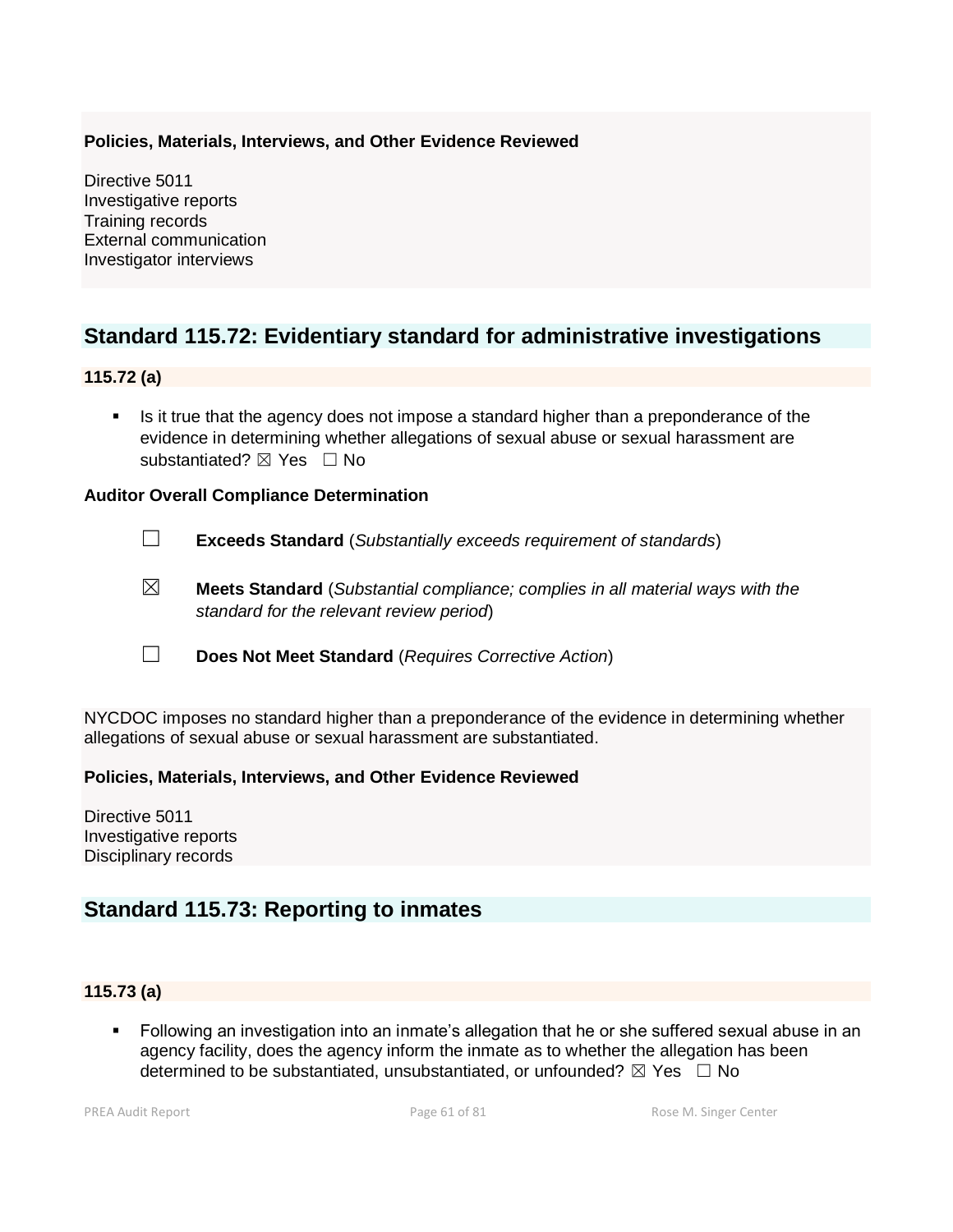# **115.73 (b)**

If the agency did not conduct the investigation into an inmate's allegation of sexual abuse in an agency facility, does the agency request the relevant information from the investigative agency in order to inform the inmate? (N/A if the agency/facility is responsible for conducting administrative and criminal investigations.)  $\boxtimes$  Yes  $\Box$  No  $\Box$  NA

# **115.73 (c)**

- Following an inmate's allegation that a staff member has committed sexual abuse against the resident, unless the agency has determined that the allegation is unfounded, or unless the resident has been released from custody, does the agency subsequently inform the resident whenever: The staff member is no longer posted within the inmate's unit?  $\boxtimes$  Yes  $\Box$  No
- Following an inmate's allegation that a staff member has committed sexual abuse against the resident, unless the agency has determined that the allegation is unfounded, or unless the resident has been released from custody, does the agency subsequently inform the resident whenever: The staff member is no longer employed at the facility?  $\boxtimes$  Yes  $\Box$  No
- Following an inmate's allegation that a staff member has committed sexual abuse against the resident, unless the agency has determined that the allegation is unfounded, or unless the resident has been released from custody, does the agency subsequently inform the resident whenever: The agency learns that the staff member has been indicted on a charge related to sexual abuse in the facility?  $\boxtimes$  Yes  $\Box$  No
- Following an inmate's allegation that a staff member has committed sexual abuse against the resident, unless the agency has determined that the allegation is unfounded, or unless the resident has been released from custody, does the agency subsequently inform the resident whenever: The agency learns that the staff member has been convicted on a charge related to sexual abuse within the facility?  $\boxtimes$  Yes  $\Box$  No

# **115.73 (d)**

- Following an inmate's allegation that he or she has been sexually abused by another inmate, does the agency subsequently inform the alleged victim whenever: The agency learns that the alleged abuser has been indicted on a charge related to sexual abuse within the facility?  $\boxtimes$  Yes  $\Box$  No
- Following an inmate's allegation that he or she has been sexually abused by another inmate, does the agency subsequently inform the alleged victim whenever: The agency learns that the alleged abuser has been convicted on a charge related to sexual abuse within the facility?  $\boxtimes$  Yes  $\Box$  No

# **115.73 (e)**

Does the agency document all such notifications or attempted notifications?  $\boxtimes$  Yes  $\Box$  No

# **115.73 (f)**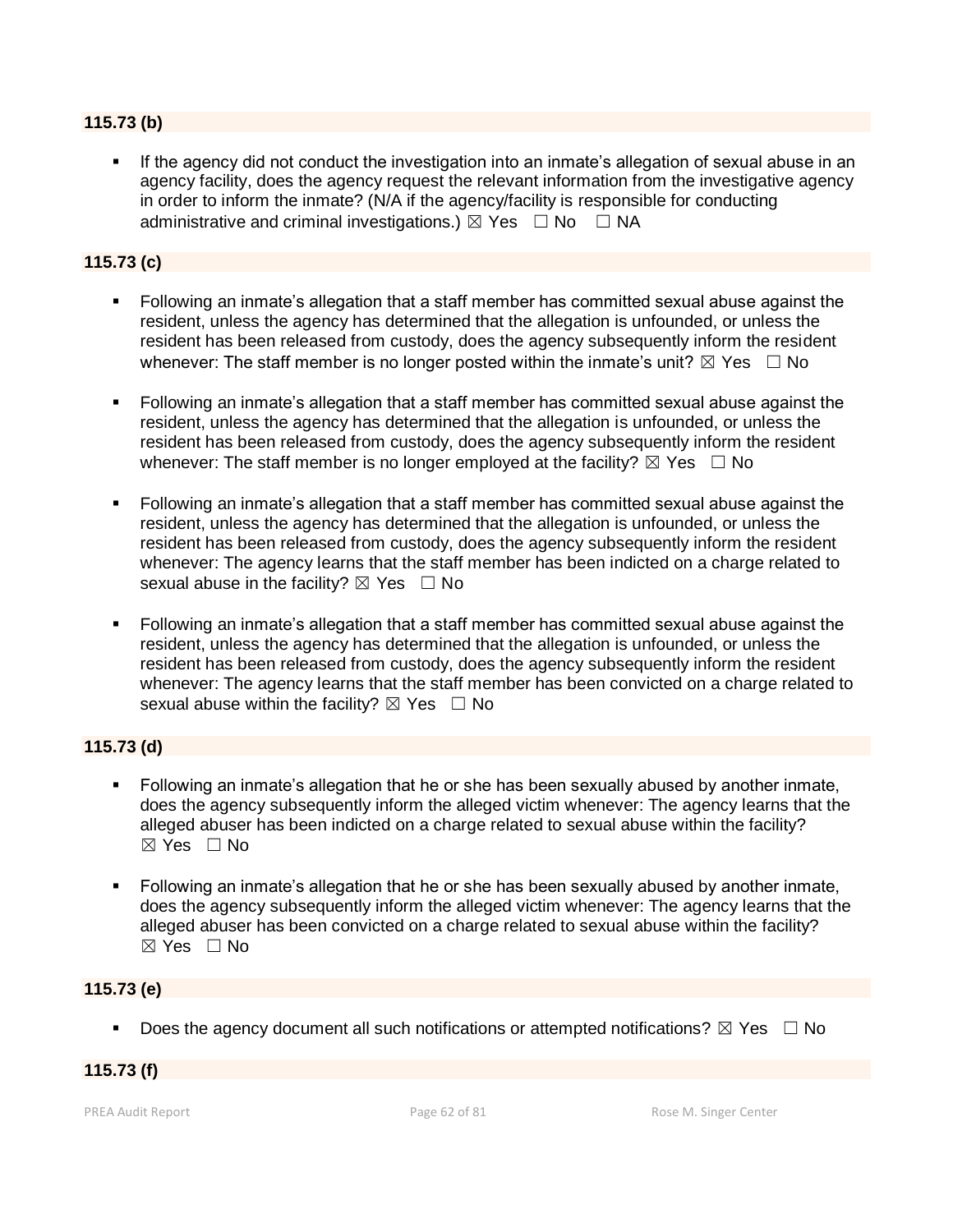■ Auditor is not required to audit this provision.

### **Auditor Overall Compliance Determination**

|             | <b>Exceeds Standard</b> (Substantially exceeds requirement of standards)                                                          |
|-------------|-----------------------------------------------------------------------------------------------------------------------------------|
| $\boxtimes$ | <b>Meets Standard</b> (Substantial compliance; complies in all material ways with the<br>standard for the relevant review period) |
|             | Does Not Meet Standard (Requires Corrective Action)                                                                               |

Following an investigation into an inmate's allegation that they suffered sexual abuse in an agency facility, NYCDOC informs the inmate as to whether the allegation has been determined to be substantiated, unsubstantiated, or unfounded.

If NYCDOC did not conduct the investigation, it requests the relevant information from the investigative agency in order to inform the inmate.

Following an inmate's allegation that a staff member has committed sexual abuse against the inmate, NYCDOC subsequently informs the inmate (unless NYCDOC has determined that the allegation is unfounded) whenever the staff member is no longer posted within the inmate's unit; the staff member is no longer employed at NYCDOC; or NYCDOC learns that the staff member has been indicted on a charge related to sexual abuse within the facility; or NYCDOC learns that the staff member has been convicted on a charge related to sexual abuse within the facility.

Following an inmate's allegation that they had been sexually abused by another inmate, NYCDOC subsequently informs the alleged victim whenever NYCDOC learns that the alleged abuser has been indicted on a charge related to sexual abuse within the facility; or NYCDOC learns that the alleged abuser has been convicted on a charge related to sexual abuse within the facility.

All such notifications or attempted notifications are documented.

# **Policies, Materials, Interviews, and Other Evidence Reviewed**

Directive 5011 Investigative records Staff interviews

# **DISCIPLINE**

# **Standard 115.76: Disciplinary sanctions for staff**

**115.76 (a)**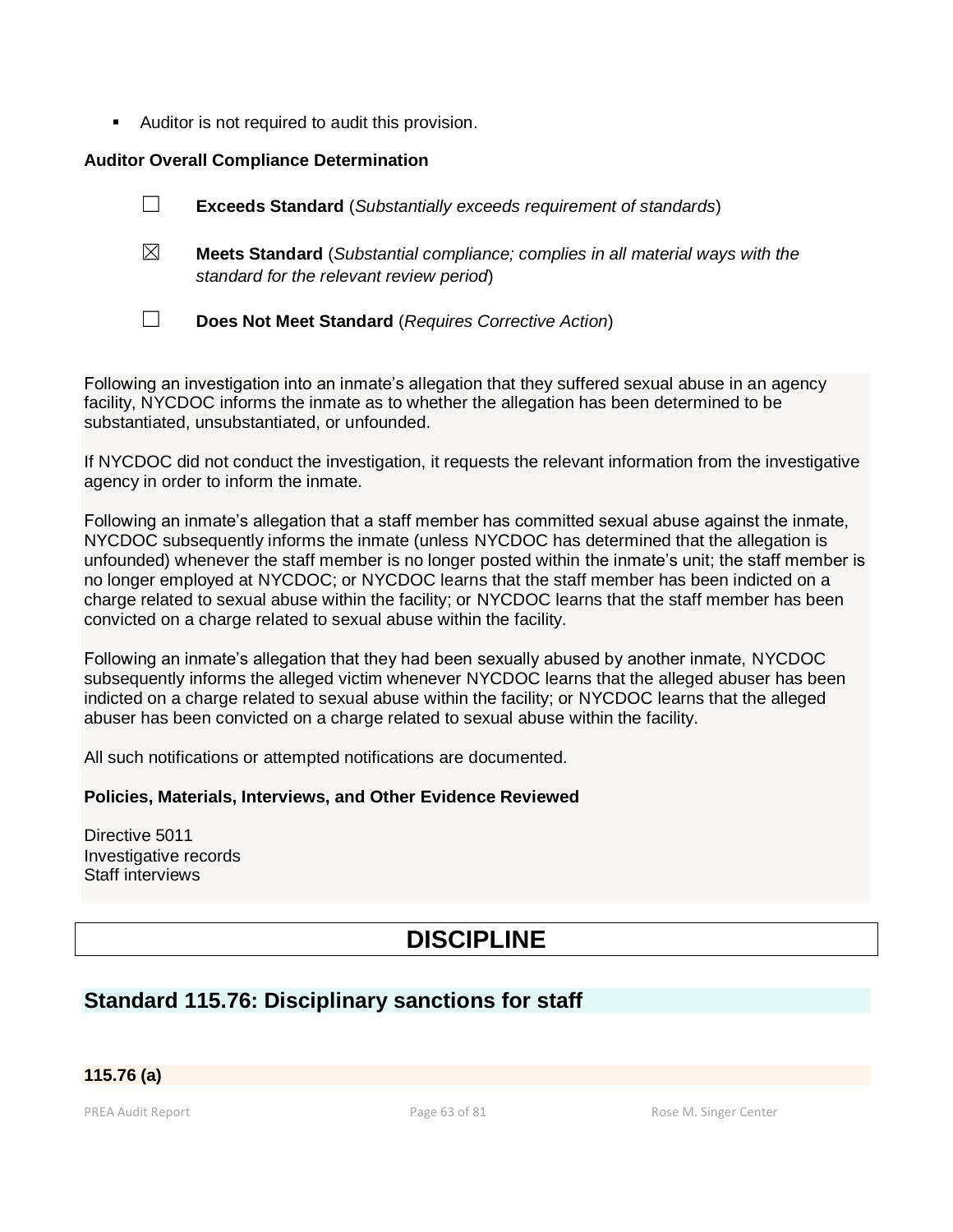■ Are staff subject to disciplinary sanctions up to and including termination for violating agency sexual abuse or sexual harassment policies?  $\boxtimes$  Yes  $\Box$  No

### **115.76 (b)**

**EXTE:** Is termination the presumptive disciplinary sanction for staff who have engaged in sexual abuse? ☒ Yes ☐ No

### **115.76 (c)**

▪ Are disciplinary sanctions for violations of agency policies relating to sexual abuse or sexual harassment (other than actually engaging in sexual abuse) commensurate with the nature and circumstances of the acts committed, the staff member's disciplinary history, and the sanctions imposed for comparable offenses by other staff with similar histories?  $\boxtimes$  Yes  $\Box$  No

**115.76 (d)**

- **EXECT** Are all terminations for violations of agency sexual abuse or sexual harassment policies, or resignations by staff who would have been terminated if not for their resignation, reported to: Law enforcement agencies (unless the activity was clearly not criminal)?  $\boxtimes$  Yes  $\Box$  No
- Are all terminations for violations of agency sexual abuse or sexual harassment policies, or resignations by staff who would have been terminated if not for their resignation, reported to: Relevant licensing bodies?  $\boxtimes$  Yes  $\Box$  No

### **Auditor Overall Compliance Determination**

- ☐ **Exceeds Standard** (*Substantially exceeds requirement of standards*)
- ☒ **Meets Standard** (*Substantial compliance; complies in all material ways with the standard for the relevant review period*)
- ☐ **Does Not Meet Standard** (*Requires Corrective Action*)

NYCDOC staff are subject to disciplinary sanctions up to and including termination for violating agency sexual abuse or sexual harassment policies. Termination is the presumptive disciplinary sanction for NYCDOC staff who have engaged in sexual abuse.

Disciplinary sanctions for violations of NYCDOC policies relating to sexual abuse or sexual harassment (other than actually engaging in sexual abuse) are commensurate with the nature and circumstances of the acts committed, the staff member's disciplinary history, and the sanctions imposed for comparable offenses by other staff with similar histories.

NYCDOC policy requires that all terminations for violations of agency sexual abuse or sexual harassment policies, or resignations by staff who would have been terminated if not for their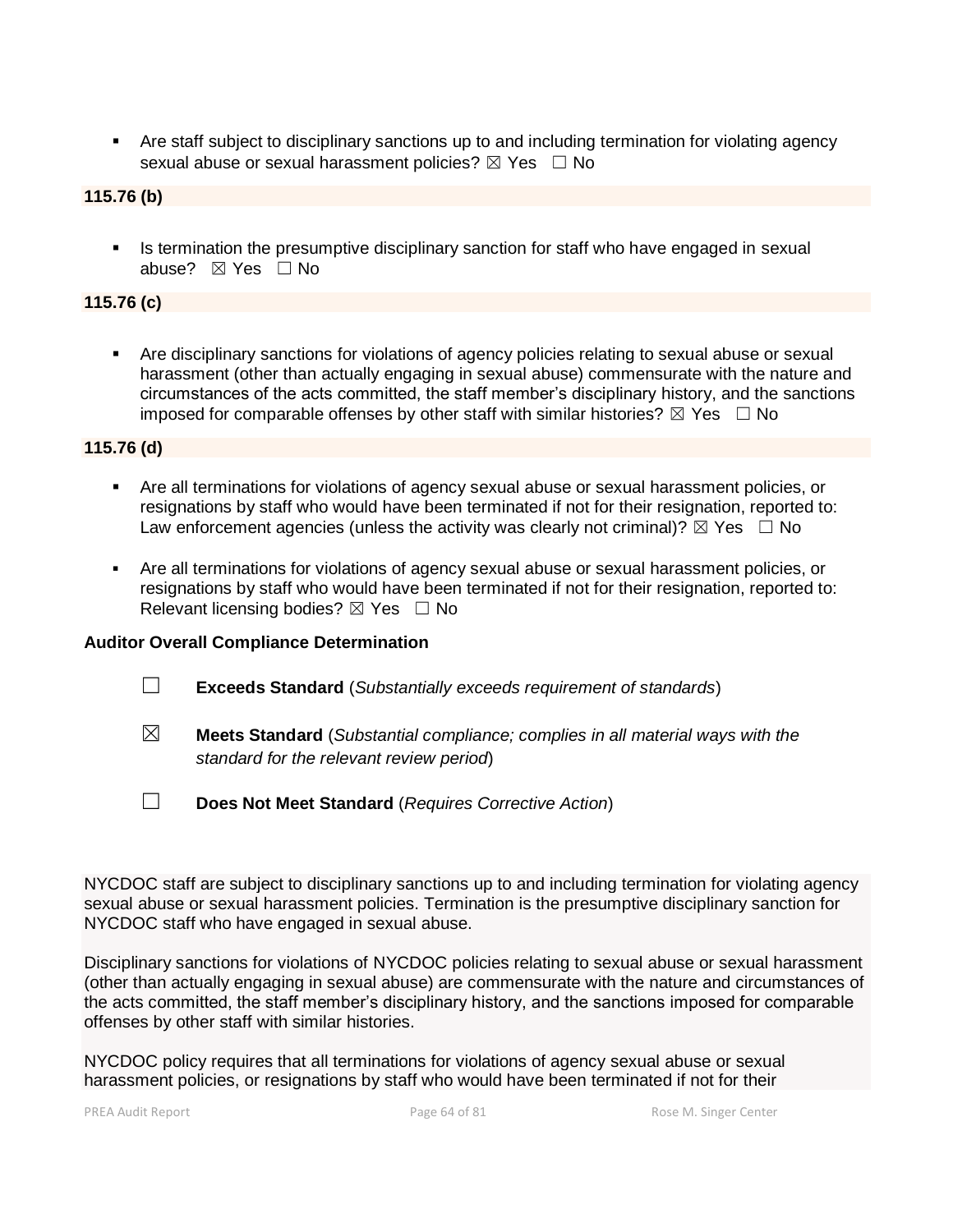resignation, are reported to law enforcement agencies, unless the activity was clearly not criminal, and to any relevant licensing bodies.

NYCDOC did not terminate any employee for violation of NYCDOC sexual abuse/harassment policies.

### **Policies, Materials, Interviews, and Other Evidence Reviewed**

Directive 5011 Investigative reports Disciplinary actions Training referrals

# **Standard 115.77: Corrective action for contractors and volunteers**

# **115.77 (a)**

- **.** Is any contractor or volunteer who engages in sexual abuse prohibited from contact with inmates?  $⊠$  Yes □ No
- **EXECT** Is any contractor or volunteer who engages in sexual abuse reported to: Law enforcement agencies (unless the activity was clearly not criminal)?  $\boxtimes$  Yes  $\Box$  No
- Is any contractor or volunteer who engages in sexual abuse reported to: Relevant licensing bodies?  $\boxtimes$  Yes  $\Box$  No

# **115.77 (b)**

In the case of any other violation of agency sexual abuse or sexual harassment policies by a contractor or volunteer, does the facility take appropriate remedial measures, and consider whether to prohibit further contact with inmates?  $\boxtimes$  Yes  $\Box$  No

### **Auditor Overall Compliance Determination**

- ☐ **Exceeds Standard** (*Substantially exceeds requirement of standards*)
- ☒ **Meets Standard** (*Substantial compliance; complies in all material ways with the standard for the relevant review period*)
- ☐ **Does Not Meet Standard** (*Requires Corrective Action*)

Any NYCDOC contractor or volunteer who engages in sexual abuse is prohibited from contact with inmates and are reported to law enforcement agencies, unless the activity was clearly not criminal, and to relevant licensing bodies.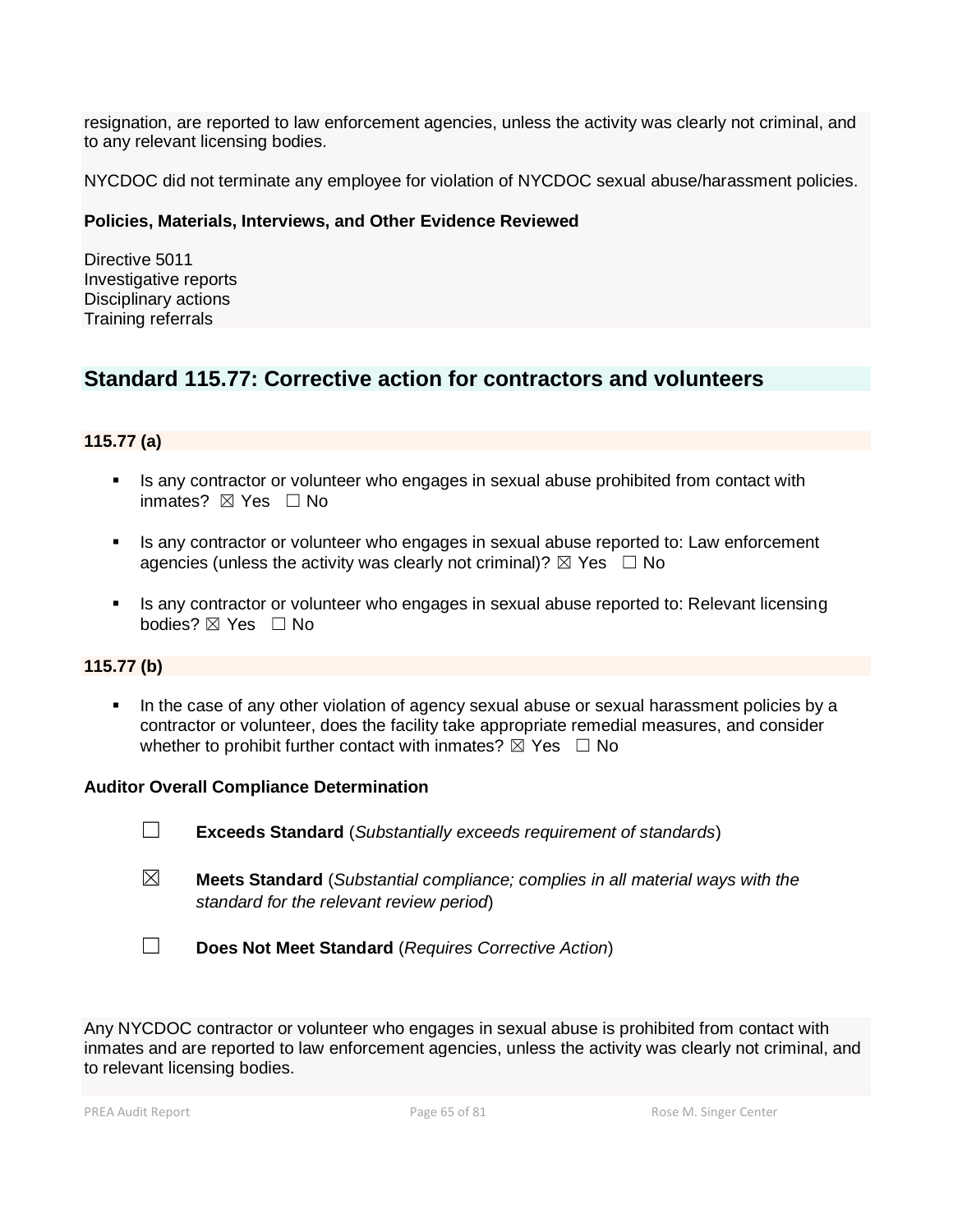NYCDOC takes appropriate remedial measures, and considers whether to prohibit further contact with inmates, in the case of any other violation of agency sexual abuse or sexual harassment policies by a contractor or volunteer.

NYCDOC did not have any substantiated incidents of sexual abuse or harassment by a contractor or volunteer.

# **Policies, Materials, Interviews, and Other Evidence Reviewed**

Directive 5011 Internal memoranda Human Resources staff interview

# **Standard 115.78: Disciplinary sanctions for inmates**

### **115.78 (a)**

▪ Following an administrative finding that an inmate engaged in inmate-on-inmate sexual abuse, or following a criminal finding of guilt for inmate-on-inmate sexual abuse, are inmates subject to disciplinary sanctions pursuant to a formal disciplinary process?  $\boxtimes$  Yes  $\Box$  No

### **115.78 (b)**

▪ Are sanctions commensurate with the nature and circumstances of the abuse committed, the inmate's disciplinary history, and the sanctions imposed for comparable offenses by other inmates with similar histories?  $\boxtimes$  Yes  $\Box$  No

# **115.78 (c)**

■ When determining what types of sanction, if any, should be imposed, does the disciplinary process consider whether an inmate's mental disabilities or mental illness contributed to his or her behavior?  $\boxtimes$  Yes  $\Box$  No

### **115.78 (d)**

**EXT** If the facility offers therapy, counseling, or other interventions designed to address and correct underlying reasons or motivations for the abuse, does the facility consider whether to require the offending inmate to participate in such interventions as a condition of access to programming and other benefits?  $\boxtimes$  Yes  $\Box$  No

### **115.78 (e)**

Does the agency discipline an inmate for sexual contact with staff only upon a finding that the staff member did not consent to such contact?  $\boxtimes$  Yes  $\Box$  No

### **115.78 (f)**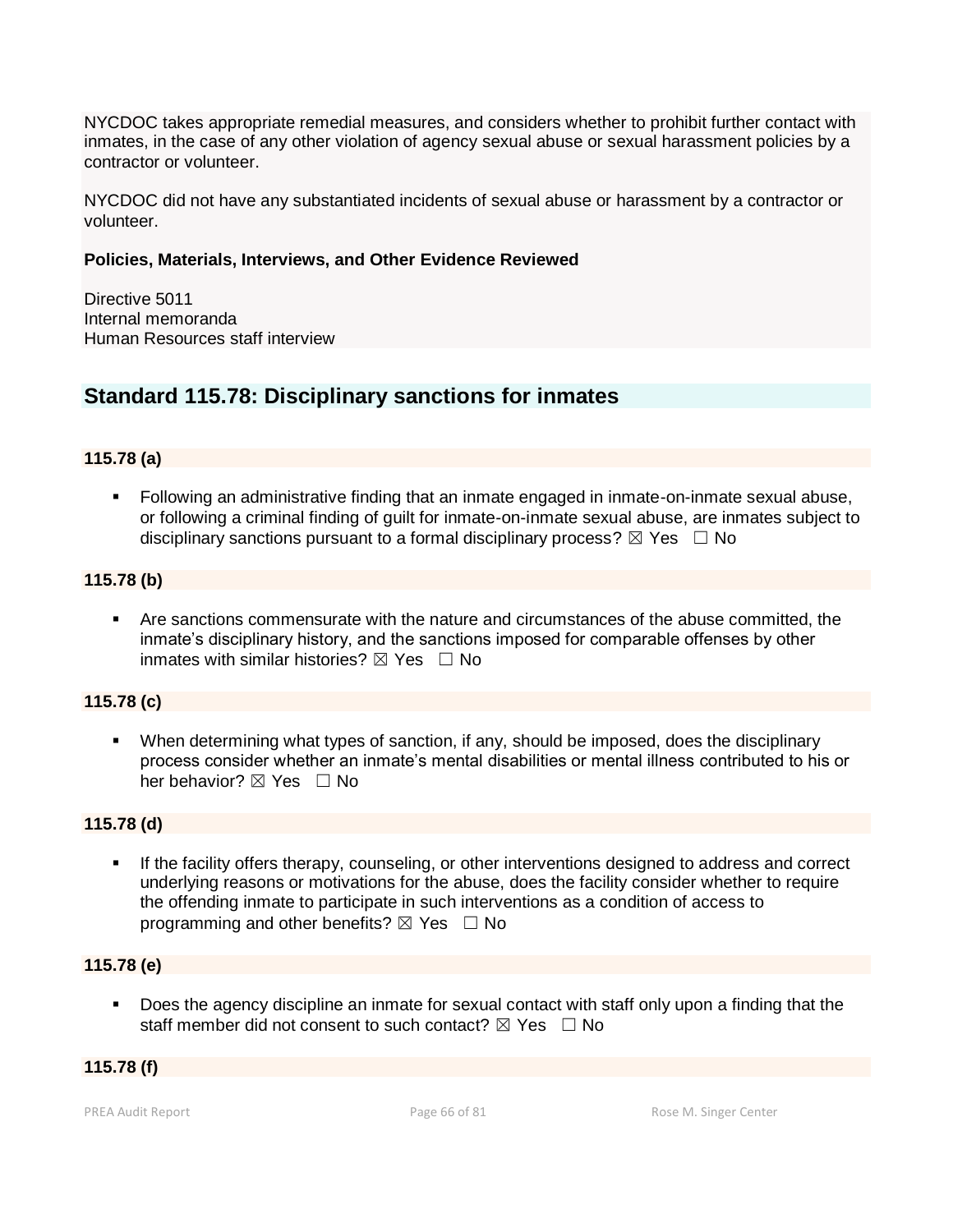■ For the purpose of disciplinary action does a report of sexual abuse made in good faith based upon a reasonable belief that the alleged conduct occurred NOT constitute falsely reporting an incident or lying, even if an investigation does not establish evidence sufficient to substantiate the allegation?  $\boxtimes$  Yes  $\Box$  No

# **115.78 (g)**

■ Does the agency always refrain from considering non-coercive sexual activity between inmates to be sexual abuse? (N/A if the agency does not prohibit all sexual activity between inmates.)  $\boxtimes$  Yes  $\Box$  No  $\Box$  NA

### **Auditor Overall Compliance Determination**

- ☐ **Exceeds Standard** (*Substantially exceeds requirement of standards*)
- ☒ **Meets Standard** (*Substantial compliance; complies in all material ways with the standard for the relevant review period*)
- ☐ **Does Not Meet Standard** (*Requires Corrective Action*)

NYCDOC inmates are subject to disciplinary sanctions pursuant to a formal disciplinary process following an administrative finding that the inmate engaged in inmate-on-inmate sexual abuse or following a criminal finding of guilt for inmate-on-inmate sexual abuse.

Sanctions are commensurate with the nature and circumstances of the abuse committed, the inmate's disciplinary history, and the sanctions imposed for comparable offenses by other inmates with similar histories.

The disciplinary process considers whether an inmate's mental disabilities or mental illness contributed to his or her behavior when determining what type of sanction, if any, should be imposed.

NYCDOC offers therapy, counseling, or other interventions designed to address and correct underlying reasons or motivations for abuse.

NYCDOC disciplines an inmate for sexual contact with staff only upon a finding that the staff member did not consent to such contact.

At NYCDOC, a report of sexual abuse made in good faith based upon a reasonable belief that the alleged conduct occurred is not constituted as falsely reporting an incident or lying, even if an investigation does not establish evidence sufficient to substantiate the allegation.

Inmates interviewed for this audit throughout the facility expressed concern about (in their words) "false allegations". These inmates claimed that the PREA reporting process was being misused by the population and those "false allegations" were having a deleterious effect on PREA implementation. RMSC and NYCDOC officials have developed a plan to address the inmate population's perceived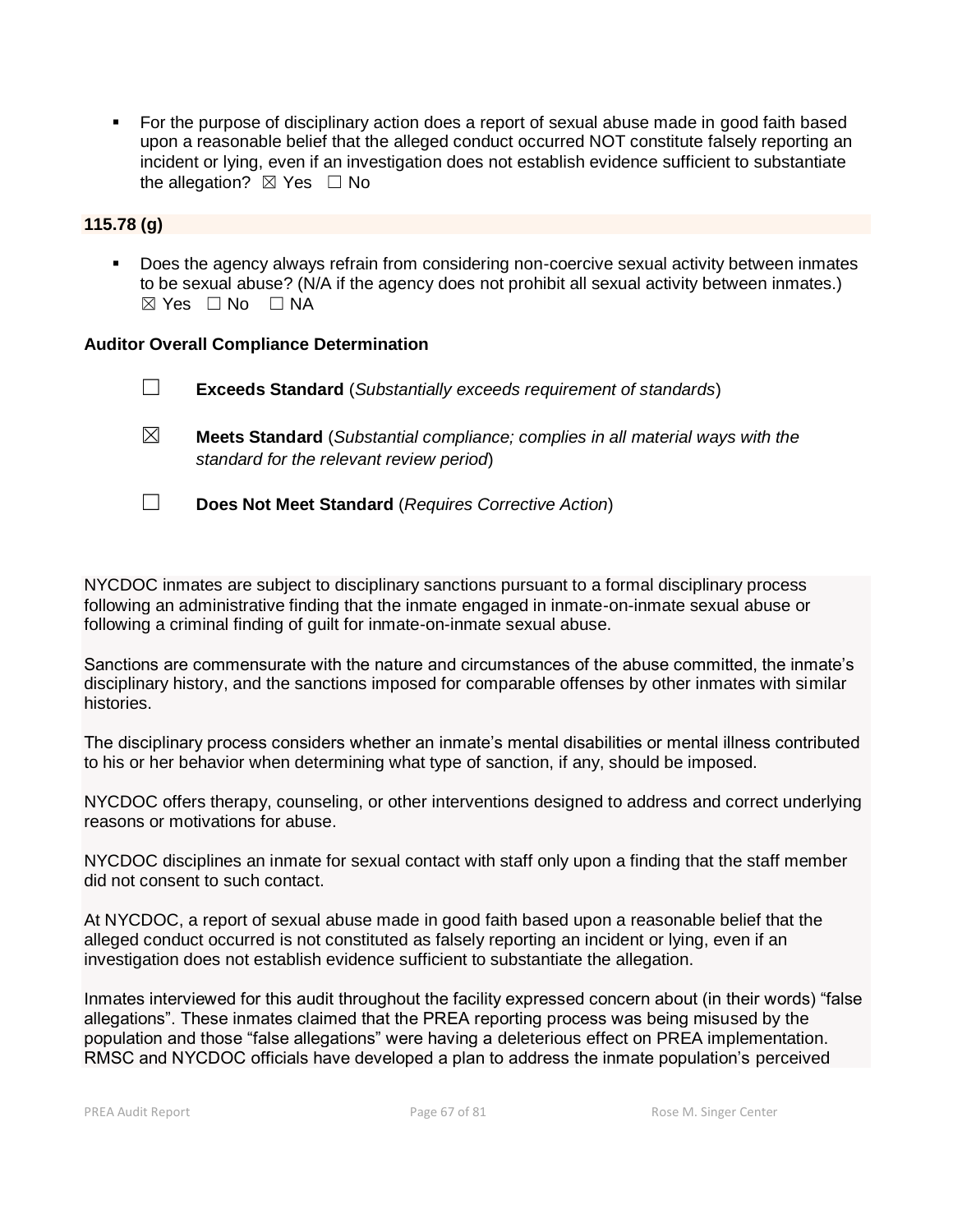misuse of the PREA reporting system and will continue to educate the population and discipline where justified so as not to deter legitimate claims of sexual abuse and harassment.

NYCDOC prohibits all sexual activity between inmates and may discipline inmates for such activity.

### **Policies, Materials, Interviews, and Other Evidence Reviewed**

Directive 5011 Investigative reports Investigative staff interview RMSC leadership interview

# **MEDICAL AND MENTAL CARE**

# **Standard 115.81: Medical and mental health screenings; history of sexual abuse**

# **115.81 (a)**

If the screening pursuant to  $\S$  115.41 indicates that a prison inmate has experienced prior sexual victimization, whether it occurred in an institutional setting or in the community, do staff ensure that the inmate is offered a follow-up meeting with a medical or mental health practitioner within 14 days of the intake screening? (N/A if the facility is not a prison.) ☐ Yes ☐ No ☒ NA

# **115.81 (b)**

If the screening pursuant to  $\S$  115.41 indicates that a prison inmate has previously perpetrated sexual abuse, whether it occurred in an institutional setting or in the community, do staff ensure that the inmate is offered a follow-up meeting with a mental health practitioner within 14 days of the intake screening? (N/A if the facility is not a prison.)  $\Box$  Yes  $\Box$  No  $\boxtimes$  NA

### **115.81 (c)**

**■** If the screening pursuant to  $\S$  115.41 indicates that a jail inmate has experienced prior sexual victimization, whether it occurred in an institutional setting or in the community, do staff ensure that the inmate is offered a follow-up meeting with a medical or mental health practitioner within 14 days of the intake screening?  $\boxtimes$  Yes  $\Box$  No

# **115.81 (d)**

Is any information related to sexual victimization or abusiveness that occurred in an institutional setting strictly limited to medical and mental health practitioners and other staff as necessary to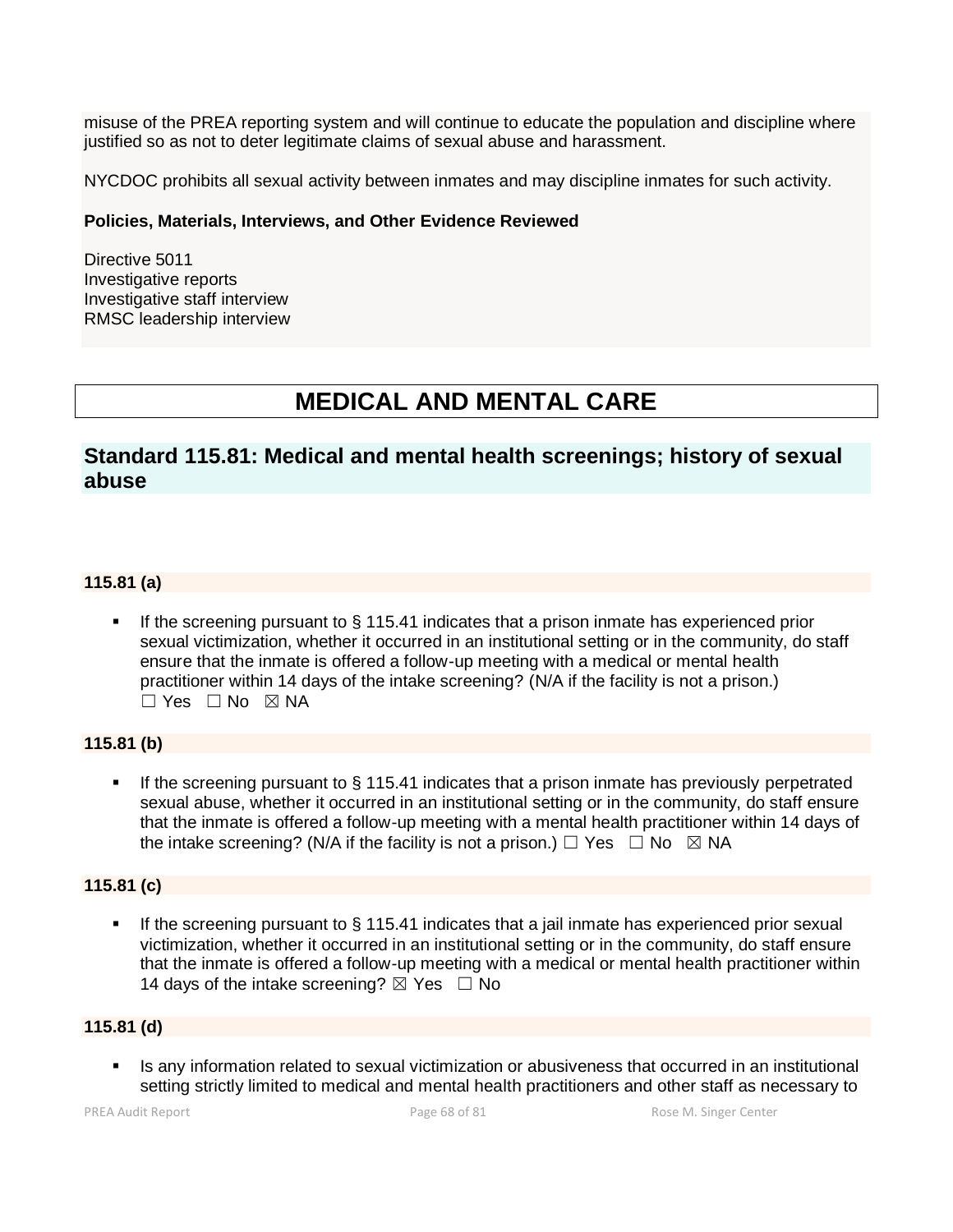inform treatment plans and security management decisions, including housing, bed, work, education, and program assignments, or as otherwise required by Federal, State, or local law?  $\boxtimes$  Yes  $\Box$  No

### **115.81 (e)**

Do medical and mental health practitioners obtain informed consent from inmates before reporting information about prior sexual victimization that did not occur in an institutional setting, unless the inmate is under the age of 18?  $\boxtimes$  Yes  $\Box$  No

### **Auditor Overall Compliance Determination**

- ☐ **Exceeds Standard** (*Substantially exceeds requirement of standards*)
- ☒ **Meets Standard** (*Substantial compliance; complies in all material ways with the standard for the relevant review period*)
- ☐ **Does Not Meet Standard** (*Requires Corrective Action*)

At RMSC, if the initial screening indicates that an inmate has experienced prior sexual victimization, whether it occurred in an institutional setting or in the community, RMSC staff ensure that the inmate is offered a follow-up meeting with a medical or mental health practitioner within 14 days of the intake screening. Every inmate is seen within 14 days, if an inmate answers yes to any of the PREA related questions a further mental health evaluation is scheduled.

If the screening indicates that an inmate has previously perpetrated sexual abuse/prior sexual victimization, whether it occurred in an institutional setting or in the community, RMSC staff ensure that the inmate is offered a follow-up meeting with a mental health practitioner within 14 days of the intake screening.

Any information related to sexual victimization or abusiveness that occurred in an institutional setting is strictly limited to medical and mental health practitioners and other staff, as necessary, to inform treatment plans and security and management decisions, including housing, bed, work, education, and program assignments, or as otherwise required by Federal, State, or local law.

Medical and mental health practitioners obtain informed consent from inmates before reporting information about prior sexual victimization that did not occur in an institutional setting.

### **Policies, Materials, Interviews, and Other Evidence Reviewed**

CHS policy INT 37 Victim screening Abuser screening Informed consent form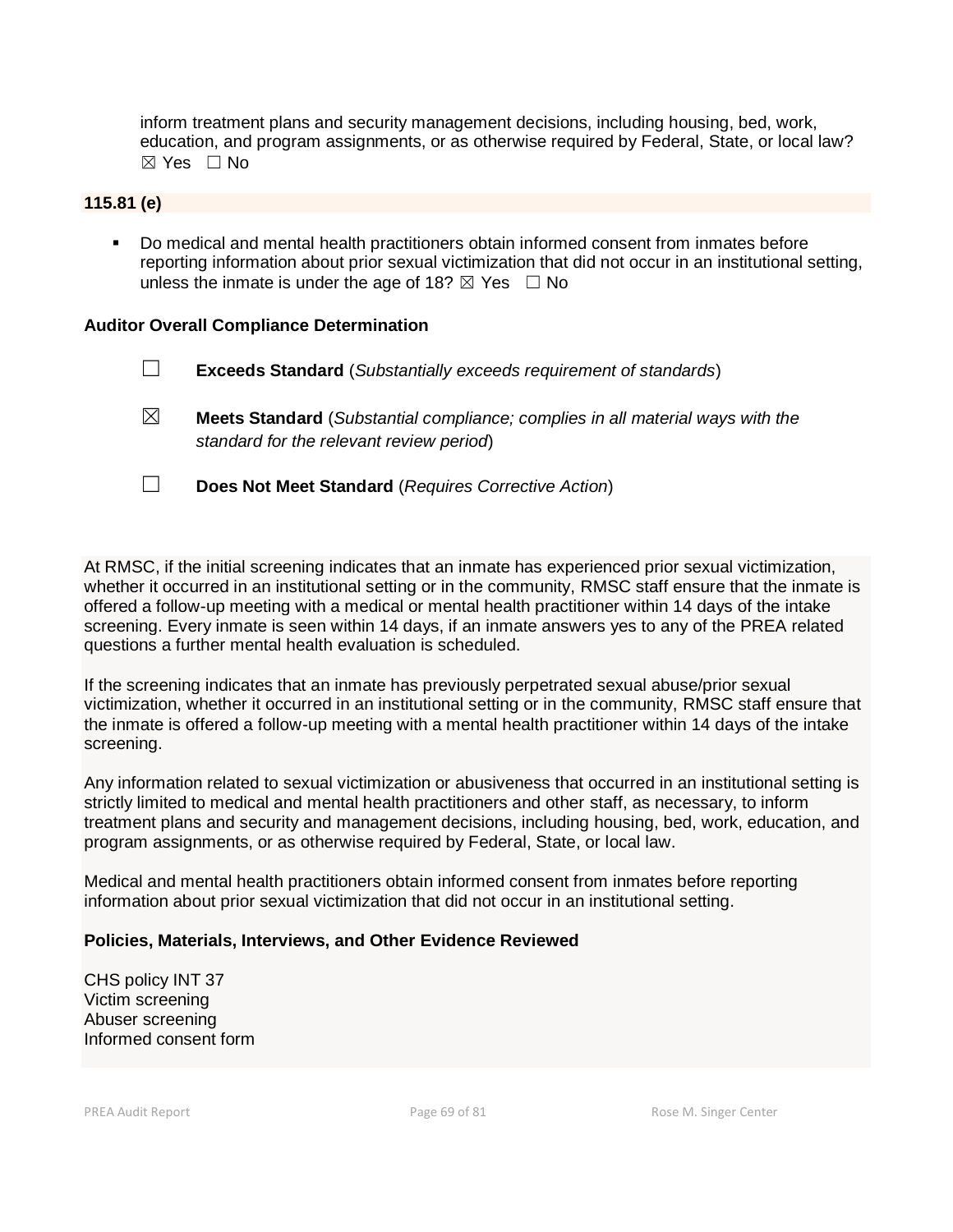# **Standard 115.82: Access to emergency medical and mental health services**

# **115.82 (a)**

Do inmate victims of sexual abuse receive timely, unimpeded access to emergency medical treatment and crisis intervention services, the nature and scope of which are determined by medical and mental health practitioners according to their professional judgment?  $\boxtimes$  Yes  $\Box$  No

# **115.82 (b)**

- If no qualified medical or mental health practitioners are on duty at the time a report of recent sexual abuse is made, do security staff first responders take preliminary steps to protect the victim pursuant to § 115.62?  $\boxtimes$  Yes  $\Box$  No
- Do security staff first responders immediately notify the appropriate medical and mental health practitioners? ⊠ Yes □ No

# **115.82 (c)**

Are inmate victims of sexual abuse offered timely information about and timely access to emergency contraception and sexually transmitted infections prophylaxis, in accordance with professionally accepted standards of care, where medically appropriate?  $\boxtimes$  Yes  $\Box$  No

# **115.82 (d)**

Are treatment services provided to the victim without financial cost and regardless of whether the victim names the abuser or cooperates with any investigation arising out of the incident?  $\boxtimes$  Yes  $\Box$  No

### **Auditor Overall Compliance Determination**

- ☐ **Exceeds Standard** (*Substantially exceeds requirement of standards*)
- ☒ **Meets Standard** (*Substantial compliance; complies in all material ways with the standard for the relevant review period*)
- ☐ **Does Not Meet Standard** (*Requires Corrective Action*)

RMSC inmate victims of sexual abuse, receive timely, unimpeded access to emergency medical treatment and crisis intervention services, the nature and scope of which are determined by medical and mental health practitioners according to their professional judgment.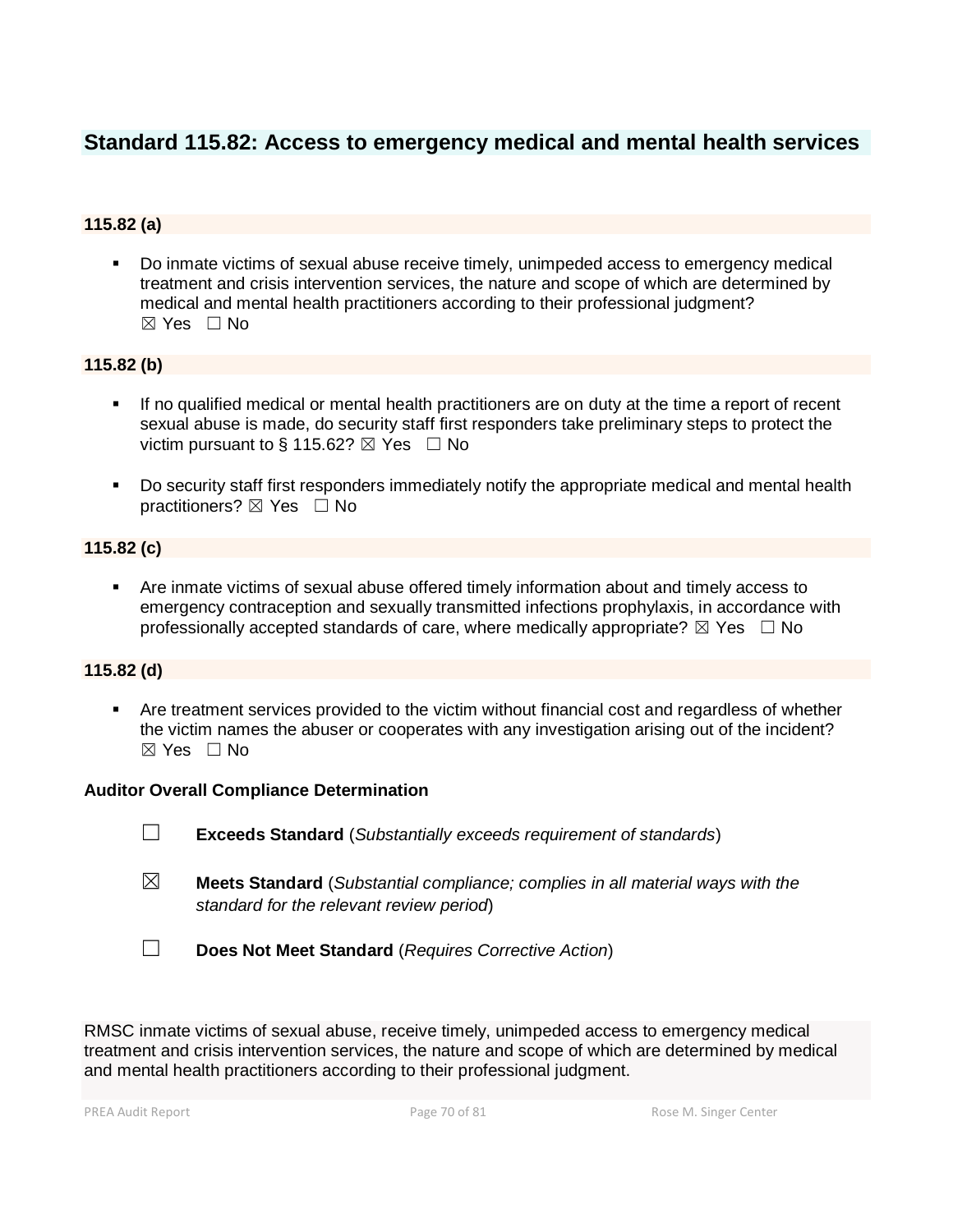If no qualified medical or mental health practitioners are on duty at the time a report of recent abuse is made, security staff first responders take preliminary steps to protect the victim and are immediately notify the appropriate medical and mental health practitioners.

Inmate victims of sexual abuse while incarcerated are offered timely information about and timely access to emergency contraception and sexually transmitted infections prophylaxis, in accordance with professionally accepted standards of care, where medically appropriate.

Treatment services are provided to the victim without financial cost and regardless of whether the victim names the abuser or cooperates with any investigation arising out of the incident.

There were no substantiated allegations of sexual abuse at NYCDOC requiring transportation to a medical center.

### **Policies, Materials, Interviews, and Other Evidence Reviewed**

Directive 5011 Investigative records Internal memoranda

# **Standard 115.83: Ongoing medical and mental health care for sexual abuse victims and abusers**

### **115.83 (a)**

▪ Does the facility offer medical and mental health evaluation and, as appropriate, treatment to all inmates who have been victimized by sexual abuse in any prison, jail, lockup, or juvenile facility?  $\boxtimes$  Yes  $\Box$  No

# **115.83 (b)**

**•** Does the evaluation and treatment of such victims include, as appropriate, follow-up services, treatment plans, and, when necessary, referrals for continued care following their transfer to, or placement in, other facilities, or their release from custody?  $\boxtimes$  Yes  $\Box$  No

### **115.83 (c)**

■ Does the facility provide such victims with medical and mental health services consistent with the community level of care?  $\boxtimes$  Yes  $\Box$  No

### **115.83 (d)**

■ Are inmate victims of sexually abusive vaginal penetration while incarcerated offered pregnancy tests? (N/A if all-male facility.)  $\boxtimes$  Yes  $\Box$  No  $\boxtimes$  NA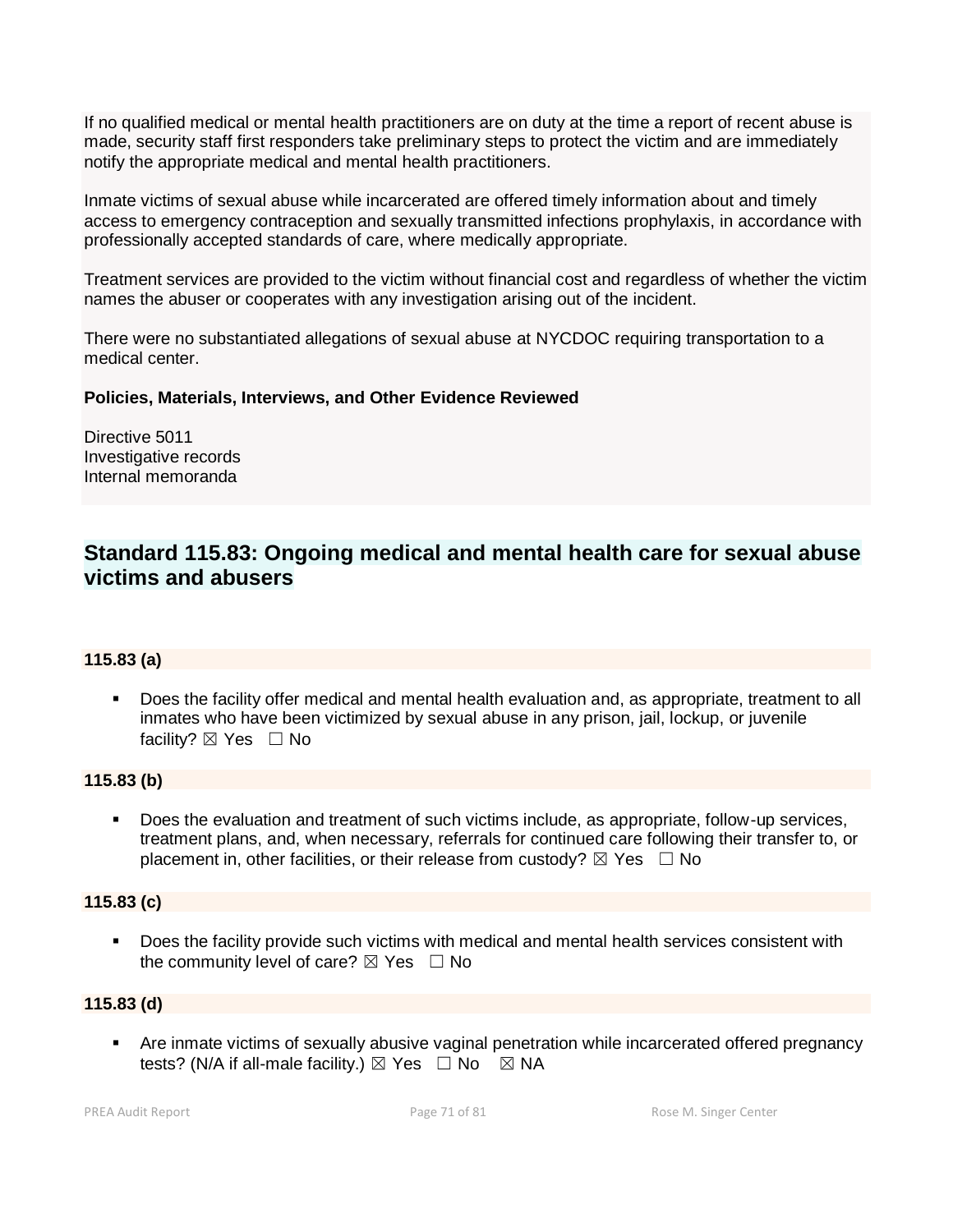### **115.83 (e)**

**•** If pregnancy results from the conduct described in paragraph  $\S$  115.83(d), do such victims receive timely and comprehensive information about and timely access to all lawful pregnancyrelated medical services? (N/A if all-male facility.)  $\Box$  Yes  $\Box$  No  $\boxtimes$  NA

### **115.83 (f)**

**EXECT** Are inmate victims of sexual abuse while incarcerated offered tests for sexually transmitted infections as medically appropriate?  $\boxtimes$  Yes  $\Box$  No

### **115.83 (g)**

Are treatment services provided to the victim without financial cost and regardless of whether the victim names the abuser or cooperates with any investigation arising out of the incident?  $\boxtimes$  Yes  $\Box$  No

### **115.83 (h)**

**.** If the facility is a prison, does it attempt to conduct a mental health evaluation of all known inmate-on-inmate abusers within 60 days of learning of such abuse history and offer treatment when deemed appropriate by mental health practitioners? (NA if the facility is a jail.)  $\boxtimes$  Yes  $\Box$  No  $\Box$  NA

#### **Auditor Overall Compliance Determination**

- ☐ **Exceeds Standard** (*Substantially exceeds requirement of standards*)
- ☒ **Meets Standard** (*Substantial compliance; complies in all material ways with the standard for the relevant review period*)
- ☐ **Does Not Meet Standard** (*Requires Corrective Action*)

NYCDOC offers medical and mental health evaluation and, as appropriate, treatment to all inmates who have been victimized by sexual abuse in the jail.

The evaluation and treatment of such victims include, as appropriate, follow-up services, treatment plans, and, when necessary, referrals for continued care following their transfer to, or placement in, other facilities, or their release from custody.

NYCDOC provides such victims with medical and mental health services consistent with the community level of care.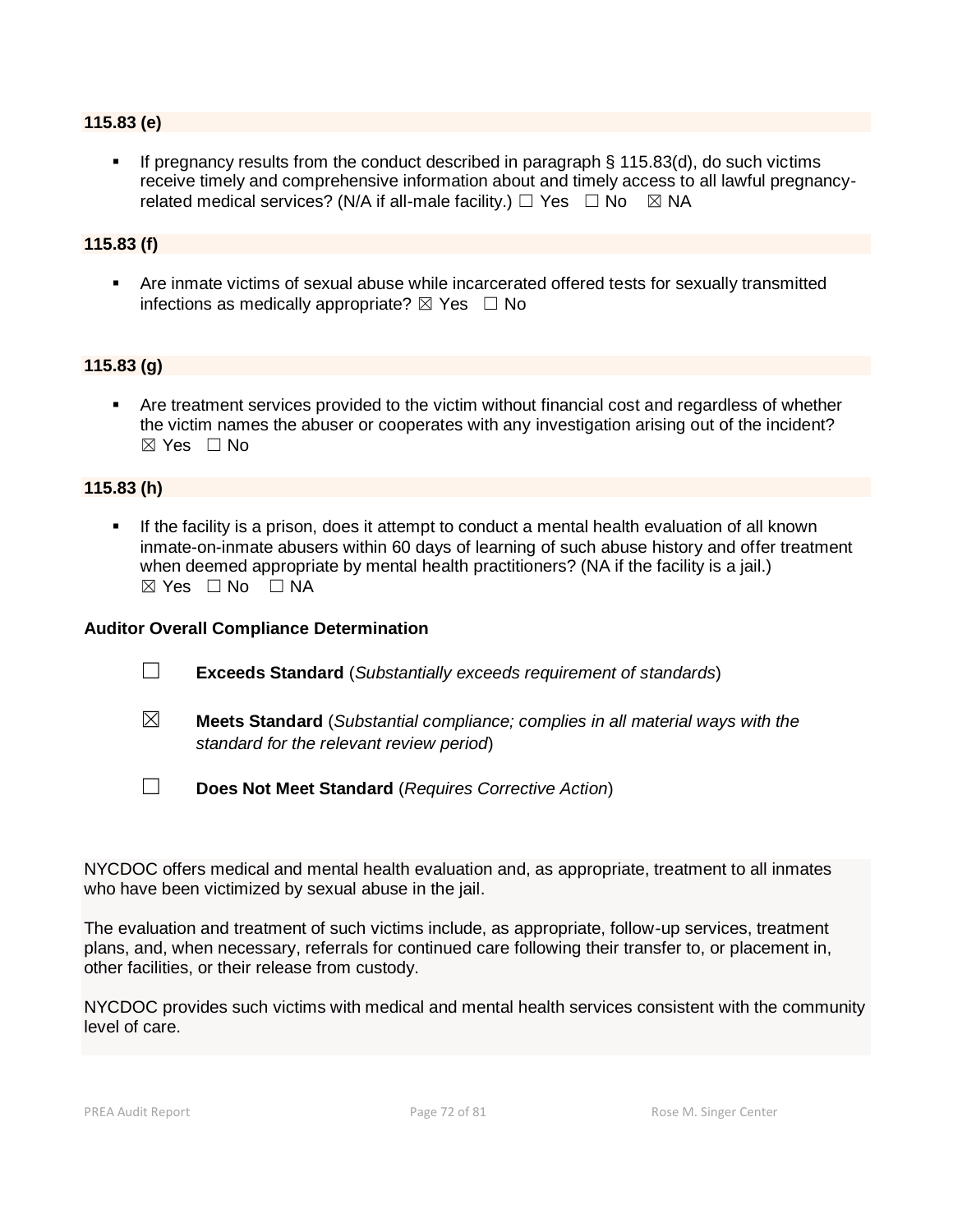Inmate victims of sexual abuse while incarcerated are offered tests for pregnancy and sexually transmitted infections as medically appropriate. There were no victims of sexual abuse requiring medical treatment.

Treatment services are provided to the victim without financial cost and regardless of whether the victim names the abuser or cooperates with any investigation arising out of the incident.

### **Policies, Materials, Interviews, and Other Evidence Reviewed**

Directive 5011 CHS Policy 37A Psychological services referral

# **DATA COLLECTION AND REVIEW**

# **Standard 115.86: Sexual abuse incident reviews**

# **115.86 (a)**

Does the facility conduct a sexual abuse incident review at the conclusion of every sexual abuse investigation, including where the allegation has not been substantiated, unless the allegation has been determined to be unfounded?  $\boxtimes$  Yes  $\Box$  No

# **115.86 (b)**

▪ Does such review ordinarily occur within 30 days of the conclusion of the investigation?  $\boxtimes$  Yes  $\Box$  No

# **115.86 (c)**

**•** Does the review team include upper-level management officials, with input from line supervisors, investigators, and medical or mental health practitioners?  $\boxtimes$  Yes  $\Box$  No

### **115.86 (d)**

- Does the review team: Consider whether the allegation or investigation indicates a need to change policy or practice to better prevent, detect, or respond to sexual abuse?  $\boxtimes$  Yes  $\Box$  No
- Does the review team: Consider whether the incident or allegation was motivated by race; ethnicity; gender identity; lesbian, gay, bisexual, transgender, or intersex identification, status, or perceived status; gang affiliation; or other group dynamics at the facility?  $\boxtimes$  Yes  $\Box$  No
- Does the review team: Examine the area in the facility where the incident allegedly occurred to assess whether physical barriers in the area may enable abuse?  $\boxtimes$  Yes  $\Box$  No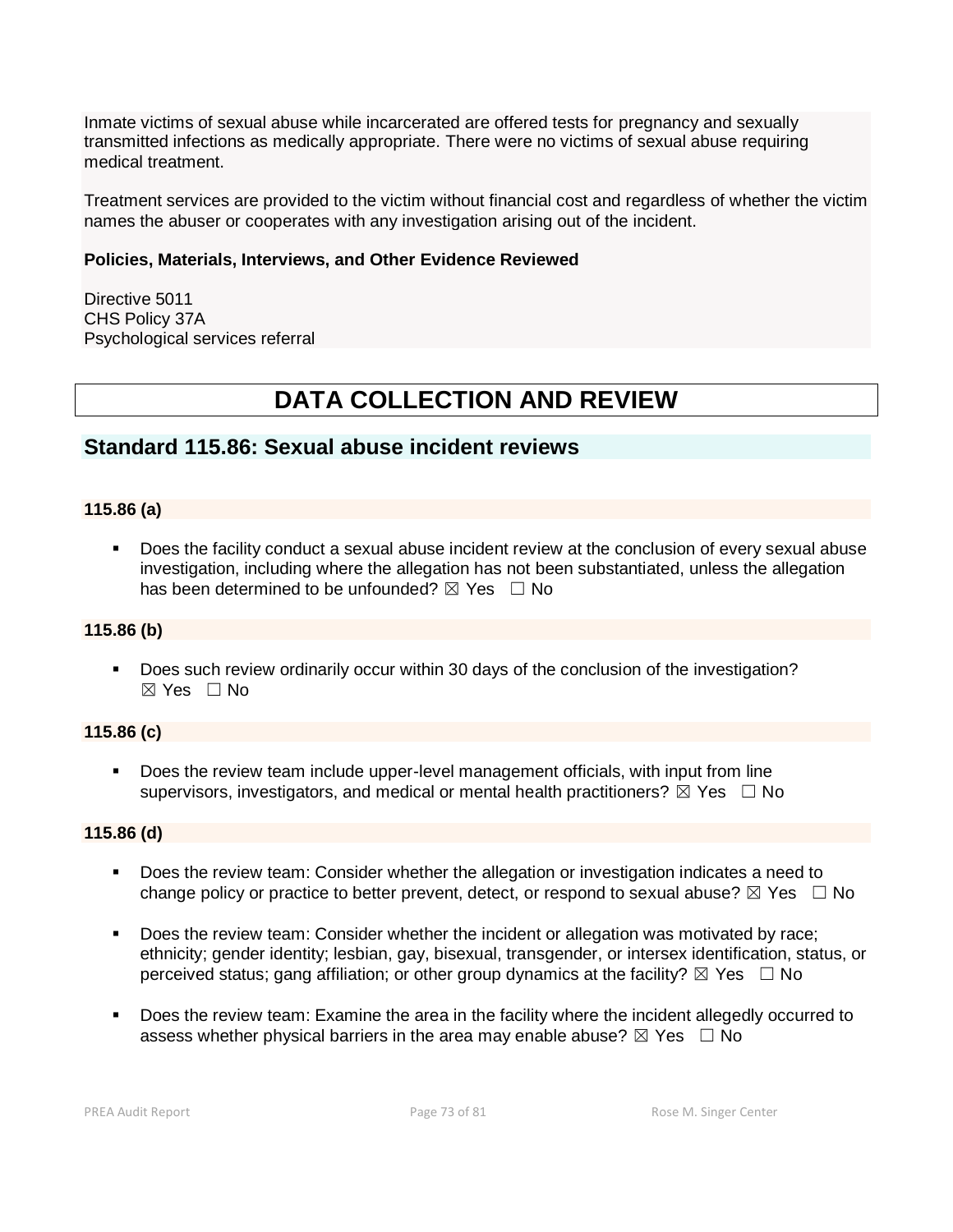- Does the review team: Assess the adequacy of staffing levels in that area during different shifts? ⊠ Yes □ No
- Does the review team: Assess whether monitoring technology should be deployed or augmented to supplement supervision by staff?  $\boxtimes$  Yes  $\Box$  No
- Does the review team: Prepare a report of its findings, including but not necessarily limited to determinations made pursuant to  $\S$ § 115.86(d)(1) - (d)(5), and any recommendations for improvement and submit such report to the facility head and PREA compliance manager?  $\boxtimes$  Yes  $\Box$  No

### **115.86 (e)**

▪ Does the facility implement the recommendations for improvement, or document its reasons for not doing so?  $\boxtimes$  Yes  $\Box$  No

### **Auditor Overall Compliance Determination**

- ☐ **Exceeds Standard** (*Substantially exceeds requirement of standards*)
- ☒ **Meets Standard** (*Substantial compliance; complies in all material ways with the standard for the relevant review period*)
- ☐ **Does Not Meet Standard** (*Requires Corrective Action*)

The NYCDOC and RMSC conducts a sexual abuse incident review at the conclusion of every sexual abuse investigation, including where the allegation has not been substantiated, unless the allegation has been determined to be unfounded. This review occurs within 30 days of the conclusion of the investigation. The review team includes upper-level management officials, with input from line supervisors, investigators, and medical or mental health practitioners.

The review team considers whether the allegation or investigation indicates a need to change policy or practice to better prevent, detect, or respond to sexual abuse; whether the incident or allegation was motivated by race; ethnicity; gender identity; lesbian, gay, bisexual, transgender, or intersex identification, status, or perceived status; or gang affiliation; or was motivated or otherwise caused by other group dynamics at the RMSC; and they examine the area in the facility where the incident allegedly occurred to assess whether physical barriers in the area may enable abuse; assess the adequacy of staffing levels in that area during different shifts; assess whether monitoring technology should be deployed or augmented to supplement supervision by staff.

### **Policies, Materials, Interviews, and Other Evidence Reviewed**

Directive 5011 Investigative records Incident reviews Recommendations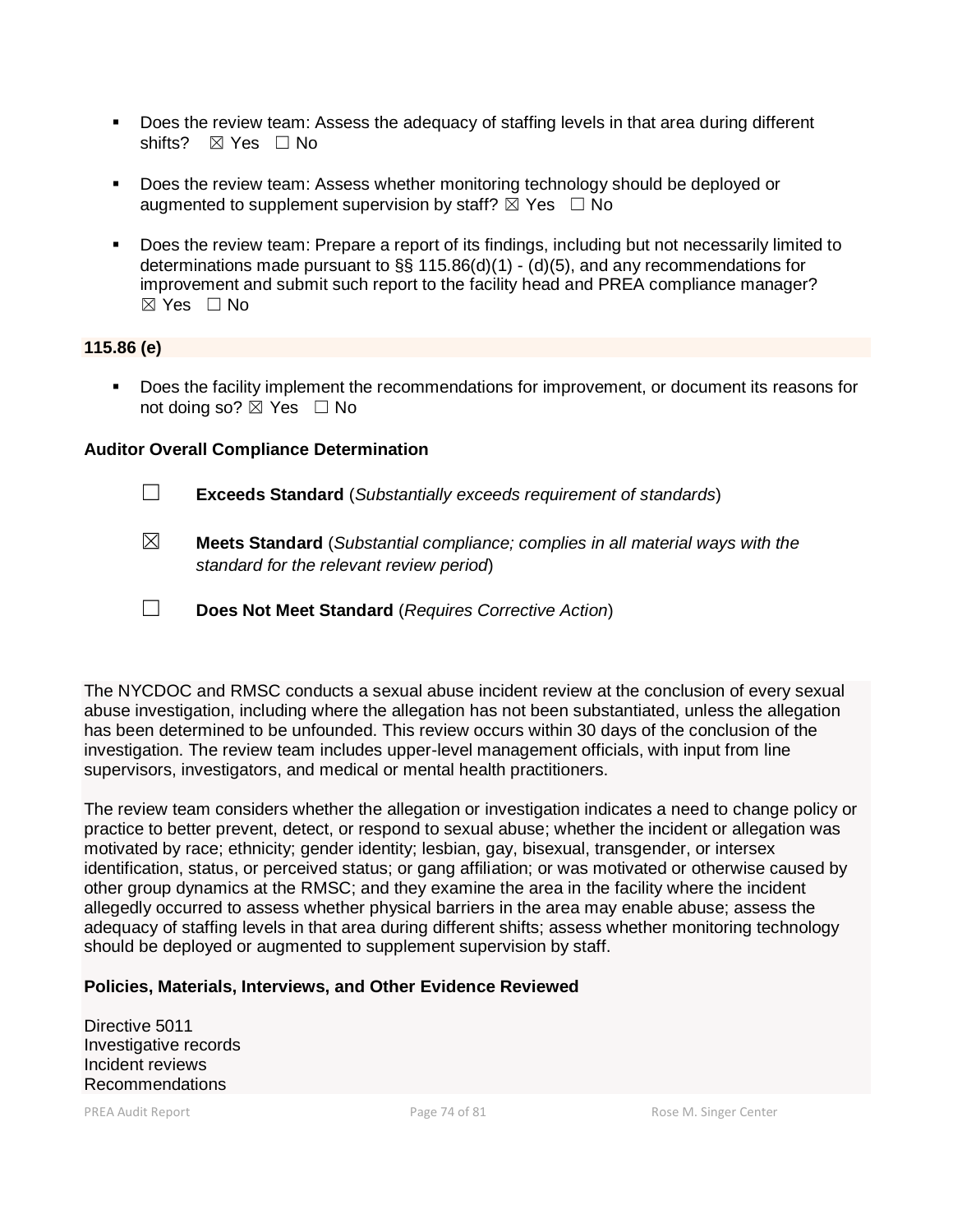# **Standard 115.87: Data collection**

### **115.87 (a)**

■ Does the agency collect accurate, uniform data for every allegation of sexual abuse at facilities under its direct control using a standardized instrument and set of definitions?  $\boxtimes$  Yes  $\Box$  No

### **115.87 (b)**

▪ Does the agency aggregate the incident-based sexual abuse data at least annually?  $\boxtimes$  Yes  $\Box$  No

#### **115.87 (c)**

Does the incident-based data include, at a minimum, the data necessary to answer all questions from the most recent version of the Survey of Sexual Violence conducted by the Department of Justice? ☒ Yes ☐ No

# **115.87 (d)**

Does the agency maintain, review, and collect data as needed from all available incident-based documents, including reports, investigation files, and sexual abuse incident reviews?  $\boxtimes$  Yes  $\Box$  No

### **115.87 (e)**

▪ Does the agency also obtain incident-based and aggregated data from every private facility with which it contracts for the confinement of its inmates? (N/A if agency does not contract for the confinement of its inmates.)  $\Box$  Yes  $\Box$  No  $\boxtimes$  NA

### **115.87 (f)**

Does the agency, upon request, provide all such data from the previous calendar year to the Department of Justice no later than June 30? (N/A if DOJ has not requested agency data.) ☒ Yes ☐ No ☐ NA

#### **Auditor Overall Compliance Determination**

- ☐ **Exceeds Standard** (*Substantially exceeds requirement of standards*)
- ☒ **Meets Standard** (*Substantial compliance; complies in all material ways with the standard for the relevant review period*)
- ☐ **Does Not Meet Standard** (*Requires Corrective Action*)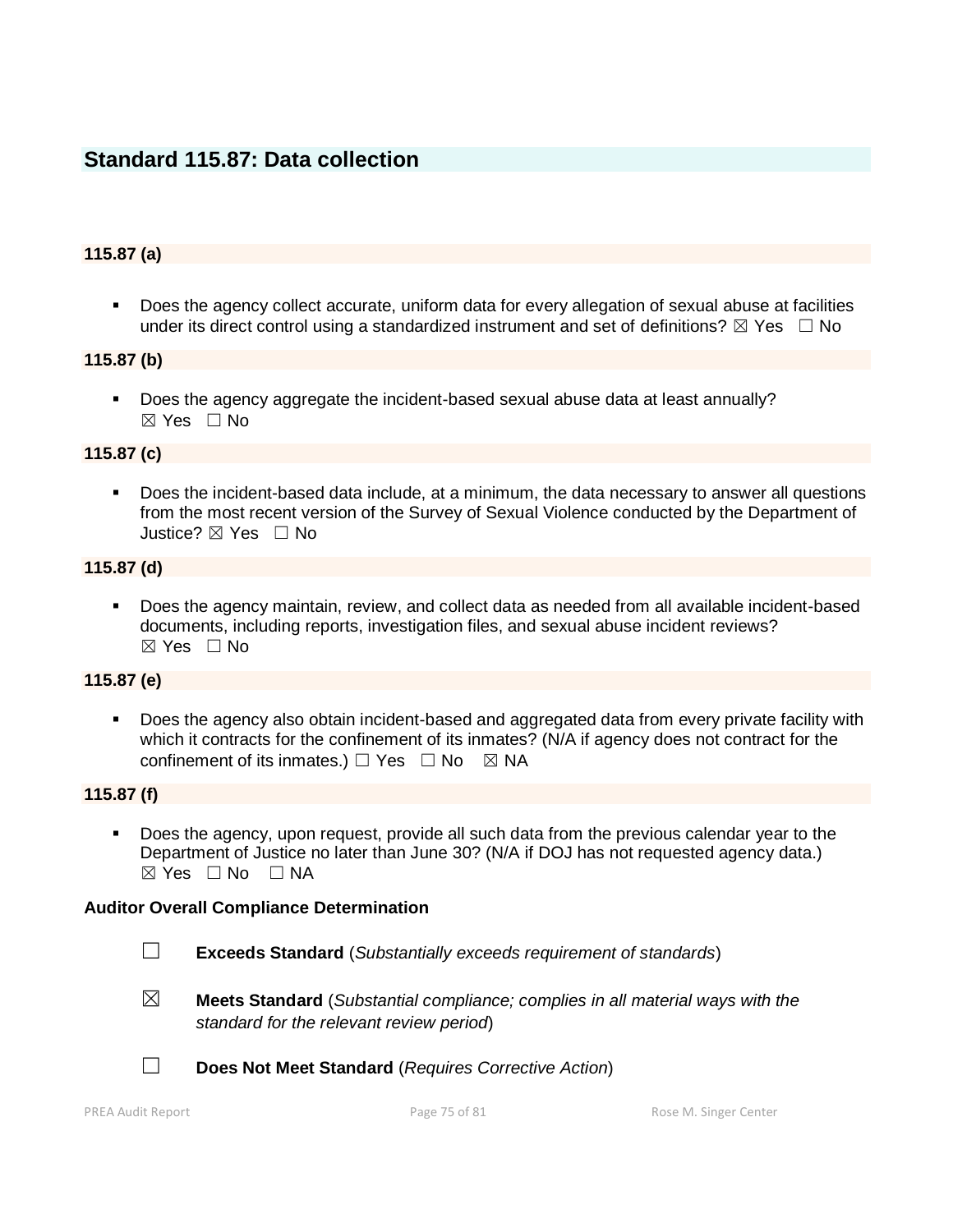NYCDOC collects accurate, uniform data for every allegation of sexual abuse at facilities under its direct control using a standardized instrument and set of definitions and aggregates the incident-based sexual abuse data at least annually.

The incident-based data collected is based, at a minimum, on the most recent version of the Survey of Sexual Violence conducted by the Department of Justice.

NYCDOC maintains, reviews, and collects data as needed from all available incident-based documents, including reports, investigation files, and sexual abuse incident reviews.

The NYCDOC does not contract for the confinement of its inmates.

### **Policies, Materials, Interviews, and Other Evidence Reviewed**

Directive 5011 PREA Annual Assessment Report Aggregated data

# **Standard 115.88: Data review for corrective action**

### **115.88 (a)**

- Does the agency review data collected and aggregated pursuant to § 115.87 in order to assess and improve the effectiveness of its sexual abuse prevention, detection, and response policies, practices, and training, including by: Identifying problem areas?  $\boxtimes$  Yes  $\Box$  No
- Does the agency review data collected and aggregated pursuant to § 115.87 in order to assess and improve the effectiveness of its sexual abuse prevention, detection, and response policies, practices, and training, including by: Taking corrective action on an ongoing basis? ☒ Yes ☐ No
- Does the agency review data collected and aggregated pursuant to § 115.87 in order to assess and improve the effectiveness of its sexual abuse prevention, detection, and response policies, practices, and training, including by: Preparing an annual report of its findings and corrective actions for each facility, as well as the agency as a whole?  $\boxtimes$  Yes  $\Box$  No

# **115.88 (b)**

Does the agency's annual report include a comparison of the current year's data and corrective actions with those from prior years and provide an assessment of the agency's progress in addressing sexual abuse  $\boxtimes$  Yes  $\Box$  No

### **115.88 (c)**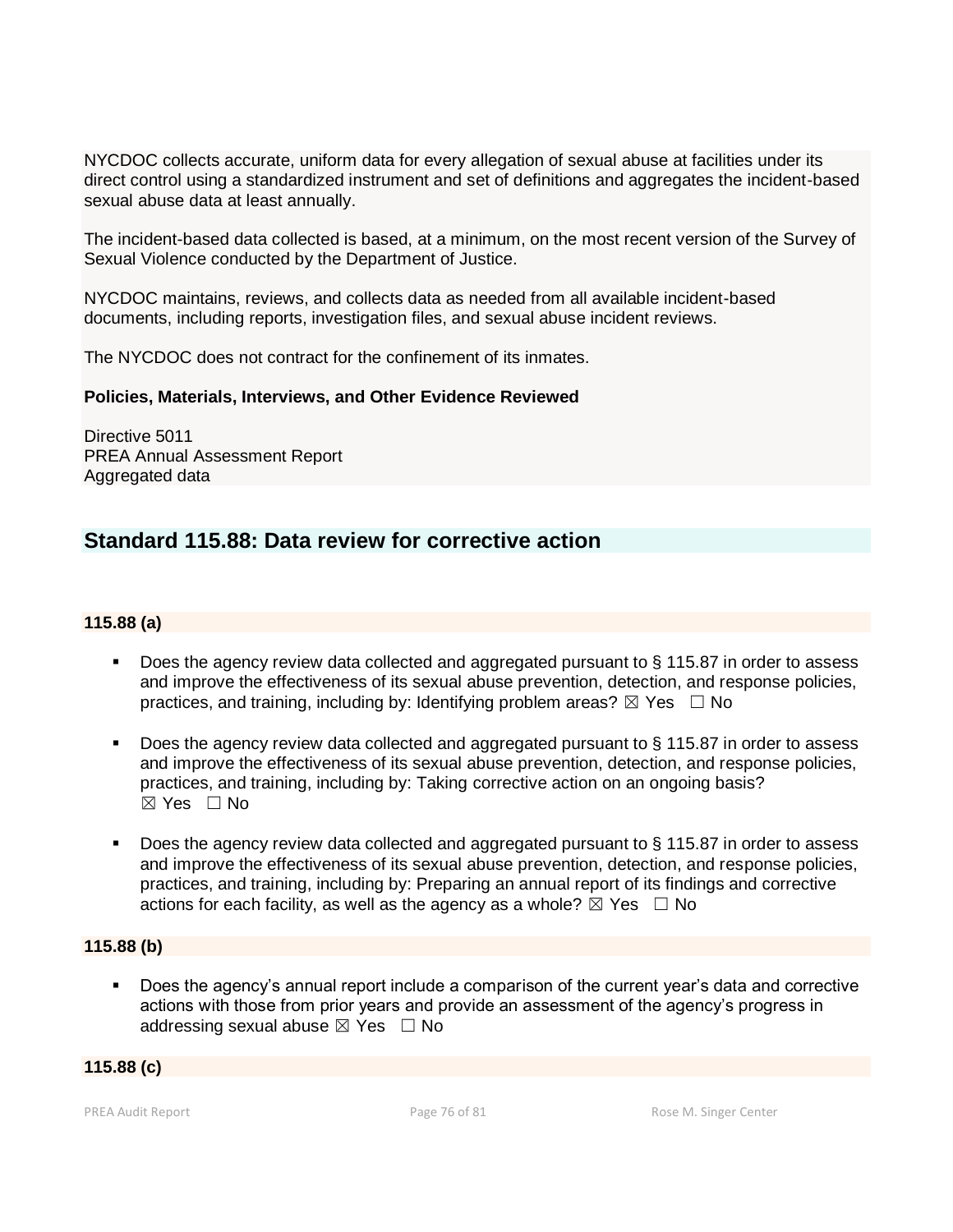**EXECT** Is the agency's annual report approved by the agency head and made readily available to the public through its website or, if it does not have one, through other means?  $\boxtimes$  Yes  $\Box$  No

### **115.88 (d)**

Does the agency indicate the nature of the material redacted where it redacts specific material from the reports when publication would present a clear and specific threat to the safety and security of a facility?  $\boxtimes$  Yes  $\Box$  No

#### **Auditor Overall Compliance Determination**

- ☐ **Exceeds Standard** (*Substantially exceeds requirement of standards*)
- ☒ **Meets Standard** (*Substantial compliance; complies in all material ways with the standard for the relevant review period*)
- ☐ **Does Not Meet Standard** (*Requires Corrective Action*)

NYCDOC reviews data collected to assess and improve the effectiveness of its sexual abuse prevention, detection, and response policies, practices, and training, including identifying problem areas; taking corrective action on an ongoing basis; and preparing an annual report of its findings and corrective actions for each facility, as well as NYCDOC as a whole.

Such reports include a comparison of the current year's data and corrective actions with those from prior years and provide an assessment of NYCDOC's progress in addressing sexual abuse.

NYCDOC's report is approved by agency leadership and made readily available to the public through its website: https://www1.nyc.gov/site/doc/about/doc-statistics.page

### **Policies, Materials, Interviews, and Other Evidence Reviewed**

Annual reports NYCDOC website

# **Standard 115.89: Data storage, publication, and destruction**

### **115.89 (a)**

■ Does the agency ensure that data collected pursuant to § 115.87 are securely retained?  $\boxtimes$  Yes  $\Box$  No

#### **115.89 (b)**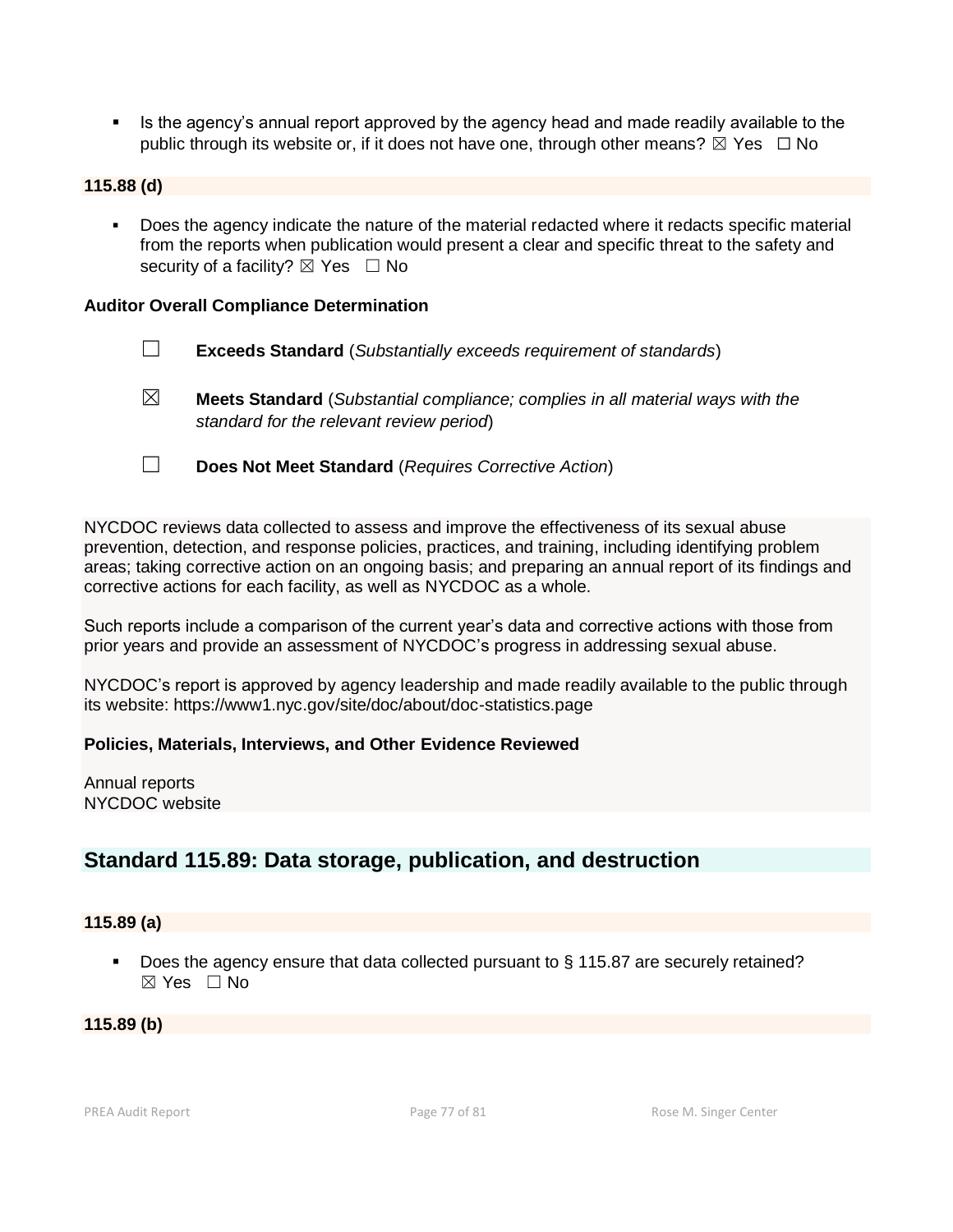▪ Does the agency make all aggregated sexual abuse data, from facilities under its direct control and private facilities with which it contracts, readily available to the public at least annually through its website or, if it does not have one, through other means?  $\boxtimes$  Yes  $\Box$  No

# **115.89 (c)**

▪ Does the agency remove all personal identifiers before making aggregated sexual abuse data publicly available?  $\boxtimes$  Yes  $\Box$  No

# **115.89 (d)**

■ Does the agency maintain sexual abuse data collected pursuant to § 115.87 for at least 10 years after the date of the initial collection, unless Federal, State, or local law requires otherwise? ⊠ Yes □ No

# **Auditor Overall Compliance Determination**

- ☐ **Exceeds Standard** (*Substantially exceeds requirement of standards*)
- ☒ **Meets Standard** (*Substantial compliance; complies in all material ways with the standard for the relevant review period*)
- ☐ **Does Not Meet Standard** (*Requires Corrective Action*)

NYCDOC makes all aggregated sexual abuse data, from facilities under its direct control and private facilities with which it contracts, readily available to the public at least annually through its website:

https://www1.nyc.gov/site/doc/about/doc-statistics.page

All reports are securely retained and maintained for at least 10 years after the date of the initial collection unless Federal, State, or local law requires.

# **Policies, Materials, Interviews, and Other Evidence Reviewed**

Annual reports NYCDOC website Aggregated data

# **AUDITING AND CORRECTIVE ACTION**

# **Standard 115.401: Frequency and scope of audits**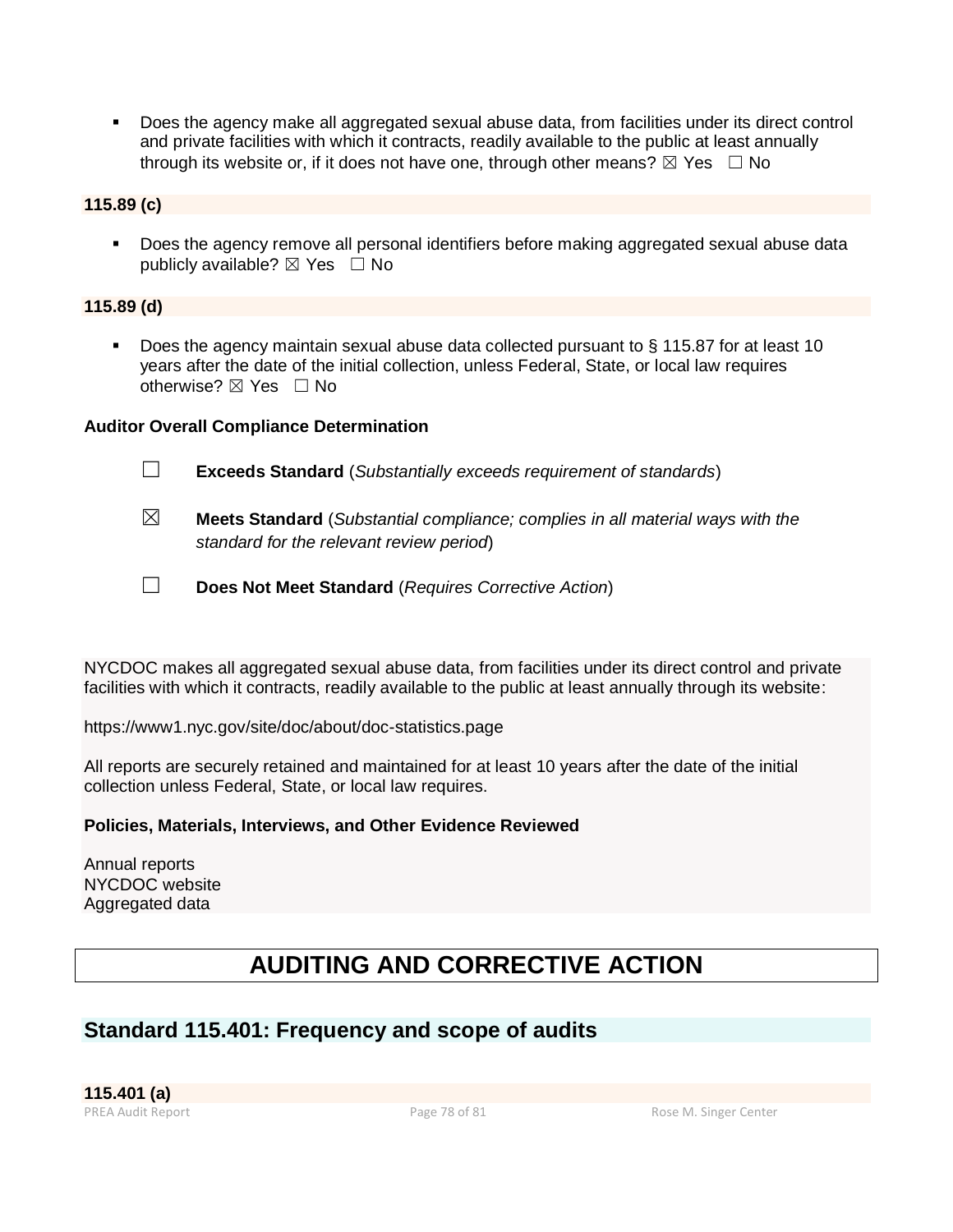**•** During the three-year period starting on August 20, 2013, and during each three-year period thereafter, did the agency ensure that each facility operated by the agency, or by a private organization on behalf of the agency, was audited at least once? (N/A before August 20, 2016.)  $\Box$  Yes  $\boxtimes$  No  $\Box$  NA

### **115.401 (b)**

**•** During each one-year period starting on August 20, 2013, did the agency ensure that at least one-third of each facility type operated by the agency, or by a private organization on behalf of the agency, was audited?  $\Box$  Yes  $\boxtimes$  No

### **115.401 (h)**

▪ Did the auditor have access to, and the ability to observe, all areas of the audited facility?  $\boxtimes$  Yes  $\Box$  No

### **115.401 (i)**

▪ Was the auditor permitted to request and receive copies of any relevant documents (including electronically stored information)?  $\boxtimes$  Yes  $\Box$  No

### **115.401 (m)**

▪ Was the auditor permitted to conduct private interviews with inmates, residents, and detainees?  $\boxtimes$  Yes  $\Box$  No

### **115.401 (n)**

▪ Were inmates permitted to send confidential information or correspondence to the auditor in the same manner as if they were communicating with legal counsel?  $\boxtimes$  Yes  $\Box$  No

### **Auditor Overall Compliance Determination**

- ☐ **Exceeds Standard** (*Substantially exceeds requirement of standards*)
- ☒ **Meets Standard** (*Substantial compliance; complies in all material ways with the standard for the relevant review period*)
- ☐ **Does Not Meet Standard** (*Requires Corrective Action*)

During the audit of NYCDOC, I was afforded access to all areas of the facility, allowed to interview inmates and staff in private, and was provided with all necessary documentation to complete the audit.

Contact information for this auditor was visible in all inmate living and family visitation areas and correspondence was received by NYCDOC offenders.

PREA Audit Report **Page 79 of 81** Page 79 of 81 Rose M. Singer Center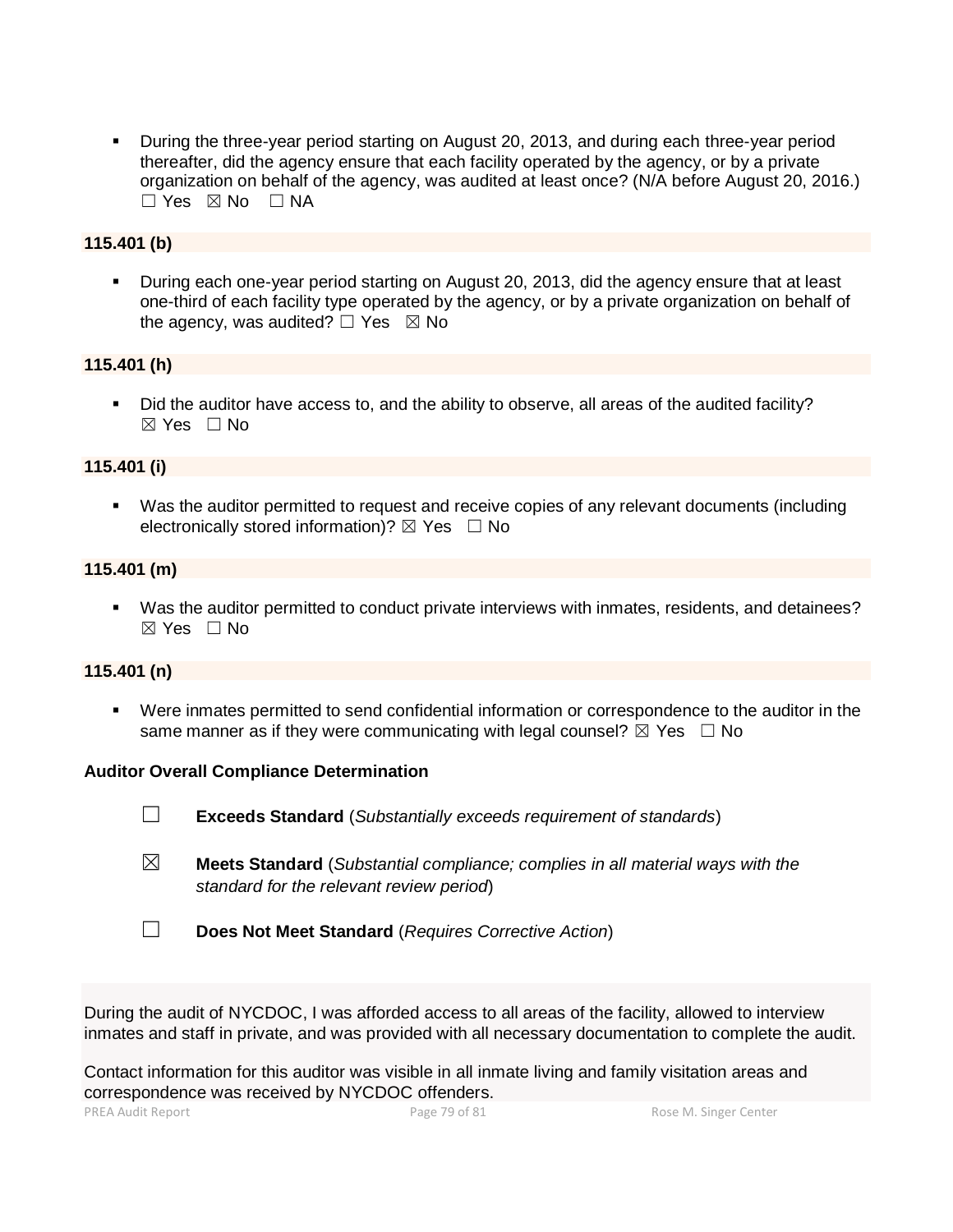# **Policies, Materials, Interviews, and Other Evidence Reviewed**

NYCDOC website Staff interview Offender communication

# **Standard 115.403: Audit contents and findings**

### **115.403 (f)**

**•** The agency has published on its agency website, if it has one, or has otherwise made publicly available, all Final Audit Reports within 90 days of issuance by auditor. The review period is for prior audits completed during the past three years PRECEDING THIS AGENCY AUDIT. In the case of single facility agencies, the auditor shall ensure that the facility's last audit report was published. The pendency of any agency appeal pursuant to 28 C.F.R. § 115.405 does not excuse noncompliance with this provision. (N/A if there have been no Final Audit Reports issued in the past three years, or in the case of single facility agencies that there has never been a Final Audit Report issued.)  $\Box$  Yes  $\Box$  No  $\boxtimes$  NA

### **Auditor Overall Compliance Determination**

- ☐ **Exceeds Standard** (*Substantially exceeds requirement of standards*)
- ☒ **Meets Standard** (*Substantial compliance; complies in all material ways with the standard for the relevant review period*)
- ☐ **Does Not Meet Standard** (*Requires Corrective Action*)

This is the NYCDOC's first PREA audit

### **Policies, Materials, Interviews, and Other Evidence Reviewed**

NYCDOC website Staff interview